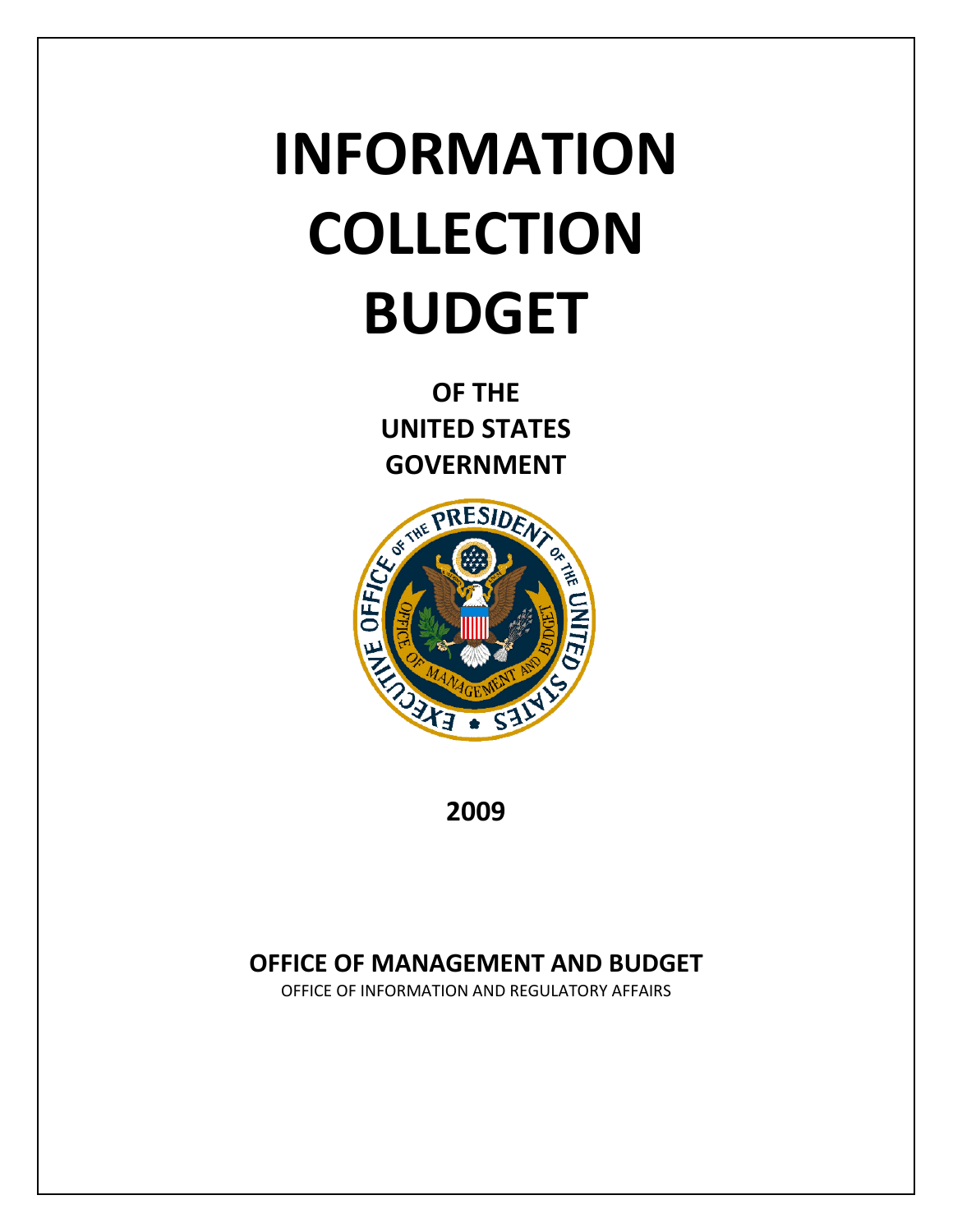# **Table of Contents**

| Appendix A. FY 2008 Significant Paperwork Reductions and Increases 47 |
|-----------------------------------------------------------------------|
|                                                                       |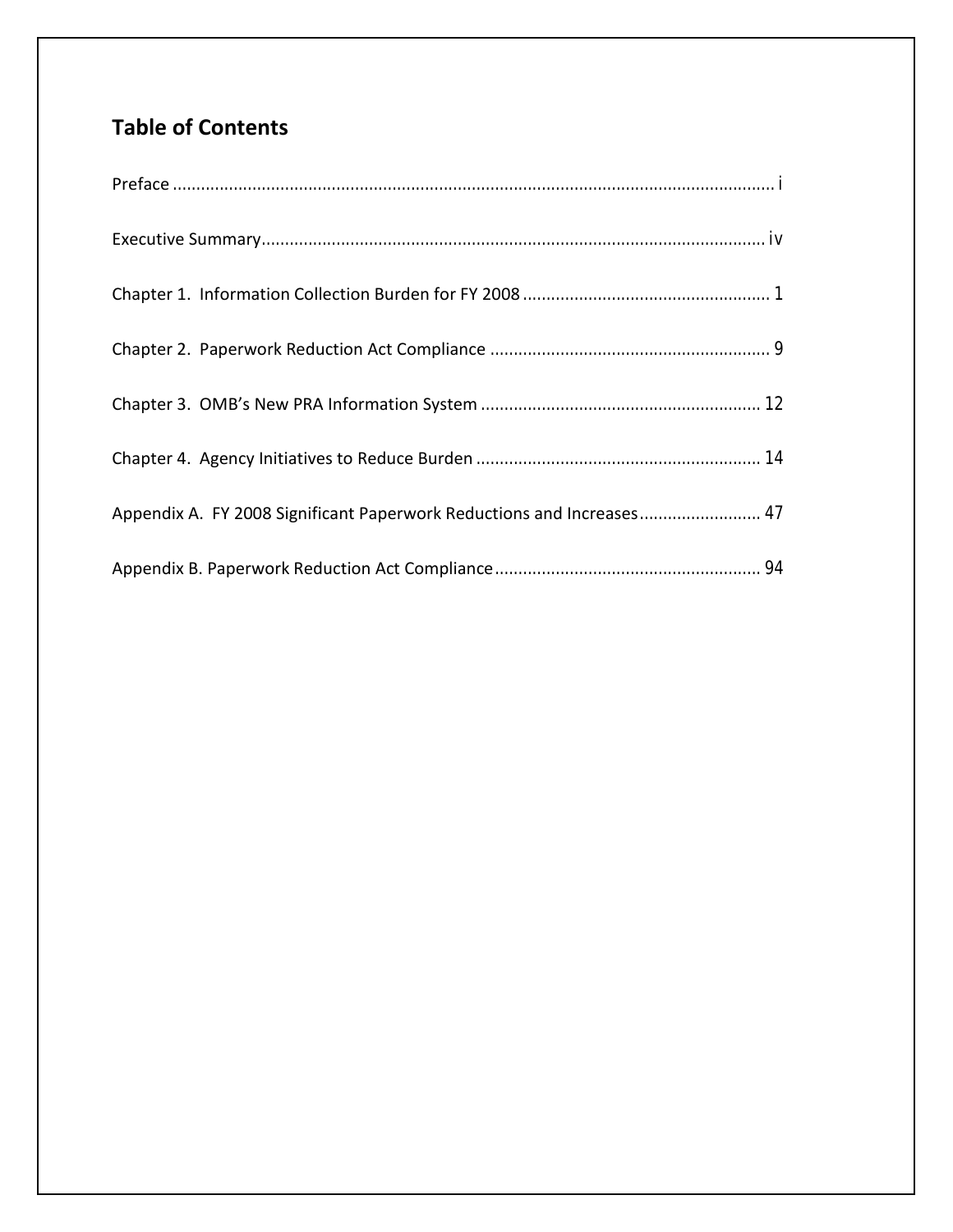## <span id="page-2-0"></span>Preface

#### **Over Nine Billion Hours of Paperwork**

The Federal Government's responsibilities and services are supported through the collection of information from the public. The Federal Government collects information for a wide range of important public purposes, including protecting national security; funding government programs and services; ensuring compliance with health, safety, and environmental standards; providing benefits to Americans; evaluating the performance of agency programs; and developing statistical information that portrays the condition and progress of our economy and society.

A well-known example of a Federal information collection is the Census. As mandated by the United States Constitution, the Census Bureau conducts a decennial population count to apportion seats in the U.S. House of Representatives. Census data are also used to inform the allocation of Federal funds, to provide the underlying data for public and private sector research studies, and for other purposes. Other examples of Federal information collections include the Department of Health and Human Services' collection of relevant information from hospitals and doctors; the Environmental Protection Agency's collection of information from individuals and entities engaging in industrial activities; and the Internal Revenue Service's collection of tax information from American workers and businesses.

Information collections can provide useful data, but they can also impose significant burdens and costs. Key purposes of the Paperwork Reduction Act of 1995 (PRA) are to require that any such burdens and costs are justified and to reduce them where appropriate. In the current era, it is exceedingly important to take steps to promote those purposes. The Internet makes such steps far easier to undertake, because cumbersome "paperwork" can be replaced by electronic filing. At the same time, the growing interest in simplification and in pre-populated forms suggests a range of possible ways to reduce burdens and costs.

As this Report shows, the burdens of information collections vary greatly across agencies and programs. In Fiscal Year (FY) 2008, the total paperwork burden was 9.71 billion hours. The Department of the Treasury was by itself responsible for 7.79 billion hours of burden, while the Department of Health and Human Services accounted for 413 million hours, the Federal Trade Commission for 75 million hours, and the Social Security Administration for 36 million hours.

Importantly, the instruments used by Federal agencies to collect information come in many different varieties, including surveys, questionnaires, administrative forms, record-keeping and reporting requirements, and labels (requiring or requesting the public to disclose information is a collection as well). Responding to Federal information collections can be legally required, necessary to receive a public benefit, or purely voluntary. An agency might impose penalties on people who fail to respond; alternatively, it might be conducting a consumer satisfaction survey that people are free to disregard.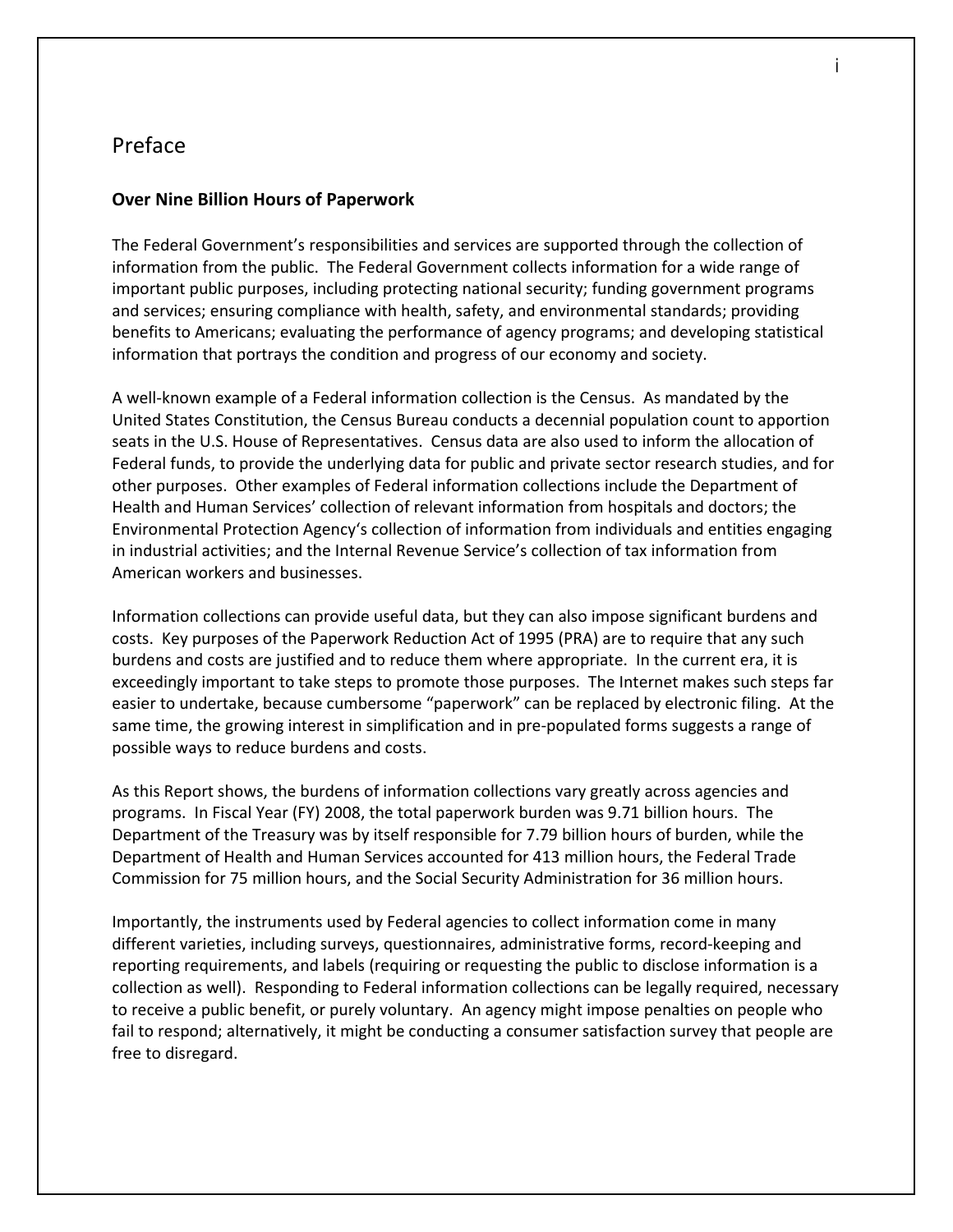Mandatory paperwork burden may impose significant time and resource costs on individuals and entities, including small businesses. The monetary equivalent of over nine billion hours in paperwork has not been calculated, but it is undoubtedly very high. And because the information collected by the Federal Government is often used to inform important decisions involving public health and safety, steps must be taken to ensure that the quality of the information collected is sufficient for its intended use.

The PRA was enacted to address these critical concerns. The PRA lays out broad principles for the collection, management, and dissemination of Federal information. It requires Federal agencies to minimize the burden imposed on the public by their information collections while maximizing the public benefit and practical utility of the information they collect. The PRA puts the Office of Management and Budget (OMB) in charge of administering the Act and reporting to Congress on the effectiveness of its implementation. In keeping with this responsibility, OMB seeks to ensure that the burdens of agency information collections are justified by their usefulness to agency programs and missions. OMB also balances the need for high quality information against the importance of minimizing the burden imposed on the public from collecting the information.

In recent months and years, agencies have been taking a wide range of measures to reduce burdens and to improve the quality of their information collections. OMB strongly encourages these steps. Agencies are increasing their use of the Internet to collect and disseminate information; this step can improve reliability, reduce costs, and thus reduce burdens. Many agencies are using "fillable fileable" forms, which OMB strongly favors where feasible and consistent with law. OMB also favors simplification and pre-population of forms, especially those forms that impose high burdens. With the increasing use of the Internet, more agencies are also engaging in usability testing to improve their websites and electronic forms and questionnaires.

To improve quality, statistical agencies routinely pre-test new surveys to ensure that respondents understand the questions being asked and are able to convey their responses in accordance with the options provided by the agency. Similarly, agencies conducting program evaluations or research studies often engage in small-scale formative or exploratory research to inform largerscale investigations.

Although Federal agencies continue to reduce burdens and to improve the quality and practical utility of the information they collect, evidence shows that the burden numbers—as represented by the number of hours that the public spends responding to information collections—have been growing significantly in recent years. (See Figure 1 on page 2 of this report.) In FY 2000, the public spent an estimated 7.36 billion hours responding to Federal information collections; in FY 2008, that number grew to an estimated 9.71 billion, an increase of more than 30 percent. The causes of the increase are discussed in detail beginning on page 2 of this report.

OMB recognizes the compelling need to take additional actions to minimize the burden of Federal information collections, and it is committed to working with agencies and the public to promote compliance with the PRA. OMB is also aware of concerns about unintended consequences of the administration of the PRA, including delays in the conduct of surveys and research in contexts in which citizens are asked, but not required, to respond to Federal information collection requests.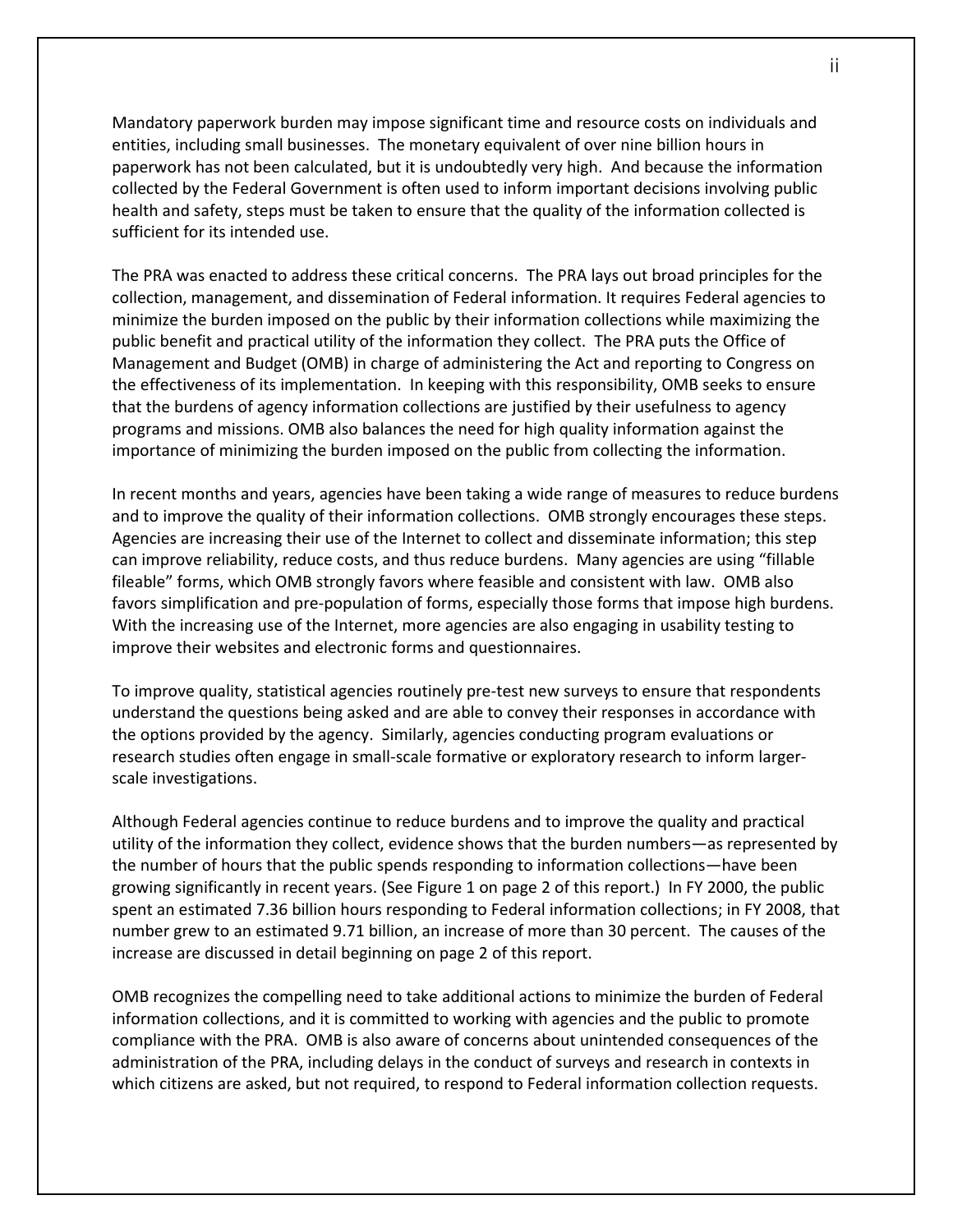In recognizing these concerns, and as part of its continuing effort to improve administration of the PRA, OMB published a notice in the *Federal Register* on October 27, 2009, to solicit ideas from the public on how to strengthen and improve implementation of the PRA.<sup>[1](#page-4-0)</sup> Among other things, OMB solicited comment on how to reduce existing burdens, and whether and how to take account of differences in the nature of information collection requests. For example, it is not clear that voluntary customer satisfaction surveys should be treated in the same way as mandatory requirements to collect information. In addition, OMB asked for comments on new ways to minimize Federal paperwork burden, particularly on small entities; on how to enhance the practical utility of information collected; on how to enhance the accuracy of agency burden estimates; and on how to prevent unintended adverse consequences, such as delays to important surveys or research projects.

After the notice was published, OMB held a meeting with agency Chief Information Officers (CIOs) to discuss how to reduce unnecessary paperwork and improve implementation practices. OMB plans to hold follow-up meetings on this issue. As noted, OMB is interested in uses of the Internet to promote the goals of the PRA, with decreased emphasis on paper in favor of increased use of electronic communication, with "fillable fillable" approaches where feasible, and, where appropriate and consistent with law, with simplification and pre-population of forms, especially those that impose high burdens. OMB will use the information received in response to the *Federal Register* notice, and the ideas generated in meetings with the agencies, to inform and improve its process for evaluating information collections and for promoting compliance with the PRA in general.

 $\overline{a}$ 

<span id="page-4-0"></span><sup>1</sup> *See* 74 Fed. Reg. No. 206 (October 27, 2009), available at: [http://www.whitehouse.gov/omb/assets/fedreg\\_2010/10272009\\_pra.pdf](http://www.whitehouse.gov/omb/assets/fedreg_2010/10272009_pra.pdf)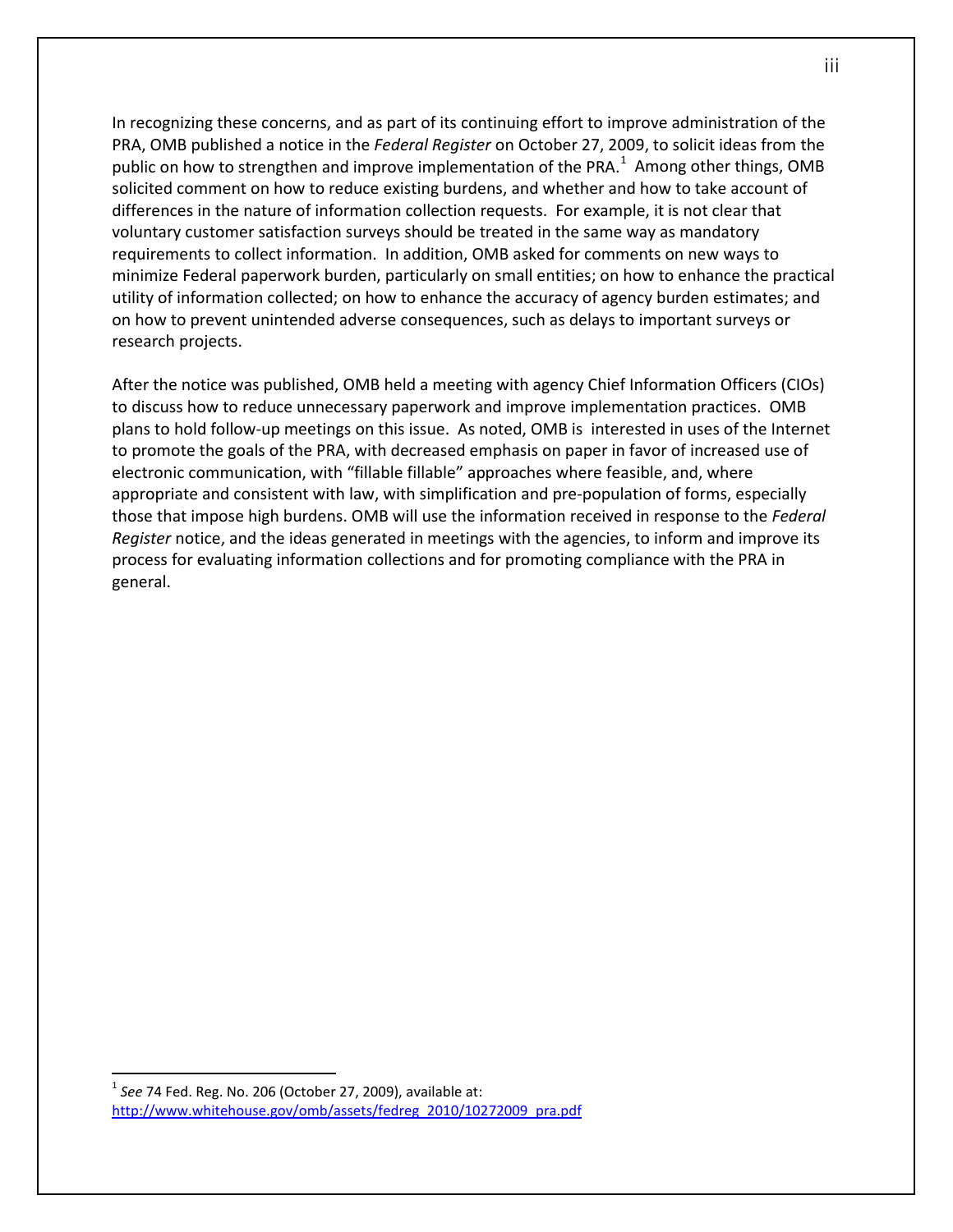## <span id="page-5-0"></span>Executive Summary

The Office of Management and Budget (OMB) is required under the Paperwork Reduction Act of 1995 (PRA) to report to Congress on the paperwork burden imposed on the public by the Federal Government and efforts to reduce this burden. For over 25 years, OMB has complied with this requirement by issuing an Information Collection Budget (ICB). The 2009 ICB reports on the paperwork burden imposed on the public during fiscal year (FY) 2008 and highlights other issues concerning implementation of the PRA.

For the second consecutive year, OMB is issuing an Electronic-ICB, instead of the traditional hard copy. The 2009 ICB is available on OMB's website at: [http://www.whitehouse.gov/omb/inforeg\\_infocoll/](http://www.whitehouse.gov/omb/inforeg_infocoll/)

The decision to issue a paperless ICB is consistent with the E-Government goal of using technology to improve government efficiency. In addition, OMB has streamlined the content of this year's ICB to take advantage of the capabilities of the Office of Information and Regulatory Affair's (OIRA) Internet-based PRA information management system. This system includes a public website that provides comprehensive PRA information. With this increased transparency, OMB can now use the ICB to highlight information collections with the largest changes in burden. Moreover, the new information management system has generated much of the information presented in this report.

OMB is reporting that, in FY 2008, the public spent an estimated 9.71 billion hours responding to Federal information collections. This represents an increase of 72 million burden hours, or 1 percent, over the estimated 9.64 billion hours that the public spent responding to Federal information collections in FY 2007. The change in estimated paperwork burden during FY 2008 is composed of the following elements:

- New statutory requirements (estimated increase of 138 million hours)
- Discretionary agency actions (estimated increase of 59 million hours)
- Adjustments to agency burden estimates (estimated reduction of 122 million hours)
- Lapse in OMB approval (estimated reduction of 3 million hours)

The Department of the Treasury by itself accounted for 7.79 billion hours of burden in FY 2008, while the Department of Health and Human Services accounted for 413 million hours, the Department of Transportation for 271 million hours, the Department of Labor for 157 million hours, and the Environmental Protection Agency for 150 million hours.

In addition to accounting for the Federal paperwork burden imposed on the public during FY 2008, this report highlights the following issues:

*Discussion of paperwork burden changes (Chapter 1).* Changes in paperwork burden are caused by many independent factors, some of which are within agencies' control and others that are not. The principal driver of new paperwork burden in FY 2008 was recently-enacted statutes. Chapter 1 discusses the causes of burden changes in detail.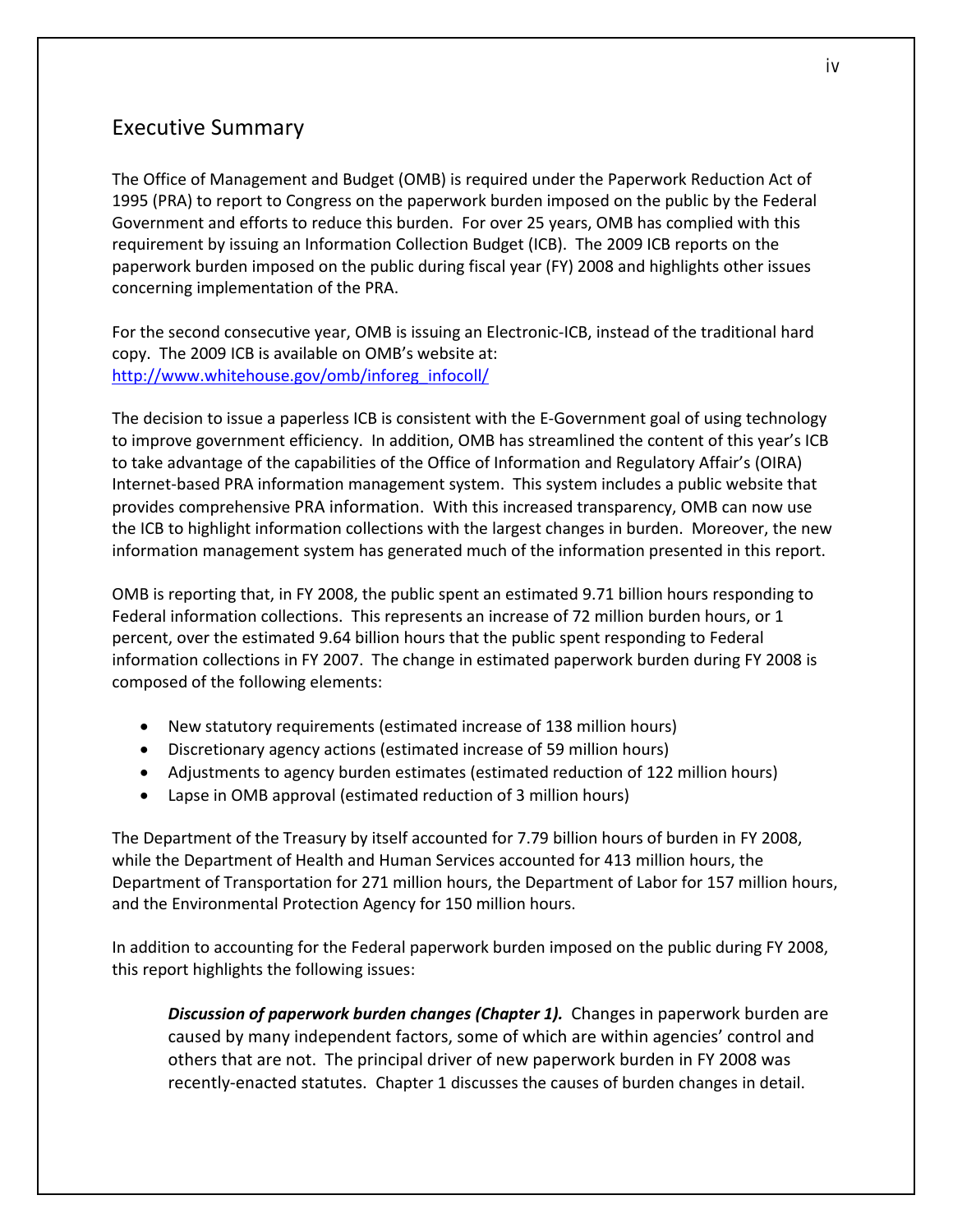*Ensuring Agency Compliance with the PRA (Chapter 2).* OMB and the agencies have devoted significant efforts to reducing and eliminating PRA violations. These efforts continued in FY 2008. In this year's ICB, OMB is reporting 18 violations involving lapses of OMB approval for ongoing collections; this represents the continued success of OMB's adoption in November 2001 of the "zero tolerance" approach to PRA violations. The 18 violations during FY 2008 represent an 81 percent reduction from the 97 violations that were reported for FY 2005, and a 98 percent reduction from the 795 violations that were reported in the ICB for FY 1998. However, the 18 violations is a slight increase in the number of violations (15) that OMB reported in last year's ICB for FY 2007. OMB and the agencies continue to work toward the goal of zero PRA violations.

*Full implementation of OMB's new information management system for the Paperwork Reduction Act (Chapter 3).* This chapter describes the Internet-based system used to process agency Information Collection Requests and maintain comprehensive PRA data. This system, known as "ROCIS," was implemented prior to the start of FY 2007, and has significantly enhanced OMB's ability to oversee agency PRA activities and report on the effectiveness of the PRA's implementation in the ICB.

*Agency initiatives to reduce paperwork burden (Chapter 4).* This chapter provides updates on specific burden reduction initiatives reported in previous years, which are aimed at reducing the overall paperwork burden that the agencies impose on the public. OMB has encouraged agencies to develop and follow through on practical initiatives aimed at improving efficiency and reducing the public burden.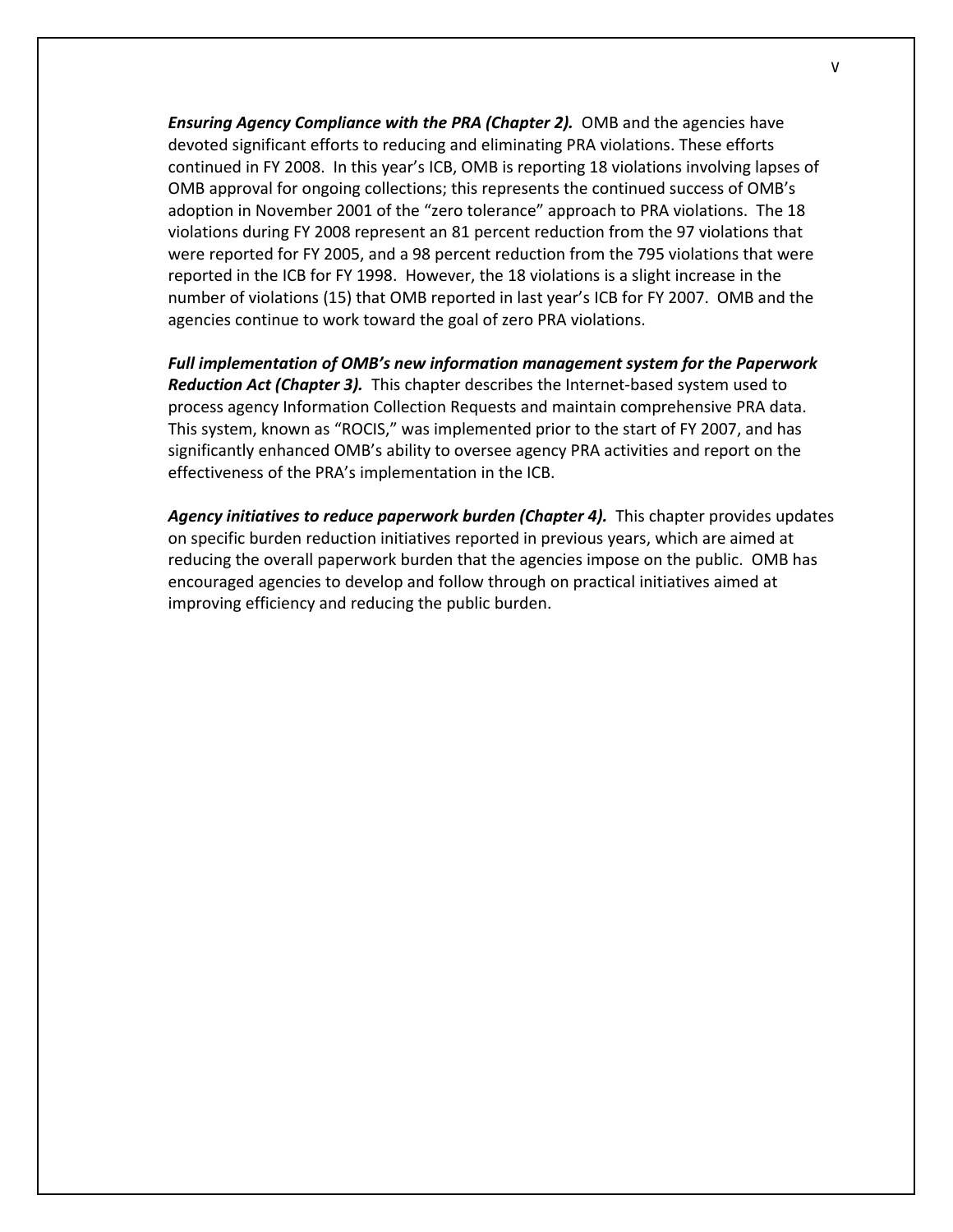## <span id="page-7-0"></span>Chapter 1. Information Collection Burden for FY 2008

Under the Paperwork Reduction Act (PRA), $^2$  $^2$  the Office of Management and Budget (OMB) oversees agency information collection activities and reports to Congress annually on the effectiveness of the PRA's implementation. The Information Collection Budget (ICB) is OMB's annual report to Congress, providing a detailed accounting of the information collection activities of the Federal Government in a given fiscal year. This report presents the overall paperwork burden that the Federal Government imposed on the American public in FY 2008, and identifies efforts that the Federal agencies are making to reduce burden and collect information more efficiently and effectively.<sup>[3](#page-7-2)</sup>

Information collections are defined by the PRA as "the obtaining, causing to be obtained, soliciting, or requiring the disclosure to third parties or the public, of facts or opinions by or for an agency, regardless of form or format, calling for either answers to identical questions posed to, or identical reporting or recordkeeping requirements imposed on, ten or more persons, other than agencies, instrumentalities, or employees of the United States; or answers to questions posed to agencies, instrumentalities, or employees of the United States which are to be used for general statistical purposes." The terms "paperwork" and "information collection(s)" have the same meaning for the purposes of this report.

Burden is the time, represented as hours, spent by the public responding to Federal information collections. When an agency estimates, and seeks to reduce, the paperwork burden it imposes on the public, the agency must consider the time that an individual or entity spends reading and understanding a request for information, as well as the time spent developing, compiling, recording, reviewing, and providing the information. Moreover, paperwork burden includes more than just the time necessary to file a tax form or fill out a benefits application; it also includes, for example, the time a business spends keeping records required by Federal regulation or disclosing required information to third parties (such as consumers or employees).

According to agency estimates of PRA burden in FY 2008, the public spent 9.71 billion hours responding to or complying with Federal information collections. This represents a 1 percent increase from the estimated 9.62 billion hours that were reported in FY 2007. Figure 1 shows the trend in total estimated Federal paperwork burden between FY 2000 and FY 2008. As the solid blue line in the figure shows, paperwork burden grew over this period, though it declined in fiscal years 2003 and 2004. The increase in burden between FY 2000 and FY 2008 amounts to an estimated 2.35 billion additional burden hours, or an increase of about 30 percent. In understanding the nature of the paperwork burden trend illustrated in Figure 1, it is important to recognize that burden is changed by a number of independent causes, some of which are within agencies' direct control, and others that are not.

 $\overline{a}$ 

<span id="page-7-1"></span> $2$ 44 U.S.C. Chapter 35, subchapter I.

<span id="page-7-2"></span><sup>3</sup> The Federal Government's information collection activities are also addressed in OMB's annual report on *Statistical Programs of the United States Government*. In addition, OMB issues a separate annual report on the information security provisions in subchapter III of Chapter 35, which were enacted in the Federal Information Security Management Act of 2002.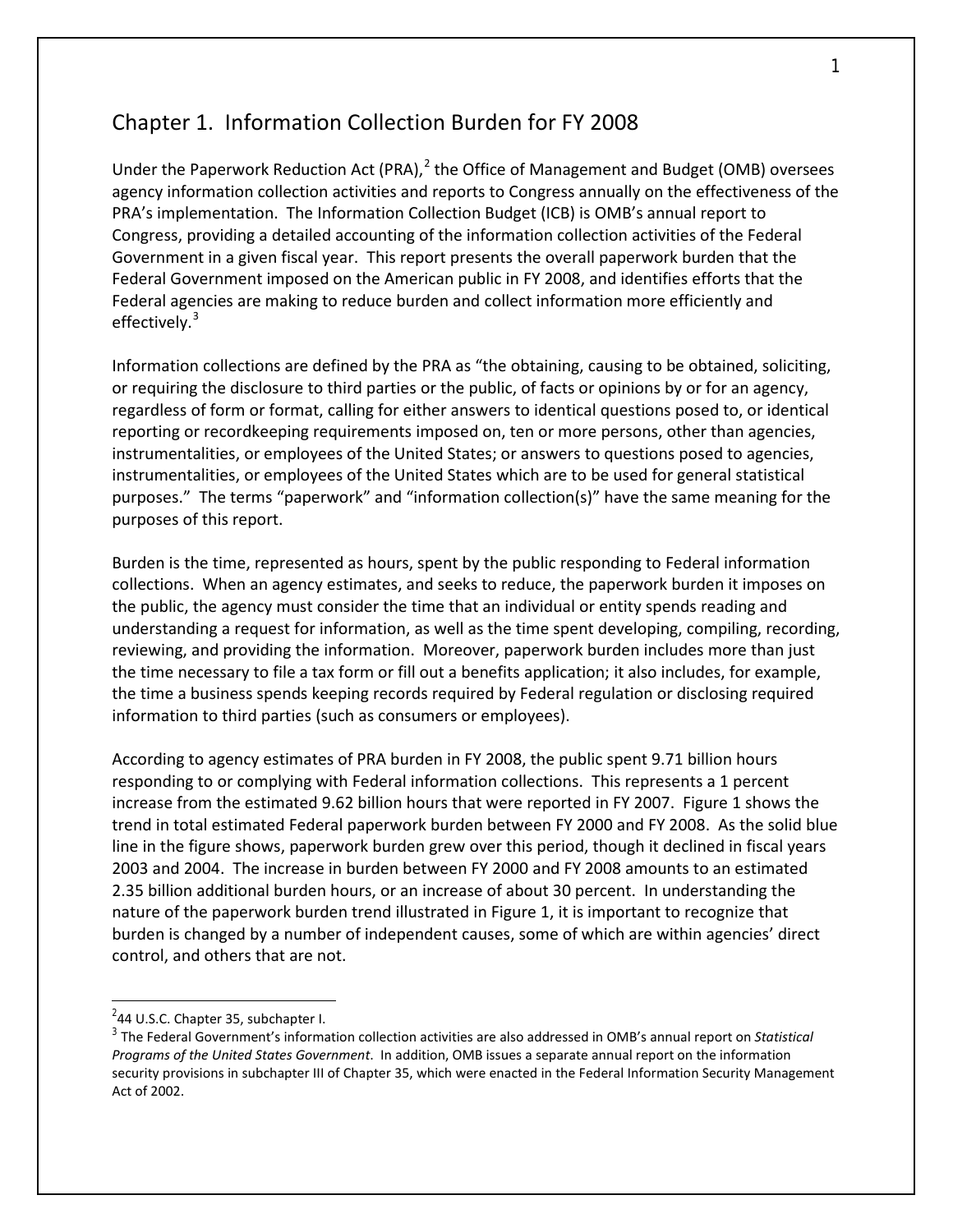

**Figure 1. Total Estimated Paperwork Burden Hours (FY 2000 - FY 2008[\)4](#page-8-0)**

#### **Causes of Paperwork Burden Change**

 $\overline{a}$ 

OMB identifies four major causes of paperwork burden change. They include adjustments to agency burden estimates, new statutory requirements, discretionary agency actions, and lapses in OMB approval. Burden changes due to adjustments to agency burden estimates and new statutory requirements are to a significant degree outside of agencies' direct control, while burden changes resulting from discretionary agency actions and lapses in OMB approval are considered within agencies' direct control. OMB considers these last two categories — discretionary agency actions and lapses in OMB approval — to be the best measure of agencies' effectiveness in managing their paperwork burden because agencies can directly control these. Significant burden reductions might occur with improved management of discretionary agency action.

In addition to showing the recent historical trend in overall paperwork burden, Figure 1 also shows the recent trend—represented by the dashed red line—in the growth in burden caused by discretionary agency actions (which is total burden less additional burden caused by new statutory requirements and adjustments to agency burden estimates). The slope of this line is much flatter

<span id="page-8-0"></span> $4$ As discussed in Chapter 3 of the 2007 ICB, IRS changed the methodology it uses to estimate individual taxpayer burden, resulting in a very large "adjustment" increase in the estimated burden. (As we explain later in Chapter 1, this type of re-estimate of a collection's burden does not involve any real change in either the burden that a collection imposes on a particular respondent or in the number of individuals or entities who are responding to the collection.) As a result, the total estimated burden for FY 2006 and FY 2007 has different underlying assumptions than the estimates for previous years. Since IRS has not yet re-estimated prior years' burden under the new model, the higher line for FY 2006 and FY 2007 overstates the overall increase in burden.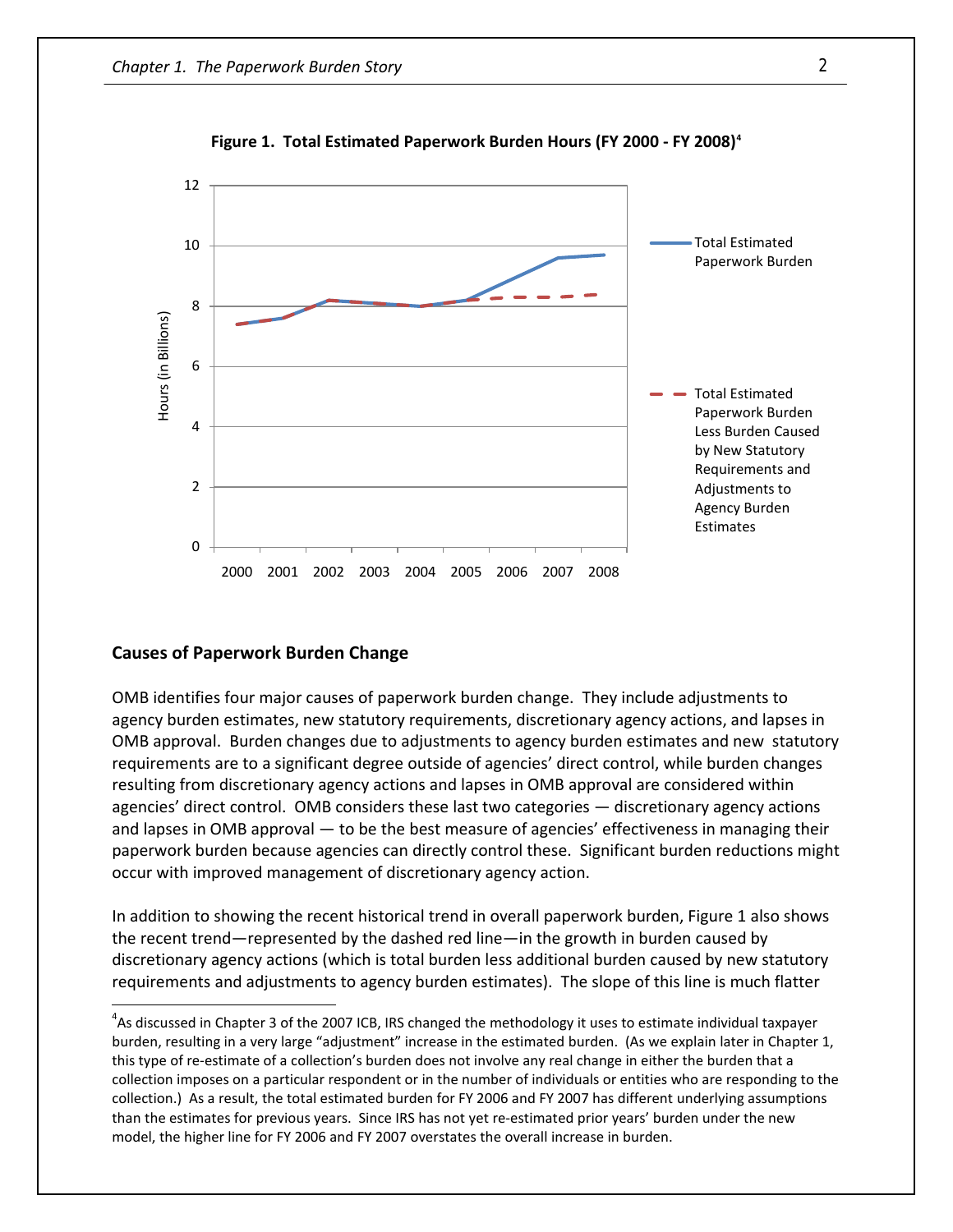$\overline{a}$ 

than the slope of the solid blue line, meaning additional burden associated with discretionary agency actions has increased at a lesser rate than burden associated with the other causes of burden change. The gap between the solid blue line and the dashed red line represents additional burden caused by factors that are largely not within agencies' direct control. The point of distinguishing between these two lines is to note that much of the additional paperwork burden in recent years has been the result of factors that are largely not within agencies' direct control.

Figure 2 on the next page shows burden changes resulting from the causes of burden change tracked by OMB over the last 9 years.

The largest share of the increase in paperwork burden over this period is caused by "adjustments" to agency burden estimates; these adjustments account for an estimated 46 percent of the overall increase. An "adjustment" to a burden estimate is made in one of two situations: (1) when more (or fewer) individuals or entities respond to an information collection than the collecting agency had originally estimated, due to factors outside an agency's control (e.g., the number of respondents to a collection can increase or decrease due to changes in demographics or in the level of economic activity) and (2) when an agency prepares a re-estimate of the amount of burden that a collection imposes (e.g., the agency develops an improved methodology for estimating the burden that a collection imposes, as the IRS did a few years ago, *see supra* note 4). In either situation, when an adjustment is made to the burden estimate for a collection, the agency has not made any change to the collection itself, and thus there has been no real change in the burden that the collection itself imposes on any particular respondent.

The second largest share of the increase in paperwork burden over this period is caused by new statutory requirements; new statutes account for an estimated 41 percent of the overall increase. These changes in burden occur when new laws are enacted that contain requirements for agencies to collect new information.

The third largest share of the increase in paperwork burden over this period is caused by lapses in OMB approval; this cause of burden change accounted for an estimated 9 percent of the overall increase.<sup>[5](#page-9-0)</sup> These changes in burden occur when previously approved collections go into expiration without an agency discontinuing or renewing them (which results in a burden decrease), or when an expired collection is reinstated (which results in a burden increase). For example, if a collection goes into expiration in one given year, overall burden during that year decreases by the burden total associated with the collection. If the collection is reinstated in the subsequent year, overall burden during that year increases by the collection's total. However, when a collection enters expiration status, it is not always the case that the agency actually ceases using the collection, meaning that even though the burden associated with the collection is removed from OMB's burden accounting system (ROCIS), the burden might still be imposed on the public.

The smallest share of the increase in paperwork burden over this period is caused by discretionary agency actions; discretionary changes account for an estimated 4 percent of the increase. These occur when agencies make a decision to increase (or decrease) the burden that a collection imposes on the public (e.g., by reducing the number of questions on a survey).

<span id="page-9-0"></span> $<sup>5</sup>$  Burden due to lapses in OMB approval increased over this period mostly because of OMB and agency efforts to</sup> bring a large number of collections that expired prior to 2000 into compliance, which means they were reinstated.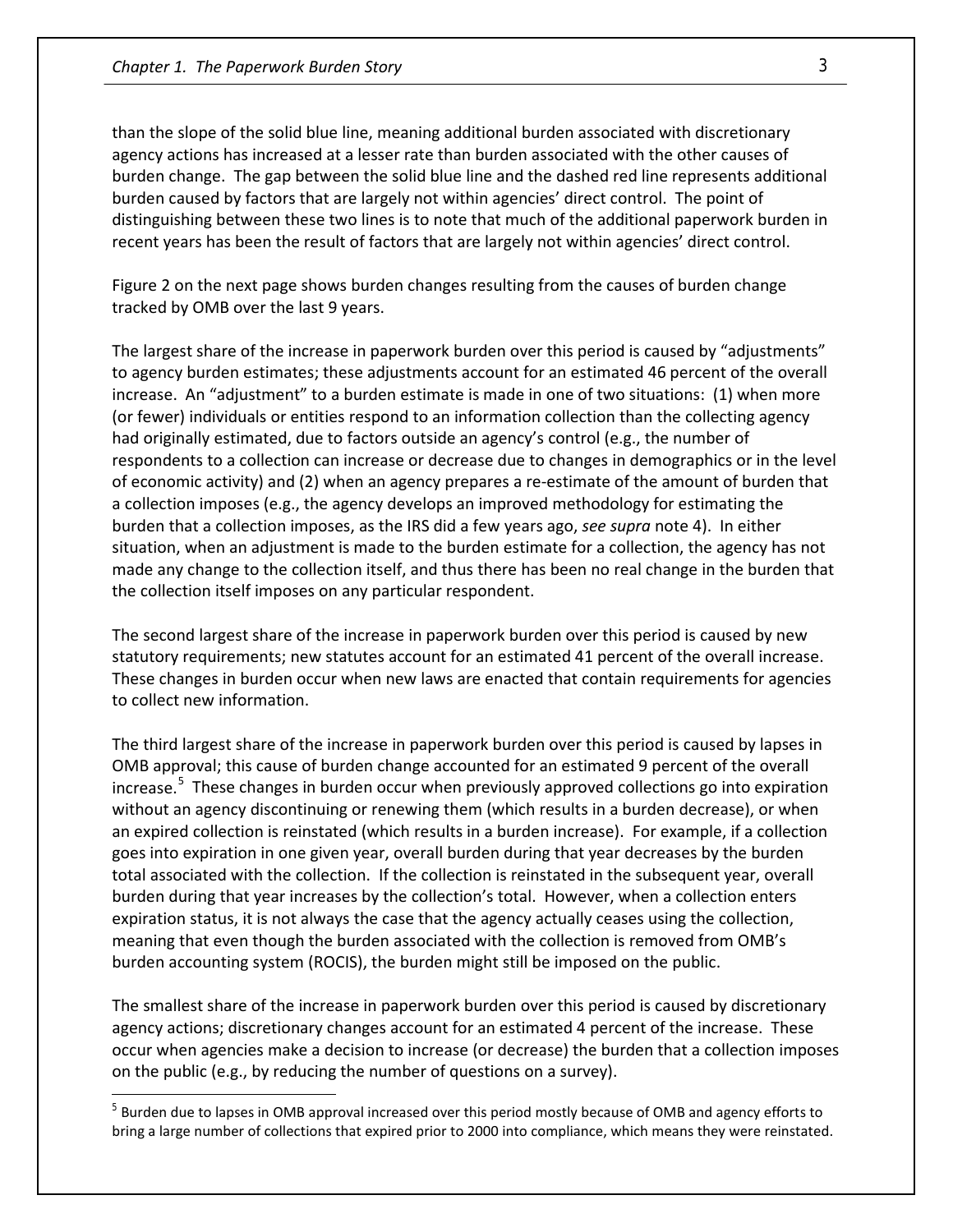

**Figure 2. Causes of Paperwork Burden Change (FY 2000 – FY 2008)**

\*In FY 2001, OIRA did not disaggregate Changes Due to Agency Action and Changes Due to New Statutes, and Changes Due to Lapse in OMB Approval.

\*\*Almost one half of the change indicated for FY 2007 as due to statute resulted from new IRS Form 8913 (Credit for Federal Telephone Excise Tax Paid), which allows taxpayers to receive telephone excise tax refunds. IRS was required to refund this tax because of court decisions that interpreted tax legislation. Accordingly, OMB is classifying the program change as due to statute, since the burden is legislatively driven.

#### **Discussion of FY 2008 Paperwork Burden Changes**

OMB is reporting that the public spent an estimated 9.71 billion hours responding to Federal information collections in FY 2008. This represents an increase of 72 million burden hours, or 1 percent, from the estimated 9.64 billion hours that the public spent responding to Federal information collections in FY 2007. OMB identifies the following causes for changes in paperwork burden during FY 2008:

- New statutory requirements ( estimated increase of 138 million hours)
- Discretionary agency actions (estimated increase of 59 million hours)
- Adjustments to agency burden estimates (estimated reduction of 122 million hours)
- Lapse in OMB approval (estimated reduction of 3 million hours)

Each of these causes of estimated paperwork burden change is discussed in the pages that follow. They are also summarized in Table 2 on page 8 of this report.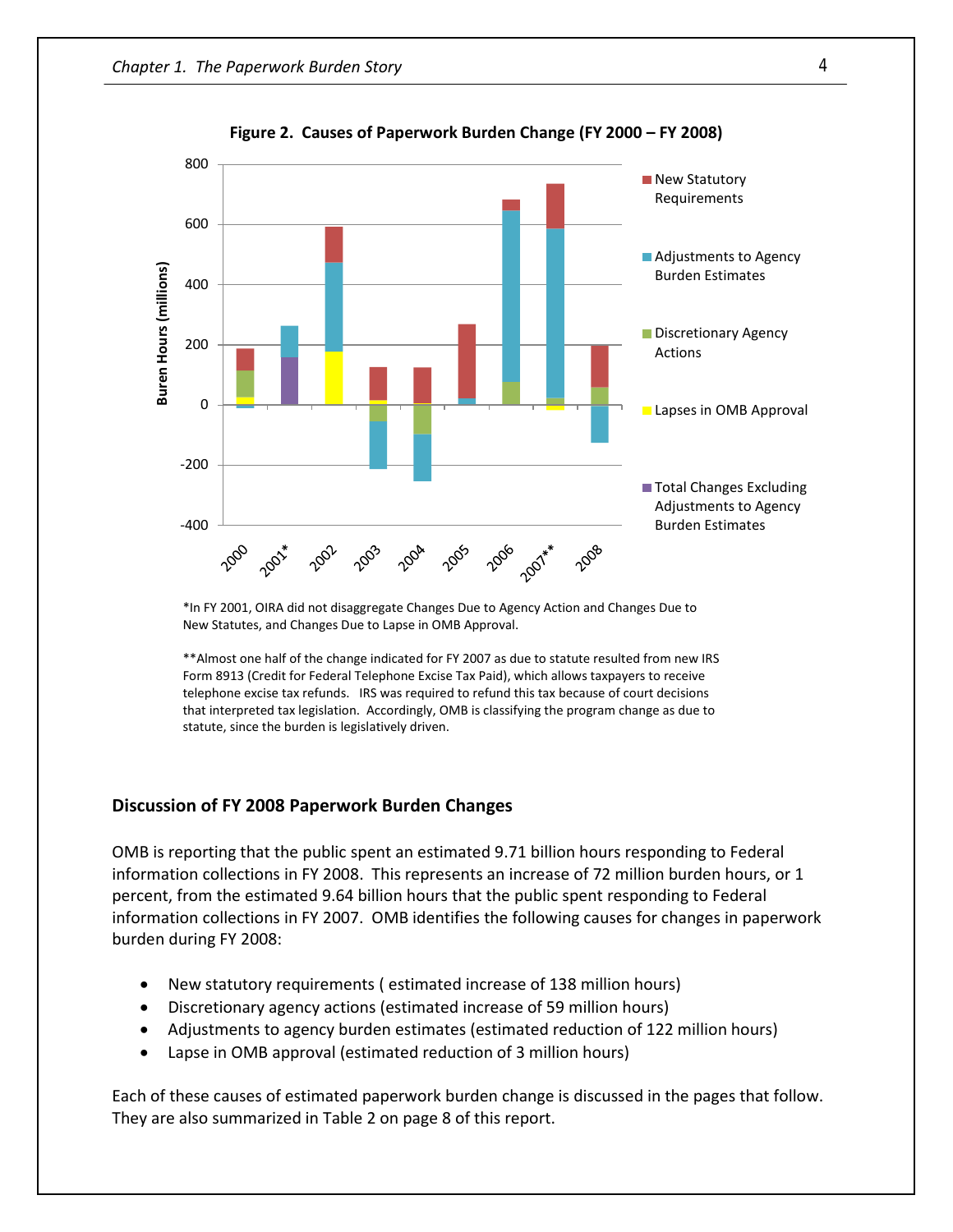**1) New Statutory Requirements (estimated burden increase of 138 million hours in FY 2008).**  Each year, laws are enacted that create new programs for Federal agencies to implement. Quite frequently, these new programs require the need to collect, use, and disseminate new information. Typically, new legislative initiatives and amendments require more, not less, data collection. In FY 2008, an estimated 138 million hours of additional paperwork burden resulted from the implementation of recent statutes. Among other public policy goals, these statutory changes were designed to improve public health, increase retirement savings, stabilize the mortgage and housing markets, and enhance homeland security. Examples of statutory changes that resulted in some of the largest burden increases are provided in Table 1.

| <b>Statutes</b>                                | <b>Agency</b>         | <b>Burden Hour</b> |
|------------------------------------------------|-----------------------|--------------------|
|                                                |                       | <b>Increase</b>    |
| Economic Stimulus Act of 2008 (Pub. L.         | Treasury              | 128,000,000        |
| $110-185$                                      |                       |                    |
| Deficit Reduction Act of 2005 (Pub. L.         | Commerce              | 27,500,000         |
| 190-171)                                       |                       |                    |
| <b>Small Business and Work Opportunity Tax</b> | Treasury              | 3,519,068          |
| Act of 2007 (Pub. L. 110-28)                   |                       |                    |
| Energy Policy Act of 2005 (Pub. L. 109-58)     | <b>Federal Energy</b> | 1,125,400          |
|                                                | Regulatory            |                    |
|                                                | Commission            |                    |
| Pension Protection Act of 2006 (Pub. L.        | Labor                 | 522,256            |
| 109-280)                                       |                       |                    |
| Intelligence Reform and Terrorism              | Homeland              | 358,652            |
| Prevention Act of 2004 (Pub. L. 107-173)       | Security              |                    |

**Table 1. Statutes Resulting in Significant Burden Increases in FY 2008**

In FY 2008, the most significant statutory burden increase resulted from the Department of the Treasury's implementation of the Economic Stimulus Act of 2008. Under the statute's tax provision, one-time tax rebates were offered to low and middle income taxpayers. To capture the one-time filers associated with the rebate, IRS estimated an increase in their existing tax filing volume by 14.5 million.

**2) Adjustments to Agency Burden Estimates (estimated burden reduction of 122 million hours in FY 2008**)**.** Although overall Federal paperwork burden increased in FY 2008, burden associated with adjustments to agency burden estimates decreased. In FY 2007, this source of burden was the largest source of additional estimated burden. "Adjustments"

differ from other causes of burden change in that the burden imposed on actual respondents for individual information collections does not change. Instead, as explained above, an "adjustment" is made to the estimated burden when an agency prepares a reestimate of the amount of time necessary for a person to respond to an information collection or when a change in outside factors (e.g., changes in demographics) causes an increase or decrease in the number of individuals and entities who respond to the collection. Changes in the population that must respond to the information collection often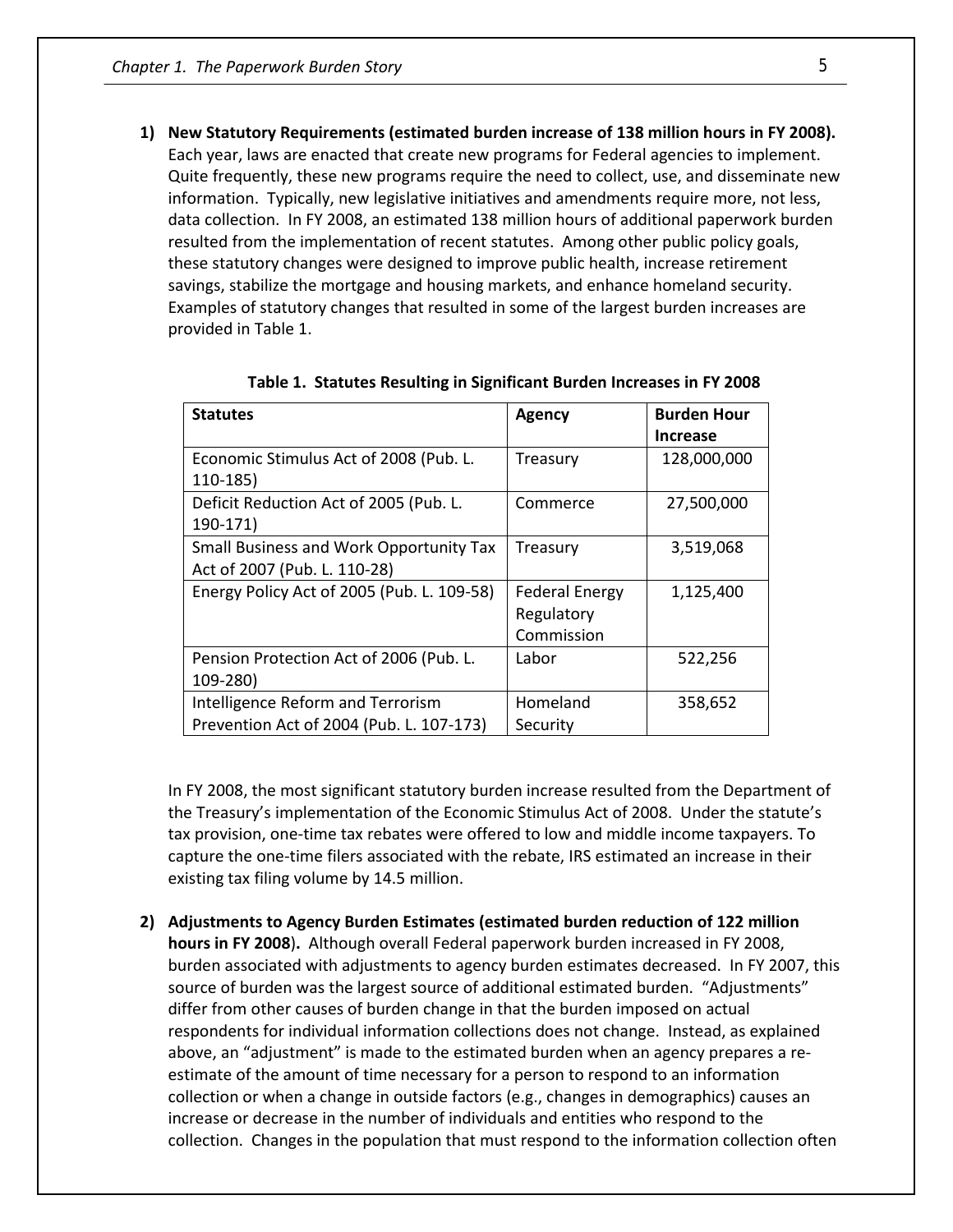result from demographic trends, economic growth, or natural disasters. For example, even if the program eligibility and information collection requirements for a Social Security benefit program targeted at elderly populations do not change, the burden for the collection may still increase as greater numbers of Baby Boomers reach the target age for program eligibility and apply for benefits.

There are two types of adjustments in burden:

a) **Agency Re-estimation of Burden.** The first type of a burden adjustment is when an agency has prepared a re-estimate of the burden that is imposed by a collection, with there being no change in the requirements of the collection, or in who is required to respond to the collection, or in the number of individuals or entities that (the agency estimates) will in fact respond to the collection. Rather, in this situation, an agency has re-evaluated its prior burden estimate for the collection and has concluded that its prior estimate was either low or high, and thus the agency revises the estimate accordingly. The agency then includes this revised burden estimate in the agency's ICB submission, as well as in the agency's next request to OMB for approval of the collection (unless the agency has in the meantime further revised the burden estimate).

For example, in FY 2008 the Department of the Treasury re-estimated the burden associated with its Form 5500, an annual information return filed by employee benefit plans. With the information provided by this collection, which has been assigned OMB Control Number 1545-1610, IRS determines if the benefit plan is operating as required under the law or whether the plan should be audited. In developing the burden estimate for this collection, Treasury updated its burden methodology by adopting the Department of Labor's (DOL) burden methodology. This was done because DOL is more informed about the burden imposed by this collection and also to ensure consistency across agency burden estimates. Based on these considerations, Treasury adjusted downward its estimate of the burden by over 1.5 million hours, from over 3.6 million hours to now nearly 2.2 million hours.

b) **Burden Changes from demographic, economic, and other outside factors**. The second kind of a burden "adjustment" is when there has been no change in the requirements of the collection as well as no change in who is required to respond to the collection, but there has been a change in the number of individuals or entities that the agency estimates will respond to the collection – and this change is due to factors outside an agency's control.

A typical example of such an adjustment is when demographic changes result in more (or fewer) people applying for a Federal benefit, and thus in more (or fewer) applications being filled-out and submitted (e.g., the retirement of the Baby Boom generation will result in more individuals applying to participate in Medicare). Another example of such an adjustment is when economic changes result in more (or fewer) people being unemployed (and thus applying for unemployment benefits) or in more (or fewer) businesses being created (and thus filing the related tax forms). In both these types of situations, the agency has not changed the requirements of the collection, and the agency has not redefined who has to respond to the collection. Instead, the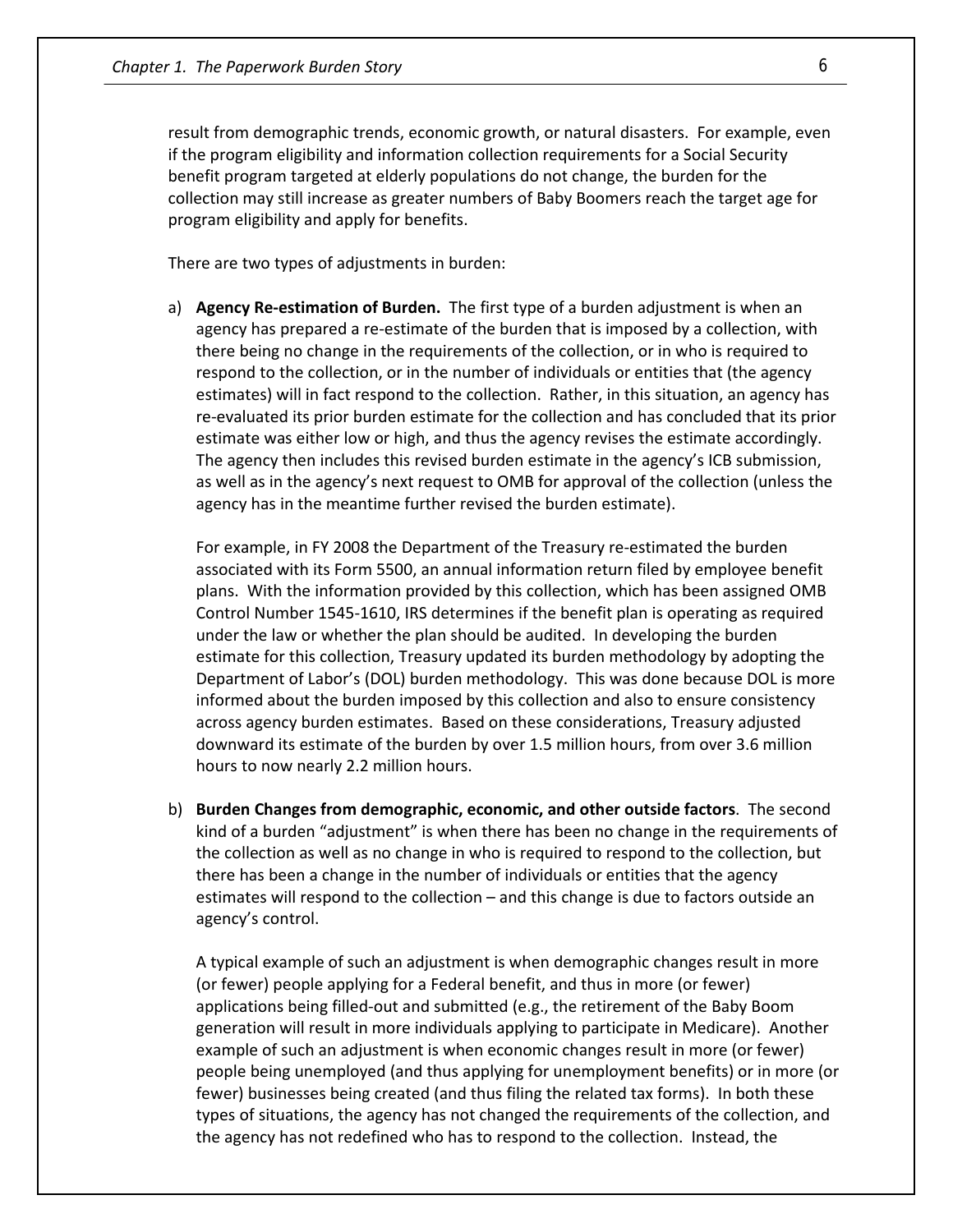changes in these outside factors either increase or decrease the number of individuals or entities that will respond to the collection.

**3) Discretionary Agency Actions (estimated burden increase of 59 million hours in FY 2008).** In some areas, agencies have considerable discretion in managing their information collection activities and the burden associated with those activities. For example, in administering a grant program where performance reporting is statutorily required, an agency may have discretion in deciding the frequency or depth of grantee reporting. For burden tracking purposes, OMB classifies these types of changes as "Due to Agency Action." OMB considers actions within this category of burden change to be the most accurate measure of agency performance with respect to information collection. The additional burden resulting from these kinds of actions was larger in FY 2008 (59 million hours) than it was in FY 2007 (7 million hours).

Although paperwork burden changes due to agency discretionary actions grew in FY 2008, a number of agencies took significant discretionary actions to decrease the burden imposed by their collections. For example, the Department of Transportation (DOT) collects mapping information from operators of pipeline facilities on the characteristics of their pipeline systems. This information informs annual mapping information updates for each mile of pipeline. Operators were previously required to provide detailed maps of their pipeline systems to DOT, which required extensive efforts on their part. During FY 2008, DOT changed the collection to allow operators to submit information annually to update their maps, rather than submit new maps, which is significantly less burdensome to operators. Because the national pipeline transportation system is generally static and does not experience substantial changes from year to year, information updates represent considerable reduction in annual burden. Due to this action, DOT reduced the burden associated with this collection by an estimated 140,000 hours.

**4) Lapse in OMB approval (estimated reduction of 3 million hours).** In FY 2008 there was a reduction in paperwork burden by an estimated 3 million hours due to collections going into expiration status due to a lapse in OMB approval. Burden changes of this nature fall into the category of "discretionary agency actions," and occur when an agency neither renews nor discontinues a collection before its OMB approval period has expired. When this happens, the burden associated with these collections is removed from OMB's accounting system until the collection is renewed or discontinued, though it is not always the case that agencies cease using these collections. For a list of these during FY 2008, see pages 95 - 96 of this report.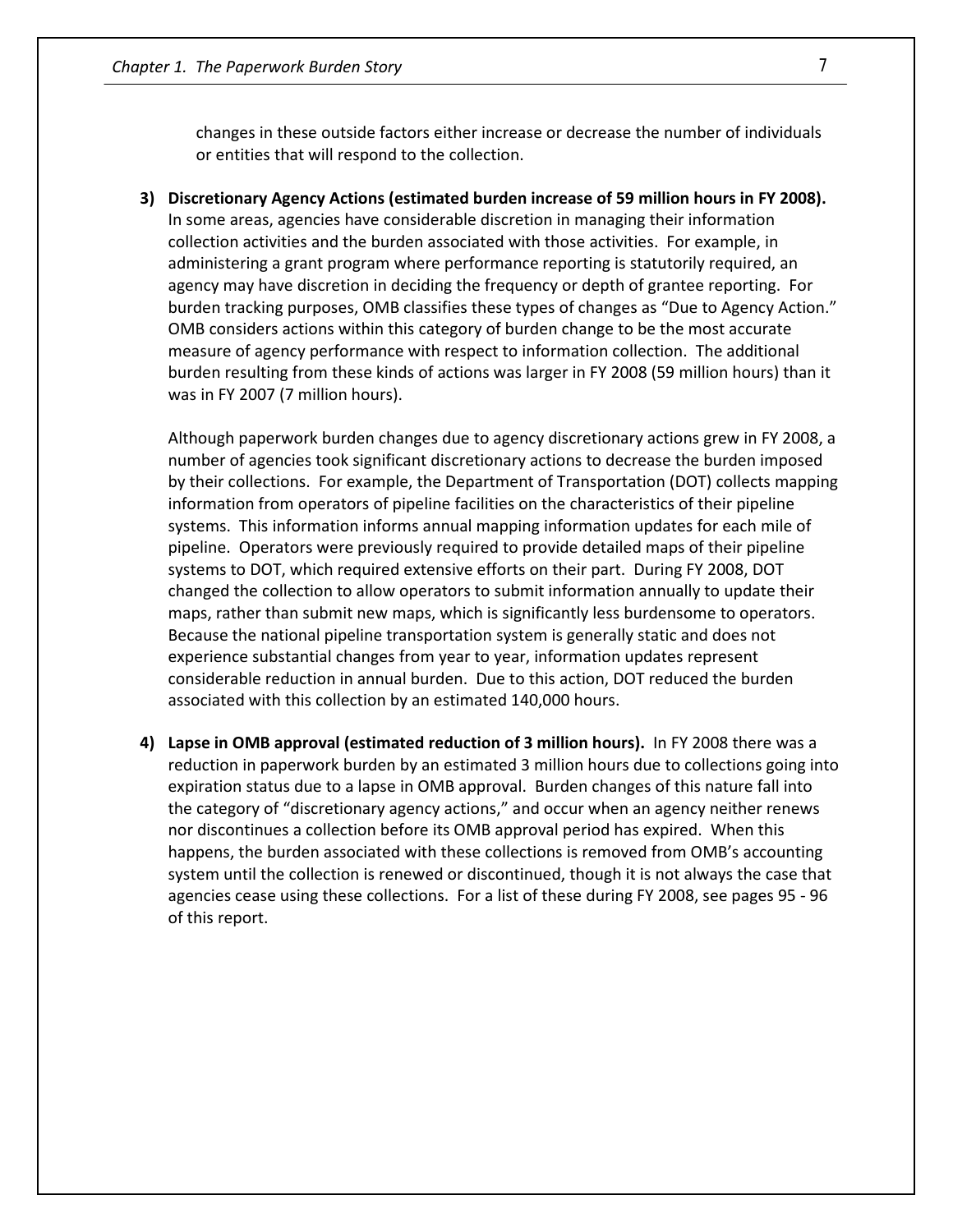|              | FY 2007<br>Paperwork |                | FY 2008 Total Program<br>Changes |                | <b>FY 2008 Due to</b><br><b>Discretion</b> |             | FY 2008 Changes Due<br>to New Statutes |                  | FY 2008 Changes Due to<br>Lapses in OMB Approval |             | FY 2008 Adjustments  | FY 2008<br>Paperwork |
|--------------|----------------------|----------------|----------------------------------|----------------|--------------------------------------------|-------------|----------------------------------------|------------------|--------------------------------------------------|-------------|----------------------|----------------------|
|              | <b>Burden</b>        |                | % change<br>from '07             |                | % change<br>from '07                       |             | % change<br>from '07                   |                  | % change<br>from '07                             |             | % change<br>from '07 | <b>Burden</b>        |
| Government   |                      |                |                                  |                |                                            |             |                                        |                  |                                                  |             |                      |                      |
| Total        | 9,642.81             | 194.16         | 2.00%                            | 58.71          | 0.60%                                      | 138.22      | 1.40%                                  | $-2.78$          | 0.00%                                            | $-122.82$   | $-1.30%$             | 9,713.82             |
| <b>USDA</b>  | 87.18                | 2.26           | 2.60%                            | 2.14           | 2.50%                                      | 0.12        | 0.10%                                  | $\mathbf 0$      | 0.00%                                            | $-6.46$     | $-7.40%$             | 82.98                |
| DOC          | 26.6                 | 28.29          | 106.40%                          | 0.79           | 3.00%                                      | 27.5        | 103.40%                                | 0.01             | 0.00%                                            | 0           | 0.00%                | 54.89                |
| <b>DOD</b>   | 43.49                | $-0.26$        | $-0.60%$                         | $-0.48$        | $-1.10%$                                   | 0.22        | 0.50%                                  | 0                | 0.00%                                            | 1.7         | 3.90%                | 44.92                |
| ED           | 50.45                | 8.14           | 16.10%                           | 8.14           | 16.10%                                     | 0           | 0.00%                                  | $\mathbf 0$      | 0.00%                                            | $-0.27$     | $-0.50%$             | 58.52                |
| <b>DOE</b>   | 2.55                 | $-0.05$        | $-2.00%$                         | $-0.06$        | $-2.50%$                                   | 0.01        | 0.50%                                  | $\mathbf 0$      | 0.00%                                            | 0.02        | 0.70%                | 2.52                 |
| <b>HHS</b>   | 453.66               | $-34.27$       | $-7.60%$                         | $-51.11$       | $-11.30%$                                  | 1.26        | 0.30%                                  | 15.58            | 3.40%                                            | $-6.73$     | $-1.50%$             | 412.86               |
| <b>DHS</b>   | 106                  | 9.27           | 8.70%                            | 8.64           | 8.20%                                      | 0.63        | 0.60%                                  | $\mathbf 0$      | 0.00%                                            | 1.06        | 1.00%                | 116.36               |
| HUD          | 27.17                | 0.37           | 1.40%                            | 0.02           | 0.10%                                      | 0.36        | 1.30%                                  | $\mathbf 0$      | 0.00%                                            | $-0.13$     | $-0.50%$             | 27.41                |
| DOI          | 11.55                | $-0.14$        | $-1.20%$                         | $-0.12$        | $-1.10%$                                   | $\mathbf 0$ | 0.00%                                  | $-0.02$          | $-0.20%$                                         | 0.22        | 1.90%                | 11.64                |
| DOJ          | 18.11                | $-1.61$        | $-8.90%$                         | $-1.51$        | $-8.30%$                                   | $\mathbf 0$ | 0.00%                                  | $-0.1$           | $-0.60%$                                         | $-6.05$     | $-33.40%$            | 10.44                |
| DOL          | 157.16               | 1.04           | 0.70%                            | 0.52           | 0.30%                                      | 0.52        | 0.30%                                  | $\boldsymbol{0}$ | 0.00%                                            | $-0.74$     | $-0.50%$             | 157.38               |
| <b>STATE</b> | 36.2                 | 12.57          | 34.70%                           | 12.57          | 34.70%                                     | $\mathbf 0$ | 0.00%                                  | $\mathbf 0$      | 0.00%                                            | 16.68       | 46.10%               | 65.45                |
| DOT          | 271.37               | $-4.7$         | $-1.70%$                         | 2.53           | 0.90%                                      | 0.21        | 0.10%                                  | $-7.45$          | $-2.70%$                                         | 1.48        | 0.50%                | 268.14               |
| <b>TREAS</b> | 7,630.65             | 183.51         | 2.40%                            | 77.68          | 1.00%                                      | 105.83      | 1.40%                                  | $\mathbf 0$      | 0.00%                                            | $-28.49$    | $-0.40%$             | 7,785.02             |
| VA           | 5.91                 | 0.12           | 2.00%                            | 0.12           | 2.00%                                      | 0           | 0.00%                                  | $\mathbf 0$      | 0.00%                                            | $-0.22$     | $-3.70%$             | 5.81                 |
| EPA          | 150.16               | $-0.42$        | $-0.30%$                         | $-0.4$         | $-0.30%$                                   | 0           | 0.00%                                  | $-0.02$          | 0.00%                                            | $-1.69$     | $-1.10%$             | 148.05               |
| <b>FAR</b>   | 28.5                 | $-10.37$       | $-36.40%$                        | 0.32           | 1.10%                                      | $\mathbf 0$ | 0.00%                                  | $-10.69$         | -37.50%                                          | $\mathbf 0$ | 0.00%                | 18.13                |
| FCC          | 147.73               | 0.14           | 0.10%                            | $-0.11$        | $-0.10%$                                   | 0.25        | 0.20%                                  | 0                | 0.00%                                            | $-91.48$    | $-61.90%$            | 56.39                |
| <b>FDIC</b>  | 6.52                 | 0.38           | 5.80%                            | 0.37           | 5.70%                                      | 0.01        | 0.10%                                  | $\mathbf 0$      | 0.00%                                            | 0.32        | 4.80%                | 7.22                 |
| <b>FERC</b>  | 6.8                  | 1.26           | 18.60%                           | 0.05           | 0.80%                                      | 1.22        | 17.90%                                 | $-0.01$          | $-0.10%$                                         | $-0.02$     | $-0.40%$             | 8.04                 |
| <b>FTC</b>   | 73.7                 | 0.02           | 0.00%                            | 0              | 0.00%                                      | 0.02        | 0.00%                                  | $\mathbf 0$      | 0.00%                                            | 0.92        | 1.20%                | 74.63                |
| EGOV         | 12.68                | $-3.85$        | -30.40%                          | $-3.92$        | -30.90%                                    | 0.07        | 0.50%                                  | $\boldsymbol{0}$ | 0.00%                                            | 0           | 0.00%                | 8.83                 |
| <b>NASA</b>  | 3.87                 | $-0.82$        | $-21.20%$                        | $-0.82$        | $-21.20%$                                  | $\mathbf 0$ | 0.00%                                  | $\mathbf 0$      | 0.00%                                            | 0           | 0.00%                | 3.05                 |
| <b>NSF</b>   | 7.73                 | $-1.23$        | -15.90%                          | $-1.23$        | $-15.90%$                                  | $\mathbf 0$ | 0.00%                                  | $\pmb{0}$        | 0.00%                                            | 0           | 0.00%                | 6.45                 |
| <b>NRC</b>   | 9.75                 | 0.75           | 7.70%                            | 0.75           | 7.70%                                      | 0           | 0.00%                                  | 0                | 0.00%                                            | $-0.11$     | $-1.10%$             | 10.39                |
| <b>SEC</b>   | 226.84               | $\overline{2}$ | 0.90%                            | $\overline{2}$ | 0.90%                                      | 0           | 0.00%                                  | $\mathbf 0$      | 0.00%                                            | 2.1         | 0.90%                | 230.94               |
| SBA          | 1.6                  | $-0.35$        | -21.70%                          | $-0.28$        | $-17.40%$                                  | 0           | 0.00%                                  | $-0.07$          | $-4.30%$                                         | 0.05        | 3.40%                | 1.3                  |
| SSA          | 38.9                 | $2.1\,$        | 5.40%                            | 2.09           | 5.40%                                      | 0.01        | 0.00%                                  | 0                | 0.00%                                            | $-4.95$     | $-12.70%$            | 36.05                |

<span id="page-14-0"></span>**Table 2. FY 2008 Burden Changes by Agency (in millions)[6](#page-14-0)**

6 Owing to system anomalies, columns for certain agencies do not sum to FY 2008 burden hour totals.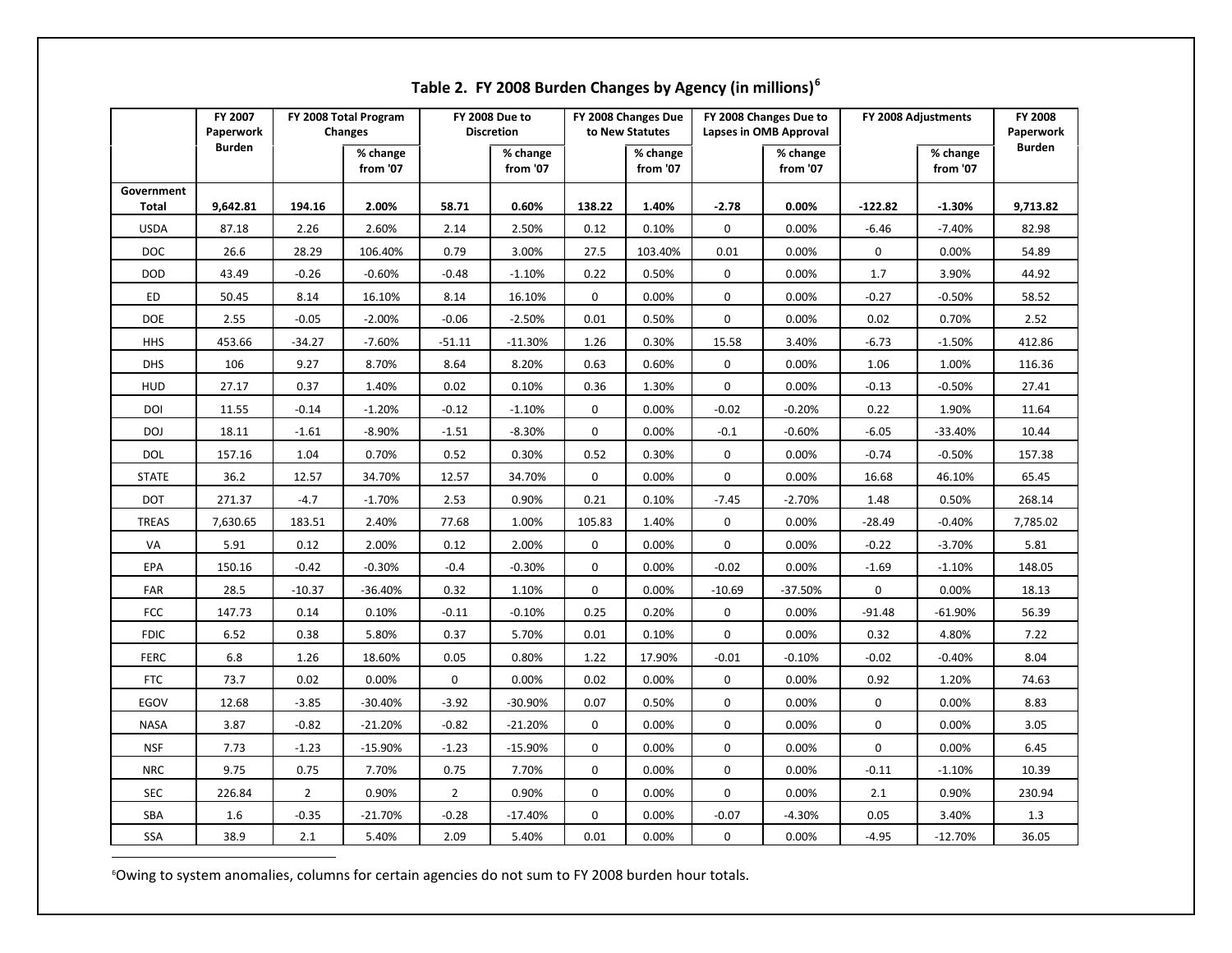# <span id="page-15-0"></span>Chapter 2. Paperwork Reduction Act Compliance

The PRA assigns each agency's Chief Information Officer the responsibility for ensuring that their agency complies with the PRA. OMB's Office of Information and Regulatory Affairs (OIRA) is responsible for approving information collection requests under the PRA. To help the public and the agencies monitor compliance with the information collection provisions of the PRA, OMB publishes a list of violations in the ICB (see Appendix B).

OMB tracks the number of information collections that expire each month and determines whether the collections are violations. Figure 3 shows the total number of agency violations that occurred during recent fiscal years, and the total number of pre-existing violations carried over from the previous fiscal year, due to lapses in OMB approval. Like last year, this year there were no preexisting violations that carried over from the previous fiscal year. OMB is reporting 18 violations during FY 2008 resulting from a lapse of OMB's approval for an ongoing collection. To put this number into perspective, is it useful to consider that, as of November 2009, there were over 8,700 active OMB Control Numbers in the inventory of approved information collections. Moreover, OIRA desk officers review and approve approximately 3,500 information collection requests each year. OMB has continued to see dramatic improvement in the number of violations since implementing a "zero tolerance" approach to violations of the PRA. Figure 3 illustrates this improvement.





#### **Achieving Zero Violations**

As Figure 3 also shows, agencies have made great progress in reducing the number of violations that occur and in resolving them more promptly. However, it is still the case that a number of collections become violations each year because agencies do not submit to OMB, on a timely basis, requests for renewal of OMB approval under the PRA. Thus, even if these violations are resolved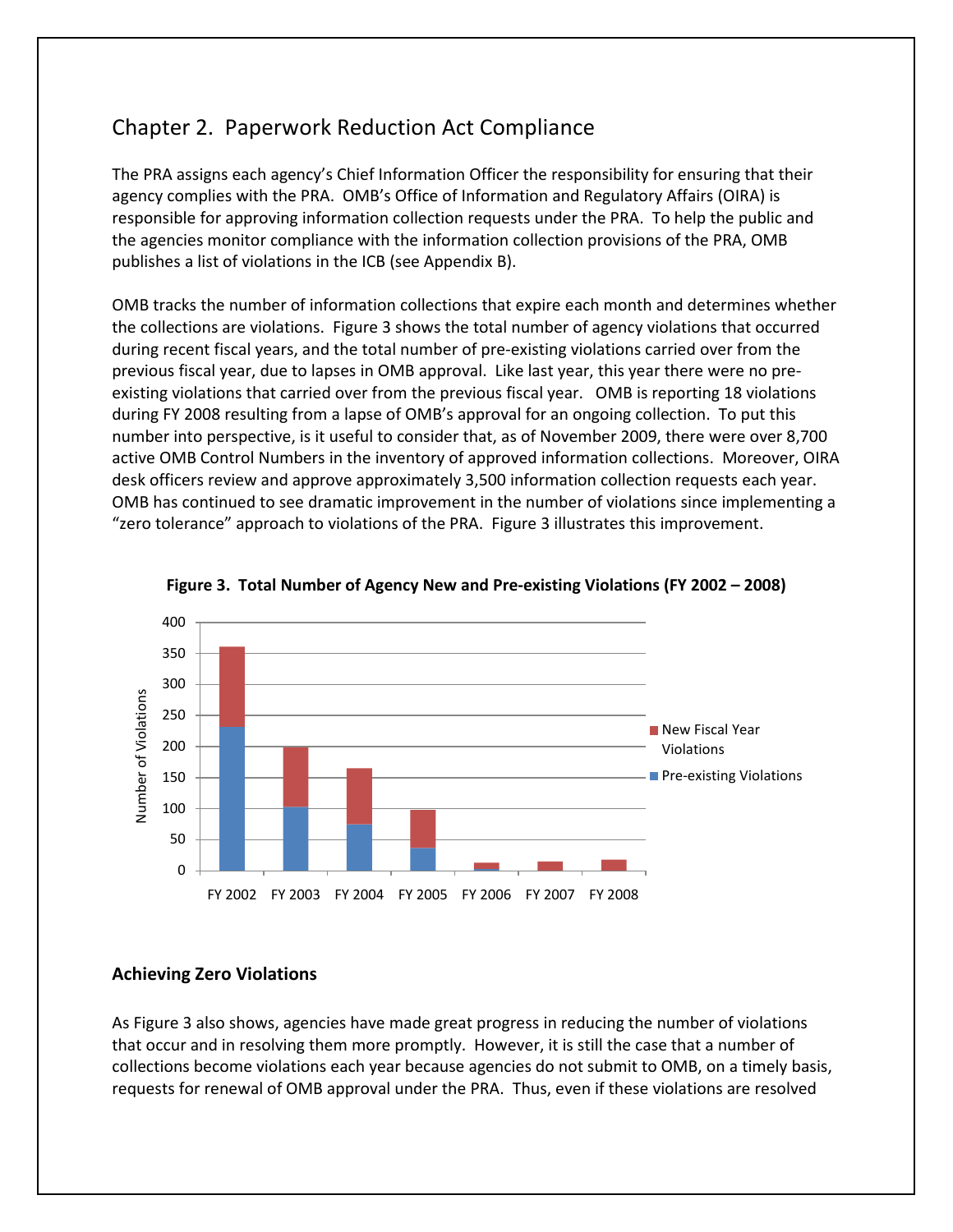quickly, agencies are nevertheless out of compliance with the law for relatively brief periods of time.

Table 3 rates each of the 29 agencies for their compliance. As was also the case for FY 2007, the Department of Transportation was the only agency to report five or more violations for FY 2008 (DOT had six violations, as compared with seven for FY 2007), and thus DOT is the only agency to receive an OMB rating of "poor" (for FY 2006, no agencies reported five or more violations). The number of agencies having between one and four violations (indicating that they "need improvement") increased from five in FY 2007 to nine in FY 2008. As a result of this increase, the number of agencies rated as "good" (zero violations) decreased from 22 to 19 (FY 2007 compared with FY 2008). The number of violations for FY 2008 (18) is a slight increase from the number of violations reported in last year's ICB for FY 2007 (15). OMB is committed to working with agencies to reduce the number of new violations and resolve pre-existing ones.

| Good         | <b>Need Improvement</b> | Poor                        |
|--------------|-------------------------|-----------------------------|
| 0 Violations | 1 to 4 Violations       | <b>5 or More Violations</b> |
| <b>DOC</b>   | <b>DOJ</b>              | Transportation              |
| <b>DOL</b>   | FAR                     |                             |
| State        | <b>GSA</b>              |                             |
| E-Gov        | <b>HHS</b>              |                             |
| <b>USDA</b>  | Interior                |                             |
| EPA          | <b>MSPB</b>             |                             |
| <b>FCC</b>   | <b>NASA</b>             |                             |
| <b>FDIC</b>  | <b>OPIC</b>             |                             |
| <b>FERC</b>  | <b>USAID</b>            |                             |
| <b>DHS</b>   |                         |                             |
| <b>DOD</b>   |                         |                             |
| Education    |                         |                             |
| <b>FTC</b>   |                         |                             |
| <b>HUD</b>   |                         |                             |
| <b>NRC</b>   |                         |                             |
| <b>NSF</b>   |                         |                             |
| <b>SEC</b>   |                         |                             |
| Treasury     |                         |                             |
| VA           |                         |                             |

**Table 3: Total Number of Expirations Reported as Violations, FY 2008[7](#page-16-0)**

<span id="page-16-0"></span><sup>&</sup>lt;sup>7</sup>This list includes both violations that occurred in FY 2007 as well as those violations which occurred prior to FY 2006 but were discovered in FY 2007.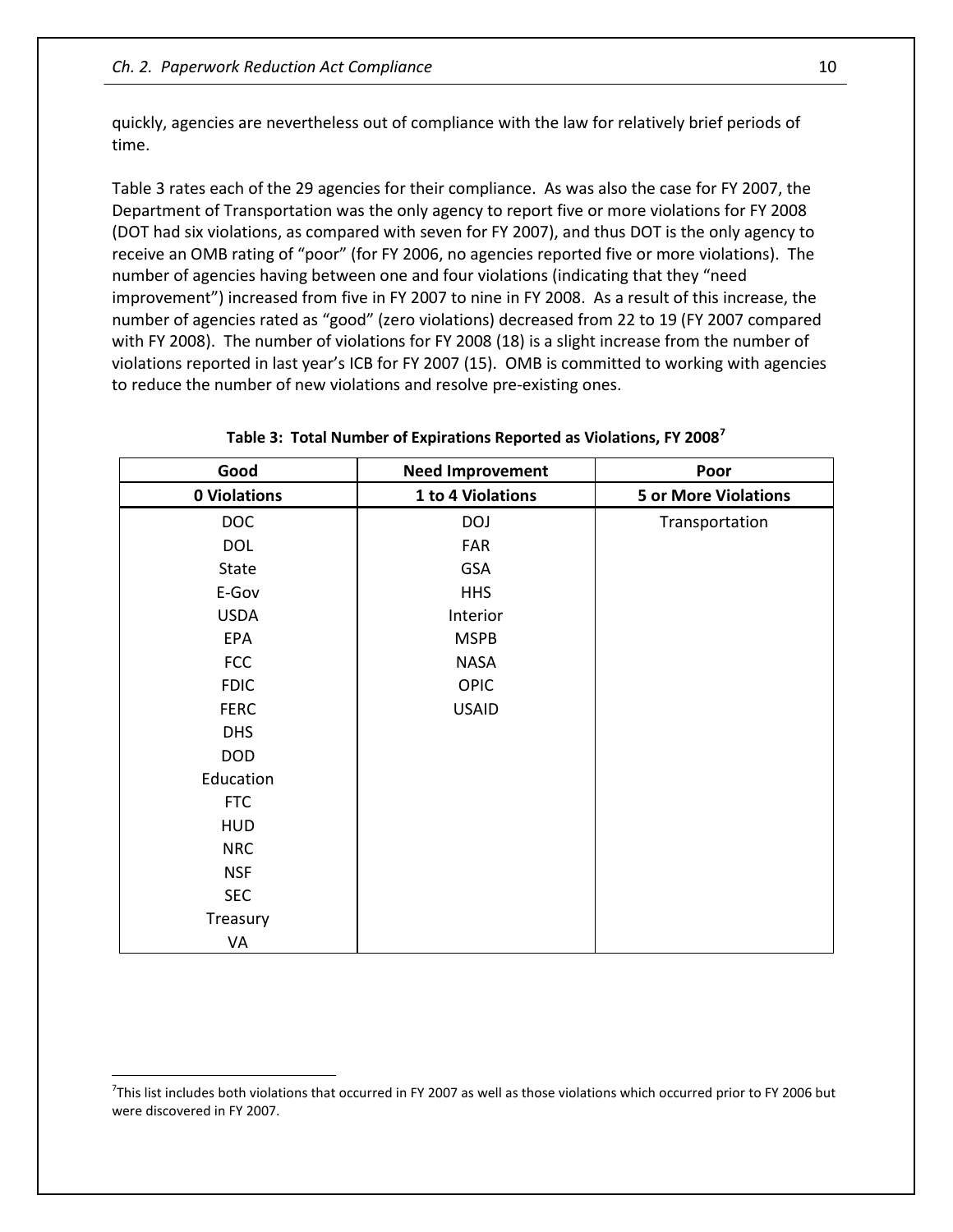#### **Steps to Improve Agency Compliance**

In addition to routine efforts to inform agency staff of the steps they can take to avoid incurring PRA violations, OMB has taken action in recent years to minimize violations further, including:

- **January 2007:** OMB enhanced the electronic database of information collections to enable agencies to prepare a watchlist of all the information collections that will expire in the next 150 days. This watchlist provides the agency with ample time to prepare a 60-day *Federal Register* notice, incorporate any public comments from the Notice into the collection, submit the collection to OMB for a 30-day review period, and receive clearance for the collection. Moreover, this watchlist specifically flags those information collections which the agency has not yet submitted to OMB for renewal so that agencies can focus on those information collections which most urgently require their attention.
- **April 2007:** OMB provided instructions to the agencies on how to use the watchlist and encouraged agencies to use this feature as a management tool to prevent future violations.
- **February 2008:** In the memorandum that OIRA sent to agencies that described their requirements for submission of ICB documents, OMB asked agencies to identify all violations that occurred in the past fiscal year.
- **November 2009:** OIRA held a meeting with agency Chief Information Officers (CIOs) and PRA clearance officers to discuss OMB's October 27, 2009 *Federal Register* notice, "Improving Implementation of the Paperwork Reduction Act." The meeting focused on ways in which to improve implementation of the PRA. Follow-up meetings regarding this initiative are expected in the coming months.
- **Annually**: An agency-by-agency compilation of expirations reported as violations is displayed in the Information Collection Budget.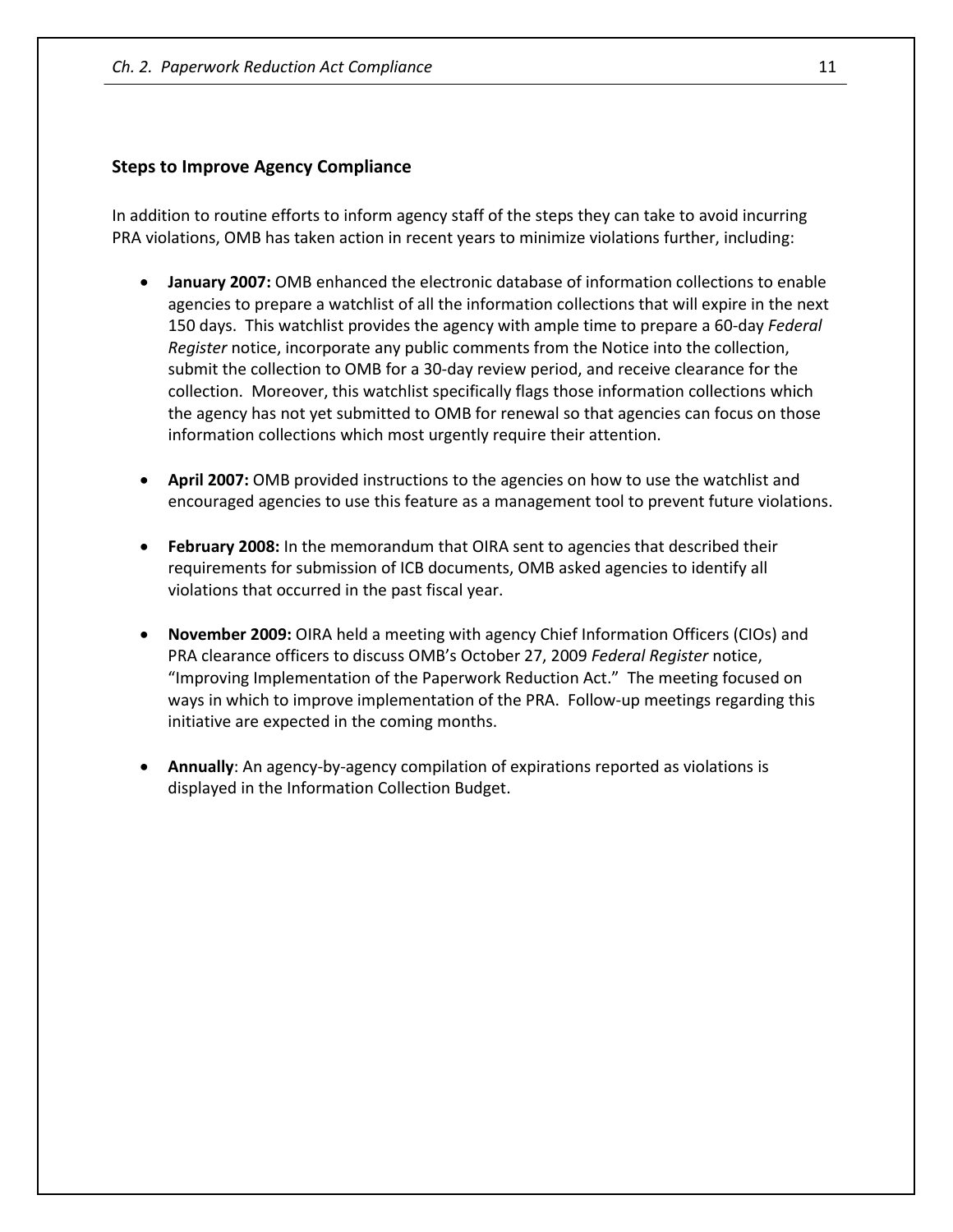# <span id="page-18-0"></span>Chapter 3. OMB's New PRA Information System

In July 2006, OMB implemented a new Internet-based system to track Information Collection Requests (ICRs) submitted to OIRA by agencies under the PRA. The system is co-sponsored by the Regulatory Information Service Center (RISC) within the General Services Administration and OIRA. The system itself is referred to as "ROCIS" (RISC and OIRA Consolidated Information System).<sup>[8](#page-18-1)</sup>

The introduction of ROCIS has greatly improved the ability of the agencies and OMB to meet their PRA responsibilities. Specifically, ROCIS provides the following capabilities:

- online creation and submission of all agencies' PRA requests;
- receipt and tracking of OIRA's review and decision process;
- electronic access to virtually all OIRA historical and current records related to PRA reviews;
- improved ability to search, identify, segment, aggregate, and analyze burden data (e.g., by affected segment of the public, small entities, lines of business, forms, electronic capability, topic, etc.);
- easier end-of-FY preparation of the ICB; and

 $\overline{a}$ 

• expanded public Internet display and search capability of data and documents associated with PRA reviews at [www.RegInfo.gov,](http://www.reginfo.gov/) which is the public website associated with the ROCIS database.

ROCIS replaced a mainframe application that was designed in the early 1980s and was last significantly updated in 1995. There are many differences between the former system and the new one. The former system gave online access only to OIRA, while ROCIS expanded that access to hundreds of agency users throughout the Federal Government. Also, the underlying database was redesigned to capture data at a lower level, adding dozens of new data fields and allowing more meaningful aggregation of burden hours and costs by information collection and by affected users.

The mainframe application program was completely rewritten for a web environment and the document collection system was overhauled so that all documents associated with ICR reviews are now collected electronically. In addition, the public website [\(www.RegInfo.gov\)](http://www.reginfo.gov/) was redesigned to provide the public with new reports, complete disclosure of the information provided by agencies for each ICR, and advanced search capabilities.

To make the new ROCIS system as complete as possible, data that had been collected for over 25 years were migrated from the previous mainframe application. Many data fields that had been newly created for ROCIS had never been collected previously. Some of these new data fields are used in the creation of the ICB. As a consequence, the reports used for last year's ICB were based on ICRs that were submitted mostly under the old system, and they did not have the new ROCIS

<span id="page-18-1"></span> ${}^{8}$ The ICR module was the third component of ROCIS to be implemented, following the introduction of the first two modules: the Regulatory Agenda and Regulatory Review. The Regulatory Agenda model is used to prepare the semiannual Unified Agenda of Federal Regulatory and Deregulatory Actions, and the Regulatory Review model is used to track OIRA's review of draft agency regulations pursuant to Executive Order 12866.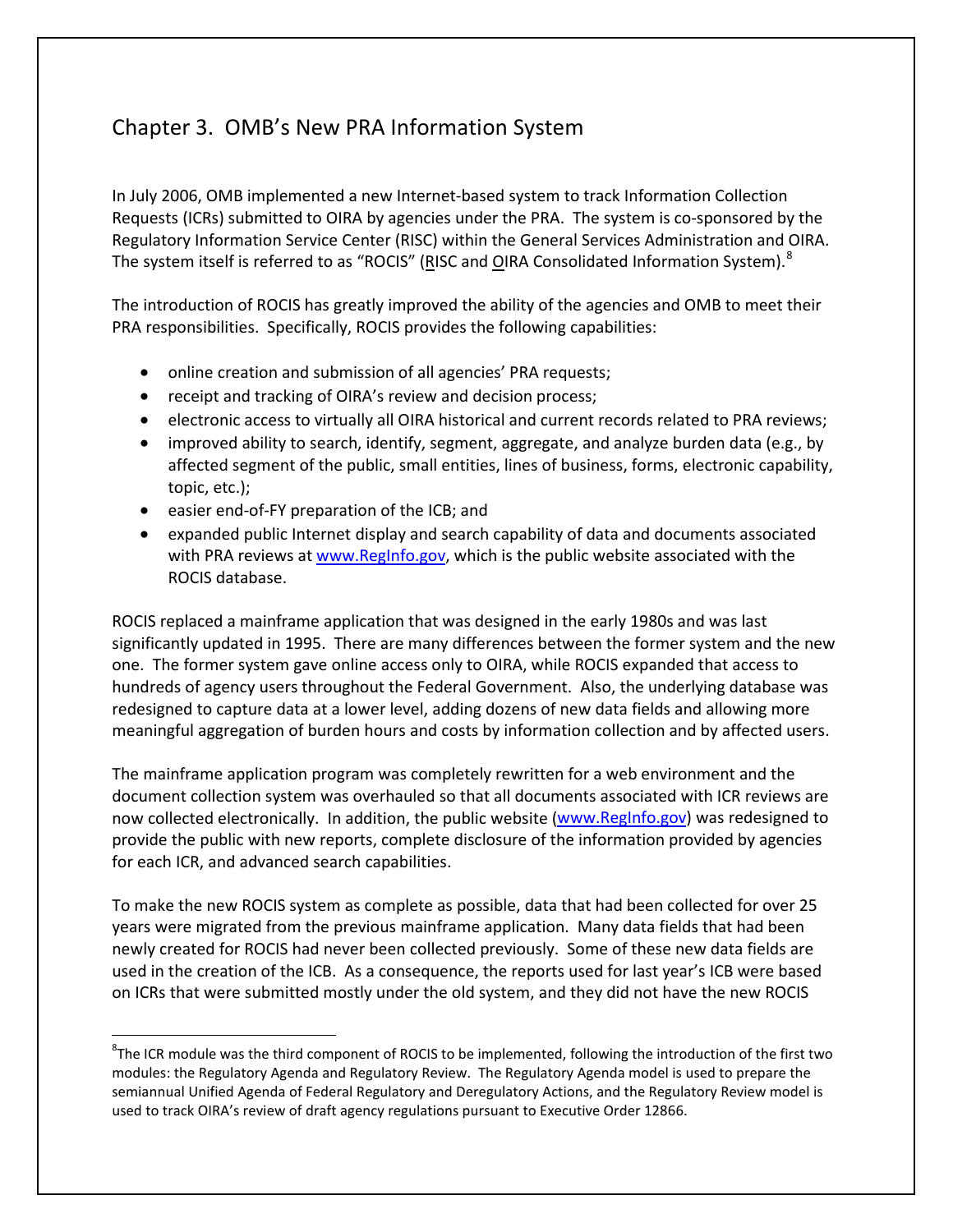data fields. In an effort to address this problem, a set of spreadsheets was generated from ROCIS containing raw ICR data, which the agencies were asked to review and apportion into "old" and "new" columns. The ICB reports for FY 2007 reflect this process and thus are not easily aligned with data from earlier or later time periods.

Going forward, an increasing percentage of the ICRs that form the basis for the ICB reports will have been submitted under the ROCIS, and the resulting reports will reflect an increasing degree of consistency and alignment with the rest of the ROCIS data.

ROCIS will make OMB's review of information collections more efficient and allow OMB to track more accurately the burden imposed by the Federal Government. The new system will also:

- provide the public with a direct link to forms and other instruments maintained by Business Gateway's Forms.gov, an online catalog of forms;
- provide greater public access and transparency to OMB's review process (which will benefit the public and the Congress);
- help OMB monitor the impact of agency information collections on privacy; and
- help ensure agency compliance with Information Resources Management requirements.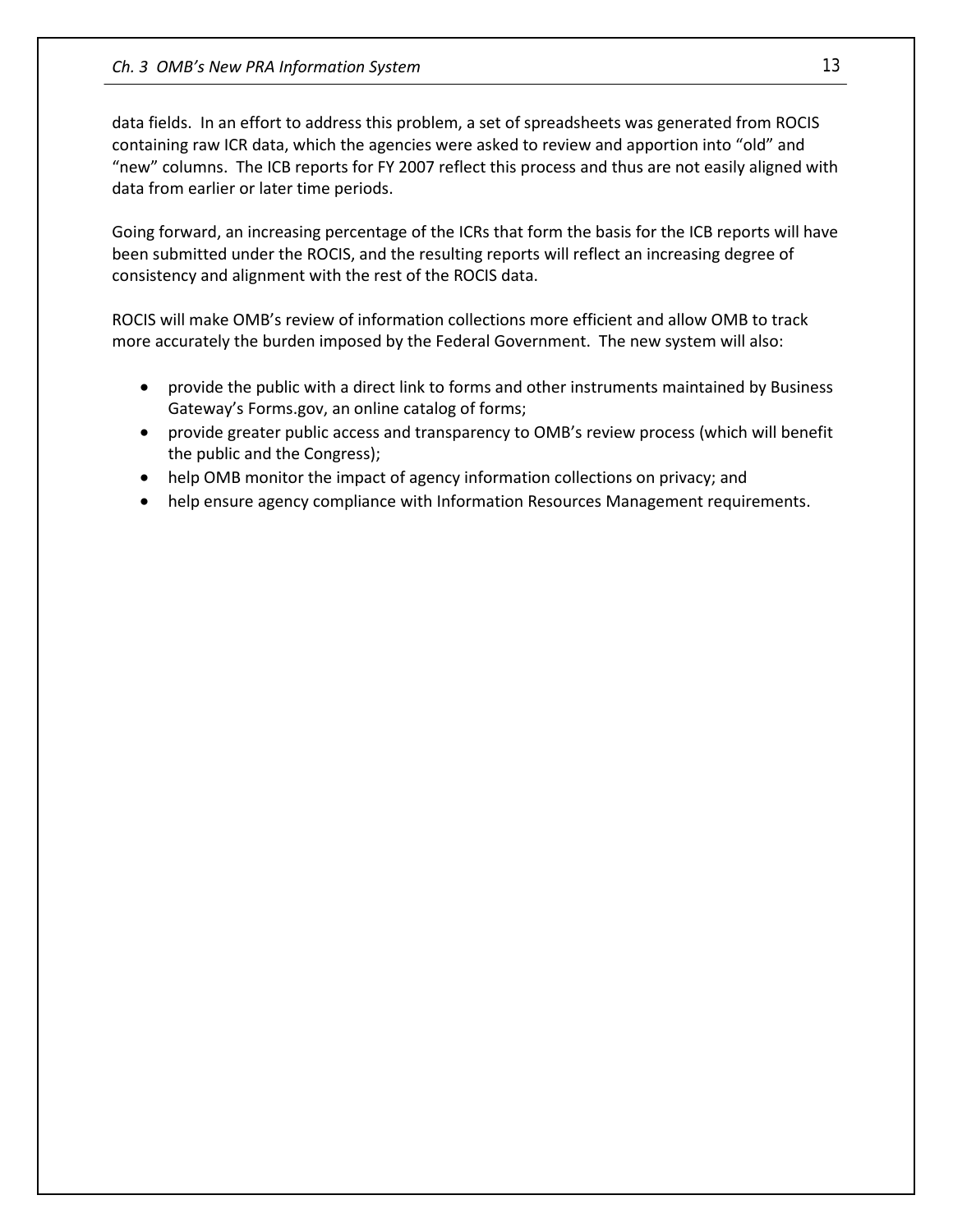## <span id="page-20-0"></span>Chapter 4. Agency Initiatives to Reduce Burden

OMB regularly works with the agencies to examine ways to minimize the Federal paperwork burden on the public. One way that OMB formalizes this process is through the ICB report; for the 2007 ICB, as we have done over a period of years, OMB requested that agencies (with total burden equal to or in excess of 10 million hours) develop initiatives that will result in a cumulative burden reduction level of approximately 1 percent of total agency burden. $^9$  $^9$  This chapter provides status updates on the burden reduction initiatives that were first published in the 2007 ICB and updated in last year's ICB.

The nature of these burden reduction initiatives varies across government agencies. However, all initiatives are designed to improve program performance by enhancing the efficiency of agency information collections, reduce the burden per response on the public, or lead to a comprehensive review of an entire program, including regulations and procedures. Agencies were asked to provide a description of the initiative; a total estimate burden reduction; a date of completion; a list of information collections affected; and potential hurdles to accomplishing the initiative, including statutory or policy barriers. This chapter contains a summary of initiatives that agencies planned to implement in FY 2008 and beyond.

<span id="page-20-1"></span> $^9$ Agencies with total burden hours less than 10 million hours provided initiatives, but they were not subject to the 1 percent target.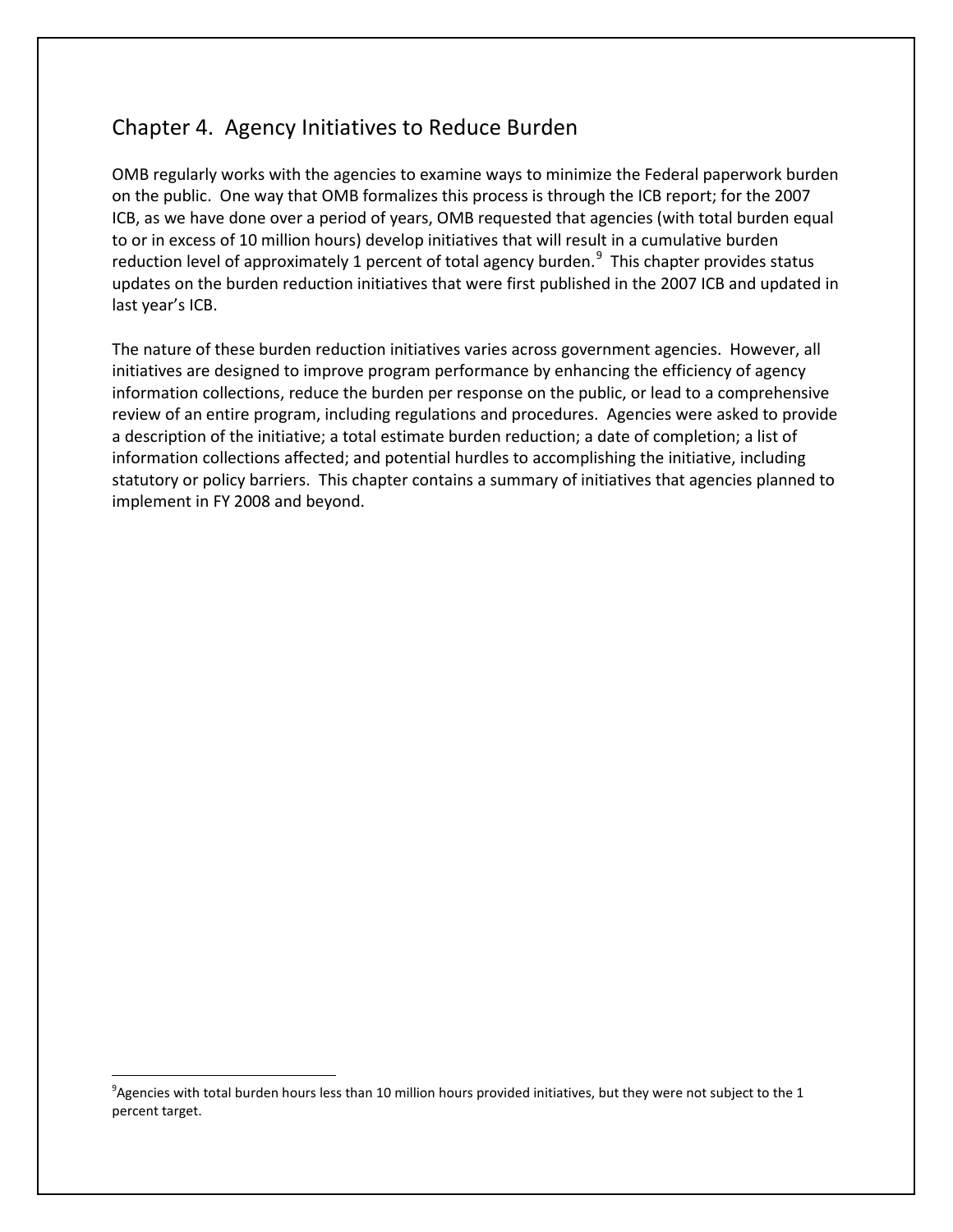## **Update on Burden Reduction Initiatives**

| <b>Department of Agriculture</b>             | <b>Status: IN PROGRESS</b>                                                                                                                                                                                                                                                                                                                                                                                                                                                                                                                                                                                                               |
|----------------------------------------------|------------------------------------------------------------------------------------------------------------------------------------------------------------------------------------------------------------------------------------------------------------------------------------------------------------------------------------------------------------------------------------------------------------------------------------------------------------------------------------------------------------------------------------------------------------------------------------------------------------------------------------------|
| Office:                                      | Animal and Plant Health Inspection Service (APHIS)                                                                                                                                                                                                                                                                                                                                                                                                                                                                                                                                                                                       |
| <b>Initiative Title:</b>                     | Providing Online Access to Permit Applications (ePermits)                                                                                                                                                                                                                                                                                                                                                                                                                                                                                                                                                                                |
| <b>Description:</b>                          | The ePermits system is a large initiative that has been in<br>development for several years and is being implemented in multiple<br>phases. The ePermits system is an ongoing effort to improve<br>citizens' knowledge of and access to USDA by enhancing service<br>delivery and improving internal efficiency by promoting technology-<br>based solutions. The next phase will bring even more services to<br>accommodate our customers and will enable Federal regulatory<br>officials to issue, track, and rapidly verify the validity of import<br>permits, thus reducing data-entry, processing, and delivery time and<br>expense. |
| <b>Estimated Burden</b><br><b>Reduction:</b> | 9,073 hours                                                                                                                                                                                                                                                                                                                                                                                                                                                                                                                                                                                                                              |
| <b>Collection(s) Affected:</b>               | 0579-0049, 0579-0054, 0579-0076, 0579-0129, 0579-0261,<br>0579-0285, 0579-0293, 0579-0015, 0579-0094, 0579-0145,<br>0579-0167, 0579-0183, and 0579-0245                                                                                                                                                                                                                                                                                                                                                                                                                                                                                  |
| <b>Expected Date of</b>                      | FY2008: 0579-0129, 0183, 0145, 0076, and 0015                                                                                                                                                                                                                                                                                                                                                                                                                                                                                                                                                                                            |
| <b>Completion:</b>                           | FY2009: 0579-0285, 0049, 0261, and 0293<br>FY2010: 0578-0054 and 0245                                                                                                                                                                                                                                                                                                                                                                                                                                                                                                                                                                    |
| <b>Hurdles to Completion:</b>                | <b>None</b>                                                                                                                                                                                                                                                                                                                                                                                                                                                                                                                                                                                                                              |
| Status:                                      | In Progress. 0579-0015, 0049, 0076, 0094, 0129, 0145, 0183, 0261,<br>0285, and 0293 have been completed with a reduction of 4,160<br>hours.                                                                                                                                                                                                                                                                                                                                                                                                                                                                                              |
| <b>Department of Agriculture</b>             | <b>Status: IN PROGRESS</b>                                                                                                                                                                                                                                                                                                                                                                                                                                                                                                                                                                                                               |
|                                              |                                                                                                                                                                                                                                                                                                                                                                                                                                                                                                                                                                                                                                          |

| Office:                                      | Food and Nutrition Service (FNS)                                                                                                                                                                                                                                                                                                                                                                                                                                                                     |
|----------------------------------------------|------------------------------------------------------------------------------------------------------------------------------------------------------------------------------------------------------------------------------------------------------------------------------------------------------------------------------------------------------------------------------------------------------------------------------------------------------------------------------------------------------|
| <b>Initiative Title:</b>                     | <b>FNS Burden Reduction Initiative</b>                                                                                                                                                                                                                                                                                                                                                                                                                                                               |
| <b>Description:</b>                          | This initiative targets FNS information collections that are used to<br>assure program eligibility, monitor income security, and comply with<br>legislation and agency regulations. FNS will systematically review<br>ICRs as they come up for review to attempt to improve program<br>performance. Specifically, this initiative aims to cut redundancy,<br>promote automation efforts, and partner with other agencies where<br>feasible. FNS plans to accomplish the reduction within four years. |
| <b>Estimated Burden</b><br><b>Reduction:</b> | 820,000 hours                                                                                                                                                                                                                                                                                                                                                                                                                                                                                        |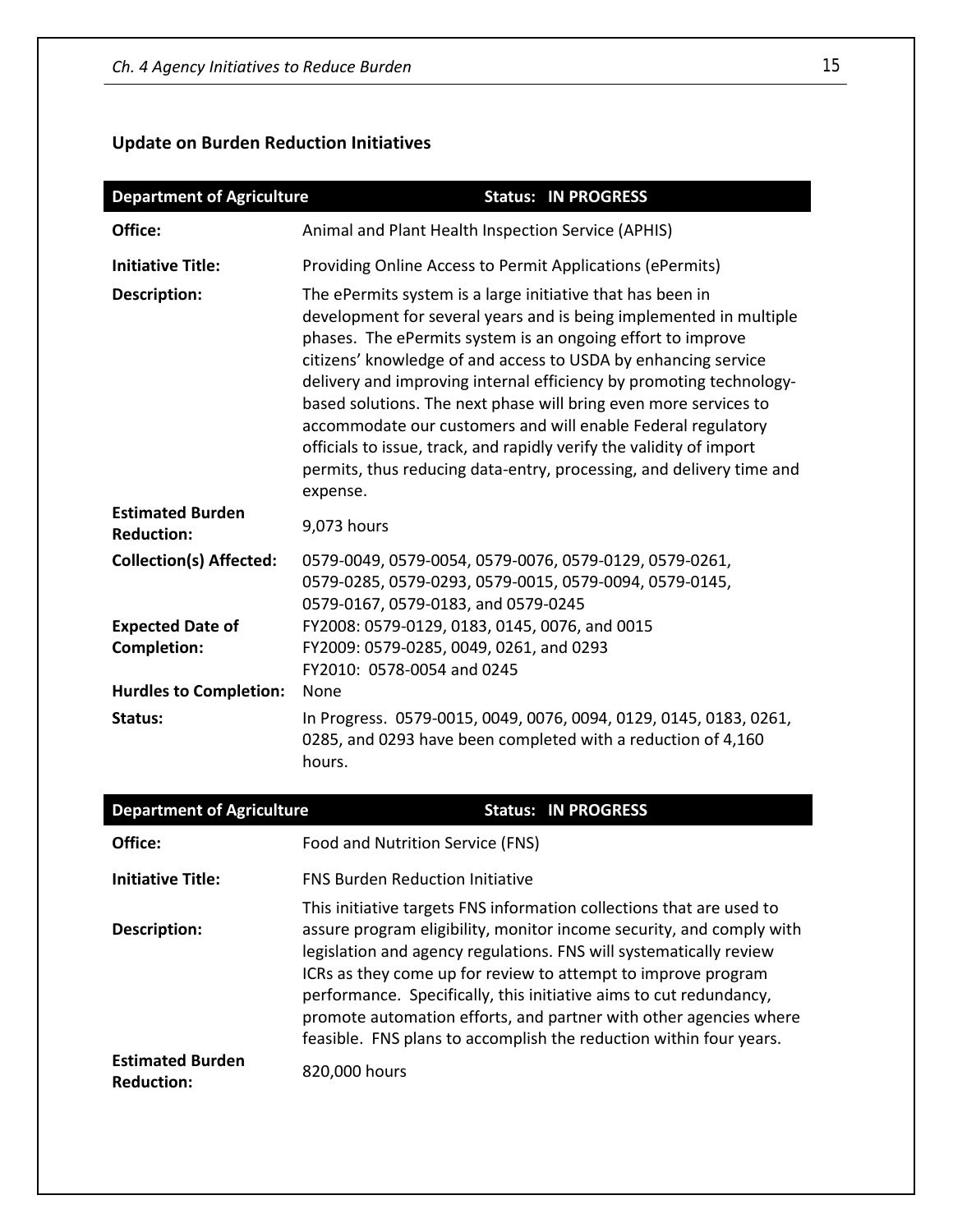| <b>Collection(s) Affected:</b>             | 0584-0006; 0584-0012, 0584-0026; 0584-0043; 0584-0064; 0584-<br>0293; and 0584-0535                                                                                                                                                                                                                                                                                                          |
|--------------------------------------------|----------------------------------------------------------------------------------------------------------------------------------------------------------------------------------------------------------------------------------------------------------------------------------------------------------------------------------------------------------------------------------------------|
| <b>Expected Date of</b><br>Completion:     | FY 2011                                                                                                                                                                                                                                                                                                                                                                                      |
| <b>Potential Hurdles to</b><br>Completion: | <b>None</b>                                                                                                                                                                                                                                                                                                                                                                                  |
| Status:                                    | The initiative is ongoing. While FNS continues to seek opportunity to<br>reduce burden in the renewal process, increasing program caseload<br>results in higher burden-hour totals for many collections.<br>Implementation of the 2008 Farm Bill will likely impact information<br>collection burden related to the Special Supplemental Nutrition<br>Program and Food Distribution Program. |

| <b>Department of Agriculture</b>                  | <b>Status: IN PROGRESS</b>                                                                                                                                                                                                                                                                                                                                                                                                                                 |
|---------------------------------------------------|------------------------------------------------------------------------------------------------------------------------------------------------------------------------------------------------------------------------------------------------------------------------------------------------------------------------------------------------------------------------------------------------------------------------------------------------------------|
| Office:                                           | <b>Rural Development</b>                                                                                                                                                                                                                                                                                                                                                                                                                                   |
| <b>Initiative Title:</b>                          | Rural Development Guaranteed Loans                                                                                                                                                                                                                                                                                                                                                                                                                         |
|                                                   | The initiative will create a common platform for Rural                                                                                                                                                                                                                                                                                                                                                                                                     |
| <b>Description:</b>                               | Development guaranteed loan programs, including a common set of<br>forms. The use of common forms across four loan programs will<br>create efficiencies in reporting and reduce burden to lenders and<br>borrowers.                                                                                                                                                                                                                                        |
| <b>Estimated Burden</b><br><b>Reduction:</b>      | 29,716 hours                                                                                                                                                                                                                                                                                                                                                                                                                                               |
| <b>Collection(s) Affected:</b>                    | 0570-0016, 0570-0017, 0570-0018, 0570-0050                                                                                                                                                                                                                                                                                                                                                                                                                 |
|                                                   | 0572-0122, 0575-0137                                                                                                                                                                                                                                                                                                                                                                                                                                       |
| <b>Expected Date of</b><br><b>Completion:</b>     | December 31, 2008                                                                                                                                                                                                                                                                                                                                                                                                                                          |
| <b>Potential Hurdles to</b><br><b>Completion:</b> | Completion of rulemaking.                                                                                                                                                                                                                                                                                                                                                                                                                                  |
| Status:                                           | The proposed rule was published on September 14, 2007. The<br>commenting period ended on November 13, 2007. Rural<br>Development received approximately 60 comments and is in the<br>process of addressing the comments and making adjustments to the<br>rule as necessary.                                                                                                                                                                                |
|                                                   | Based on its review of the interim rule and its consideration of the<br>comments received, Rural Development has determined that a<br>better alternative exists to the implementation of its guaranteed<br>loan programs than would be achieved under the interim rule.<br>While Rural Development supports a "common regulatory platform"<br>as a desirable structure, it now believes the platform found in 7 CFR<br>part 5001 is not the best approach. |
|                                                   | Rural Development takes the position that, with some refinement                                                                                                                                                                                                                                                                                                                                                                                            |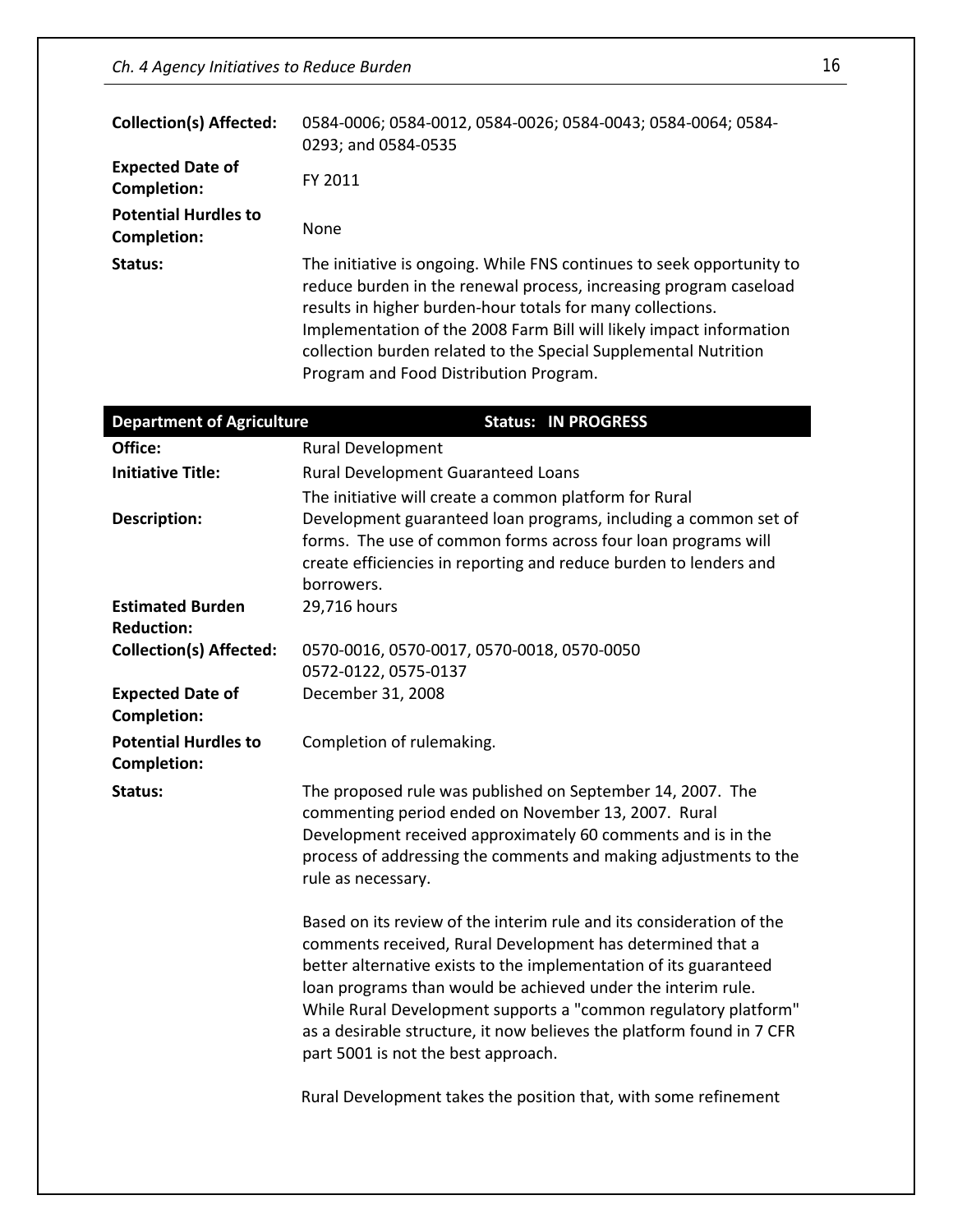and enhancement, a common regulatory structure for guaranteed loans utilizing the current Business Program regulations will result in a better and more efficient regulatory structure than would be achieved through the implementation of 7 CFR part 5001.

The interim final rule published on December 17, 2008 (73 FR 76698), delayed until February 17, 2009, (74 FR 2823), further delayed until March 9, 2009 (74 FR 7179), further delayed until June 1, 2009 (74 FR 9759), and further delayed until October 1, 2009 (74 FR 25617) was withdrawn as of September 21, 2009, (74 FR 48005).

| <b>Department of Agriculture</b>                  | <b>Status: IN PROGRESS</b>                                                                                                                                                                                                                                                                                                                                                                                                                                                                                                                                                                 |
|---------------------------------------------------|--------------------------------------------------------------------------------------------------------------------------------------------------------------------------------------------------------------------------------------------------------------------------------------------------------------------------------------------------------------------------------------------------------------------------------------------------------------------------------------------------------------------------------------------------------------------------------------------|
| Office:                                           | Rural Development Utilities Programs                                                                                                                                                                                                                                                                                                                                                                                                                                                                                                                                                       |
| <b>Initiative Title:</b>                          | <b>Streamline Telecommunications Program Contracts</b>                                                                                                                                                                                                                                                                                                                                                                                                                                                                                                                                     |
| <b>Description:</b>                               | This is an ongoing effort to collapse twelve current contracts into<br>four master contracts: equipment, construction, services, and<br>software, will be implemented in phases over the next several years.<br>This will then allow for the borrower to have a greater flexibility to<br>adapt project information in completing a contract which in turn<br>may reduce their overall burden.                                                                                                                                                                                             |
| <b>Estimated Burden</b><br><b>Reduction:</b>      | TBD                                                                                                                                                                                                                                                                                                                                                                                                                                                                                                                                                                                        |
| <b>Collection(s) Affected:</b>                    | 0572-0059, 0572-0107, 0572-0118, 0572-0023, 0572-0074                                                                                                                                                                                                                                                                                                                                                                                                                                                                                                                                      |
| <b>Expected Date of</b><br><b>Completion:</b>     | December 2009                                                                                                                                                                                                                                                                                                                                                                                                                                                                                                                                                                              |
| <b>Potential Hurdles to</b><br><b>Completion:</b> | Working with multiple industry groups to obtain their views and to<br>incorporate their input will take a considerable amount of time.                                                                                                                                                                                                                                                                                                                                                                                                                                                     |
| Status:                                           | The equipment contract has been modified and is currently being<br>reviewed for final approval. The next step will be to prepare a<br>notice for public comment.                                                                                                                                                                                                                                                                                                                                                                                                                           |
|                                                   | The Agency has begun to consult with industry groups to solicit their<br>ideas on construction contract issues. This contract revision is<br>expected to take a considerable amount of time due to varied<br>opinions on how to proceed. All options will be considered which<br>could include, but not limited to incorporating and/or substituting<br>existing industry contract standards and, dividing the existing<br>contract into two parts: one for an outside plant and another for<br>towers and buildings.<br>In 2008, RUS met with industry groups on revising contract forms. |
|                                                   | As a result of this meeting, RUS began to explore the possibility of<br>using industry contract forms as replacement for RUS Standards                                                                                                                                                                                                                                                                                                                                                                                                                                                     |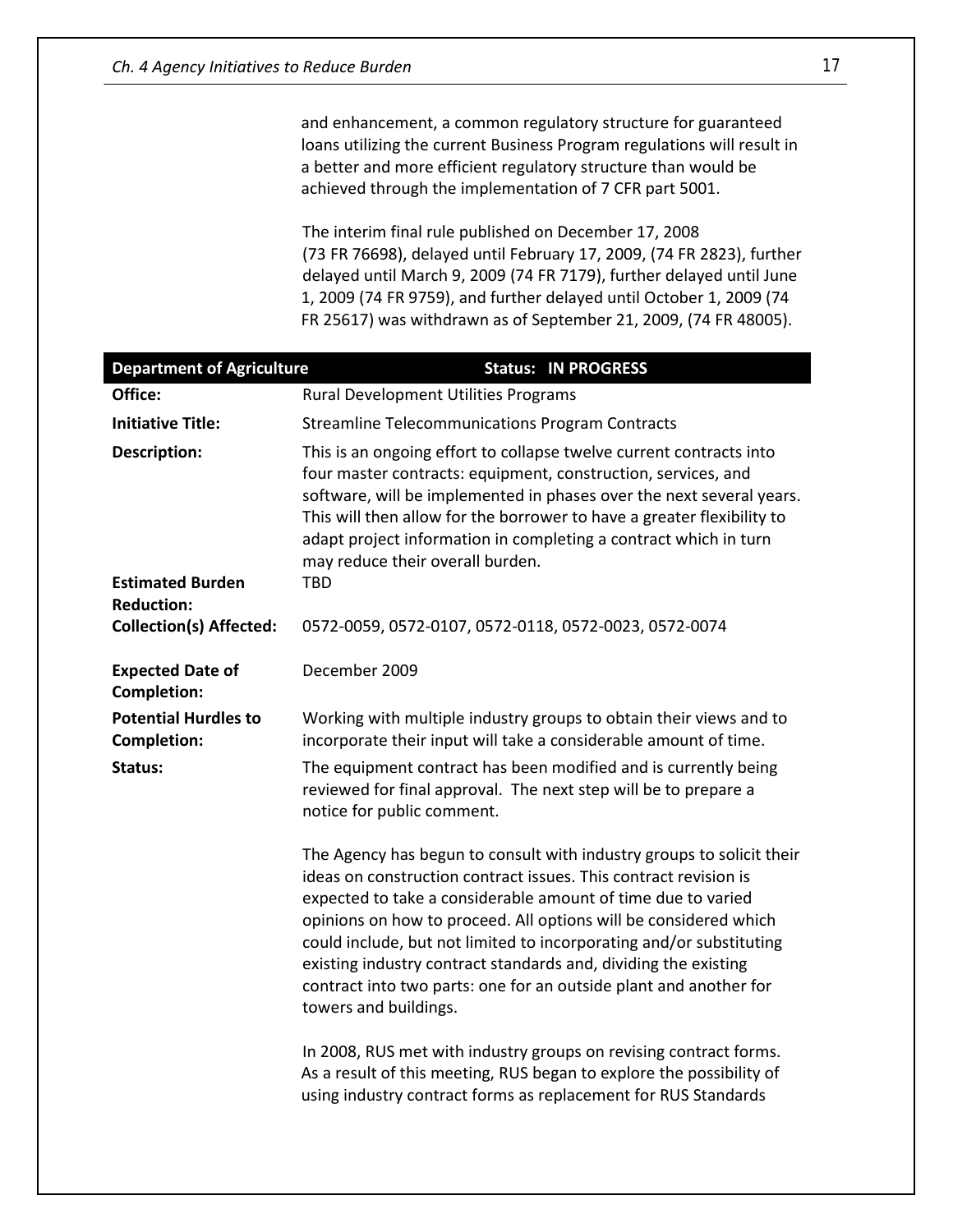Contract Forms. Most of 2008 time was spent on researching the viability of this alternative as opposed to revising all current contracts used by the Agency. In consultation with the Independent Telephone Industry, RUS determined that RUS Contract Forms *are* the standard industry forms and that the forms are utilized even when non-loan funds are used. RUS also learned that using industry forms would involve a multi-year effort in preparing associated documents to ensure compliance with Federal Government's laws and regulations. Both alternatives have been considered and the Agency has determined that effort will be focused on revising the current contracts.

| <b>Department of Commerce</b>                     | <b>Status: IN PROGRESS</b>                                                                                                                                                                                                                                                                                                                                                                                                                                                                    |
|---------------------------------------------------|-----------------------------------------------------------------------------------------------------------------------------------------------------------------------------------------------------------------------------------------------------------------------------------------------------------------------------------------------------------------------------------------------------------------------------------------------------------------------------------------------|
| Office:                                           | <b>NOAA National Marine Fisheries Service</b>                                                                                                                                                                                                                                                                                                                                                                                                                                                 |
| <b>Initiative Title:</b>                          | National Permit System (NPS)                                                                                                                                                                                                                                                                                                                                                                                                                                                                  |
| <b>Description:</b>                               | The NPS will be a centralized database with Web-based permit<br>application capability. Features directly affecting public burden are:<br>1) Harmonization and linkage of appropriate data residing in<br>stovepipe regional permit, dealer, and vessel databases.<br>2) Standardization of permit applications renewals, and electronic<br>submission of fees.<br>3) Use of common components and data throughout the permit<br>process that reduces the burden of duplicative submission of |
|                                                   | recurrent data. Unique electronic signatures will be employed to<br>unequivocally identify permit holders.                                                                                                                                                                                                                                                                                                                                                                                    |
| <b>Estimated Burden</b><br><b>Reduction:</b>      | 20,786 hours annually: an average of 10 minutes' savings on vessel,<br>operator and dealer permit applications, of which there were<br>124,718 in 2006.                                                                                                                                                                                                                                                                                                                                       |
| <b>Collection(s) Affected:</b>                    | 0648-0194, -0202, -0203, -0204, -0205, -0206, -0269, -0272, -0304, -<br>0316, -0327, -0334, -0393, -0398, -0401, -0471, -0490, -0512, -0513,<br>$-0514, -0545, -0569.$                                                                                                                                                                                                                                                                                                                        |
| <b>Expected Date of</b><br><b>Completion:</b>     | September 2010                                                                                                                                                                                                                                                                                                                                                                                                                                                                                |
| <b>Potential Hurdles to</b><br><b>Completion:</b> | Data load programs are being modified to incorporate the feedback<br>from the regional reviews; with the amount of users and data<br>growing for the NPS system, the team has made performance<br>modification to key areas of the system which are more frequently<br>utilized. Additional performance improvements will be made as the<br>need arises                                                                                                                                       |
| Status:                                           | In Progress. Funding has been secured to create a data center to<br>house the NPS application within the office of the NMFS Chief<br>Information Officer. The Data Center will be completed by the end of<br>calendar year 2009. Implementation efforts have been completed<br>for all permits within the Pacific Islands and Southwest regional                                                                                                                                              |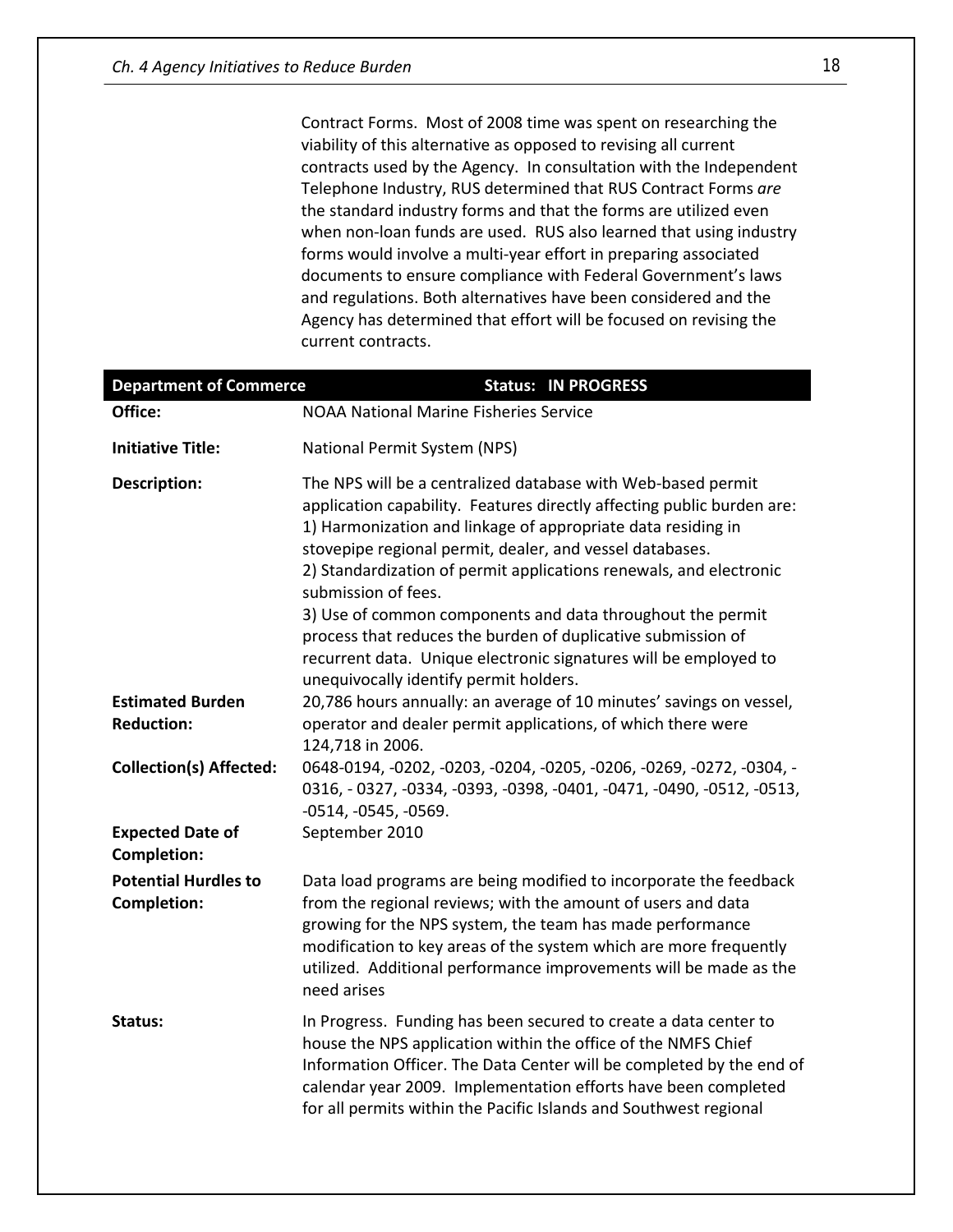offices as well as the High Seas Permits issued by the Office of International Affairs. Negotiations are underway with all other regional offices to complete the implementation efforts in the Northeast, Southeast, Northwest, and Alaska.

| <b>Department of Education</b>                                      | <b>Status: IN PROGRESS</b>                                                                                                                                                                                                                                                                                                                                                                                                                                                                                        |
|---------------------------------------------------------------------|-------------------------------------------------------------------------------------------------------------------------------------------------------------------------------------------------------------------------------------------------------------------------------------------------------------------------------------------------------------------------------------------------------------------------------------------------------------------------------------------------------------------|
| Office:                                                             | Office of Planning, Evaluation, and Policy Development                                                                                                                                                                                                                                                                                                                                                                                                                                                            |
| <b>Initiative Title:</b>                                            | <b>EDFacts</b>                                                                                                                                                                                                                                                                                                                                                                                                                                                                                                    |
| <b>Description:</b><br><b>Estimated Burden</b><br><b>Reduction:</b> | EDFacts continues the development of an Education Data Exchange<br>Network (EDEN), providing State Education Agencies (SEAs) and the<br>Federal Government with the capacity to transfer and analyze<br>information about education programs. When fully implemented,<br>EDEN will not only provide timely performance data to education<br>decision makers and grant managers, but will also streamline the<br>data collection process and reduce reporting burden.<br>463,224 burden hour reduction in FY 2008. |
| <b>Collection(s) Affected:</b>                                      | 1870-0500, 1820-0644, 1810-0614, 1810-0021, 1810-0519, 1810-<br>0618, 1810-0646, 1810-0650, 1810-0674, 1810-0675, 1810-0676,<br>1820-0043, 1820-0517, 1820-0518, 1820-0521, 1820-0621, 1820-<br>0624, 1820-0659, 1850-0067, 1855-NEW, 1865-0002, 1885-0553,<br>1890-0007.                                                                                                                                                                                                                                         |
| <b>Expected Date of</b><br><b>Completion:</b>                       | <b>School Year 2009-2010</b>                                                                                                                                                                                                                                                                                                                                                                                                                                                                                      |
| <b>Potential Hurdles to</b><br><b>Completion:</b>                   | Changes at the State level can impact the potential success of this<br>initiative.                                                                                                                                                                                                                                                                                                                                                                                                                                |
| Status:                                                             | 1875-0240 (the main EDFacts collection) had a reduction of 462,000<br>hours in October 2007 since the biennial CDRC was no longer<br>collected at that time; however, the CDRC portion to this collection<br>will be added back into the EDFacts for FY 2010.                                                                                                                                                                                                                                                     |
|                                                                     | 1850-0067 had a reduction of 1,224 hours due to the non-fiscal data<br>moving to EDFacts. This occurred in March 2008.                                                                                                                                                                                                                                                                                                                                                                                            |
|                                                                     | Therefore, burden was reduced by 463,224 hours in FY 2008 (with<br>the understanding that the Civil Rights Data Collection (CDRC)<br>burden hours will be coming back in FY 2010).                                                                                                                                                                                                                                                                                                                                |
| <b>Department of Education</b>                                      | <b>Status: IN PROGRESS</b>                                                                                                                                                                                                                                                                                                                                                                                                                                                                                        |
| Office:                                                             | Office of Management                                                                                                                                                                                                                                                                                                                                                                                                                                                                                              |
| <b>Initiative Title:</b>                                            | Information Collection Transformation Process (ICTP)                                                                                                                                                                                                                                                                                                                                                                                                                                                              |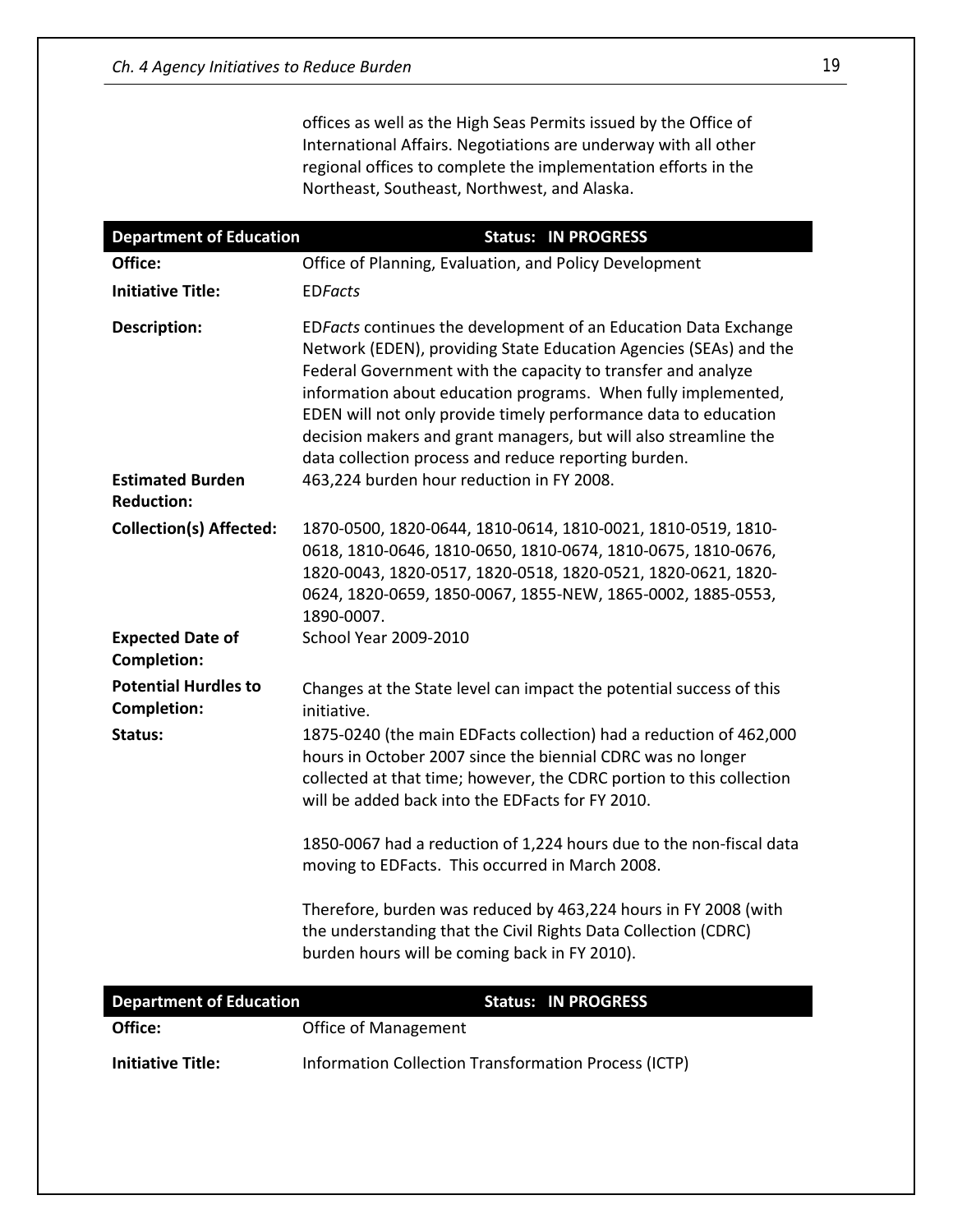| <b>Description:</b>                               | The FY 2007 ICTP initiative established the expectation that RIMS<br>and ED Principal Offices (POs) would review all submitted<br>information collection (IC) revisions to "reduce duplication,<br>consolidate collections, and collect information more efficiently."<br>Additionally, it was anticipated that a burden reduction of 433,700<br>hours - or approximately one percent of ED burden at the time --<br>would be realized by FY2009. It is not possible, of course, to ensure<br>that each and every information collection renewal will result in a<br>burden reduction due to actions outside the Department's control<br>(e.g., new legislation regarding additional data collection for<br>instance). |
|---------------------------------------------------|------------------------------------------------------------------------------------------------------------------------------------------------------------------------------------------------------------------------------------------------------------------------------------------------------------------------------------------------------------------------------------------------------------------------------------------------------------------------------------------------------------------------------------------------------------------------------------------------------------------------------------------------------------------------------------------------------------------------|
| <b>Estimated Burden</b><br><b>Reduction:</b>      | 433,700 hours (1% reduction)                                                                                                                                                                                                                                                                                                                                                                                                                                                                                                                                                                                                                                                                                           |
| <b>Collection(s) Affected:</b>                    | Various                                                                                                                                                                                                                                                                                                                                                                                                                                                                                                                                                                                                                                                                                                                |
| <b>Expected Date of</b><br><b>Completion:</b>     | FY 2009                                                                                                                                                                                                                                                                                                                                                                                                                                                                                                                                                                                                                                                                                                                |
| <b>Potential Hurdles to</b><br><b>Completion:</b> | A review of this complexity is resource- and time-intensive and<br>involves coordination among numerous ED offices.                                                                                                                                                                                                                                                                                                                                                                                                                                                                                                                                                                                                    |
| Status:                                           | The Department is pleased to report total burden reductions of<br>1,760,339 hours from several revisions. The reduction in hours from<br>revised Information Collection Requests (ICRs) was primarily due to<br>reductions from the FSA regulatory collections, which consisted of<br>921,277 burden hour reductions. This exceeds the goal of 433,700<br>burden hour reductions. The Department of Education has met this<br>initiative.                                                                                                                                                                                                                                                                              |
|                                                   | The major reductions occurred with four FSA collections: 1845-0020,<br>1845-0022, 1845-0038, and 1845-0053. All four were a result of<br>changing regulations which reduced the burden significantly.                                                                                                                                                                                                                                                                                                                                                                                                                                                                                                                  |
|                                                   | Although this burden initiative has been met at the conclusion of<br>FY2008, RIMS continues to review all IC submissions and works with<br>POs to identify any areas where burden reduction may be realized.                                                                                                                                                                                                                                                                                                                                                                                                                                                                                                           |
| <b>Department of Energy</b>                       | <b>Status: IN PROGRESS</b>                                                                                                                                                                                                                                                                                                                                                                                                                                                                                                                                                                                                                                                                                             |
| Office:                                           | Office of Procurement and Assistance Management                                                                                                                                                                                                                                                                                                                                                                                                                                                                                                                                                                                                                                                                        |
| <b>Initiative Title:</b>                          | Federal Financial Assistance Management Improvement Act                                                                                                                                                                                                                                                                                                                                                                                                                                                                                                                                                                                                                                                                |
| <b>Description:</b>                               | The Department will continue to work to improve and standardize<br>its financial assistance reporting requirements as part of the<br>government-wide Grants.gov initiative. The office is actively involved<br>in the implementation of the Federal Financial Assistance<br>Management Improvement Act in an effort to streamline and<br>simplify the application process and the administration of grants in                                                                                                                                                                                                                                                                                                          |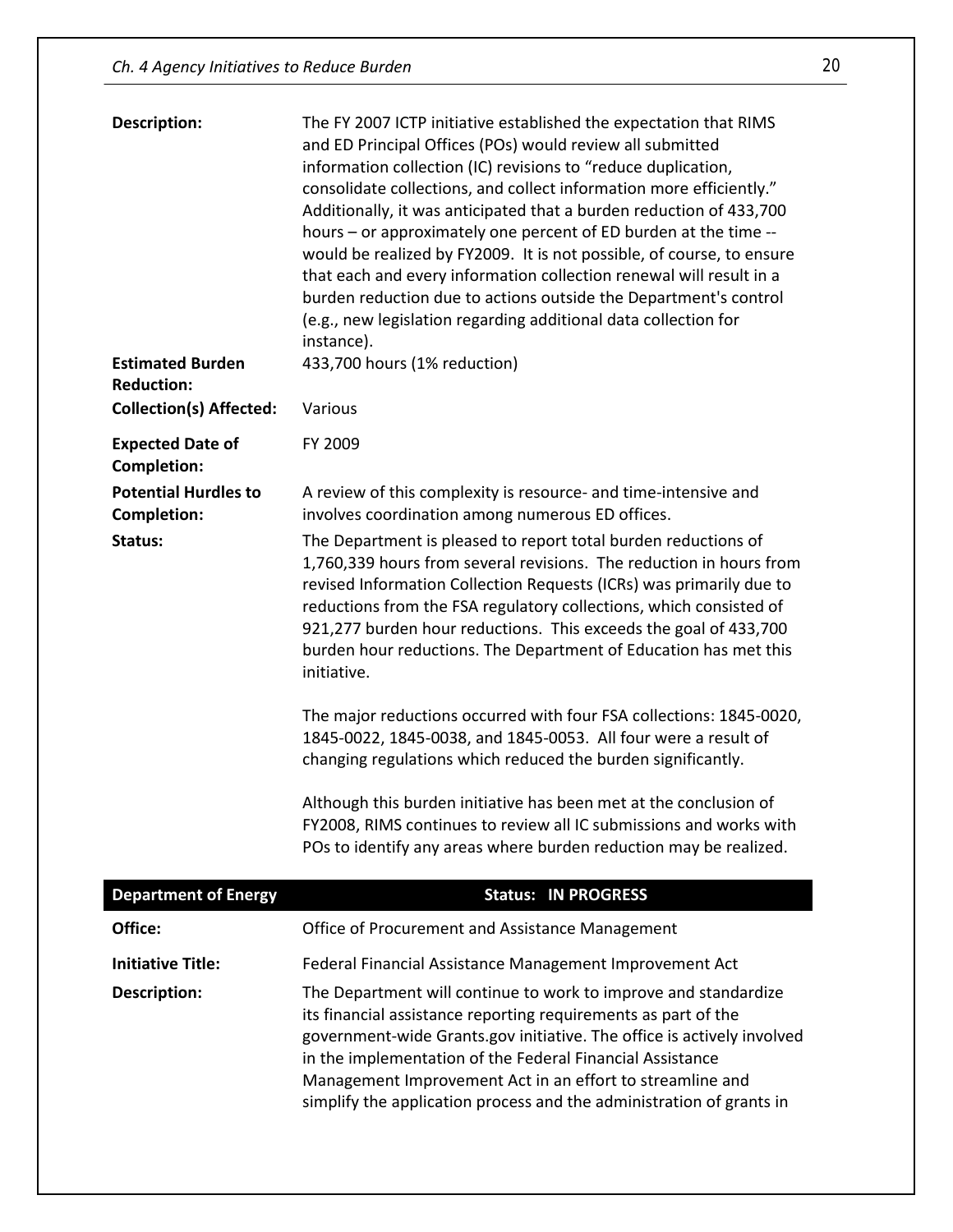|                                                   | the area of financial assistance. The Grants.gov initiative allows<br>potential applicants to search the website to easily find and apply for<br>financial assistance opportunities. As a result of this initiative,<br>application forms previously used by the Department in financial<br>assistance have been replaced by standardizes Government-wise<br>electronic forms maintained by the Grants.gov Project Office<br>resulting in a burden reduction for applicants of financial assistance.                                                                                                                                                                                                                                                                                                                                                                           |
|---------------------------------------------------|--------------------------------------------------------------------------------------------------------------------------------------------------------------------------------------------------------------------------------------------------------------------------------------------------------------------------------------------------------------------------------------------------------------------------------------------------------------------------------------------------------------------------------------------------------------------------------------------------------------------------------------------------------------------------------------------------------------------------------------------------------------------------------------------------------------------------------------------------------------------------------|
| <b>Estimated Burden</b><br><b>Reduction:</b>      | 7,918 hours                                                                                                                                                                                                                                                                                                                                                                                                                                                                                                                                                                                                                                                                                                                                                                                                                                                                    |
| <b>Collection(s) Affected:</b>                    | 1910-0400                                                                                                                                                                                                                                                                                                                                                                                                                                                                                                                                                                                                                                                                                                                                                                                                                                                                      |
| <b>Expected Date of</b><br><b>Completion:</b>     | Completed (in second quarter of FY 2009).                                                                                                                                                                                                                                                                                                                                                                                                                                                                                                                                                                                                                                                                                                                                                                                                                                      |
| <b>Potential Hurdles to</b><br><b>Completion:</b> | None.                                                                                                                                                                                                                                                                                                                                                                                                                                                                                                                                                                                                                                                                                                                                                                                                                                                                          |
| Status:                                           | The Department has continued its efforts to improve its financial<br>assistance requirements by complying with the Grants.gov initiative.<br>This initiative remains in progress. As a result, no further burden<br>reduction updates or estimates can be provided.                                                                                                                                                                                                                                                                                                                                                                                                                                                                                                                                                                                                            |
| <b>Department of Health and Human Services</b>    | <b>Status: COMPLETED</b>                                                                                                                                                                                                                                                                                                                                                                                                                                                                                                                                                                                                                                                                                                                                                                                                                                                       |
| <b>Offices:</b>                                   | Centers for Medicare and Medicaid Services (CMS), Food and Drug<br>Administration (FDA), Administration for Children and Families<br>(ACF), National Institutes of Health (NIH), Substance Abuse and<br>Mental Health Services Administration (SAMHSA), Office of the<br>Secretary (OS)                                                                                                                                                                                                                                                                                                                                                                                                                                                                                                                                                                                        |
| <b>Initiative Title:</b><br><b>Description:</b>   | Departmental Targeted Plan for 1% Reduction in Burden Hours<br>This initiative aimed to achieve the maximum possible burden<br>reduction among the Department of Health and Human Services'<br>(HHS) largest collections. The plan began with an analysis of all<br>information collections that have the largest number of burden<br>hours in order to identify opportunities for burden reduction within<br>each collection. The initiative focused on improving the efficiency of<br>information collections by eliminating or revising obsolete forms,<br>promoting where feasible the increased use of electronic reporting<br>and electronic signatures for larger collections, working with agency<br>legislative staff to identify statutory paperwork burden, and<br>identifying data collections which can support decreased frequency<br>of reporting requirements. |
| <b>Estimated Burden</b><br><b>Reduction:</b>      | 5,316,000 hours                                                                                                                                                                                                                                                                                                                                                                                                                                                                                                                                                                                                                                                                                                                                                                                                                                                                |
| <b>Collection(s) Affected:</b>                    | 0910-0001, 0910-0014, 0910-0037, 0910-0073, 0910-0119, 0910-<br>0130,0910-0152, 0910-0230, 0910-0309, 0910-0381, 0910-0435,<br>0910-0442, 0910-0485, 0910-0520, 0910-0537, 0910-0538, 0910-                                                                                                                                                                                                                                                                                                                                                                                                                                                                                                                                                                                                                                                                                    |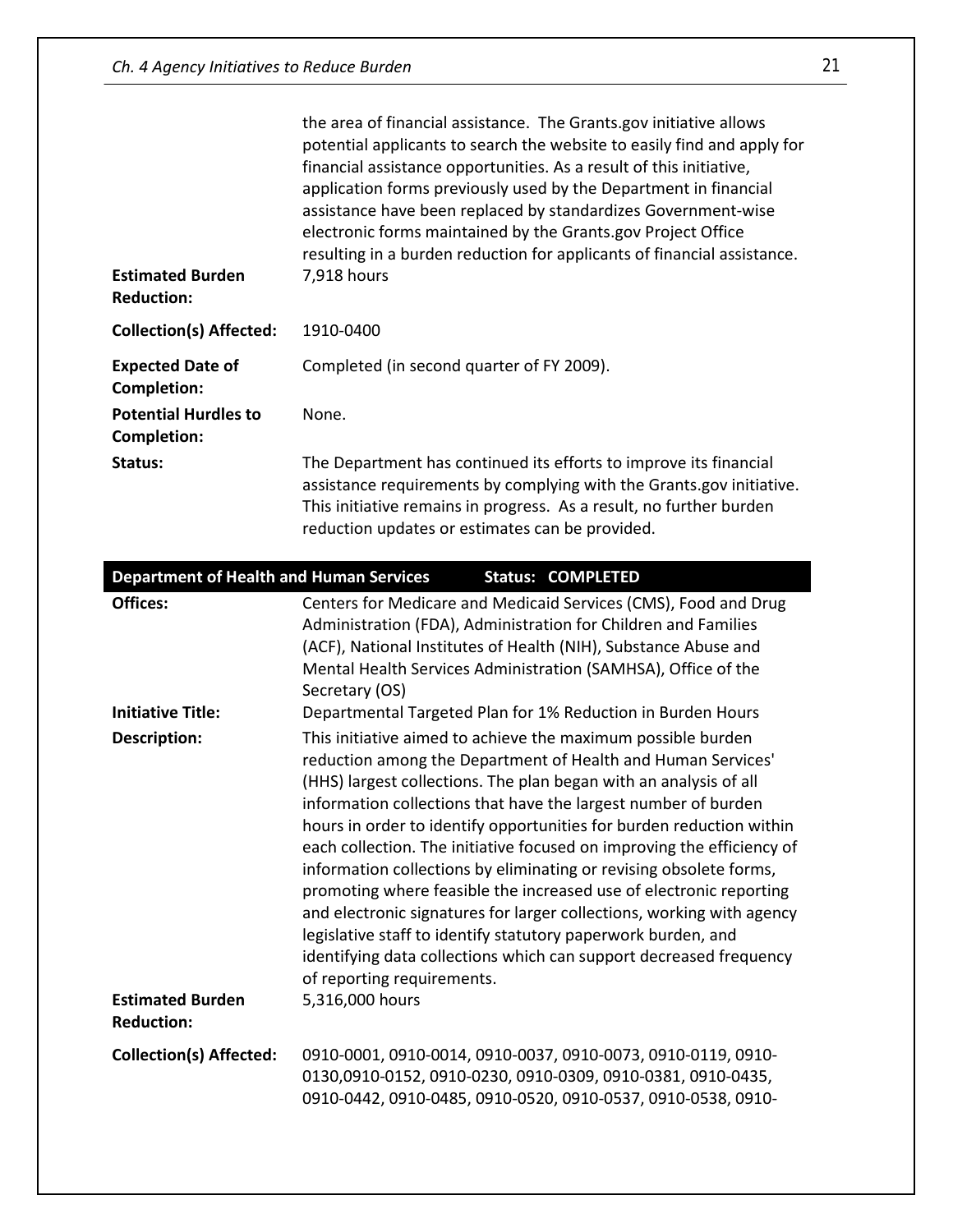|                                            | 0578, 0910-0560, 0925-0001, 0930-0158, 0938-0008, 0938-0022, |
|--------------------------------------------|--------------------------------------------------------------|
|                                            | 0938-0550, 0938-0062, 0938-0214, 0938-0279, 0938-0302, 0938- |
|                                            | 0463, 0938-0565, 0938-0566, 0938-0612, 0938-0679, 0938-0685, |
|                                            | 0938-0739, 0938-0753, 0938-0760, 0938-0761, 0938-0907, 0938- |
|                                            | 0920, 0938-0949, 0938-0957, 0938-0964, 0938-0978, 0938-0989, |
|                                            | 0938-0999, 0970-0148, 0970-0166, 0980-0140,0990-0260,0990-   |
|                                            | 0294                                                         |
| <b>Expected Date of</b><br>Completion:     | 2010                                                         |
| <b>Potential Hurdles to</b><br>Completion: | Complete.                                                    |
| Status:                                    | Complete.                                                    |

| <b>Department of Homeland Security</b>        | <b>Status: IN PROGRESS</b>                                                                                                                                                                                                                                                                                                                                                                                                                                                                                                                                                   |
|-----------------------------------------------|------------------------------------------------------------------------------------------------------------------------------------------------------------------------------------------------------------------------------------------------------------------------------------------------------------------------------------------------------------------------------------------------------------------------------------------------------------------------------------------------------------------------------------------------------------------------------|
| Office:<br><b>Initiative Title:</b>           | <b>Federal Emergency Management Agency (FEMA)</b><br>Web-Based (e-Grants) Application and Reporting                                                                                                                                                                                                                                                                                                                                                                                                                                                                          |
| <b>Description:</b>                           | FEMA is working to integrate an agency-wide eGrants on-line<br>application that will be available to the public via the Internet. The<br>consolidation will carry a universal OMB control number thus<br>eliminating the need for various information collection requests.<br>FEMA will standardize the application and reporting requirements<br>across grant programs.                                                                                                                                                                                                     |
| <b>Estimated Burden</b><br><b>Reduction:</b>  | 300,458 hours                                                                                                                                                                                                                                                                                                                                                                                                                                                                                                                                                                |
| <b>Collection(s) Affected:</b>                | 1660-0025, 1660-0018, 1660-0058, 1660-0061, 1660-0071, 1660-<br>0072, 1660-0073, 1660-0076, 1660-0017, 1660-0085, 1660-0075                                                                                                                                                                                                                                                                                                                                                                                                                                                  |
| <b>Expected Date of</b><br><b>Completion:</b> | 2010                                                                                                                                                                                                                                                                                                                                                                                                                                                                                                                                                                         |
| <b>Potential Hurdles to</b><br>Completion:    | FEMA's ability to effectively coordinate with the various programs<br>on the need to develop fewer eGrants applications and reporting<br>mechanisms, aimed at having one web-based application able to<br>accommodate an efficient move toward the implementation of a<br>DHS-wide electronic grant system and adequate funding. FEMA<br>currently is moving forward with this process and will publish a 60-<br>day FRN for part of the e-grant initiative by middle November 2009.<br>This 60-day FRN is to allow non-disaster grants to be electronically<br>applied for. |
| Status:                                       | In Progress                                                                                                                                                                                                                                                                                                                                                                                                                                                                                                                                                                  |

## **Department of Homeland Security Status: IN PROGRESS**

**Office:** U.S. Citizenship and Immigration Services (USCIS)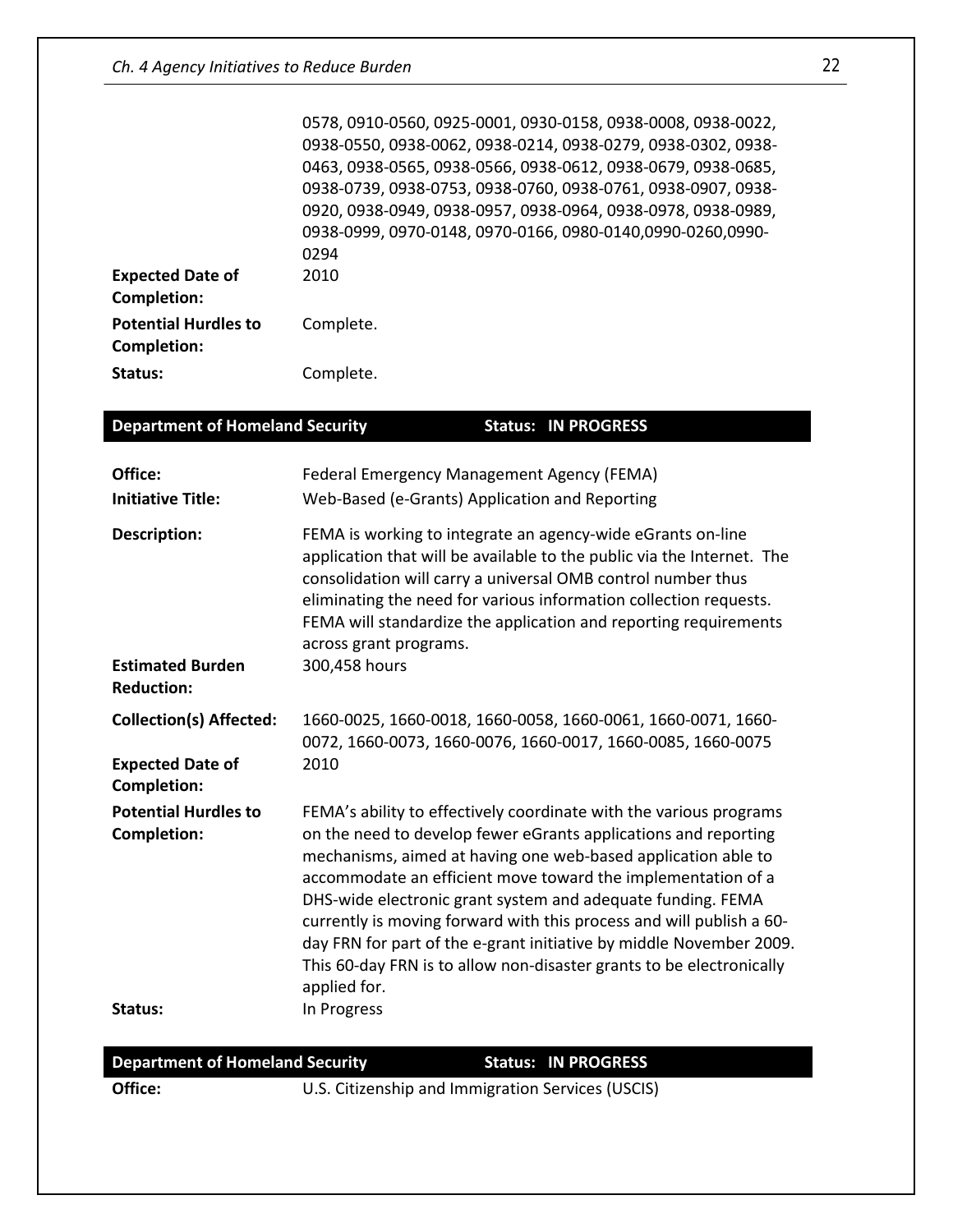| <b>Initiative Title:</b>                          | Business Transformation - Account Based Processing                                                                                                                                                                                                                                                                                                                                                                                                                                                                                                                                                                                                                                                                                                                                           |
|---------------------------------------------------|----------------------------------------------------------------------------------------------------------------------------------------------------------------------------------------------------------------------------------------------------------------------------------------------------------------------------------------------------------------------------------------------------------------------------------------------------------------------------------------------------------------------------------------------------------------------------------------------------------------------------------------------------------------------------------------------------------------------------------------------------------------------------------------------|
| <b>Description:</b>                               | The U.S. Citizenship and Immigration Services (USCIS) Business<br>Transformation Project is an account based, electronic processing<br>initiative that eliminates the need for applicants, employers, and<br>attorneys to file redundant biographical or corporate data when<br>requesting benefits on their own behalf or on behalf of another<br>petitioner. Customers will create online accounts, which will store<br>customer centric data typically required to be filed with each form.<br>Burden reduction occurs when data is re-used between applications<br>and petitions.<br>USCIS Business Transformation and transition to an account based<br>structure presently includes four distinct initiatives: Digitization,<br>Secure Information Management (SIMS), Enumeration, and |
| <b>Estimated Burden</b><br><b>Reduction:</b>      | Biometric Storage System (BSS).<br>1,564,296 hours                                                                                                                                                                                                                                                                                                                                                                                                                                                                                                                                                                                                                                                                                                                                           |
| <b>Collection(s) Affected:</b>                    | 1615-0082, 1615-0013, 1615-0003, 1615-0040, 1615-0043, 1615-<br>0009, 1615-0010, 1615-0015, 1615-0048, 1615-0079, 1615-0001,<br>1615-0012, 1615-0018, 1615-0095, 1615-0020, 1615-0023, 1615-<br>0029, 1615-0030, 1615-0090, 1615-0032, 1615-0064, 1615-0005,<br>and 1615-0044                                                                                                                                                                                                                                                                                                                                                                                                                                                                                                                |
| <b>Expected Date of</b><br><b>Completion:</b>     | FY 2014                                                                                                                                                                                                                                                                                                                                                                                                                                                                                                                                                                                                                                                                                                                                                                                      |
| <b>Potential Hurdles to</b><br><b>Completion:</b> | Redesign of all forms currently used and concurrent redesign,<br>development, and implementation of supporting IT systems.<br>Funding limitations and deployment risks require incremental<br>implementation.                                                                                                                                                                                                                                                                                                                                                                                                                                                                                                                                                                                |
| Status:                                           | The schedule for finalizing USCIS Business Transformation has been<br>extended due to several work stoppages that occurred at the<br>beginning of the Contract. These included work stoppages to<br>resolve a bid protest, to modify the contract to include check points<br>and gate reviews, and to write into the Contract new DHS oversight<br>requirements for contracts of this size and scope.                                                                                                                                                                                                                                                                                                                                                                                        |
| <b>Department of Justice</b>                      | <b>Status: IN PROGRESS</b>                                                                                                                                                                                                                                                                                                                                                                                                                                                                                                                                                                                                                                                                                                                                                                   |
| Office:<br><b>Initiative Title:</b>               | Federal Bureau of Investigation<br><b>Uniform Crime Reporting Program</b>                                                                                                                                                                                                                                                                                                                                                                                                                                                                                                                                                                                                                                                                                                                    |

**Initiative Title:** Uniform Crime Reporting Program **Description:** The Attorney General designated the FBI to acquire, collect, classify, and preserve national data on criminal offenses as Part of the Uniform Crime Reports, under Title 28, Section 534, U.S. Code. Acquisition, Preservation, and Exchange of Identification Records; Appointment of officials. As states become eligible to submit data to the National Incident-Based Reporting System (NIBRS)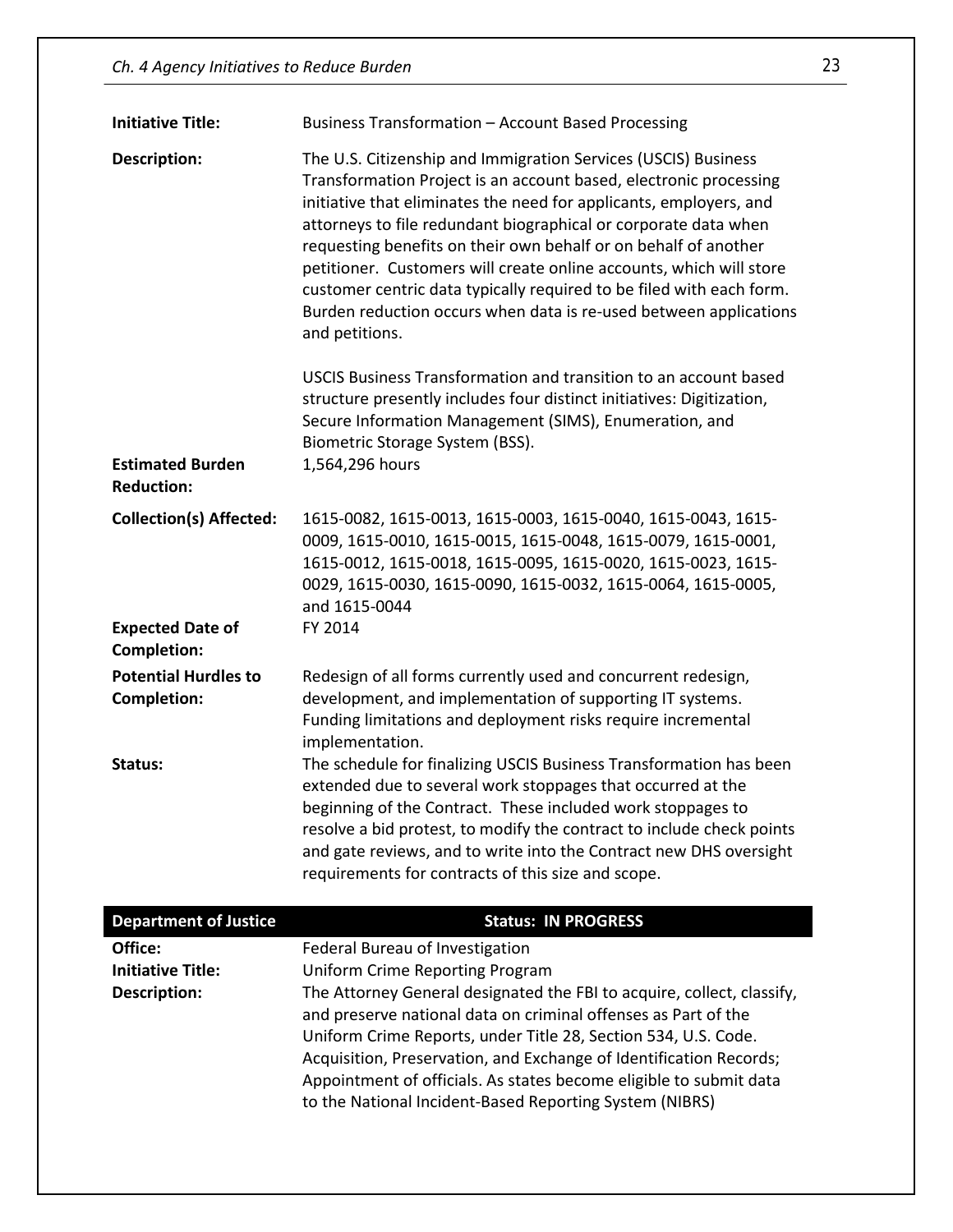|                                | electronically, states will no longer need to submit the data via<br>manual forms. UCR is in the process of updating its 1965 database<br>system to make it electronic and reduce the burden for next year.                                                                                                                                                                                                  |
|--------------------------------|--------------------------------------------------------------------------------------------------------------------------------------------------------------------------------------------------------------------------------------------------------------------------------------------------------------------------------------------------------------------------------------------------------------|
| <b>Estimated Burden</b>        | Decreased from 97,927 hours to 35,000 hours (see explanation                                                                                                                                                                                                                                                                                                                                                 |
| <b>Reduction:</b>              | below in Status)                                                                                                                                                                                                                                                                                                                                                                                             |
| <b>Collection(s) Affected:</b> | 1110-0001                                                                                                                                                                                                                                                                                                                                                                                                    |
| <b>Expected Date of</b>        | FY 2012                                                                                                                                                                                                                                                                                                                                                                                                      |
| <b>Completion:</b>             |                                                                                                                                                                                                                                                                                                                                                                                                              |
| <b>Potential Hurdles to</b>    | None.                                                                                                                                                                                                                                                                                                                                                                                                        |
| Completion:                    |                                                                                                                                                                                                                                                                                                                                                                                                              |
| Status:                        | In Progress. Estimated burden reduction reduced from 97,927<br>hours to 35,000 hours due to an increase in the number of state<br>agencies anticipated to send data to the Department each year<br>electronically, resulting in a reduction to the original burden<br>reduction estimate. The Department anticipates the burden<br>to level out at 35,000 when the UCR Program's automation is<br>completed. |

| <b>Department of Labor</b> | <b>Status: IN PROGRESS</b>                                                                                                                                                                                                                                                                                                                                                                                                                                                                                                                                                                                                                                                                                                                                                                                                                                                                                                                                                                                                                                                                                                                                                                                                                                                                                                                                                                                                                                                                           |
|----------------------------|------------------------------------------------------------------------------------------------------------------------------------------------------------------------------------------------------------------------------------------------------------------------------------------------------------------------------------------------------------------------------------------------------------------------------------------------------------------------------------------------------------------------------------------------------------------------------------------------------------------------------------------------------------------------------------------------------------------------------------------------------------------------------------------------------------------------------------------------------------------------------------------------------------------------------------------------------------------------------------------------------------------------------------------------------------------------------------------------------------------------------------------------------------------------------------------------------------------------------------------------------------------------------------------------------------------------------------------------------------------------------------------------------------------------------------------------------------------------------------------------------|
| Office:                    | Office of the Chief Information Officer                                                                                                                                                                                                                                                                                                                                                                                                                                                                                                                                                                                                                                                                                                                                                                                                                                                                                                                                                                                                                                                                                                                                                                                                                                                                                                                                                                                                                                                              |
| <b>Initiative Title:</b>   | Internal E-Government Evaluation (formerly called Internal E-<br>Government Scorecard)                                                                                                                                                                                                                                                                                                                                                                                                                                                                                                                                                                                                                                                                                                                                                                                                                                                                                                                                                                                                                                                                                                                                                                                                                                                                                                                                                                                                               |
| Description:               | As part of an agency-wide program for managing its E-government<br>program, the Department of Labor's (DOL) Office of the Chief<br>Information Officer included Paperwork Reduction Act (PRA)-<br>related rating elements in its semiannual internal E-Government<br>program evaluations. As part of this review, DOL sub-agencies could<br>not receive a satisfactory rating unless, among other things, they<br>are effectively implementing the PRA. In order to ensure each sub-<br>agency explored opportunities for practical burden reduction, one<br>rating element in the evaluation requires a plan to reduce burden<br>by at least 1% of the sub-agency's over all burden hours. From this<br>effort, the Department identified four activities to reduce overall<br>burden: 1) revise the Annual Information Return/Report (Form 5500<br>series) and add a short form which could be filed by many small<br>employee benefit plans; 2) discontinue the Equal Opportunity<br>Survey since it lacked utility; 3) Phase III of the Occupational Safety<br>and Health Administration's (OSHA) Standards Improvement Project<br>which seeks to reduce burden by examining the potential for<br>streaming training requirements and eliminating various other<br>outdated requirements; and 4) streamline reporting and<br>recordkeeping requirements for seven Workforce Investment Act<br>programs currently approved under three OMB control numbers<br>into one collection of information. |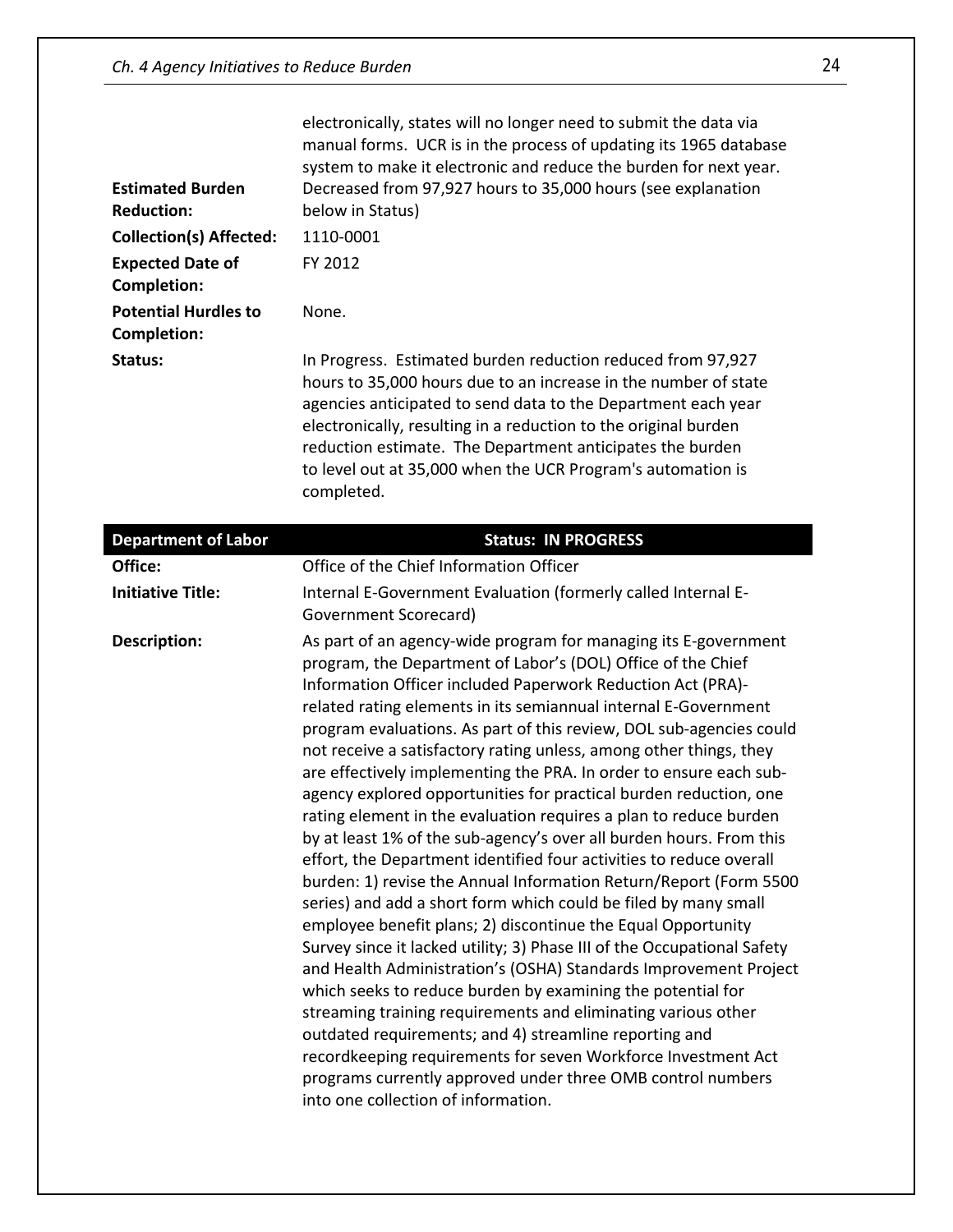| <b>Total Burden</b><br><b>Reduction to Date:</b>   | 248,000 hours (increase from 233,000 hours)                                                                                                                                                                                                                                                                                                                                                                                                                                                                                                                                                                                                                                                                                                                                                                                                          |
|----------------------------------------------------|------------------------------------------------------------------------------------------------------------------------------------------------------------------------------------------------------------------------------------------------------------------------------------------------------------------------------------------------------------------------------------------------------------------------------------------------------------------------------------------------------------------------------------------------------------------------------------------------------------------------------------------------------------------------------------------------------------------------------------------------------------------------------------------------------------------------------------------------------|
| <b>Total Estimated</b><br><b>Burden Reduction:</b> | 1.1 million hours (decrease from 1.7 million hours)                                                                                                                                                                                                                                                                                                                                                                                                                                                                                                                                                                                                                                                                                                                                                                                                  |
| <b>Collection(s) Affected:</b>                     | 1210-0110, 1215-0196, 1218-0205, 1205-0NEW (1205-0420, 1205-<br>0240, 1205-0392), 1218-0061, 1218-0085, 1218-0092, 1218-0108,<br>1218-0126, 1218-0133, 1218-0170, and 1218-0185.                                                                                                                                                                                                                                                                                                                                                                                                                                                                                                                                                                                                                                                                     |
| <b>Expected Date of</b><br><b>Completion:</b>      | Ongoing (see Status below).                                                                                                                                                                                                                                                                                                                                                                                                                                                                                                                                                                                                                                                                                                                                                                                                                          |
| <b>Potential Hurdles to</b><br><b>Completion:</b>  | Rulemaking process, new developments, and stakeholder<br>acceptance.                                                                                                                                                                                                                                                                                                                                                                                                                                                                                                                                                                                                                                                                                                                                                                                 |
| Status:                                            | Two initiative milestones have been completed:                                                                                                                                                                                                                                                                                                                                                                                                                                                                                                                                                                                                                                                                                                                                                                                                       |
|                                                    | 1) 1210-0110: In November 2007, DOL revised its Form 5500 series<br>and introduced a shortened form (5500-SF) reducing burden by<br>23,000 hours. A further burden reduction of 15,000 hours was<br>achieved in FY 2008 due to the broader use of the Short Form 5500<br>annual report (Form 5500-SF).<br>2) 1215-0196: On September 30, 2006, DOL discontinued the Equal<br>Opportunity Survey (See OMB Notice of Action dated 09/08/2006)<br>reducing public paperwork burdens by 210,000 hours.                                                                                                                                                                                                                                                                                                                                                   |
|                                                    | One initiative milestone is delayed but in progress:                                                                                                                                                                                                                                                                                                                                                                                                                                                                                                                                                                                                                                                                                                                                                                                                 |
|                                                    | 3) The Standard Improvement Project - Phase III (1218-0205, 1218-<br>0061, 1218-0085, 1218-0092, 1218-0108, 1218-0126, 1218-0133,<br>1218-0170, and 1218-0185): The Advance Notice of Proposed<br>Rulemaking for 29 C.F.R. § 1910.132 was published on December<br>21, 2006 (71 FR 76623). The Standard Improvement Project - Phase<br>III is currently on OSHA's regulatory agenda; the Agency anticipates<br>publishing a Notice of Proposed Rulemaking (NPRM) during the<br>second quarter of FY 2010. Some of the aforementioned OMB<br>control numbers will not have a significant reduction. However, at<br>this time the NPRM projects over a one million hour reduction as a<br>result of removing a training certification from 1218-0205 (Personal<br>Protective Equipment (PPE) for General Industry (29 C.F.R. subpart<br>$\mathsf{I}$ . |
|                                                    | One initiative milestone is delayed:                                                                                                                                                                                                                                                                                                                                                                                                                                                                                                                                                                                                                                                                                                                                                                                                                 |
|                                                    | 4) 1205-0NEW (1205-0420, 1205-0240, 1205-0392): DOL planned to<br>implement a collection titled, "Workforce Investment Streamlined<br>Performance Reporting System (WISPR)," in Program Year 2009.                                                                                                                                                                                                                                                                                                                                                                                                                                                                                                                                                                                                                                                   |
|                                                    | Status Update: Implementation of WISPR was deferred in Program                                                                                                                                                                                                                                                                                                                                                                                                                                                                                                                                                                                                                                                                                                                                                                                       |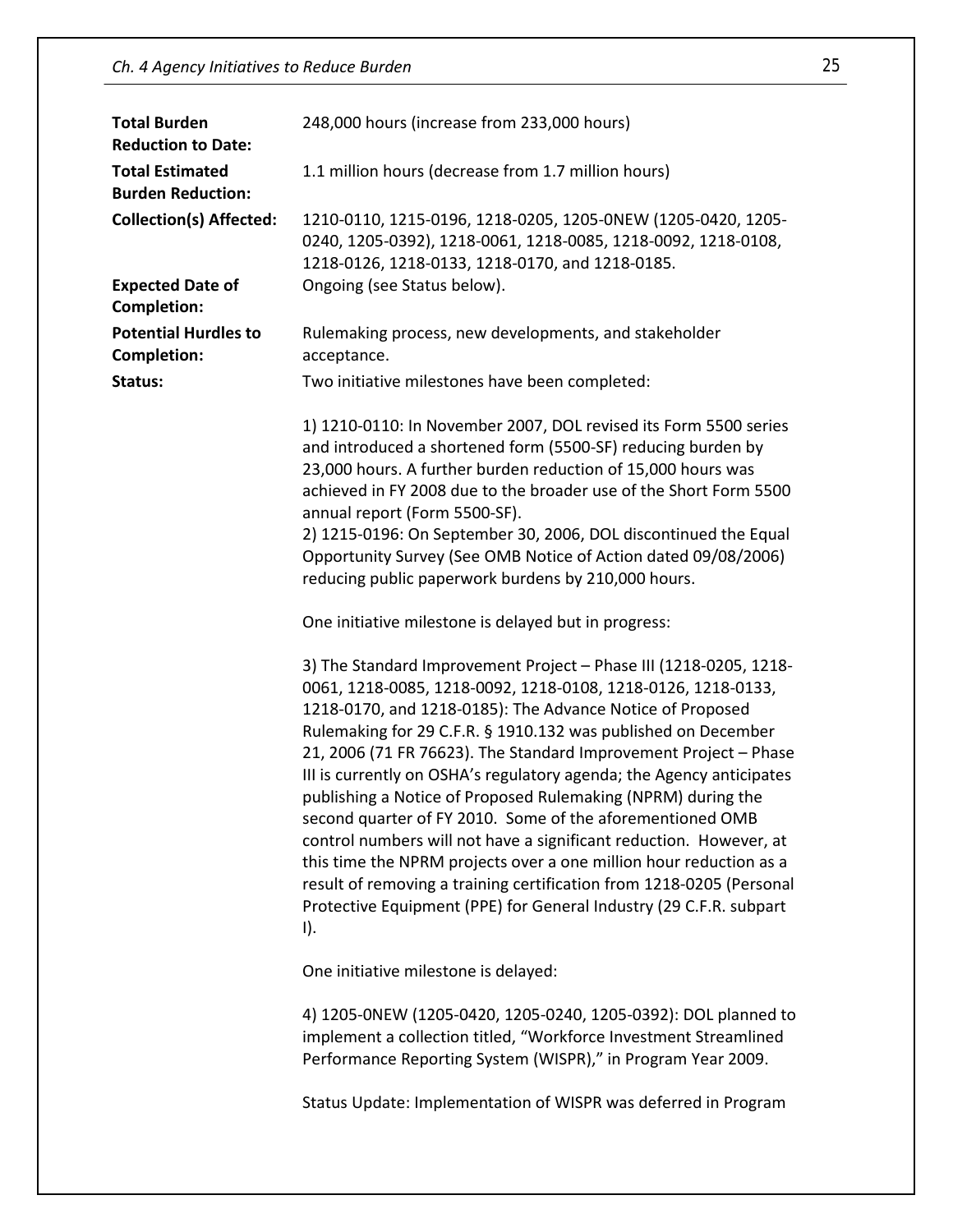|                                                    | Year 2009 because of priorities associated with the implementation<br>of the American Recovery and Reinvestment Act of 2009, and the<br>need to brief the new policy leadership of the agency on the<br>program and budget implications of implementing WISPR.                                                                                                                                                                                                                                                                                                                                                                                                                                                                                                                |
|----------------------------------------------------|-------------------------------------------------------------------------------------------------------------------------------------------------------------------------------------------------------------------------------------------------------------------------------------------------------------------------------------------------------------------------------------------------------------------------------------------------------------------------------------------------------------------------------------------------------------------------------------------------------------------------------------------------------------------------------------------------------------------------------------------------------------------------------|
|                                                    | ETA is currently assessing the best approach to performance<br>reporting in light of the amendments to the Trade Act of 1974<br>enacted by the Trade and Globalization Adjustment Assistance Act<br>of 2009 and the prospect of near-term reauthorization of<br>Workforce Investment Act. The new schedule for WISPR<br>implementation will be reviewed in the context of these<br>developments in collaboration with states and other key<br>stakeholders.                                                                                                                                                                                                                                                                                                                   |
| <b>Department of Labor</b>                         | <b>Status: IN PROGRESS</b>                                                                                                                                                                                                                                                                                                                                                                                                                                                                                                                                                                                                                                                                                                                                                    |
| Office:                                            | Occupational Safety and Health Administration                                                                                                                                                                                                                                                                                                                                                                                                                                                                                                                                                                                                                                                                                                                                 |
| <b>Initiative Title:</b><br><b>Description:</b>    | <b>Standard on Mechanical Power Presses</b><br>The Occupational Safety and Health Administration (OSHA) is<br>updating the Mechanical Power Press Standard (29 C.F.R. §<br>1910.217) to address industry concerns that it is out-of-date and<br>could be less burdensome. One provision in this standard requires<br>employers to conduct inspections and prepare certification records<br>of mechanical power presses. Any modification to the frequency of<br>inspection or removal of the certification records will significantly<br>reduce the burden hours. OSHA published the Advance Notice of<br>Proposed Rulemaking on June 4, 2007 (72 FR 30729); has<br>completed analyzing public comments and expects to publish the<br>Notice of Proposed Rule Making in 2009. |
| <b>Total Burden</b><br><b>Reduction to Date:</b>   | None.                                                                                                                                                                                                                                                                                                                                                                                                                                                                                                                                                                                                                                                                                                                                                                         |
| <b>Total Estimated</b><br><b>Burden Reduction:</b> | 1,373,054 hours                                                                                                                                                                                                                                                                                                                                                                                                                                                                                                                                                                                                                                                                                                                                                               |
| <b>Collection(s) Affected:</b>                     | 1218-0229                                                                                                                                                                                                                                                                                                                                                                                                                                                                                                                                                                                                                                                                                                                                                                     |
| <b>Expected Date of</b><br><b>Completion:</b>      | FY 2009                                                                                                                                                                                                                                                                                                                                                                                                                                                                                                                                                                                                                                                                                                                                                                       |
| <b>Potential Hurdles to</b><br><b>Completion:</b>  | Regulatory delays and stakeholder acceptance.                                                                                                                                                                                                                                                                                                                                                                                                                                                                                                                                                                                                                                                                                                                                 |
| Status:                                            | The milestone is delayed but in progress. As noted in the "potential<br>hurdles", DOL recognized this initiative might be subject to<br>regulatory delays. Higher priority regulatory items and resources<br>have kept the agency from taking on this initiative; however,<br>Mechanical Power Presses remains on DOL's regulatory agenda.                                                                                                                                                                                                                                                                                                                                                                                                                                    |
| <b>Department of State</b>                         | <b>Status: IN PROGRESS</b>                                                                                                                                                                                                                                                                                                                                                                                                                                                                                                                                                                                                                                                                                                                                                    |
| Office:                                            | Bureau of Educational and Cultural Affairs (ECA/EC/PS)                                                                                                                                                                                                                                                                                                                                                                                                                                                                                                                                                                                                                                                                                                                        |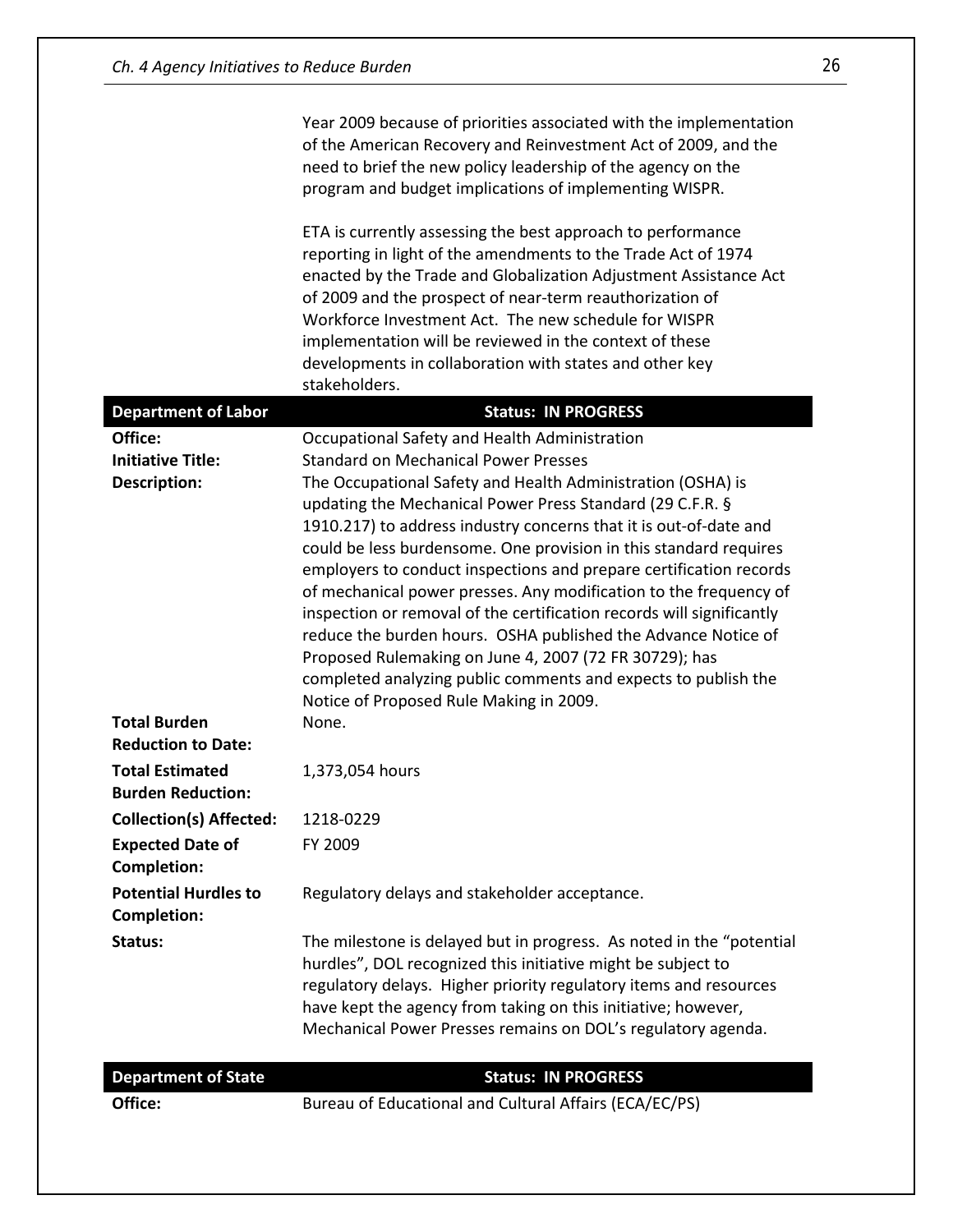| <b>Initiative Title:</b>                     | Annual Report by Sponsors of J-1 Exchange Visitor Program                                                                                                                                                                                                                                                                                                                                                                                                                                                                                                                                                                      |
|----------------------------------------------|--------------------------------------------------------------------------------------------------------------------------------------------------------------------------------------------------------------------------------------------------------------------------------------------------------------------------------------------------------------------------------------------------------------------------------------------------------------------------------------------------------------------------------------------------------------------------------------------------------------------------------|
| Description:                                 | The Exchange Visitor Program Annual Report form provides a<br>means for sponsoring organizations to report a summary of<br>exchange visitor activity and an accounting of the number of Forms<br>DS-2019 used. It also provides a means for the Department to<br>maintain appropriate oversight of the Exchange Visitor Program.<br>This report will be integrated into the electronic SEVIS system<br>(Student and Exchange Visitor Information System). The ability to<br>provide information electronically will reduce the administrative<br>and financial burdens on the sponsors when submitting their annual<br>report. |
| <b>Estimated Burden</b><br><b>Reduction:</b> | 500 hours                                                                                                                                                                                                                                                                                                                                                                                                                                                                                                                                                                                                                      |
| <b>Collection(s) Affected:</b>               | 1405-0151                                                                                                                                                                                                                                                                                                                                                                                                                                                                                                                                                                                                                      |
| <b>Expected Date of</b><br>Completion:       | October 2010                                                                                                                                                                                                                                                                                                                                                                                                                                                                                                                                                                                                                   |
| <b>Potential Hurdles:</b>                    | Revision of Form DS-3097 to meet electronic requirements and<br>Implementation by DHS in the Student and Exchange Visitor<br>Information System (SEVIS) II.                                                                                                                                                                                                                                                                                                                                                                                                                                                                    |
| Status:                                      | In Progress                                                                                                                                                                                                                                                                                                                                                                                                                                                                                                                                                                                                                    |

| <b>Department of Transportation</b>     | <b>Status: IN PROGRESS</b>                                                                                                                                                                                                                                                                                                                                                                                                                                                                                                                                                                                                                                                                                                                                                                                                                                                                                                                                                                                                        |
|-----------------------------------------|-----------------------------------------------------------------------------------------------------------------------------------------------------------------------------------------------------------------------------------------------------------------------------------------------------------------------------------------------------------------------------------------------------------------------------------------------------------------------------------------------------------------------------------------------------------------------------------------------------------------------------------------------------------------------------------------------------------------------------------------------------------------------------------------------------------------------------------------------------------------------------------------------------------------------------------------------------------------------------------------------------------------------------------|
| Office:                                 | Federal Motor Carriers Safety Administration (FMCSA)                                                                                                                                                                                                                                                                                                                                                                                                                                                                                                                                                                                                                                                                                                                                                                                                                                                                                                                                                                              |
| <b>Initiative Title:</b>                | Electronic On-Board Recorders (EOBRs) for Hours-of-Service<br>Compliance                                                                                                                                                                                                                                                                                                                                                                                                                                                                                                                                                                                                                                                                                                                                                                                                                                                                                                                                                          |
| Description:<br><b>Estimated Burden</b> | FMCSA proposed to amend the Federal Motor Carrier Safety<br>Regulations (FMCSRs) to incorporate new performance standards<br>for EOBRs installed in commercial motor vehicles (CMVs) in a Notice<br>of proposed rulemaking (NPRM). One provision of the NPRM would<br>require certain motor carriers with severe Hour-of-Service (HOS)<br>noncompliance records (i.e., the most chronic violators who have a<br>demonstrated history of poor HOS compliance) to install and use<br>EOBRs to record and manage their drivers' HOS in accordance with<br>the regulations in the proposed Appendix C of 49 CFR Part 385.<br>Under the proposed rulemaking, FMCSA would also provide partial<br>relief from HOS supporting documents requirements for certain<br>motor carriers that voluntarily use EOBRs and encourage EOBR use<br>by motor carriers of property that have CMVs equipped with<br>sleeper berths. DOT published an NPRM on January 18, 2007;<br>development of the final rule is still in progress.<br>665,000 hours |
| <b>Reduction:</b>                       |                                                                                                                                                                                                                                                                                                                                                                                                                                                                                                                                                                                                                                                                                                                                                                                                                                                                                                                                                                                                                                   |
| <b>Collection(s) Affected:</b>          | 2126-0001                                                                                                                                                                                                                                                                                                                                                                                                                                                                                                                                                                                                                                                                                                                                                                                                                                                                                                                                                                                                                         |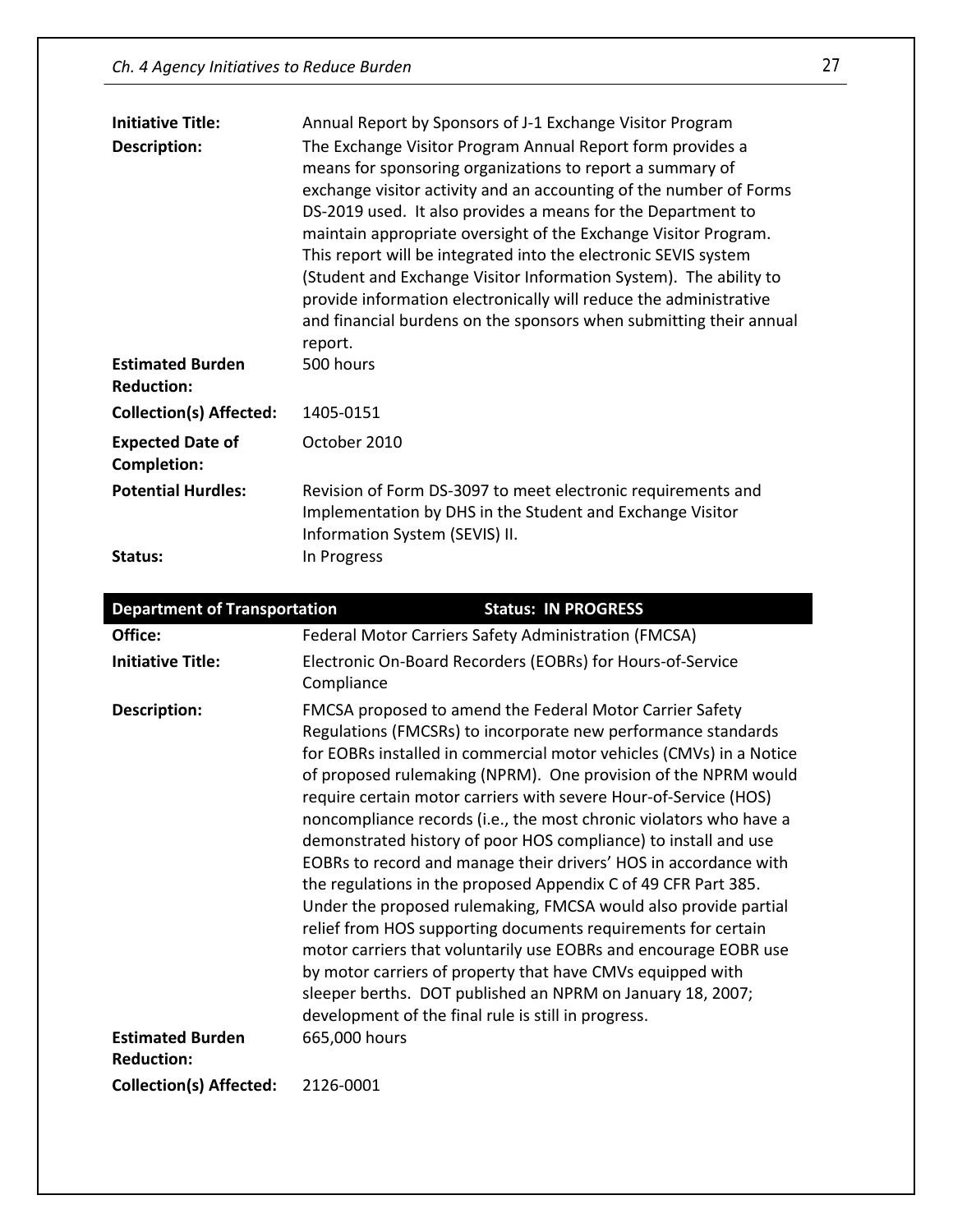| <b>Expected Date of</b>   | February 2010               |
|---------------------------|-----------------------------|
| Completion:               |                             |
| <b>Potential Hurdles:</b> | Finalization of regulation. |
| Status:                   | In Progress.                |
|                           |                             |

| <b>Department of Transportation</b>           | <b>Status: IN PROGRESS</b>                                                                                                                                                                                                                                                                                                                                                                                                                                                                                                                     |
|-----------------------------------------------|------------------------------------------------------------------------------------------------------------------------------------------------------------------------------------------------------------------------------------------------------------------------------------------------------------------------------------------------------------------------------------------------------------------------------------------------------------------------------------------------------------------------------------------------|
| Office:                                       | Federal Motor Carriers Safety Administration (FMCSA)                                                                                                                                                                                                                                                                                                                                                                                                                                                                                           |
| <b>Initiative Title:</b>                      | <b>Unified Registration System</b>                                                                                                                                                                                                                                                                                                                                                                                                                                                                                                             |
| <b>Description:</b>                           | FMCSA proposed the Unified Registration System (URS) that would<br>apply to almost every motor carrier, freight forwarder, and broker<br>required to register with DOT operating along the U.S.-Mexico<br>international border. Section 13908 of the Interstate Commerce<br>Commission Termination Act of 1995 (ICCTA) directed the Secretary<br>of Transportation to create a single, on-line Federal system to<br>replace the systems for issuing DOT numbers, licensing and<br>registration, and financial responsibility.                  |
| <b>Estimated Burden</b><br><b>Reduction:</b>  | 162,210 hours                                                                                                                                                                                                                                                                                                                                                                                                                                                                                                                                  |
| <b>Collection(s) Affected:</b>                | 2126-0013, 2126-0016, 2126-0017, 2126-0018 and 2126-0019                                                                                                                                                                                                                                                                                                                                                                                                                                                                                       |
| <b>Expected Date of</b><br><b>Completion:</b> | May 2009                                                                                                                                                                                                                                                                                                                                                                                                                                                                                                                                       |
| <b>Potential Hurdles:</b><br>Status:          | Unknown.<br>A notice of proposed rulemaking was published on May 19, 2005.<br>FMCSA will publish a supplemental rulemaking to provide an<br>opportunity for public notice and comment on the new Safe,<br>Accountable, Flexible, Efficient Transportation Equity Act (SAFETEA-<br>LU) impacts on the URS. The completion date for the final rule is<br>subject to the completion of 12 higher-priority rulemakings, as<br>identified by the Secretary and Administrator. Expected date of<br>completion for this rulemaking is September 2010. |

| <b>Department of Transportation</b> |                                                                                                                                                                                      | <b>Status: COMPLETED</b>                                                                                                                                                                                                                                                                                                                         |
|-------------------------------------|--------------------------------------------------------------------------------------------------------------------------------------------------------------------------------------|--------------------------------------------------------------------------------------------------------------------------------------------------------------------------------------------------------------------------------------------------------------------------------------------------------------------------------------------------|
| Office:                             | Federal Transit Administration (FTA)                                                                                                                                                 |                                                                                                                                                                                                                                                                                                                                                  |
| <b>Initiative Title:</b>            | Metropolitan and Statewide Transportation Planning                                                                                                                                   |                                                                                                                                                                                                                                                                                                                                                  |
| Description:                        | of the United States Code. The Metropolitan and Statewide<br>States for transportation planning, operations and capital<br>has been reduced as a result of the implementation of the | DOT's FTA and Federal Highway Administration (FHWA) jointly carry<br>out the Federal mandate to improve metropolitan and statewide<br>transportation under authority of Title 49, Chapter 53, and Title 23<br>Transportation Planning programs provide financial assistance to<br>investments. The reporting frequency required for some reports |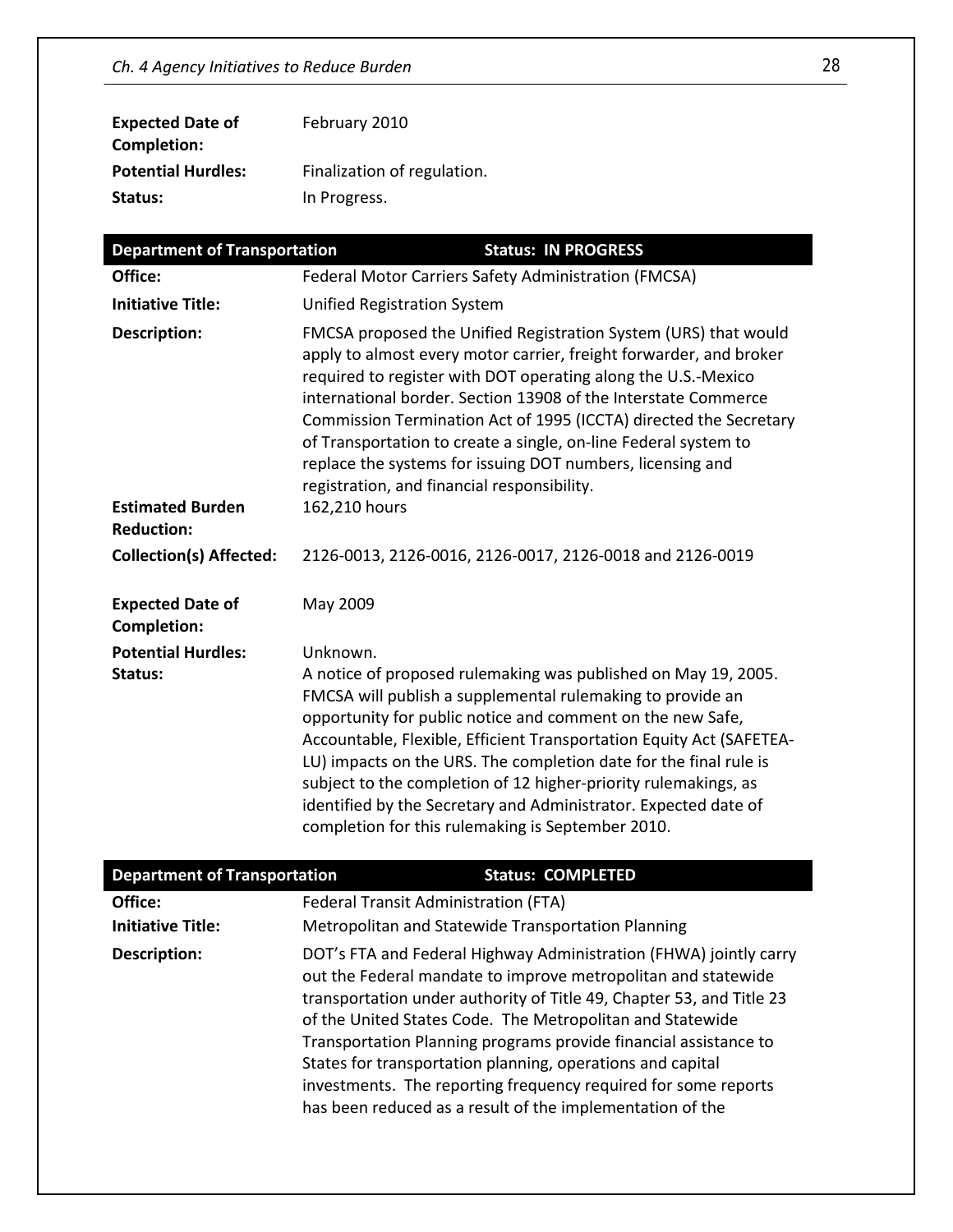|                                | transportation reauthorization law of 2005 (SAFETEA-LU) and this<br>resulted in a reduction in burden hours. |
|--------------------------------|--------------------------------------------------------------------------------------------------------------|
| <b>Estimated Burden</b>        | 64,605 hours                                                                                                 |
| <b>Reduction:</b>              |                                                                                                              |
| <b>Collection(s) Affected:</b> | 2132-0529                                                                                                    |
| <b>Expected Date of</b>        | Completed                                                                                                    |
| <b>Completion:</b>             |                                                                                                              |
| <b>Potential Hurdles:</b>      | None.                                                                                                        |
| Status:                        | Completed.                                                                                                   |

| <b>Department of Transportation</b>           | <b>Status: IN PROGRESS</b>                                                                                                                                                                                                                                                                                                                                                                                                                                                                                                                                                                                                                                                                                                                                                                                                                                                                                                                                                                                                                                                                                                                                                                                                                                                                                                                                                                                                                                          |
|-----------------------------------------------|---------------------------------------------------------------------------------------------------------------------------------------------------------------------------------------------------------------------------------------------------------------------------------------------------------------------------------------------------------------------------------------------------------------------------------------------------------------------------------------------------------------------------------------------------------------------------------------------------------------------------------------------------------------------------------------------------------------------------------------------------------------------------------------------------------------------------------------------------------------------------------------------------------------------------------------------------------------------------------------------------------------------------------------------------------------------------------------------------------------------------------------------------------------------------------------------------------------------------------------------------------------------------------------------------------------------------------------------------------------------------------------------------------------------------------------------------------------------|
| Office:                                       | National Highway Traffic Safety Administration (NHTSA)                                                                                                                                                                                                                                                                                                                                                                                                                                                                                                                                                                                                                                                                                                                                                                                                                                                                                                                                                                                                                                                                                                                                                                                                                                                                                                                                                                                                              |
| <b>Initiative Title:</b>                      | Consolidated Vehicle Identification Number (VIN) Requirements and<br><b>Motor Vehicle Theft Prevention Standards</b>                                                                                                                                                                                                                                                                                                                                                                                                                                                                                                                                                                                                                                                                                                                                                                                                                                                                                                                                                                                                                                                                                                                                                                                                                                                                                                                                                |
| <b>Description:</b>                           | These standards specify physical requirements for the VIN and its<br>installation format and content to simplify information retrieval and<br>increase the efficiency of defect recall campaigns and identify likely<br>high theft vehicles. In accomplishing these requirements the burden<br>of record keeping hours are being streamlined. The reduction is<br>estimated to be 609,397 hours. Federal Motor Vehicle Theft<br>Prevention Standard (FMVTPS) will be extended from just high-theft<br>vehicles to include all passenger cars and multipurpose passenger<br>vehicles with a gross vehicle weight rating of 6,000 pounds or less,<br>and to light duty trucks with major parts that are interchangeable<br>with a majority of the covered major parts of multipurpose<br>passenger vehicles that will be required to be parts marked.<br>Additionally, the agency proposes amendments to Part 565 to<br>revise certain section in order to extend the existing VIN system for<br>another thirty years, and to ensure a sufficient supply of unique<br>available VINs and manufacturer identifiers for that time period.<br>Part 541 shows a decrease in reporting and recordkeeping hours<br>because current estimates are based on fewer vehicles complying<br>with the FMVTPS. Parts 565 and 567 show a decrease in hour<br>burden from the last reporting period because of a decrease in the<br>number of respondents/manufacturers for Part 567. |
| <b>Estimated Burden</b><br><b>Reduction:</b>  | 609,397 hours                                                                                                                                                                                                                                                                                                                                                                                                                                                                                                                                                                                                                                                                                                                                                                                                                                                                                                                                                                                                                                                                                                                                                                                                                                                                                                                                                                                                                                                       |
| <b>Collection(s) Affected:</b>                | 2127-0510                                                                                                                                                                                                                                                                                                                                                                                                                                                                                                                                                                                                                                                                                                                                                                                                                                                                                                                                                                                                                                                                                                                                                                                                                                                                                                                                                                                                                                                           |
| <b>Expected Date of</b><br><b>Completion:</b> | December 2009                                                                                                                                                                                                                                                                                                                                                                                                                                                                                                                                                                                                                                                                                                                                                                                                                                                                                                                                                                                                                                                                                                                                                                                                                                                                                                                                                                                                                                                       |
| <b>Potential Hurdles:</b>                     | None                                                                                                                                                                                                                                                                                                                                                                                                                                                                                                                                                                                                                                                                                                                                                                                                                                                                                                                                                                                                                                                                                                                                                                                                                                                                                                                                                                                                                                                                |
| Status:                                       | In Progress.                                                                                                                                                                                                                                                                                                                                                                                                                                                                                                                                                                                                                                                                                                                                                                                                                                                                                                                                                                                                                                                                                                                                                                                                                                                                                                                                                                                                                                                        |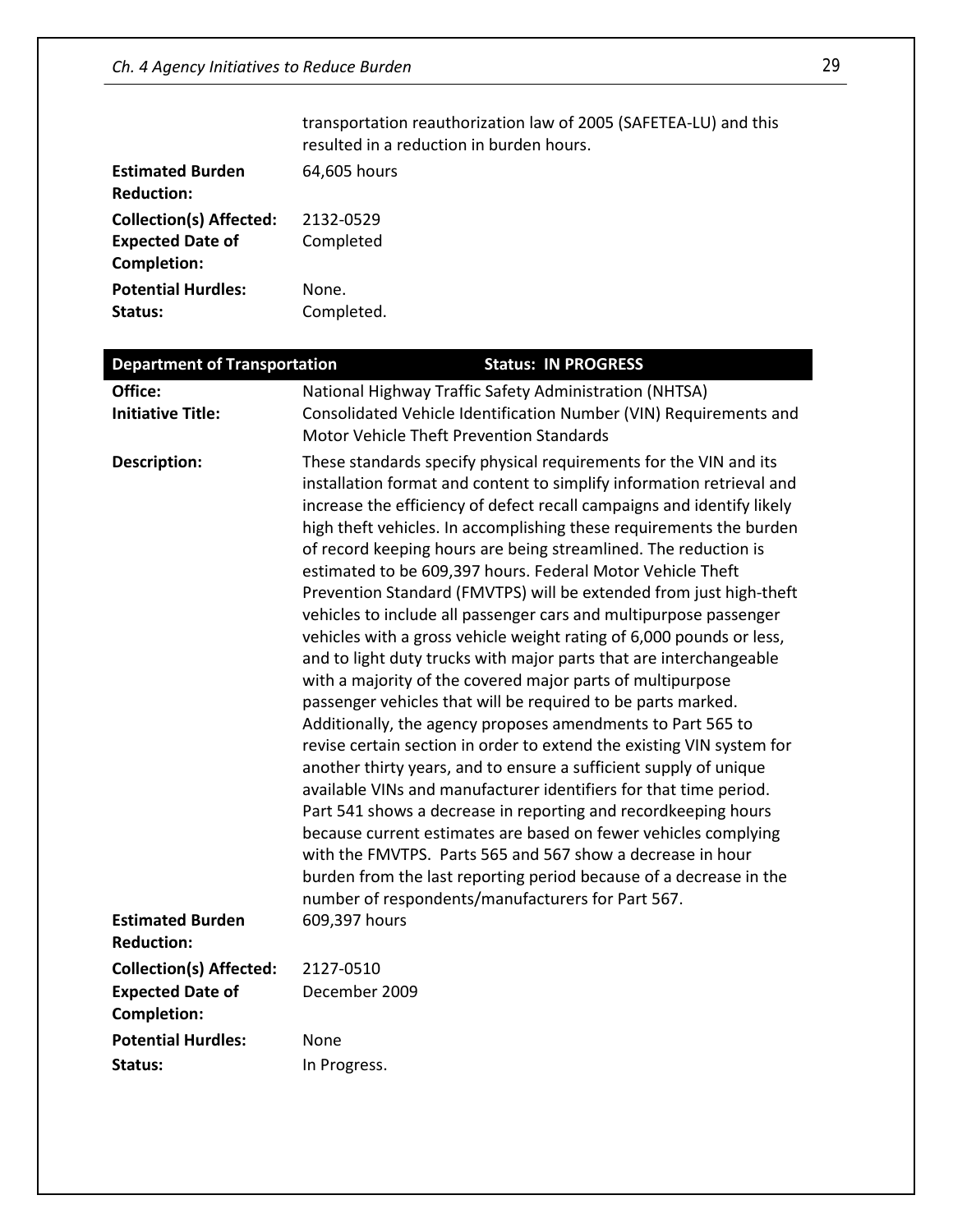| <b>Department of Treasury</b>                                                  | <b>Status: ON HOLD</b>                                                                                                                                                                                                                                                                                                                                                                                                                                                   |
|--------------------------------------------------------------------------------|--------------------------------------------------------------------------------------------------------------------------------------------------------------------------------------------------------------------------------------------------------------------------------------------------------------------------------------------------------------------------------------------------------------------------------------------------------------------------|
| Office:                                                                        | Department of the Treasury, Internal Revenue Service (IRS), Office<br>of Taxpayer Burden Reduction                                                                                                                                                                                                                                                                                                                                                                       |
| <b>Initiative Title:</b>                                                       | Office in the Home (OIH), Form 8829, Business Use of Your Home,<br>Simplification                                                                                                                                                                                                                                                                                                                                                                                        |
| <b>Description:</b>                                                            | Tax practitioners have identified Form 8829 as one of the most<br>burdensome Federal tax forms or schedules that must be<br>completed by small business taxpayers. They stated that the Form<br>8829 has three parts to complete and is difficult to explain to<br>clients.                                                                                                                                                                                              |
|                                                                                | Additionally, the Small Business Administration (SBA) Office of<br>Advocacy included OIH in the 2008 Top 10 Rules for Review and<br>Reform. The Top 10 are drawn from over 80 rules nominated by<br>small business owners and their representatives as part of the<br>Regulatory Review and Reform (r3) initiative. The r3 initiative calls<br>for the IRS to permit a standard deduction for home-based<br>businesses, which constitute 53% of all small businesses.    |
|                                                                                | In the 2008 Advocate's Report to Congress, IRS National Taxpayer<br>Advocate questioned whether most taxpayers who are eligible to<br>take the deduction actually do so. The Advocate urged lawmakers<br>to offer taxpayers a simpler, optional method of calculating the<br>home-office deduction.                                                                                                                                                                      |
|                                                                                | To address these concerns, the TBR OIH project team proposed a<br>simplified optional method for use by Schedule C, F, and A filers to<br>calculate the amount of their deduction for business use of their<br>home by using a "dollar rate per square foot," similar to the<br>standard mileage rate for business use of automobiles. This<br>approach would reduce the taxpayer's burden in calculating the<br>allowable deduction.                                    |
| <b>Estimated Burden</b><br><b>Reduction:</b><br><b>Collection(s) Affected:</b> | Approximately 2.6 million of the 18.5 million Schedule C filers<br>claimed an OIH deduction in tax year 2003. In 2003, the average<br>recordkeeping, preparation time, etc., was 2.57 hours, and the total<br>burden for Schedule C filers who claimed OIH in Tax Year 2003<br>equaled 6.84 million hours. The IRS recognizes that many taxpayers<br>who may be eligible for the deduction do not claim it because of the<br>complexity of the computation.<br>1545-0074 |
| <b>Expected Date of</b><br><b>Completion:</b>                                  | Undetermined - Treasury is crafting a legislative proposal and<br>continues to move forward on this initiative. An estimated<br>submission date has not been identified.                                                                                                                                                                                                                                                                                                 |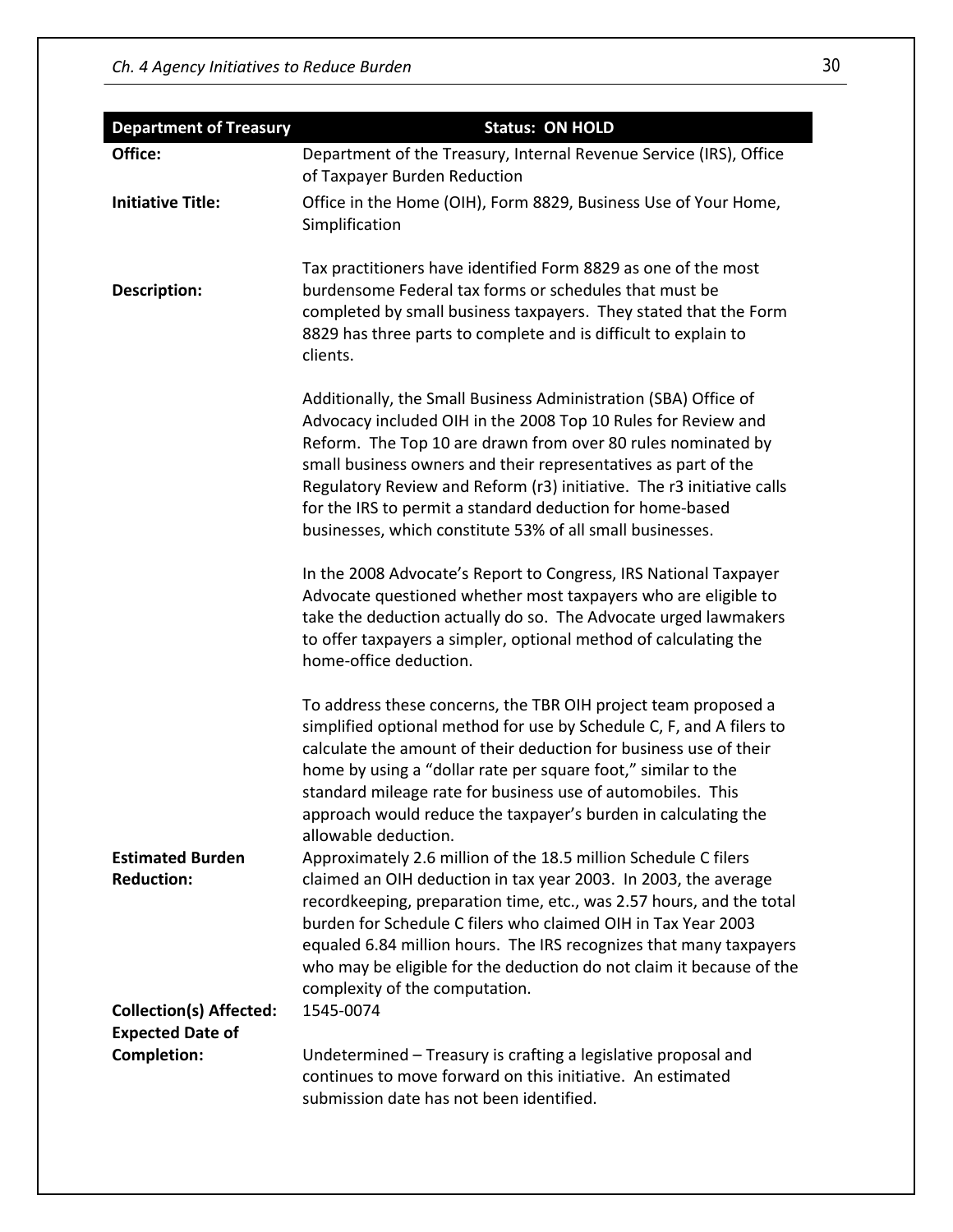| <b>Potential Hurdles:</b> | After further examination of the issue, and the laws surrounding<br>depreciation, it was decided a legislative solution may be more<br>viable. Because the law requires the recapture of depreciation<br>whether it is recognized or not, the exclusion of a depreciation<br>factor in the standard deduction appeared to create a legal hurdle.<br>If a depreciation factor was added to the standard deduction,<br>recapturing that depreciation could only offer pennies on the dollar<br>for those people in high-dollar areas, and it was decided this was<br>not sound policy. These hurdles currently preclude us from<br>pursuing an administrative solution. |
|---------------------------|-----------------------------------------------------------------------------------------------------------------------------------------------------------------------------------------------------------------------------------------------------------------------------------------------------------------------------------------------------------------------------------------------------------------------------------------------------------------------------------------------------------------------------------------------------------------------------------------------------------------------------------------------------------------------|
| Status:                   | On hold.                                                                                                                                                                                                                                                                                                                                                                                                                                                                                                                                                                                                                                                              |

| <b>Department of Treasury</b>                 | <b>Status: IN PROGRESS</b>                                                                                                                                                                                                                                                                                                                                                                                                                                                                                                                                                                 |
|-----------------------------------------------|--------------------------------------------------------------------------------------------------------------------------------------------------------------------------------------------------------------------------------------------------------------------------------------------------------------------------------------------------------------------------------------------------------------------------------------------------------------------------------------------------------------------------------------------------------------------------------------------|
| Office:                                       | Internal Revenue Service (IRS), Office of Taxpayer Burden Reduction                                                                                                                                                                                                                                                                                                                                                                                                                                                                                                                        |
| <b>Initiative Title:</b>                      | Employers Annual Federal Tax Program (Form 944)                                                                                                                                                                                                                                                                                                                                                                                                                                                                                                                                            |
| <b>Description:</b>                           | Under previous law, most employers who withhold income taxes<br>from wages or who must pay social security or Medicare tax must<br>use Form 941, Employer's Quarterly Federal Tax Return, to<br>quarterly report those taxes.                                                                                                                                                                                                                                                                                                                                                              |
|                                               | Starting with Tax Year 2006, certain eligible employers can file and<br>pay these taxes only once a year instead of every quarter using the<br>new annual Form 944. The information reported by taxpayers and<br>the layout of Form 944 is very similar to Form 941, the primary<br>advantage is that it is filed once a year instead of quarterly. Small<br>employers are defined by the law as taxpayers whose total<br>employment tax liability is equal to \$1,000 or less. For Tax Year<br>2006, only employers that had received written notice from the IRS<br>could file Form 944. |
| <b>Estimated Burden</b><br><b>Reduction:</b>  | Our preliminary estimates indicate a reduction in time burden for<br>Form Completion and Form Submission equal to 700,000 hours.                                                                                                                                                                                                                                                                                                                                                                                                                                                           |
| <b>Collection(s) Affected:</b>                | 1545-2007, 1545-2010, and 1545-0029                                                                                                                                                                                                                                                                                                                                                                                                                                                                                                                                                        |
| <b>Expected Date of</b><br><b>Completion:</b> | 2010                                                                                                                                                                                                                                                                                                                                                                                                                                                                                                                                                                                       |
| <b>Potential Hurdles:</b><br>Status:          | None<br>In progress.                                                                                                                                                                                                                                                                                                                                                                                                                                                                                                                                                                       |
|                                               | IRS is in a post-implementation data gathering phase of this project.<br>IRS is collecting internal and external input on the project to<br>determine if it does in fact reduce burden for small employers. Less<br>than 6% of this group of employers use a paid practitioner, so IRS is<br>doing user surveys in addition to the feedback gathered from the                                                                                                                                                                                                                              |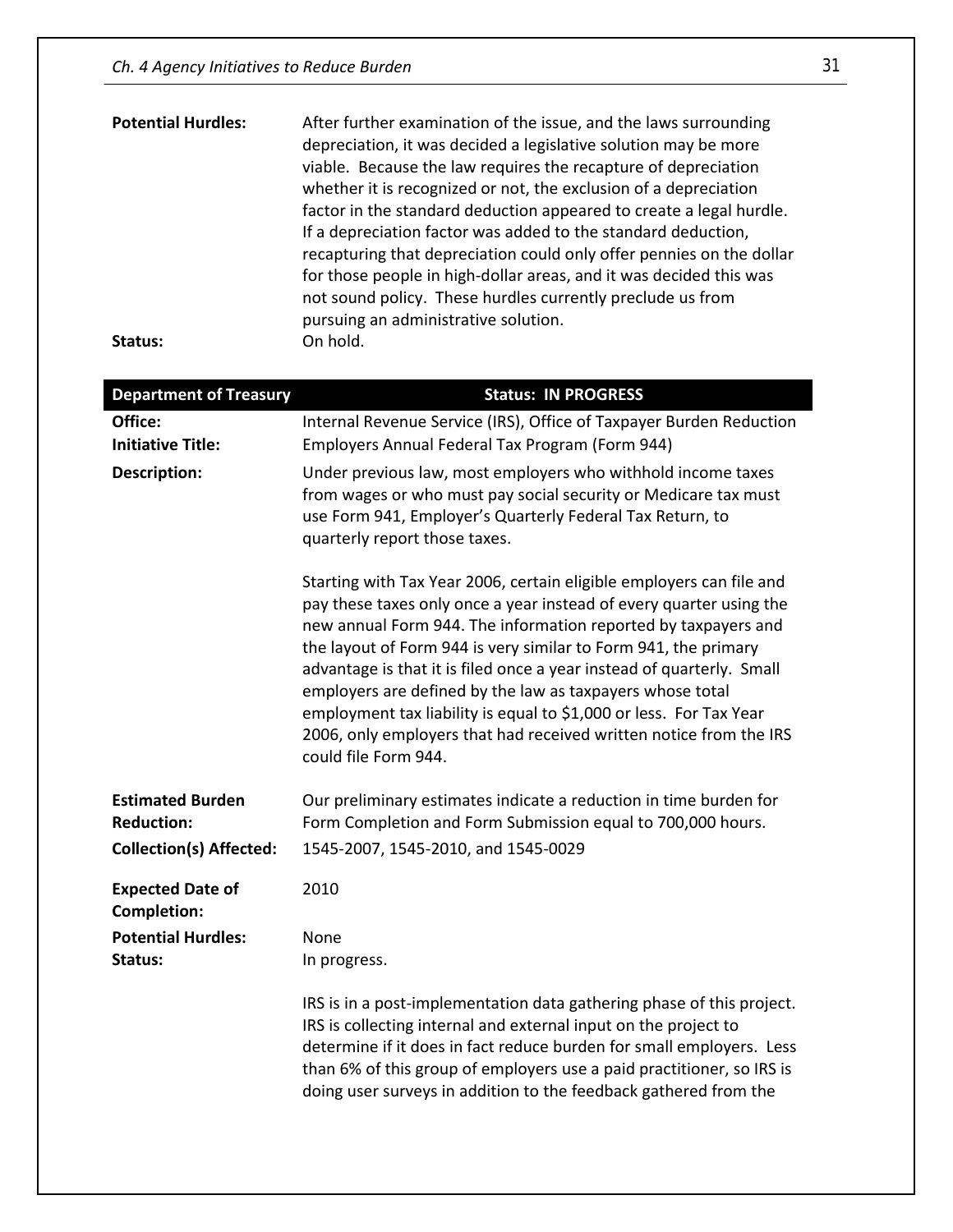practitioner community.

In 2008, IRS surveyed two groups of taxpayers – those who are successfully using Form 944, and those who continue to file Form 941 quarterly after being told to file Form 944. Based on the data received from these surveys, IRS extended the pilot period, made participation voluntary beginning in 2010 (currently it is mandatory) and, is considering other changes to the program.

| <b>Department of Treasury</b>  | <b>Status: COMPLETED</b>                                                                                                                                                                                                                                                                                                                                                                                                                                                                     |
|--------------------------------|----------------------------------------------------------------------------------------------------------------------------------------------------------------------------------------------------------------------------------------------------------------------------------------------------------------------------------------------------------------------------------------------------------------------------------------------------------------------------------------------|
| Office:                        | Internal Revenue Service (IRS), Office of Taxpayer Burden Reduction                                                                                                                                                                                                                                                                                                                                                                                                                          |
| <b>Initiative Title:</b>       | Web-based Tax Calculators on IRS.gov                                                                                                                                                                                                                                                                                                                                                                                                                                                         |
| <b>Description:</b>            | There are four tax calculators available on www.irs.gov, designed to<br>help taxpayers complete certain tax forms and worksheets.                                                                                                                                                                                                                                                                                                                                                            |
|                                | Since the deployment of the Sales Tax Deduction Calculator in<br>January 2007, taxpayers can now figure the amount of the general<br>state and local sales tax they can deduct by answering a few<br>questions on the IRS.gov website, rather than completing a<br>worksheet and using the optional sales tax tables located in the<br>instructions for Schedule A.                                                                                                                          |
|                                | Taxpayers can choose to utilize the Alternative Minimum Tax (AMT)<br>Assistant on www.irs.gov, in lieu of completing the "Worksheet to<br>See if You Should Fill in Form 6251 - Line 45" of the Form 1040.<br>With just a few questions, the AMT Assistant can tell the taxpayer if<br>he or she will need to complete Form 6251 to determine the<br>amount of AMT due.                                                                                                                      |
|                                | Taxpayers complete the form W-4 so that their employer can<br>withhold federal income tax from their pay. In order to determine<br>the correct amount to withhold, the taxpayer can either complete a<br>set of three worksheets that accompany the W-4, or they can use<br>the Withholding Calculator on the IRS.gov website.                                                                                                                                                               |
| <b>Estimated Burden</b>        | The Economic Stimulus Payment Calculator, deployed on IRS.gov in<br>March 2008, allowed taxpayers to verify their eligibility for a<br>stimulus payment in 2008, and to determine the amount of<br>payment they should expect. Taxpayers entered a few items from<br>their 2007 tax return and received an immediate response on any<br>2008 payment. The calculator helped educate taxpayers and<br>reduced the number of calls to assistors.<br>60,000 hours total for FY2008<br>$\bullet$ |
| <b>Reduction:</b>              |                                                                                                                                                                                                                                                                                                                                                                                                                                                                                              |
| <b>Collection(s) Affected:</b> | 1545-0074                                                                                                                                                                                                                                                                                                                                                                                                                                                                                    |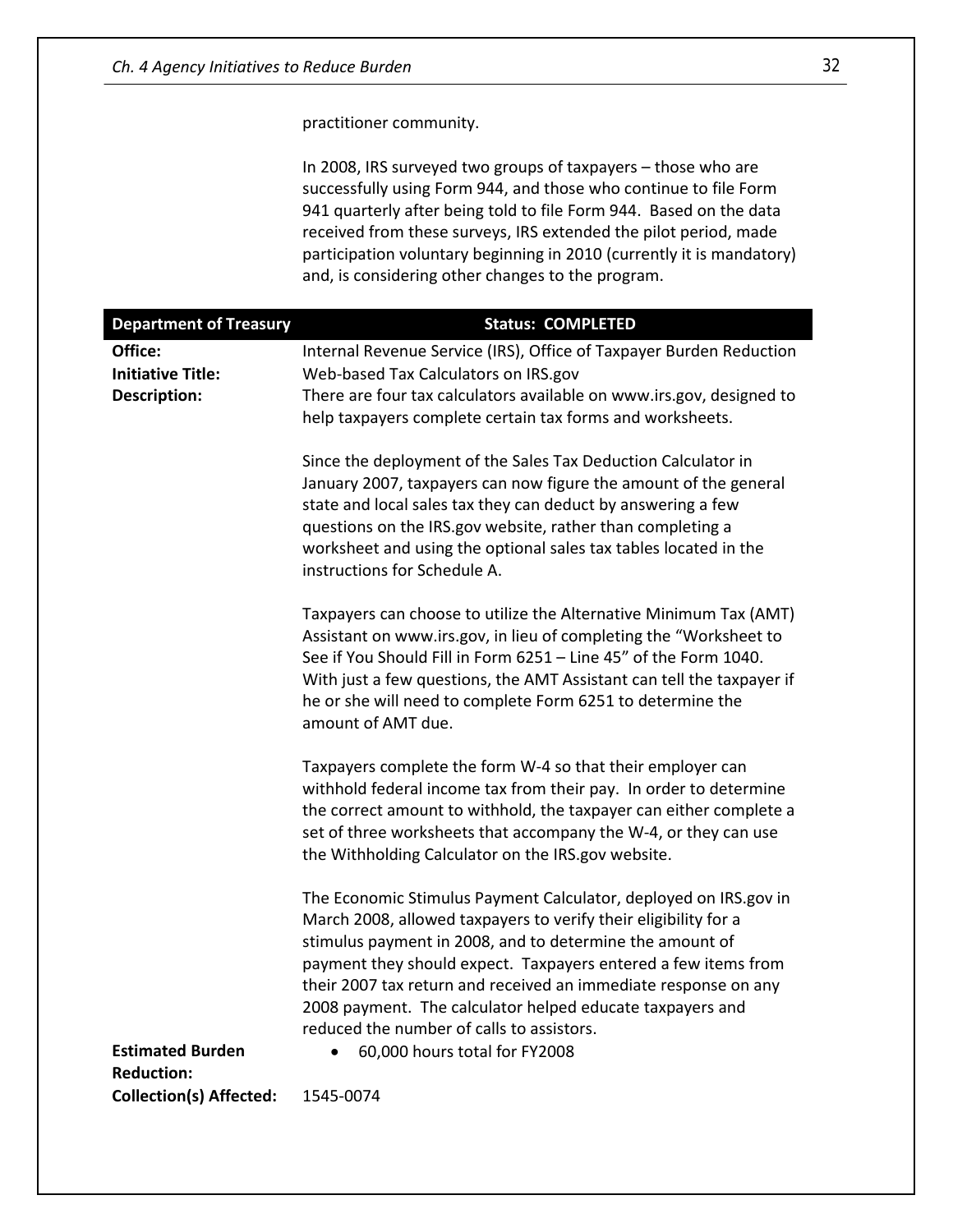| <b>Expected Date of</b><br>Completion: | 2007 (2008 for the Economic Stimulus Payment Calculator) |
|----------------------------------------|----------------------------------------------------------|
| <b>Potential Hurdles:</b>              | <b>None</b>                                              |
| Status:                                | Completed.                                               |

| <b>Department of Treasury</b>  | <b>Status: COMPLETED</b>                                                             |
|--------------------------------|--------------------------------------------------------------------------------------|
| Office:                        | Internal Revenue Service (IRS), Small Business Self-Employed                         |
|                                | (SB/SE) Collection Division                                                          |
| <b>Initiative Title:</b>       | On-line Payment Agreement Project                                                    |
| <b>Description:</b>            | The On-line Payment Agreement (OPA) automates Individual                             |
|                                | Master File (IMF) Installment Agreement processing to the fullest                    |
|                                | extent possible by using the IRS Internet site www.irs.gov.                          |
|                                | Individuals who owe \$25,000 or less in combined tax, penalties, and                 |
|                                | interest can use the OPA application to request a payment                            |
|                                | agreement. The www.irs.gov application allows taxpayers to                           |
|                                | resolve their accounts at a time that is convenient for them, which                  |
|                                | may be outside of normal business hours, and without calling the                     |
|                                | IRS toll-free assistors. Eligible taxpayers or their authorized                      |
|                                | representatives can self-qualify, apply for and receive immediate                    |
|                                | notification of approval during a single on-line session. Additionally,              |
|                                | OPA ensures more accurate payment postings, decreased lockbox                        |
|                                | volumes, and reduced paper handling and mail costs for both<br>payments and notices. |
| <b>Estimated Burden</b>        | The IRS has not received funding to measure post-filing burden.                      |
| <b>Reduction:</b>              | Over 7200 taxpayers have elected to use OPA, which eliminates the                    |
|                                | use the Form 9465 and Form 433-F by these taxpayers. The take-up                     |
|                                | rate is rising as a result of increased marketing of the product and                 |
|                                | the implementation for reduced user fees (\$52 instead of \$105)                     |
|                                | when taxpayers use OPA and elect direct-debit payments.                              |
| <b>Collection(s) Affected:</b> | 1545-0074                                                                            |
| <b>Expected Date of</b>        | May 2008                                                                             |
| <b>Completion:</b>             |                                                                                      |
| <b>Potential Hurdles:</b>      | None identified.                                                                     |
| Status:                        | Completed                                                                            |

| <b>Department of Treasury</b> | <b>Status: IN PROGRESS</b>                                          |
|-------------------------------|---------------------------------------------------------------------|
| Office:                       | Internal Revenue Service (IRS), Office of Taxpayer Burden Reduction |
| <b>Initiative Title:</b>      | Amended Form 94X                                                    |
|                               |                                                                     |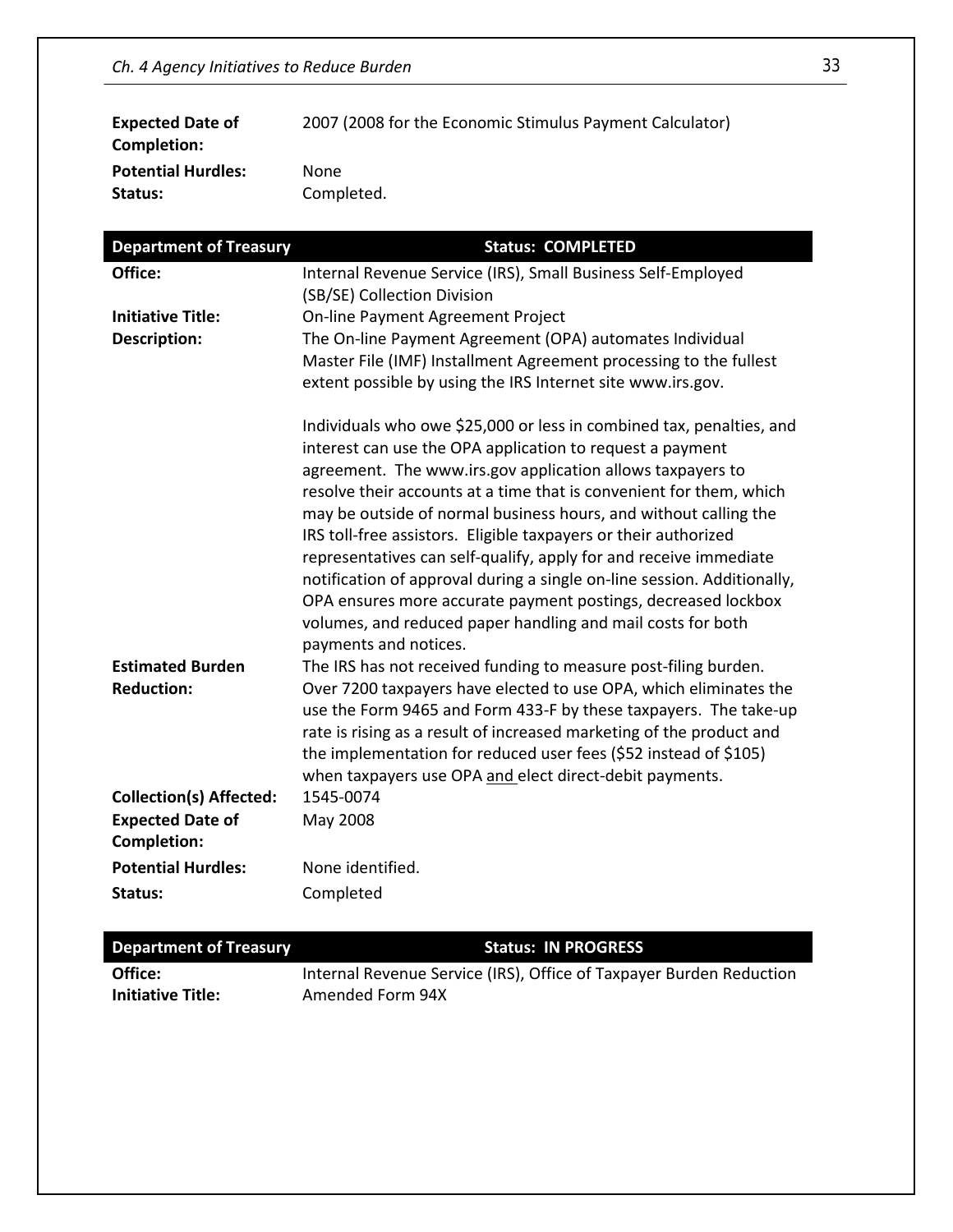| <b>Description:</b>            | The IRS launched new forms that will be used to correct                                                                                 |
|--------------------------------|-----------------------------------------------------------------------------------------------------------------------------------------|
|                                | employment tax reporting errors. Separate forms for adjusting                                                                           |
|                                | Forms 941, 943, 944, 945 replaced the 941c, effective January 2009.                                                                     |
|                                | This is a development that has been requested by Reporting Agents.                                                                      |
|                                | Previously the Form 941c, Supporting Statement to Correct                                                                               |
|                                | Information, was used to correct employment taxes reported on                                                                           |
|                                | any Form 941, Employer's Quarterly Federal Tax Return or Form                                                                           |
|                                | 945, Annual Return of Withheld Federal Income Tax, and other                                                                            |
|                                | similar forms. Due to the complexity of Form 941c it is often filed                                                                     |
|                                | incomplete or incorrectly, requiring additional contact with the                                                                        |
|                                | taxpayer to resolve the issue.                                                                                                          |
| <b>Estimated Burden</b>        | The IRS has not received funding to measure post-filing burden.                                                                         |
| <b>Reduction:</b>              | Filing on Forms 94X is considered post-filing burden because the                                                                        |
|                                | taxpayer is amending a previously filed return. We can, however,                                                                        |
|                                | report that this change was requested by the reporting agent                                                                            |
|                                | community, and has been well-received by reporting agents and                                                                           |
|                                | employers.                                                                                                                              |
| <b>Collection(s) Affected:</b> | 1545-0256                                                                                                                               |
|                                |                                                                                                                                         |
|                                |                                                                                                                                         |
| <b>Expected Date of</b>        | December 2010                                                                                                                           |
| <b>Completion:</b>             |                                                                                                                                         |
| <b>Potential Hurdles:</b>      | None                                                                                                                                    |
| Status:                        | In Progress                                                                                                                             |
|                                |                                                                                                                                         |
|                                | The project team collected anecdotal information during calendar                                                                        |
|                                | year 2009 that indicated favorable taxpayer response. The team                                                                          |
|                                |                                                                                                                                         |
|                                | has also identified two specific areas needing additional technical<br>and procedural improvements unrelated to the revised Form 941-X, |
|                                | but to the Form 941 itself, and these are currently being addressed.                                                                    |
|                                | Additionally, the team has discussed items that would be relevant                                                                       |
|                                | during the 2010 evaluation of the project. The methodology will be                                                                      |
|                                | used to request data from SB/SE Research.                                                                                               |

| <b>Department of Veterans Affairs</b> | <b>Status: COMPLETED</b>                                                                                                                                                                                                                    |
|---------------------------------------|---------------------------------------------------------------------------------------------------------------------------------------------------------------------------------------------------------------------------------------------|
| Office:                               | Department of Veterans Affairs                                                                                                                                                                                                              |
| <b>Initiative Title:</b>              | <b>Editable Forms</b>                                                                                                                                                                                                                       |
| Description:                          | VHA is using Adobe Reader Extension to present forms that can be<br>filled on line, saved and edited. Using this format for forms that are<br>used multiple times by individuals will reduce the hour burden<br>significantly. For example: |
|                                       | VA Form10-10EZR Health Benefits Renewal Form is required<br>$\bullet$<br>from certain veterans every year. The time burden for this<br>form is 24 minutes. By saving the form and only needing to                                           |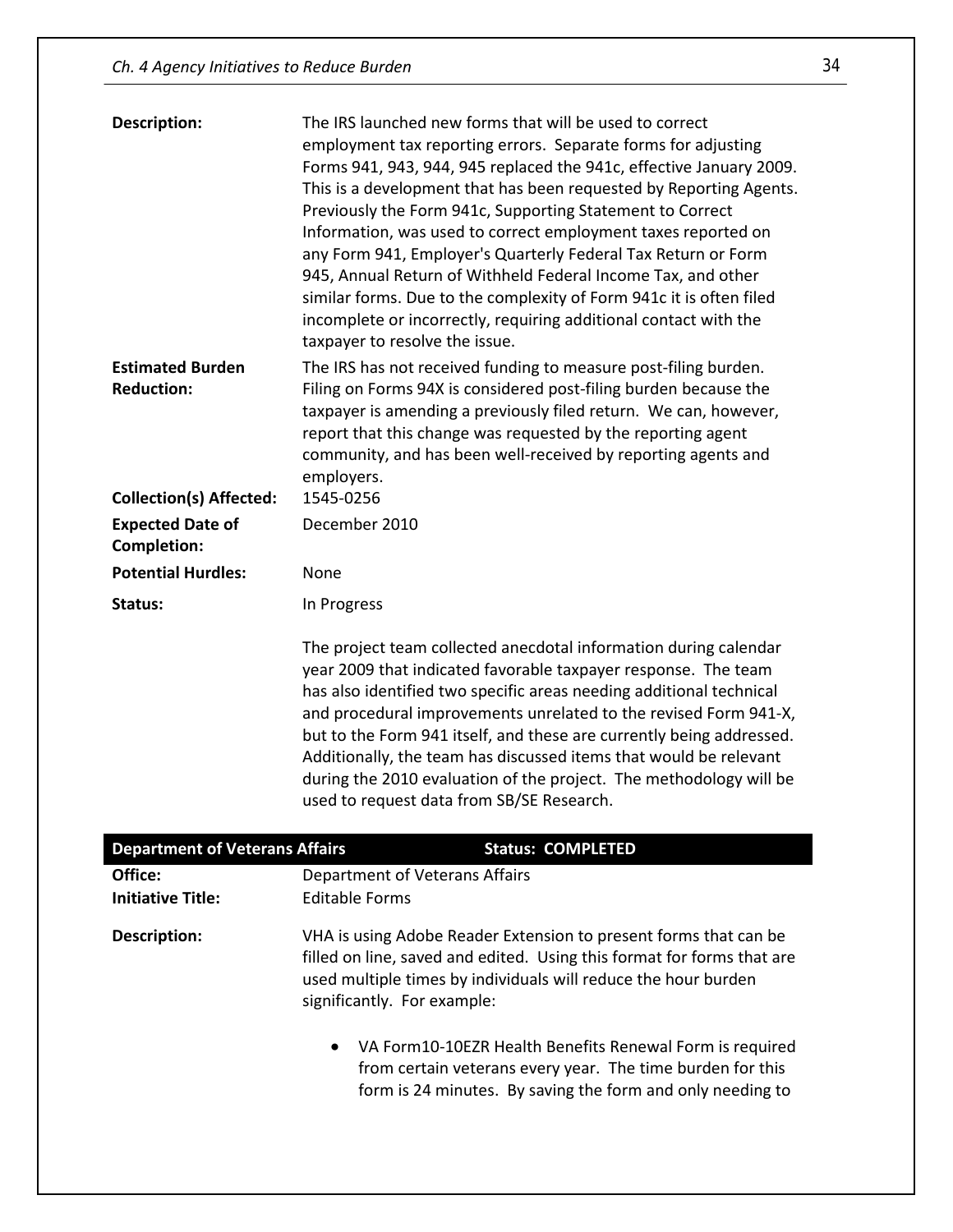|                                | make minimal changes, a veteran would likely only take 4<br>minutes to review and complete the form for 2007. This<br>would translate into an overall decrease in an individual's<br>burden by 20 minutes.<br>VA Form 10-7959a CHAMPVA Claim Form. This form is sent<br>$\bullet$<br>in whenever a CHAMPVA beneficiary makes a claim for<br>payment for medical services. The burden time is 10<br>minutes. However, unless there has been a change in any<br>information, the beneficiary needs only to print and sign the<br>form for each subsequent submission. This probably takes 1<br>minute. This is a potential savings of 9 minutes per<br>submission. |
|--------------------------------|------------------------------------------------------------------------------------------------------------------------------------------------------------------------------------------------------------------------------------------------------------------------------------------------------------------------------------------------------------------------------------------------------------------------------------------------------------------------------------------------------------------------------------------------------------------------------------------------------------------------------------------------------------------|
| <b>Estimated Burden</b>        | 2900-0091 - Due to the added use of VA Form 10-10FZR for                                                                                                                                                                                                                                                                                                                                                                                                                                                                                                                                                                                                         |
| <b>Reduction:</b>              | beneficiary travel deductibles, the burden hours have increased by<br>22, 251 hours. There is no longer a reduction in burden hours.<br>2900-0219 - 374,999                                                                                                                                                                                                                                                                                                                                                                                                                                                                                                      |
| <b>Collection(s) Affected:</b> | 2900-0091, 2900-0219                                                                                                                                                                                                                                                                                                                                                                                                                                                                                                                                                                                                                                             |
| <b>Expected Date of</b>        | 2008                                                                                                                                                                                                                                                                                                                                                                                                                                                                                                                                                                                                                                                             |
| <b>Completion:</b>             |                                                                                                                                                                                                                                                                                                                                                                                                                                                                                                                                                                                                                                                                  |
| <b>Potential Hurdles:</b>      | <b>None</b>                                                                                                                                                                                                                                                                                                                                                                                                                                                                                                                                                                                                                                                      |
| Status:                        | VA considers 2900-0091 complete. 2900-0219 was completed in<br>June 18, 2007                                                                                                                                                                                                                                                                                                                                                                                                                                                                                                                                                                                     |

| <b>Environmental Protection Agency</b>  | <b>Status: IN PROGRESS</b>                                                                                                                                                                                                                                                                                                                                                                                                                                       |  |
|-----------------------------------------|------------------------------------------------------------------------------------------------------------------------------------------------------------------------------------------------------------------------------------------------------------------------------------------------------------------------------------------------------------------------------------------------------------------------------------------------------------------|--|
| Office:<br><b>Initiative Title:</b>     | Office of Congressional & Intergovernmental Relations<br>State Reporting Burden and Measures Streamlining Initiatives                                                                                                                                                                                                                                                                                                                                            |  |
| Description:<br><b>Estimated Burden</b> | In 2007, EPA collected State recommendations for high-<br>burden/low-value reporting requirements that might be<br>streamlined, eliminated or otherwise improved. EPA determined<br>which recommendations it could implement in 2008 and is working<br>with states to do so. EPA will continue to work with the States in<br>2009 and beyond on longer-term opportunities for burden<br>reduction.<br>A preliminary assessment by EPA estimates potential burden |  |
| <b>Reduction:</b>                       | reduction for states of 1%.                                                                                                                                                                                                                                                                                                                                                                                                                                      |  |
| <b>Collection(s) Affected:</b>          | 2040-0004: Discharge Monitoring Reports<br>2040-0250: Concentrated Animal Feeding Operations<br>2050-0095: Superfund Site Evaluation<br>2060-0084: Ambient Air Quality Surveillance<br>2060-0088: Air Emissions Reporting                                                                                                                                                                                                                                        |  |
| <b>Expected Date of</b><br>Completion:  | 2011-2013                                                                                                                                                                                                                                                                                                                                                                                                                                                        |  |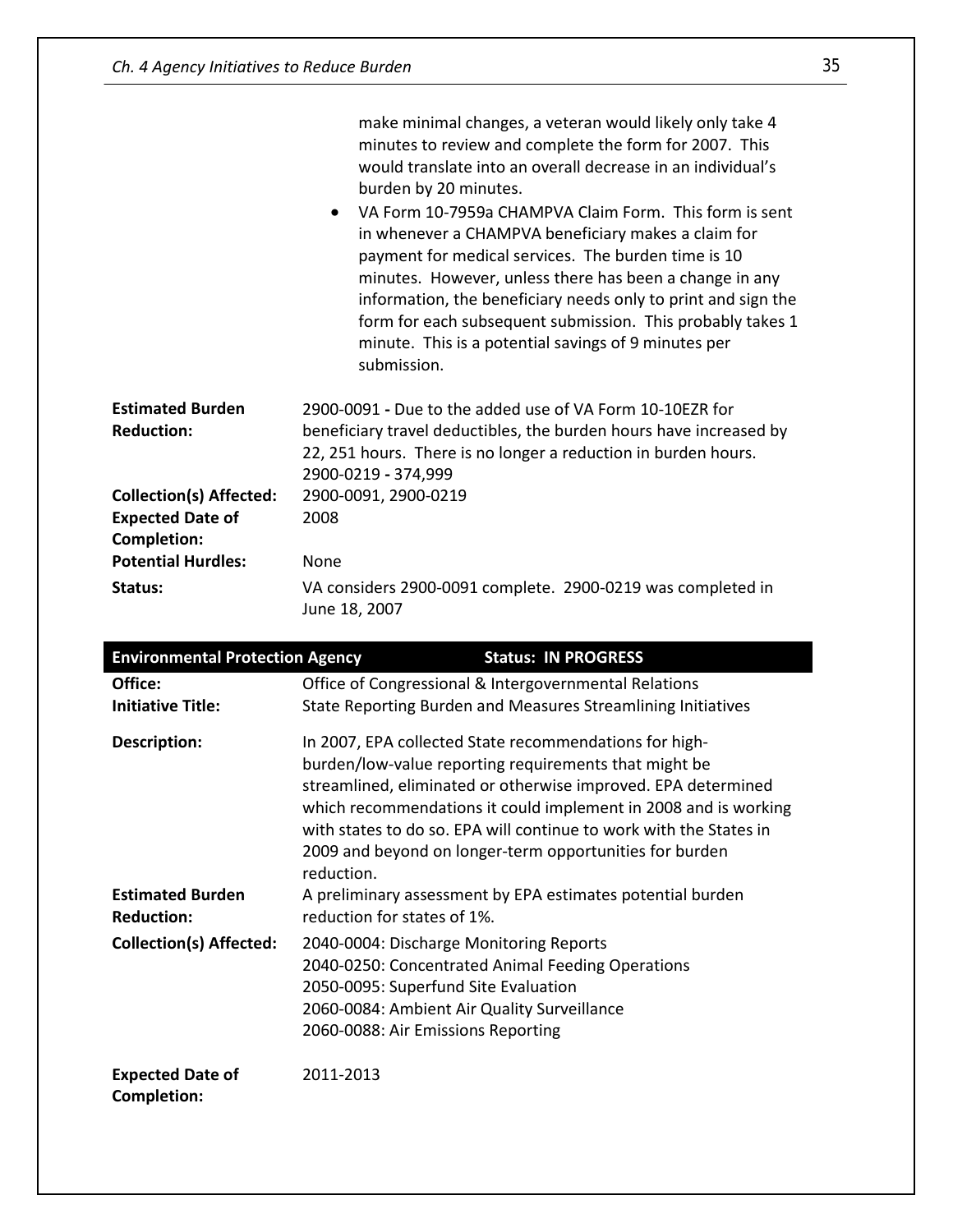| <b>Potential Hurdles:</b> | Reporting reduction estimates are completely contingent on a wide<br>range of variables, including state agreement, available resources,<br>public acceptance, and state ability to calculate accurately the<br>reduced reporting. Reductions are also contingent upon state<br>adoption of the Exchange Network for virtually all data exchanges<br>with EPA. Implementation of some state recommendations is<br>contingent on regulatory or statutory changes, and EPA's ability to<br>obtain the needed program management information from other<br>sources. |
|---------------------------|------------------------------------------------------------------------------------------------------------------------------------------------------------------------------------------------------------------------------------------------------------------------------------------------------------------------------------------------------------------------------------------------------------------------------------------------------------------------------------------------------------------------------------------------------------------|
| Status:                   | In Progress                                                                                                                                                                                                                                                                                                                                                                                                                                                                                                                                                      |

| <b>Federal Deposit Insurance Corporation</b> | <b>Status: IN PROGRESS</b>                                                                                                                                                                                                                                                                                                                                                                                                                                                                                                                                                                                                                                                                                                                                                                                                                                                                                                                                                                    |  |  |
|----------------------------------------------|-----------------------------------------------------------------------------------------------------------------------------------------------------------------------------------------------------------------------------------------------------------------------------------------------------------------------------------------------------------------------------------------------------------------------------------------------------------------------------------------------------------------------------------------------------------------------------------------------------------------------------------------------------------------------------------------------------------------------------------------------------------------------------------------------------------------------------------------------------------------------------------------------------------------------------------------------------------------------------------------------|--|--|
| Office:                                      | Federal Deposit Insurance Corporation (FDIC)                                                                                                                                                                                                                                                                                                                                                                                                                                                                                                                                                                                                                                                                                                                                                                                                                                                                                                                                                  |  |  |
| <b>Initiative Title:</b>                     | <b>Call Report Revision</b>                                                                                                                                                                                                                                                                                                                                                                                                                                                                                                                                                                                                                                                                                                                                                                                                                                                                                                                                                                   |  |  |
| <b>Description:</b>                          | Pursuant to Section 604 of the Financial Services Regulatory Relief<br>Act of 2006, the FDIC, in conjunction with the other federal banking<br>agencies, reviewed the information collected from insured banks in<br>the Consolidated Reports of Condition and Income (Call Report;<br>OMB No. 3064-0052) by October 12, 2007. The Federal Financial<br>Institutions Examination Council established an interagency working<br>group to analyze the review results and to make recommendations<br>for changes to the Call Report. The target date for implementing<br>any reporting revisions resulting from the working group<br>recommendations is March 31, 2009. The FDIC's goal to achieve a<br>five percent burden reduction for the Call Report was not achieved<br>by September 30, 2008. However, the FDIC and the other Call<br>Report agencies are committed to eliminating Call Report data that<br>are no longer of sufficient utility to justify their continued<br>collection. |  |  |
| <b>Estimated Burden</b><br><b>Reduction:</b> | To be determined.                                                                                                                                                                                                                                                                                                                                                                                                                                                                                                                                                                                                                                                                                                                                                                                                                                                                                                                                                                             |  |  |
| <b>Collection(s) Affected:</b>               | Consolidated Reports of Condition and Income (Call Report; OMB<br>No. 3064-0052).                                                                                                                                                                                                                                                                                                                                                                                                                                                                                                                                                                                                                                                                                                                                                                                                                                                                                                             |  |  |
| <b>Date of Completion:</b>                   | <b>March 2009</b>                                                                                                                                                                                                                                                                                                                                                                                                                                                                                                                                                                                                                                                                                                                                                                                                                                                                                                                                                                             |  |  |
| <b>Potential Hurdles:</b>                    | Because no one agency unilaterally controls the content of<br>the Call Report, and because the data needs of the agencies<br>participating in the review are not necessarily identical, interagency<br>negotiation will be needed to achieve consensus on which reporting<br>requirements are no longer necessary or appropriate. In addition,<br>any decreases in future reporting burden will be more than offset<br>by the addition of new data items to address areas in which the<br>banking industry has experienced heightened risk as a result of<br>market turmoil and illiquidity and weakening economic and credit<br>conditions and to meet other agency data needs.                                                                                                                                                                                                                                                                                                              |  |  |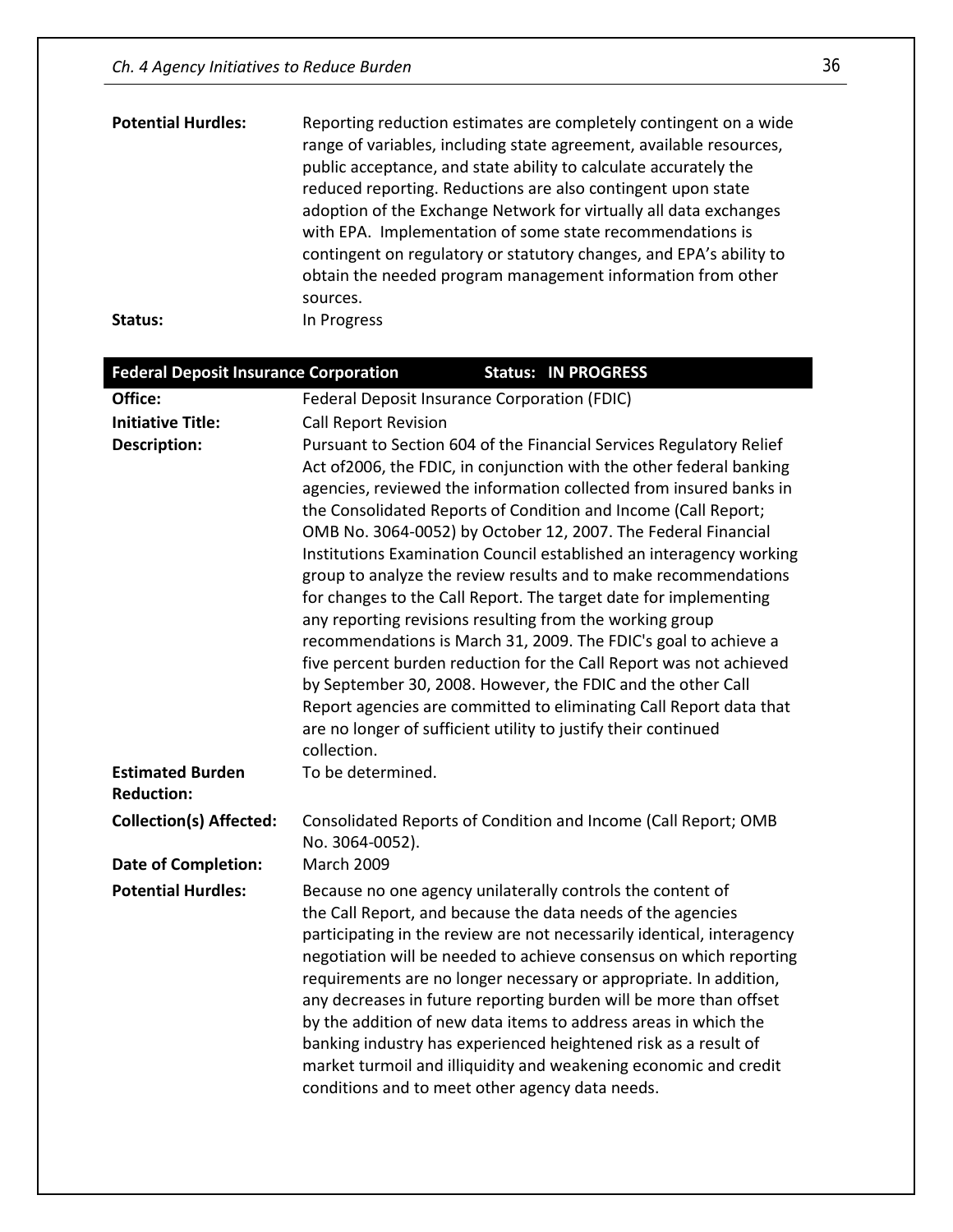**Status:** In Progress

| <b>Federal Energy Regulatory Commission</b>                  | <b>Status: IN PROGRESS</b>                                                                                                                                                                                                                                                                                                                                                                                                                                                                                                                                                                                                                                                                                                                                                                                                                                                            |  |  |
|--------------------------------------------------------------|---------------------------------------------------------------------------------------------------------------------------------------------------------------------------------------------------------------------------------------------------------------------------------------------------------------------------------------------------------------------------------------------------------------------------------------------------------------------------------------------------------------------------------------------------------------------------------------------------------------------------------------------------------------------------------------------------------------------------------------------------------------------------------------------------------------------------------------------------------------------------------------|--|--|
| Office:                                                      | Federal Energy Regulatory Commission (FERC)                                                                                                                                                                                                                                                                                                                                                                                                                                                                                                                                                                                                                                                                                                                                                                                                                                           |  |  |
| <b>Initiative Title:</b>                                     | FERC Information Assessment Team (FIAT)                                                                                                                                                                                                                                                                                                                                                                                                                                                                                                                                                                                                                                                                                                                                                                                                                                               |  |  |
| <b>Description:</b>                                          | The Federal Energy Regulatory Commission established in January<br>2004 the FERC Information Assessment Team (FIAT). The FIAT<br>evaluates information collections and filing requirements, assesses<br>the practical utility of each information collection, and proposes<br>ways to reduce the reporting burden on industry through the<br>elimination, reduction, streamlining and/or reformatting of<br>collections. In addition, the FIAT examines how FERC currently<br>assesses the burden of its information collections and propose a<br>plan to integrate a continuous Commission-wide review of current<br>and new information needs. Of the Commission's 61 information<br>collections, the Team will choose 20 information collections to<br>study and develop recommendations for fifteen collections.                                                                  |  |  |
| <b>Estimated Burden</b><br><b>Reduction:</b>                 | 11,182 hours                                                                                                                                                                                                                                                                                                                                                                                                                                                                                                                                                                                                                                                                                                                                                                                                                                                                          |  |  |
| <b>Collection(s) Affected:</b>                               | 1902-0024, 1902-0096, 1902-0043, 1902-0099, 1902-0114, 1902-<br>0137, 1902-0138, 1902-0140, 1902-0168, 1902-0171, 1902-0086,<br>1902-0004, 1902-0144, 1902-0019, 1902-0073.                                                                                                                                                                                                                                                                                                                                                                                                                                                                                                                                                                                                                                                                                                           |  |  |
| <b>Expected Date of</b>                                      | 2009                                                                                                                                                                                                                                                                                                                                                                                                                                                                                                                                                                                                                                                                                                                                                                                                                                                                                  |  |  |
| <b>Completion:</b>                                           |                                                                                                                                                                                                                                                                                                                                                                                                                                                                                                                                                                                                                                                                                                                                                                                                                                                                                       |  |  |
| <b>Potential Hurdles to</b><br><b>Completion:</b><br>Status: | Several information collections identified are required by statute<br>and therefore cannot be eliminated unless legislation is introduced<br>to change the statute.<br>1902-0024 - Eliminated in 2008 (-6,828 hrs); 1902-0096 was the<br>subject of the e-tariff proceeding (see Electronic Filing of<br>Documents below); 1902-0004, Form 73 was modified to conform<br>to automated data bases; 1902-0043 was part of the filings included<br>in the eFiling 6.1 release (-1,056 hrs) . 1902-0073 resulted in<br>streamlined requirements (-548 hours). 1902-0140 was the subject<br>of an electronic filing initiative with a potential reduction of 2,150<br>Ongoing activities and next steps include electronic Filing of<br>hours.<br>1902-0075 which was not part of FIAT initiative and 1902-0137<br>which was. Potential reduction of 8,000 hours for 1902-0075 in<br>2010. |  |  |
| <b>Federal Energy Regulatory Commission</b>                  | <b>Status: IN PROGRESS</b>                                                                                                                                                                                                                                                                                                                                                                                                                                                                                                                                                                                                                                                                                                                                                                                                                                                            |  |  |
| Office:                                                      | Federal Energy Regulatory Commission (FERC)                                                                                                                                                                                                                                                                                                                                                                                                                                                                                                                                                                                                                                                                                                                                                                                                                                           |  |  |
| <b>Initiative Title:</b><br><b>Description:</b>              | <b>Electronic Filing of Documents</b><br>Electronic filing of documents is an e-Government initiative to<br>expand the types of electronic documents the Commission would                                                                                                                                                                                                                                                                                                                                                                                                                                                                                                                                                                                                                                                                                                             |  |  |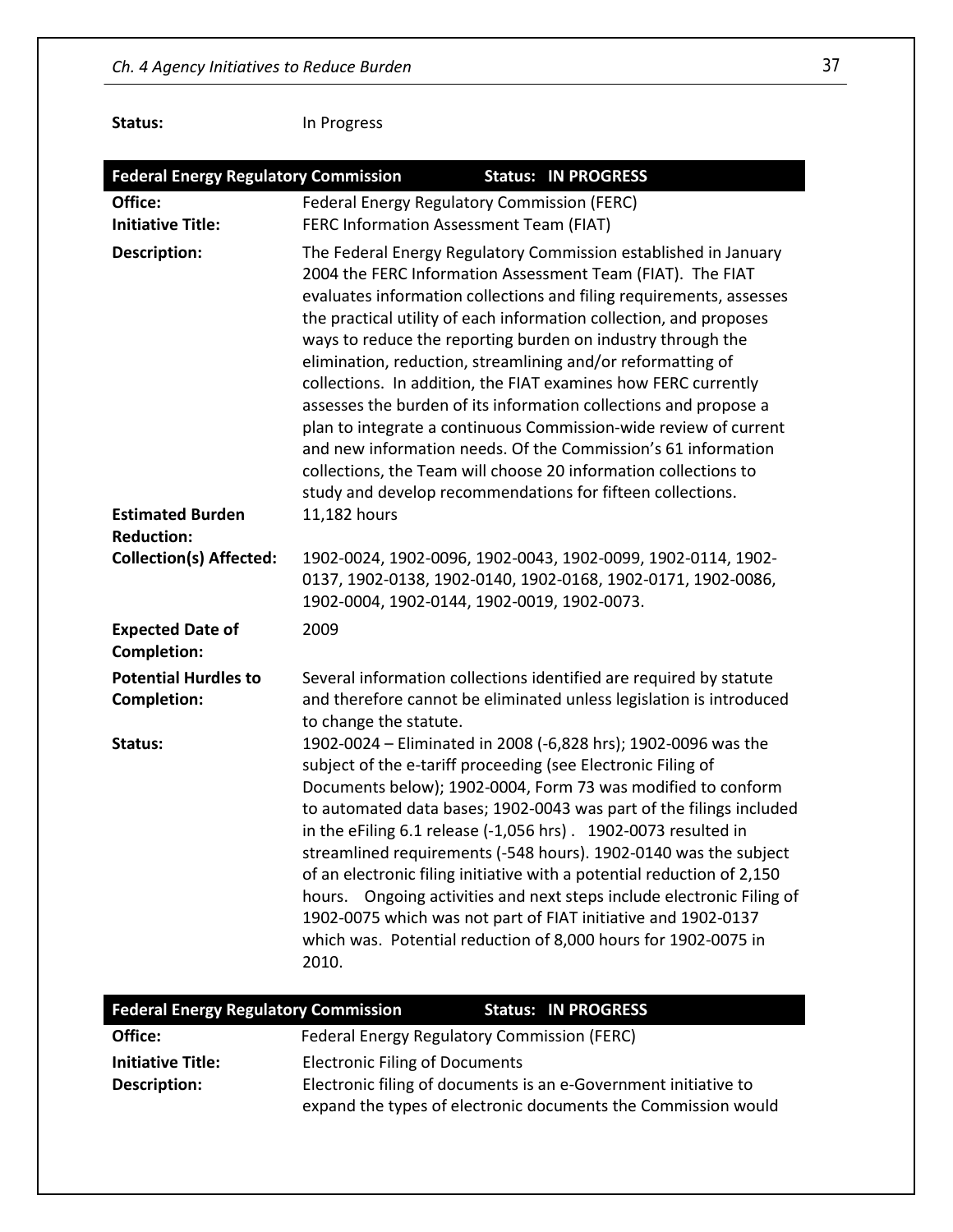| <b>Estimated Burden</b>                                                         | accept. On July 7, 2004, FERC proposed in RMO I-5-000 that future<br>tariff filings be made over the Internet with software developed by<br>the Commission. This initiative will make it easier for regulated<br>entities to file and view tariffs and rate schedules, and to facilitate<br>tariff research by permitting companies to submit tariffs and rate<br>schedules electronically.<br>26,923 hours                                                                                                                                                                                                                                                                                                                                                                                                                        |
|---------------------------------------------------------------------------------|------------------------------------------------------------------------------------------------------------------------------------------------------------------------------------------------------------------------------------------------------------------------------------------------------------------------------------------------------------------------------------------------------------------------------------------------------------------------------------------------------------------------------------------------------------------------------------------------------------------------------------------------------------------------------------------------------------------------------------------------------------------------------------------------------------------------------------|
| <b>Reduction:</b>                                                               |                                                                                                                                                                                                                                                                                                                                                                                                                                                                                                                                                                                                                                                                                                                                                                                                                                    |
| <b>Collection(s) Affected:</b><br><b>Expected Date of</b><br><b>Completion:</b> | 1902-0096, 1902-0154, 1902-0086, and 1902-0089<br>While Order No. 714 became effective November 3, 2008, FERC<br>delayed required implementation of the electronic filing<br>requirements until at least April 1, 2010, to provide sufficient time<br>for filers to develop tariff filing software based on the standards<br>developed in Order No. 714. By January 2, 2010, FERC expects to<br>have a working version of a software package available to its staff to<br>view tariffs and tariff filings.                                                                                                                                                                                                                                                                                                                         |
| <b>Potential Hurdles to</b><br><b>Completion:</b>                               | Application problems with the prototype software.                                                                                                                                                                                                                                                                                                                                                                                                                                                                                                                                                                                                                                                                                                                                                                                  |
| Status:                                                                         | The anticipated roll out is scheduled for Spring 2010. Staff has<br>reviewed comments received in response to the technical<br>conferences based on the 2004 proposal Industry was concerned<br>with the applicability of the proposal on their business processes as<br>opposed to the tariff document. To resolve these issues the<br>Commission requested the North American Energy Standards Board<br>(NAESB) to propose electronic communication standards and<br>guidelines to be used for making electronic tariff filings and<br>establishing the data elements for an electronic tariff for all five<br>tariff programs. In March 2008 NAESB's Executive Committee voted<br>in favor of a recommended set of electronic communication<br>standards and guidelines, which the Commission expects NAESB to<br>file shortly. |

| <b>Federal Energy Regulatory Commission</b> |                                             | <b>Status: IN PROGRESS</b> |  |
|---------------------------------------------|---------------------------------------------|----------------------------|--|
| Office:                                     | Federal Energy Regulatory Commission (FERC) |                            |  |

**Initiative Title:** e-Filings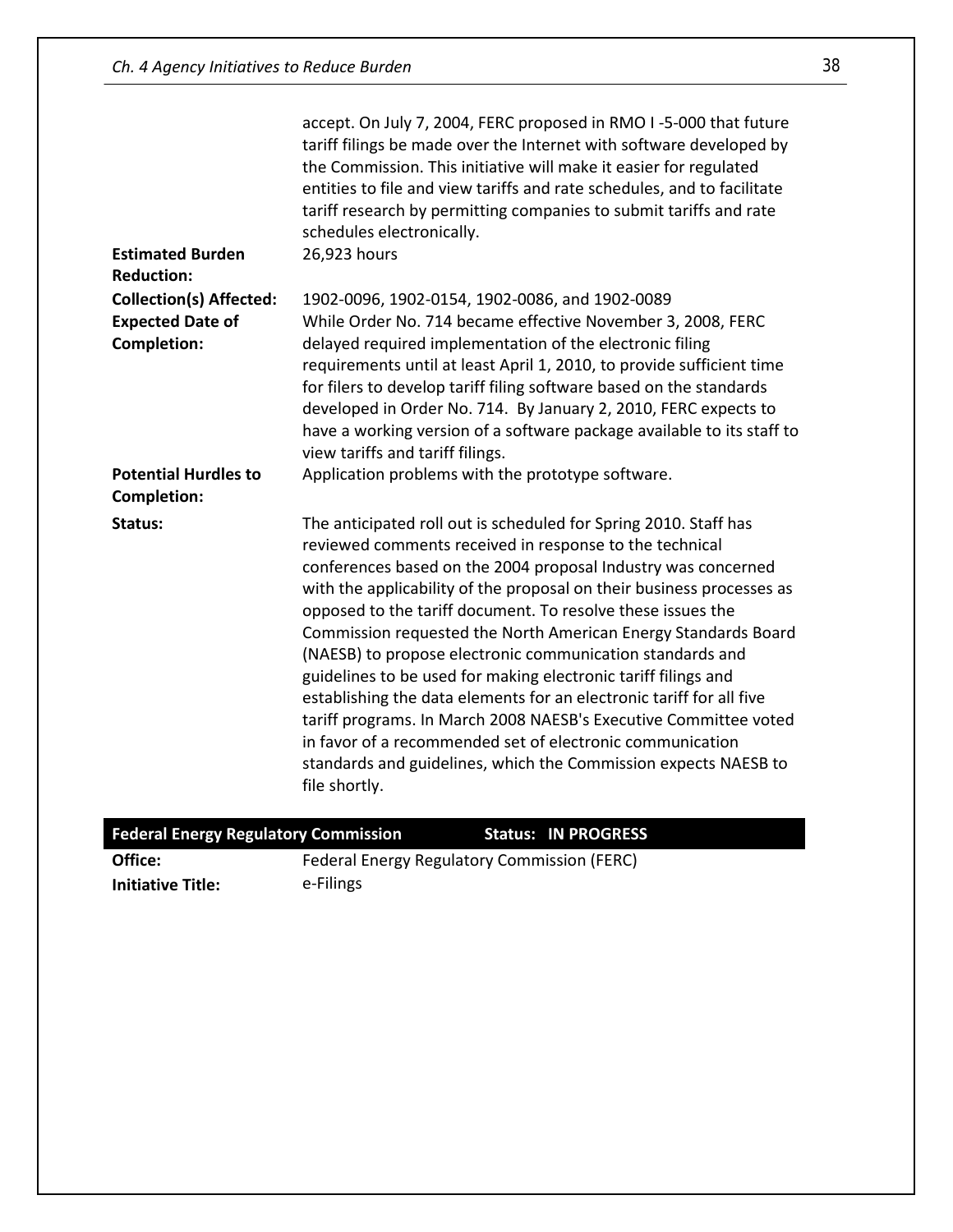**Description:** In Order No. 619, FERC established an electronic filing initiative to meet the goals of the Government Paperwork Elimination Act, which directed agencies to provide for optimal use and acceptance of electronic documents and signatures and electronic recordkeeping, where practical, by October 2003. On November 15*,* 2007*,* the Commission issued a Final Rule, RM07-16-000, Order No. 703, "Filing via the Internet" 73 Fed. Reg. 65659 (November 23, 2007) revising its regulations for implementing the next version of its system for filing documents via the Internet, eFiling 7.0. The Final Rule allows the option of filing all documents in Commission proceedings through the eFiling interface except for specified exceptions, and of utilizing online forms.

> The changes implemented in the Final Rule means that categories such as oversized documents and most confidential documents will be accepted via eFiling. However, at this time, there are principal exceptions, and they are tariffs, tariff revisions and rate change applications; some forms; and documents that are subject to protective orders.

The Final Rule became effective on December 24, 2007. However, implementation of eFiling 7.0 was implemented on March 3, 2008. At this time, the eFiling system will accept documents in their native formats. This includes both text or word processing documents, and other more specialized documents such as spreadsheets and maps. It will also accept text documents in searchable formats, including scanned documents that have been saved in searchable form. Audio and video files will be accepted only in waveform audio format for audio content and either audio-video Interleave or QuickTime files for video content, except where submitters are specifically instructed otherwise. The Commission Intends, as far as practicable, to continue decreasing its reliance on paper documents and to continue to upgrade eFiling capabilities in furtherance of the FERC's responsibilities under the Government Paperwork Elimination Act.

| <b>Estimated Burden</b><br><b>Reduction:</b> | To be determined                                                                                                                                                                               |
|----------------------------------------------|------------------------------------------------------------------------------------------------------------------------------------------------------------------------------------------------|
| <b>Collection(s) Affected:</b>               | 1902-0215, 1902-0216, 1902-0217, 1902-0218                                                                                                                                                     |
| <b>Expected Date of</b><br>Completion:       | Ongoing                                                                                                                                                                                        |
| <b>Potential Hurdles to</b><br>Completion:   | Enabling all remaining document types so they can be converted to<br>e-filings.                                                                                                                |
| Status:                                      | Ongoing. The system is in place but FERC is not able to accept<br>Microsoft Office 2007 file formats: .docx, .docm, .xlsb, .xlsm, .xltx,<br>.xltm, .xlam, so we cannot accept all formats yet. |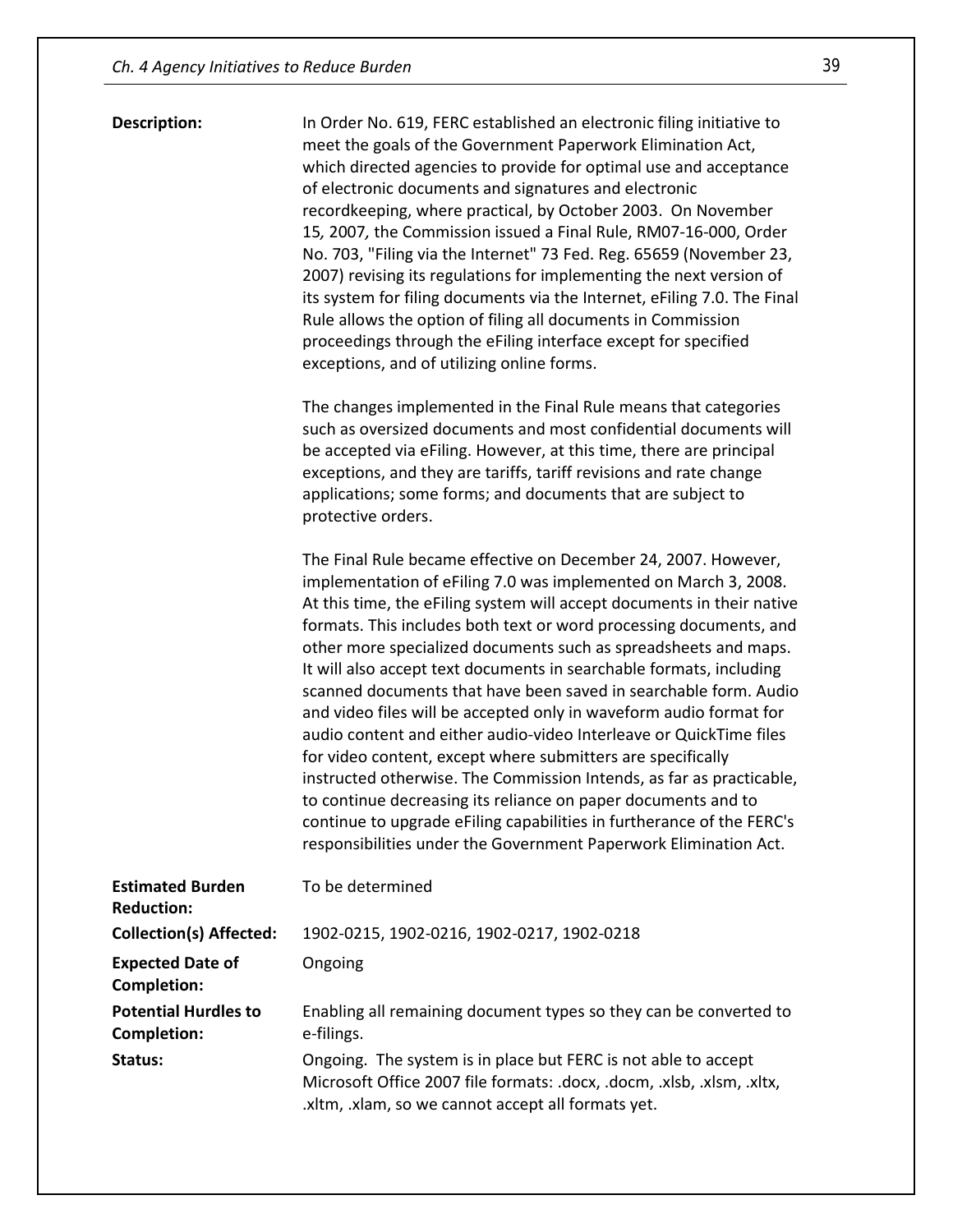|                                               | National Aeronautics and Space Administration Status: IN PROGRESS                                                                                                                                                                                                                                                                                                                                                                                                                                                                                                                                                                                                                                                                                                                                                                                                                                                                                                                                            |  |
|-----------------------------------------------|--------------------------------------------------------------------------------------------------------------------------------------------------------------------------------------------------------------------------------------------------------------------------------------------------------------------------------------------------------------------------------------------------------------------------------------------------------------------------------------------------------------------------------------------------------------------------------------------------------------------------------------------------------------------------------------------------------------------------------------------------------------------------------------------------------------------------------------------------------------------------------------------------------------------------------------------------------------------------------------------------------------|--|
| <b>Office</b>                                 | <b>Office of Procurement</b>                                                                                                                                                                                                                                                                                                                                                                                                                                                                                                                                                                                                                                                                                                                                                                                                                                                                                                                                                                                 |  |
| <b>Initiative Title:</b>                      | Analysis of Forms used in NASA Acquisition Process, Leading to<br><b>Consolidation of Information Collections</b>                                                                                                                                                                                                                                                                                                                                                                                                                                                                                                                                                                                                                                                                                                                                                                                                                                                                                            |  |
| <b>Description</b>                            | NASA uses many information collection instruments to support the<br>Agency's acquisition process. For example, forms to collect<br>information on bids and proposals, purchase orders and bank card<br>orders, and reports for contracts, while similar, vary depending on<br>their overall value. For this initiative, NASA is working with the<br>President's Business Gateway E-Government Initiative to identify<br>and assess these related collection activities and how they can be<br>discontinued or consolidated. The initiative also includes other<br>information collections indirectly supporting the acquisition<br>process, including information collections used to establish<br>cooperative agreements, grants, Space Act Agreements, and other<br>acquisition arrangements.<br>This initiative continues to make excellent progress. To date,<br>analysis of the affected collections has resulted in the information<br>collection 2700-0088 being discontinued. The discontinuation of |  |
|                                               | annually. NASA continues to work to reduce burden in the<br>acquisition process.                                                                                                                                                                                                                                                                                                                                                                                                                                                                                                                                                                                                                                                                                                                                                                                                                                                                                                                             |  |
| <b>Estimated Burden</b><br><b>Reduction:</b>  | Up to 1,000,000 hours                                                                                                                                                                                                                                                                                                                                                                                                                                                                                                                                                                                                                                                                                                                                                                                                                                                                                                                                                                                        |  |
| <b>Collection(s) Affected:</b>                | 2700-0049, 2700-0101                                                                                                                                                                                                                                                                                                                                                                                                                                                                                                                                                                                                                                                                                                                                                                                                                                                                                                                                                                                         |  |
| <b>Expected Date of</b><br><b>Completion:</b> | September 30, 2010.                                                                                                                                                                                                                                                                                                                                                                                                                                                                                                                                                                                                                                                                                                                                                                                                                                                                                                                                                                                          |  |
| <b>Potential Hurdles to</b><br>completion     | Review and consolidation of legacy acquisition systems.                                                                                                                                                                                                                                                                                                                                                                                                                                                                                                                                                                                                                                                                                                                                                                                                                                                                                                                                                      |  |
| Status:                                       | In Progress.                                                                                                                                                                                                                                                                                                                                                                                                                                                                                                                                                                                                                                                                                                                                                                                                                                                                                                                                                                                                 |  |

| <b>Nuclear Regulatory Commission</b> |                                                                                                                            |  | <b>Status: IN PROGRESS</b>                                                                                                                                                                                                                                                                                                                                                                                                      |
|--------------------------------------|----------------------------------------------------------------------------------------------------------------------------|--|---------------------------------------------------------------------------------------------------------------------------------------------------------------------------------------------------------------------------------------------------------------------------------------------------------------------------------------------------------------------------------------------------------------------------------|
| <b>Office</b>                        | Office of Federal and State Materials and Environmental<br>Management Programs (FSME) (Formerly Office of Nuclear Material |  |                                                                                                                                                                                                                                                                                                                                                                                                                                 |
|                                      | Safety and Safeguards)                                                                                                     |  |                                                                                                                                                                                                                                                                                                                                                                                                                                 |
| <b>Initiative Title:</b>             | Web-Based Licensing (previously Project Safesource Phase I)                                                                |  |                                                                                                                                                                                                                                                                                                                                                                                                                                 |
| Description:                         |                                                                                                                            |  | The NRC is developing an initiative to provide materials licensees<br>with the option of using an electronic system to apply for licenses,<br>amend licenses, and conduct other license-related transactions.<br>The on-line system will validate the input to ensure quality and<br>avoid delays due to application deficiencies. Routine administrative<br>data updates may be accomplished on-line, eliminating the need for |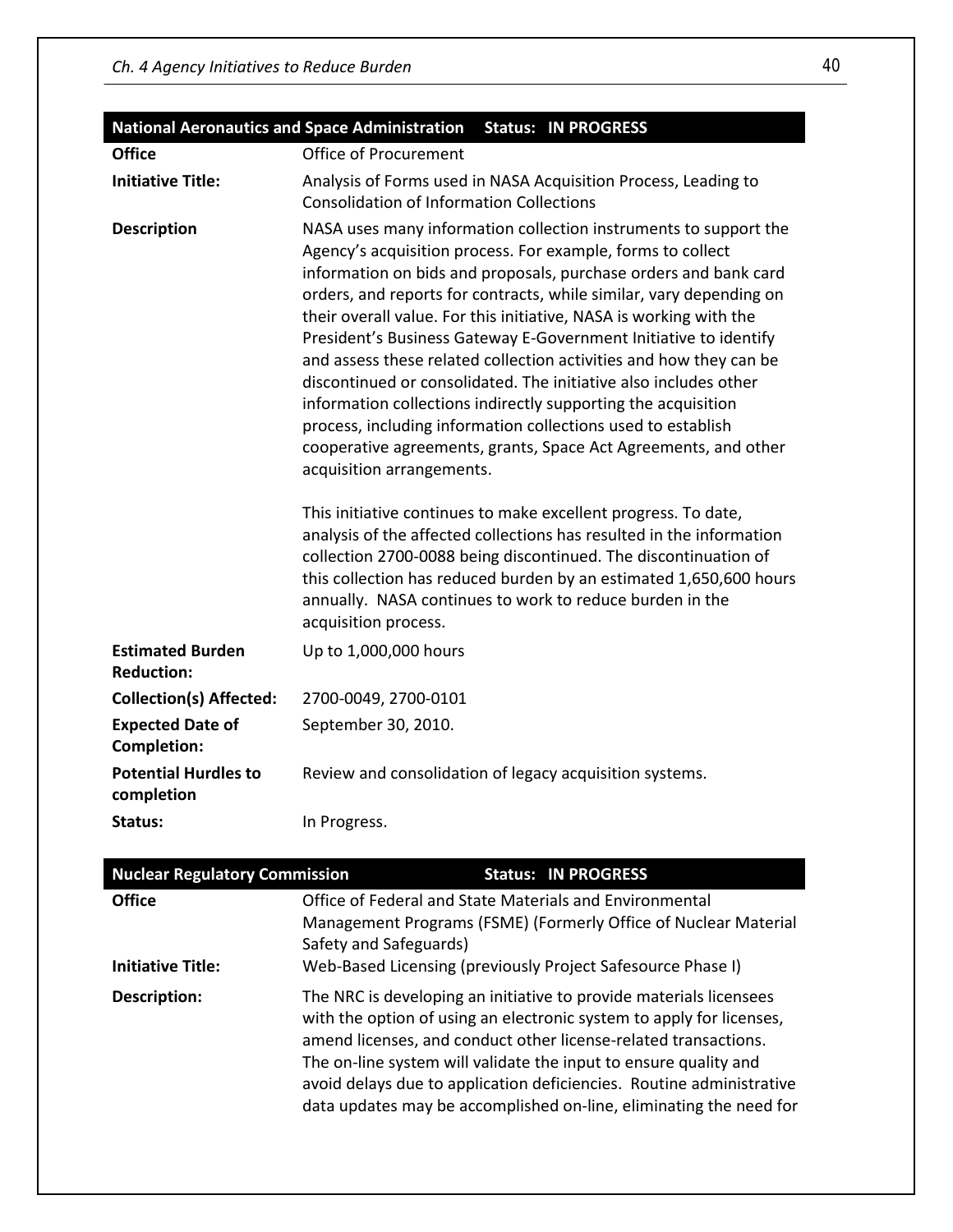| some types of correspondence and consequent delays.                                                                                                                                                                                                                                                                                                                                                                                                                                                                                                                                             |  |  |
|-------------------------------------------------------------------------------------------------------------------------------------------------------------------------------------------------------------------------------------------------------------------------------------------------------------------------------------------------------------------------------------------------------------------------------------------------------------------------------------------------------------------------------------------------------------------------------------------------|--|--|
| 7,032 hours                                                                                                                                                                                                                                                                                                                                                                                                                                                                                                                                                                                     |  |  |
| 3150-0120, 3150-0017, 3150-0016, 3150-0001, 3150-0007, 3150-<br>0010, 3150-0158, and 3150-0130                                                                                                                                                                                                                                                                                                                                                                                                                                                                                                  |  |  |
| Winter 2011                                                                                                                                                                                                                                                                                                                                                                                                                                                                                                                                                                                     |  |  |
| Requires new acquisition to complete system development.                                                                                                                                                                                                                                                                                                                                                                                                                                                                                                                                        |  |  |
| Project Safesource (Web-Based Licensing Safesource Phase I) was<br>expected to be online by October 2007. The contract for this<br>project expired before rollout occurred and NRC is currently<br>preparing a new acquisition to complete system development.<br>Approval for the acquisition to complete system development was<br>received from NRC Chairman in September 2009, and a request for<br>proposals has been published (responses are due October 14,<br>2009). Contract award is expected mid-FY 2010.                                                                           |  |  |
| <b>National Science Foundation</b><br><b>Status: COMPLETED</b>                                                                                                                                                                                                                                                                                                                                                                                                                                                                                                                                  |  |  |
| Office of Budget, Finance and Award Administration                                                                                                                                                                                                                                                                                                                                                                                                                                                                                                                                              |  |  |
| National Science Foundation Proposal and Award Information - NSF<br>Proposal and Award Policies & Procedures Manual.                                                                                                                                                                                                                                                                                                                                                                                                                                                                            |  |  |
| When this initiative was originally written in 2007 for the FY 2007<br>Information Collection Budget, NSF was anticipating a possible<br>tangible burden reduction of 10,000 hours. Since that time,<br>however, and after significant consideration, NSF has determined<br>that this burden reduction may not be possible at this time, due<br>largely to administrative and policy changes that have been enacted<br>since that initiative was proposed. While actual burden hours may<br>not be reduced, NSF has found that there are intangible benefits<br>from this initiative including: |  |  |
| 1. Improving both the awareness and knowledge of the complete<br>set of NSF policies and procedural documents;                                                                                                                                                                                                                                                                                                                                                                                                                                                                                  |  |  |
|                                                                                                                                                                                                                                                                                                                                                                                                                                                                                                                                                                                                 |  |  |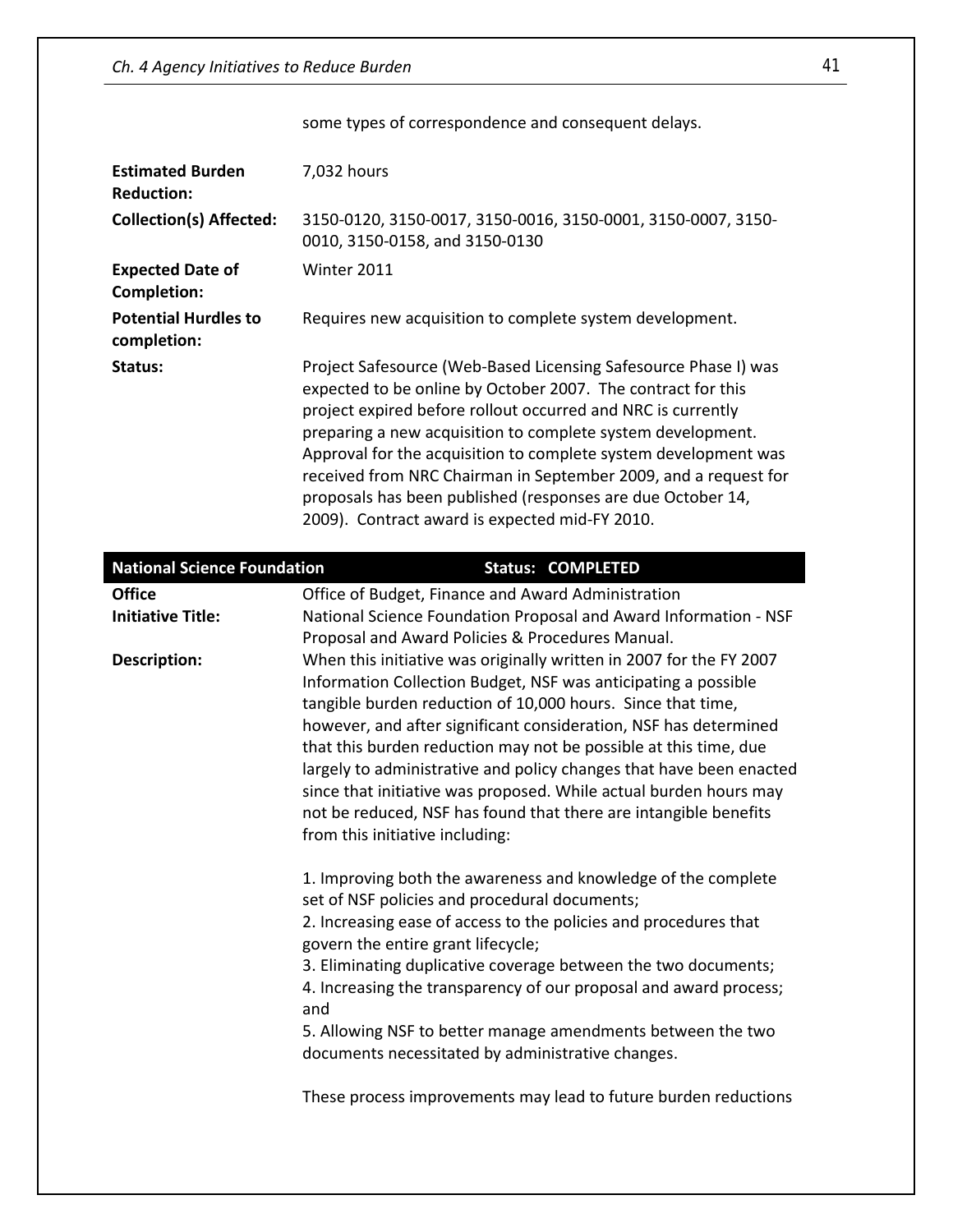| <b>Estimated Burden</b>                       | as personnel who conduct grants management activities become<br>more familiar with these new streamlined grants management<br>activities.<br>None                                                       |
|-----------------------------------------------|---------------------------------------------------------------------------------------------------------------------------------------------------------------------------------------------------------|
| <b>Reduction:</b>                             |                                                                                                                                                                                                         |
| <b>Collection(s) Affected:</b>                | 3145-0058                                                                                                                                                                                               |
| <b>Expected Date of</b><br><b>Completion:</b> | NSF does not anticipate any tangible burden reductions from this<br>initiative at this time, largely to administrative and policy changes<br>that have been enacted since that initiative was proposed. |
| <b>Potential Hurdles to</b><br>completion:    | None                                                                                                                                                                                                    |
| Status:                                       | Complete.                                                                                                                                                                                               |

| <b>Small Business Administration</b> | <b>Status: IN PROGRESS</b>                                                                                                     |
|--------------------------------------|--------------------------------------------------------------------------------------------------------------------------------|
| <b>Office</b>                        | Office of Disaster Assistance (ODA)                                                                                            |
| <b>Initiative Title:</b>             | Disaster Credit Management Modernization (DCMM)                                                                                |
| <b>Description:</b>                  | Section 7(b) of the Small Business Act, 15 U.S.C. 636, as amended,                                                             |
|                                      | authorizes SBA to make loans to victims of declared disasters.                                                                 |
|                                      | Homeowners, renters, and business owners are eligible to apply for                                                             |
|                                      | assistance. The DCMM initiative is accomplished through the                                                                    |
|                                      | development and implementation of the Disaster Credit                                                                          |
|                                      | Management System (DCMS). For purposes of this initiative, the                                                                 |
|                                      | affected public is disaster loan applicants. This initiative was                                                               |
|                                      | implemented throughout FY05 and into the first quarter of FY06. It                                                             |
|                                      | created a fully integrated "Electronic Loan Process" that provides                                                             |
|                                      | access to data and information technology tools across the Office of                                                           |
|                                      | Disaster Assistance and to its major stakeholders. The benefits<br>have been significant with the paperless processing of loan |
|                                      | applications including the electronic transfer of assignments to field                                                         |
|                                      | inspectors and loan officers. Processing applications and loans                                                                |
|                                      | electronically has minimized the need for physical files, which had                                                            |
|                                      | been physically passed from person to person and department to                                                                 |
|                                      | department within a single geographic area in order to be                                                                      |
|                                      | processed. Dependency on the physical files causes delays in                                                                   |
|                                      | processing and physical files can be misplaced or lost. Electronic                                                             |
|                                      | files have enabled system users to have access to critical key data                                                            |
|                                      | allowing various processes to occur simultaneously, without having                                                             |
|                                      | to wait on physical files. This concept alone enhances our ability to                                                          |
|                                      | meet our performance goals for processing 85 percent of home                                                                   |
|                                      | loans within 10 days and 85 percent of business and EIDL loans                                                                 |
|                                      | within 16 days. In addition, our customer satisfaction can be                                                                  |
|                                      | improved by eliminating burdensome and duplicative paperwork.                                                                  |
|                                      | The initiative is on-going with the development of additional                                                                  |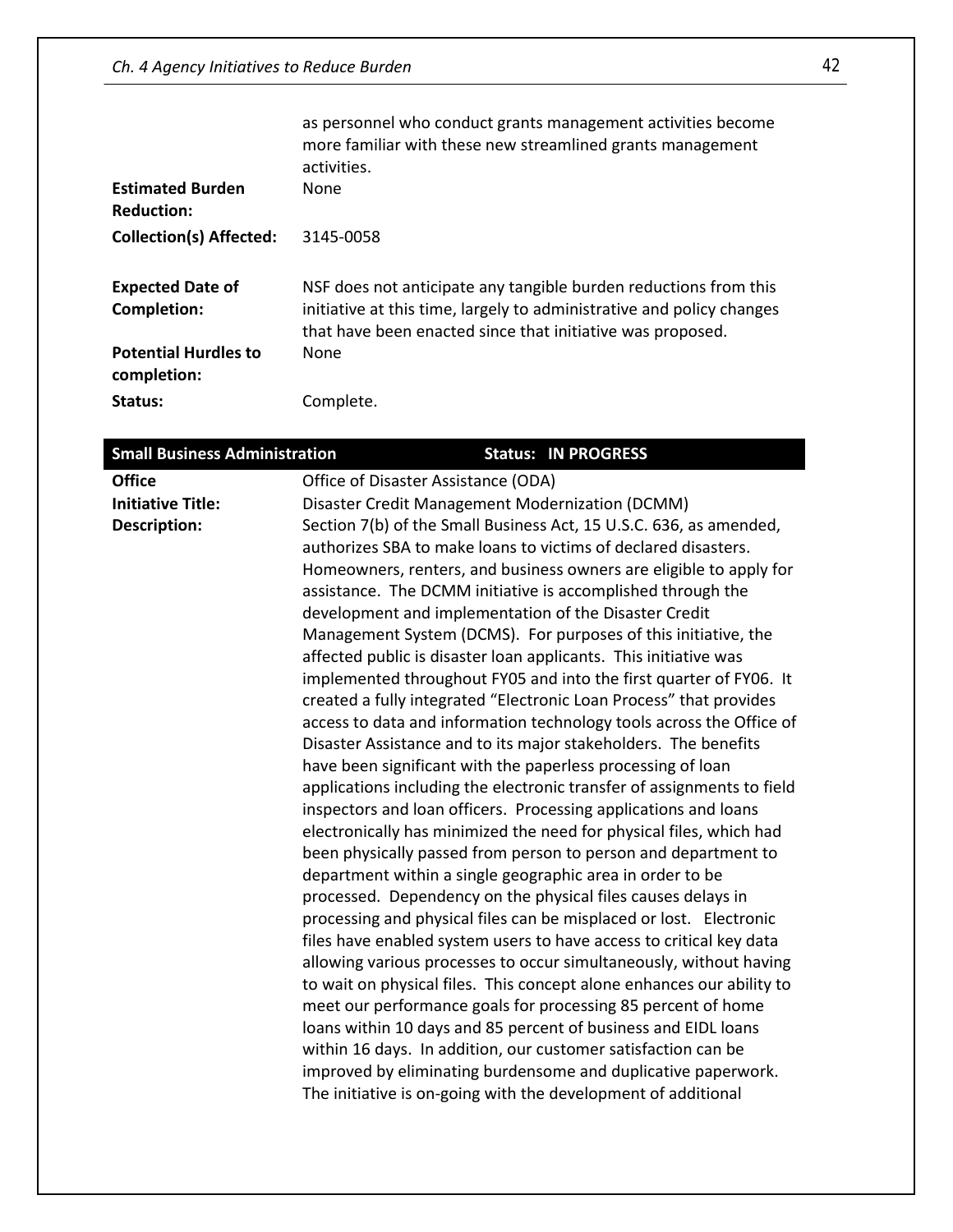|                                               | improvements aimed at improving customer service such as<br>providing on-line loan application capability for disaster victims.<br>The on-line application capability referred to as the Electronic Loan<br>Application (ELA) is planned for release in the third quarter of FY08<br>and considered a subsystem of the DCMS.                                                                                                                                                                                     |
|-----------------------------------------------|------------------------------------------------------------------------------------------------------------------------------------------------------------------------------------------------------------------------------------------------------------------------------------------------------------------------------------------------------------------------------------------------------------------------------------------------------------------------------------------------------------------|
| <b>Estimated Burden</b><br><b>Reduction:</b>  | The ELA was estimated for reduction in burden hours by utilizing<br>the ELA as compared to the paper version during FY09. The<br>estimated burden hour reduction is 11,280.                                                                                                                                                                                                                                                                                                                                      |
| <b>Collection(s) Affected:</b>                | 3245-0017, SBA 5, Business Loan Application, 1368<br>3245-0018, SBA 5C, Home Loan Application<br>3245-0326, SBA 5M, Pre-Disaster Mitigation Small Business Loan<br>Application<br>3245-0084, SBA 700, Disaster Home Loan/Business Loan Inquiry<br>Record<br>3245-0136, SBA 987, Disaster Survey Worksheet                                                                                                                                                                                                        |
| <b>Expected Date of</b><br><b>Completion:</b> | The implementation of DCMS was accelerated throughout FY 2005<br>and completed within ODA by October 1, 2005. The initial                                                                                                                                                                                                                                                                                                                                                                                        |
|                                               | implementation of the ELA was completed in August 2008, and<br>additional enhancements of planned functionality are scheduled for<br>deployments through FY 2010.                                                                                                                                                                                                                                                                                                                                                |
| <b>Potential Hurdles to</b><br>completion:    | The initiative is on-going within ODA to improve response and<br>cycle times for internal processes and ultimately the delivery of<br>assistance to disaster victims. The initiative was severely challenged<br>during FY 2006 due to the unprecedented volume of loan<br>applications received following the 2005 hurricane season.<br>Potential hurdles include continued resources to support<br>enhancements to prepare for potential increased levels in<br>catastrophic disaster activities in the future. |
| Status:                                       | In Progress. ODA continues to monitor progress by conducting<br>internal focus groups to assess the effectiveness of the<br>information collection.                                                                                                                                                                                                                                                                                                                                                              |

| <b>Social Security Administration</b>    |                                             | <b>Status: IN PROGRESS</b>                                                                                                                                                                                                                                                                                                                                                                                                                                               |  |
|------------------------------------------|---------------------------------------------|--------------------------------------------------------------------------------------------------------------------------------------------------------------------------------------------------------------------------------------------------------------------------------------------------------------------------------------------------------------------------------------------------------------------------------------------------------------------------|--|
| <b>Office</b>                            |                                             | Social Security Administration                                                                                                                                                                                                                                                                                                                                                                                                                                           |  |
| <b>Initiative Title:</b><br>Description: | IRS in processing employee tax information. | Social Security Number Verification Service (SSNVS)<br>Employers frequently verify employee names and Social Security<br>Numbers (SSNs) to ensure accurate wage reporting and tax data.<br>Accurate wage and tax data achieve several goals: 1) they<br>guarantee correct Internal Revenue Service (IRS) W-2 forms; 2) they<br>enable corrections of previously inaccurate W-2 forms; 3) they<br>allow employers to file tax returns electronically; and 4) they aid the |  |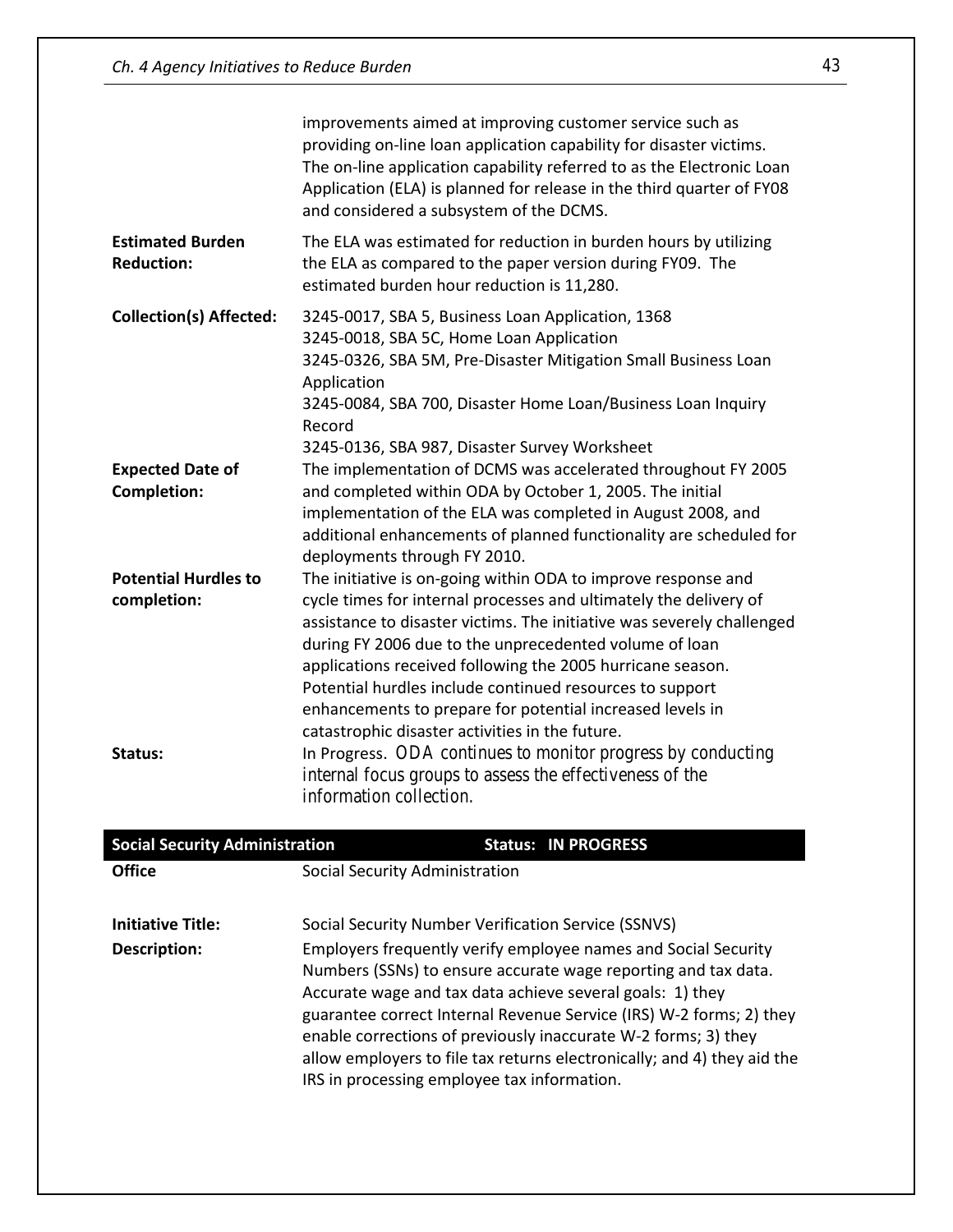| <b>Estimated Burden</b><br><b>Reduction:</b> | SSA originally projected that by FY 2009, they would realize a<br>100,000-hour burden decrease to these forms due to SSNVS.                                                                                |
|----------------------------------------------|------------------------------------------------------------------------------------------------------------------------------------------------------------------------------------------------------------|
| <b>Collection(s) Affected:</b>               | OMB No. 0960-0669, the Electronic Verification Service<br>OMB No. 0960-0508 (forms SSA-L2765, SSA-L3365, and SSA-L4002)                                                                                    |
| <b>Expected Date of</b><br>Completion:       | SSA has completed implementation of this initiative and believes<br>that the full burden reduction has been realized.                                                                                      |
| <b>Potential Hurdles to</b><br>completion:   | None.                                                                                                                                                                                                      |
| Status:                                      | By the end of FY 2008, SSNVS achieved a burden reduction of<br>145,345 hours. SSA has completed implementation of the initiative<br>and believes it has reduced burden in 2009 by the estimated<br>amount. |

| <b>Social Security Administration</b>         | <b>Status ONGOING</b>                                                                                                                                                                                                                                                                                                                                                                                                                                                                                                                                                                                                                         |
|-----------------------------------------------|-----------------------------------------------------------------------------------------------------------------------------------------------------------------------------------------------------------------------------------------------------------------------------------------------------------------------------------------------------------------------------------------------------------------------------------------------------------------------------------------------------------------------------------------------------------------------------------------------------------------------------------------------|
| <b>Office</b>                                 | Social Security Administration                                                                                                                                                                                                                                                                                                                                                                                                                                                                                                                                                                                                                |
| <b>Initiative Title:</b>                      | Electronic Death Registration (EDR)                                                                                                                                                                                                                                                                                                                                                                                                                                                                                                                                                                                                           |
| <b>Description:</b>                           | In FY 2005, SSA implemented a streamlined process, the Electronic<br>Death Registration System (EDRS), to update death report data<br>records. Using EDRS, States can verify the Social Security Numbers<br>(SSNs) of deceased individuals via an online interchange of data<br>with SSA before the States submit actual death reports to SSA.<br>Because States verify SSNs before submitting actual death reports,<br>the Agency's Death Alert, Control and Update System (DACUS) can<br>process these reports as first-party reports of death, and the system<br>terminates benefits without the need for SSA field office death<br>input. |
| <b>Estimated Burden</b><br><b>Reduction:</b>  | To date, 32 States are using EDR to report death data to SSA. EDR<br>has achieved a total burden reduction of 44,134 hours (the burden<br>reductions for FYs 2005 and 2006 in the projections chart and the<br>FY 2007 burden reduction). As more states enroll in EDR, SSA<br>anticipates that burden savings will grow.                                                                                                                                                                                                                                                                                                                     |
| <b>Collection(s) Affected:</b>                | SSA-721, Statement of Death by a Funeral Director (OMB No. 0960-<br>$0142$ ).                                                                                                                                                                                                                                                                                                                                                                                                                                                                                                                                                                 |
| <b>Expected Date of</b><br><b>Completion:</b> | We anticipate that all 50 States and three U.S. territories will use<br>EDR by 2011, at which time this initiative will be complete.                                                                                                                                                                                                                                                                                                                                                                                                                                                                                                          |
| <b>Potential Hurdles to</b><br>completion:    | When SSA first reported this initiative in the FY 2007 ICB, they<br>anticipated the following possible hurdles to completion:<br>Ability of the States to enter into agreements with HHS (HHS<br>was given the authority to grant authority for EDR                                                                                                                                                                                                                                                                                                                                                                                           |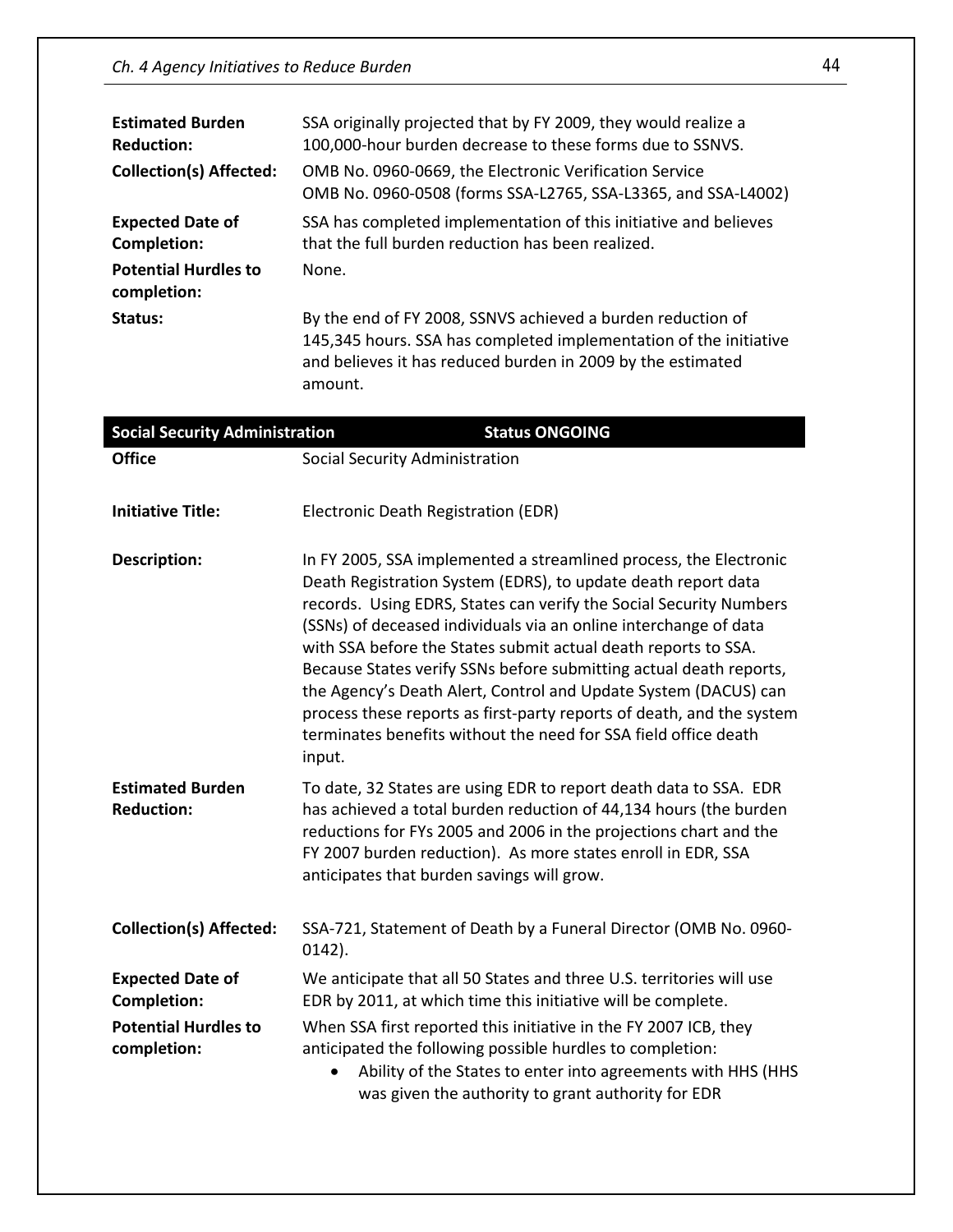Office Social Security Administration **Initiative Title:** Electronic Records Express

|                                       | agreements in FY 2007 under the Intelligence Reform and<br>Terrorist Prevention Act);<br>States' ability to absorb the initial start-up and maintenance<br>$\bullet$<br>costs;<br>Security and privacy concerns;<br>$\bullet$<br>Variation in individual State's readiness for automation;<br>$\bullet$<br>Variation in State and Federal agency data needs;<br>$\bullet$<br>Executive buy-in and commitment.<br>$\bullet$ |
|---------------------------------------|----------------------------------------------------------------------------------------------------------------------------------------------------------------------------------------------------------------------------------------------------------------------------------------------------------------------------------------------------------------------------------------------------------------------------|
| Status:                               | Although these are legitimate concerns, they have not prevented<br>the first 32 States from enrolling in EDR, and SSA does not<br>anticipate they will deter the remaining States from participating.<br>By the end of FY 2008, the use of EDR resulted in a reduction of<br>58,010 hours. As more states enroll in EDR, time savings will<br>continue to increase. This is an ongoing initiative.                         |
| <b>Social Security Administration</b> | <b>Status: ONGOING</b>                                                                                                                                                                                                                                                                                                                                                                                                     |

**Description:** Electronic Records Express (ERE) is a new SSA initiative designed to

streamline the existing paper-based disability claims evidence submission process. ERE provides users with multiple convenient,

submitting disability claims-related evidence such as health, school,

secure, and fast electronic records submission options for

|                                          | and other records to SSA.                                                                                                                                                                                                                                                                                                                                                                                                                                                                                                                                                                                                                                                                                                                                                                                                         |
|------------------------------------------|-----------------------------------------------------------------------------------------------------------------------------------------------------------------------------------------------------------------------------------------------------------------------------------------------------------------------------------------------------------------------------------------------------------------------------------------------------------------------------------------------------------------------------------------------------------------------------------------------------------------------------------------------------------------------------------------------------------------------------------------------------------------------------------------------------------------------------------|
| <b>Total Burden</b><br><b>Reduction:</b> | ERE will benefit professionals such as medical providers (including<br>hospitals, clinics, doctors, and health information managers), school<br>professionals, and third parties (including attorneys and claimant<br>representatives), all of whom may submit evidence to SSA or the<br>state Disability Determination Services (DDS) on behalf of an SSA<br>disability applicant. Participants can send records directly to SSA or<br>the state DDS via the Internet, fax, or scanner/Internet for multiple<br>patient document batches. By enabling the rapid electronic<br>transmission of information, ERE: 1) expedites the disability<br>decision process time for patients; 2) decreases the amount of time<br>it takes to reimburse service providers; and 3) saves resources for<br>service providers.<br>573,333 hours |
| <b>Collection(s) Affected:</b>           | 0960-0555 (Clearance of Information Collections Conducted by                                                                                                                                                                                                                                                                                                                                                                                                                                                                                                                                                                                                                                                                                                                                                                      |
|                                          | State DDS on Behalf of SSA)                                                                                                                                                                                                                                                                                                                                                                                                                                                                                                                                                                                                                                                                                                                                                                                                       |
| <b>Expected Date of</b><br>Completion:   | 2011                                                                                                                                                                                                                                                                                                                                                                                                                                                                                                                                                                                                                                                                                                                                                                                                                              |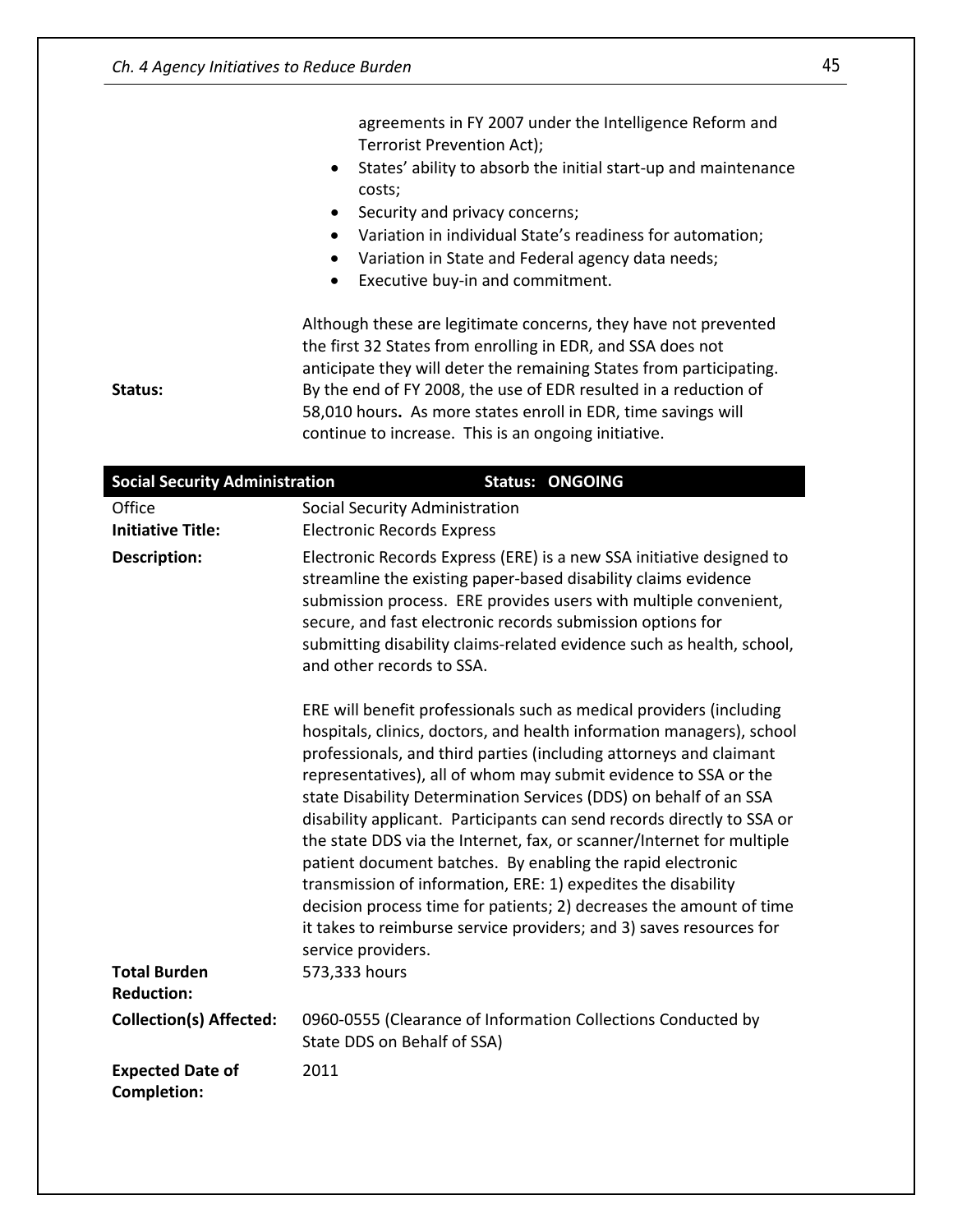| <b>Potential Hurdles to</b><br>completion: | Depending on the transmission method, it may take time for<br>sources to transition from a paper-based environment to using an<br>electronic medium.                                                                                                                                                                                                                                                                                                                  |
|--------------------------------------------|-----------------------------------------------------------------------------------------------------------------------------------------------------------------------------------------------------------------------------------------------------------------------------------------------------------------------------------------------------------------------------------------------------------------------------------------------------------------------|
| Status:                                    | By the end of FY 2008, ERE resulted in a burden savings of 273,747<br>hours, a figure we anticipate will progressively increase as more<br>parties enroll in ERE. ERE is an ongoing initiative because SSA may<br>add further capabilities for medical consultants, disability<br>recipients/applicants, and/or third parties. Moreover, not all<br>potential users have switched from a paper platform to ERE, so the<br>full burden savings has yet to be realized. |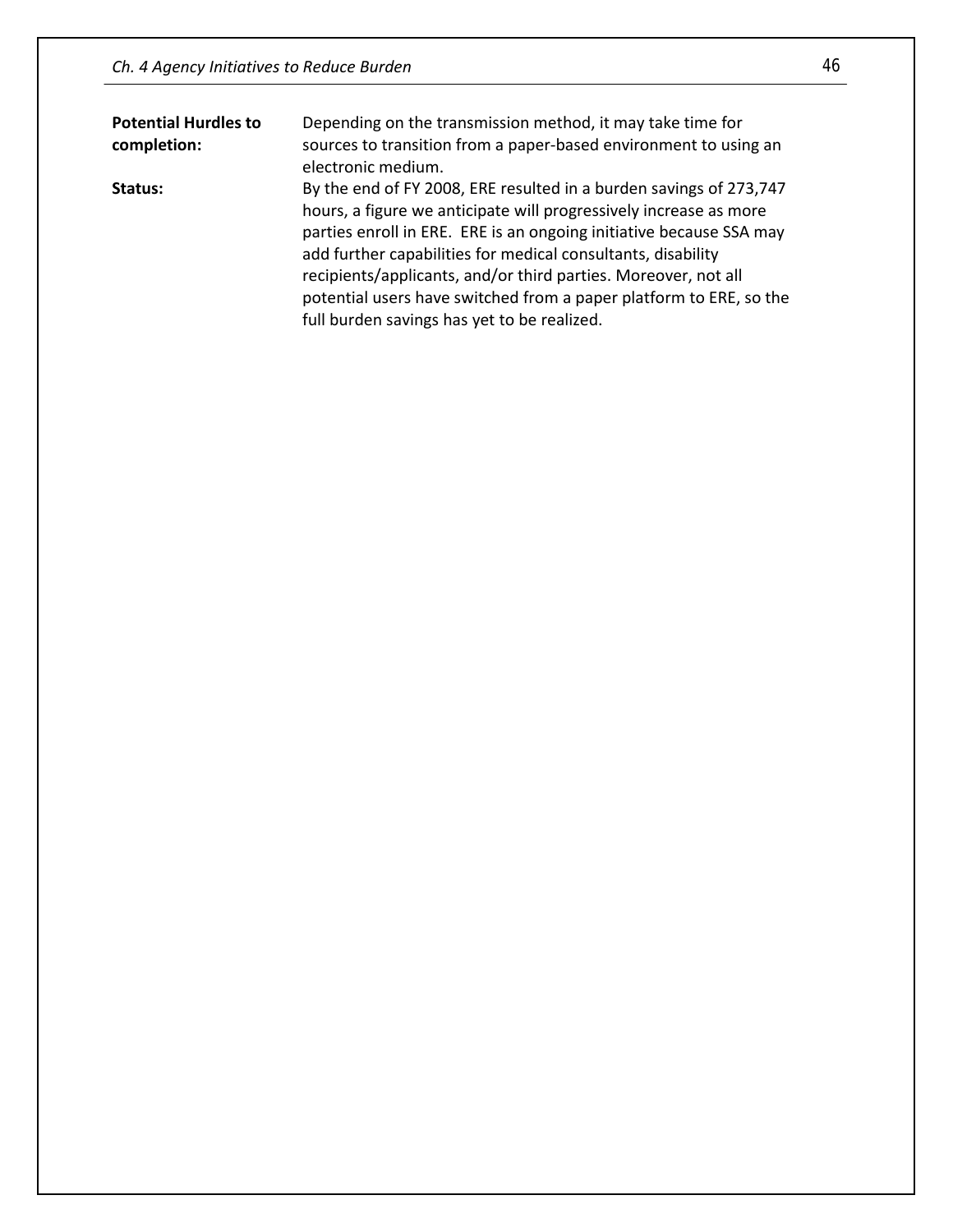# Appendix A. FY 2008 Significant Paperwork Reductions and Increases

The Paperwork Reduction Act of 1995 (PRA) assigns responsibility for the agency's information collection activities to the head of each agency, supported by its Chief Information Officer (CIO). Agencies are expected to develop and coordinate paperwork initiatives that will produce meaningful improvements for the public. This includes reducing the amount of paperwork required of the public.

This appendix highlights significant burden changes agencies made in FY 2008. To identify the source of the burden reduction or increase, the appendix is divided into sub-categories. For reductions, these exhibits of burden changes are organized as follows: cutting redundancy, using information technology, changing regulations, changing forms, and miscellaneous actions. For increases in burden, the exhibits are placed into three categories: caused by statute, changing regulations, miscellaneous actions. When legislation results in an increase in burden to achieve the benefits of the law or new program, the appendix includes the statute title and public law number when available.

# *Burden Reductions from Changing Regulations*

| OMB Control #:1845-0020        |                                                                                                                                                                                                                                                                                                                                                                                                                                      |  |
|--------------------------------|--------------------------------------------------------------------------------------------------------------------------------------------------------------------------------------------------------------------------------------------------------------------------------------------------------------------------------------------------------------------------------------------------------------------------------------|--|
|                                | Title: Federal Family Education Loan Program Regulations                                                                                                                                                                                                                                                                                                                                                                             |  |
| Purpose:                       | The Federal Family Educational Loan Program proposed regulations<br>revise current regulations in areas of program administration. The<br>proposed regulations assure the Secretary that the integrity of the<br>program is protected from fraud and misuse of program funds.                                                                                                                                                        |  |
| <b>Burden Change:</b>          | -290,452 hours                                                                                                                                                                                                                                                                                                                                                                                                                       |  |
| Purpose:                       | This information collection focuses on the standardization and<br>consistent use of standard and FEMA forms associated with<br>grantees' requests for disaster and non-disaster Federal assistance,<br>submission of financial and administrative reporting, and<br>recordkeeping. The use of the forms will minimize burden on the<br>respondents and enable FEMA to continue to improve in its grants<br>administration practices. |  |
| <b>How Reduction Achieved:</b> | Burden hours were eliminated for Emergency Management<br>Performance Grant (EMPG), Community Emergency Response Team<br>(CERT), Individual Family Grant (IFG) grant programs.                                                                                                                                                                                                                                                        |  |
| Burden Change:                 | -352,017 hours                                                                                                                                                                                                                                                                                                                                                                                                                       |  |

#### **Department of Education**

#### **Department of Justice**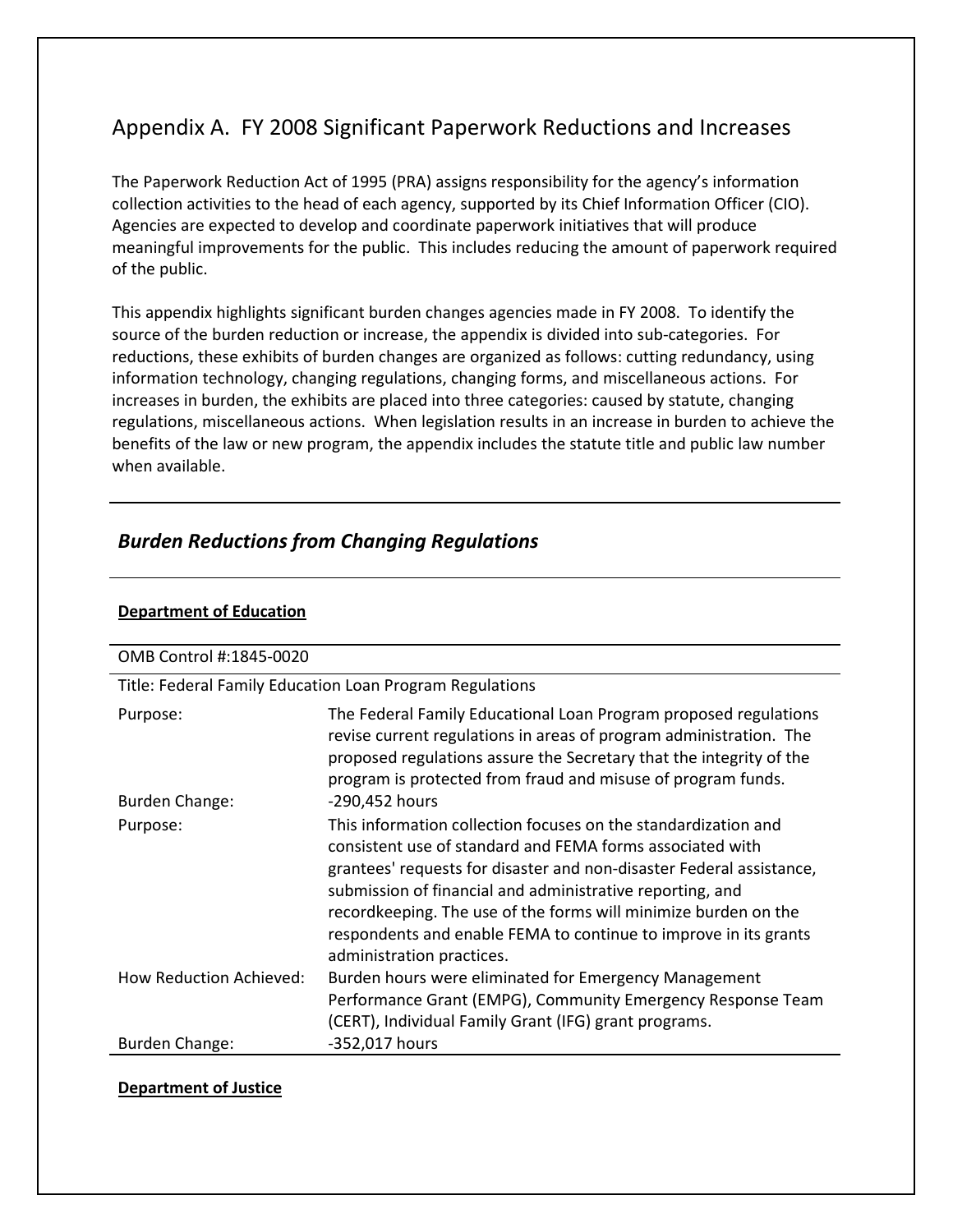| OMB Control #:<br>Title: | 1140-0041<br>Implementation of Public Law 103-322, The Violent Crime Control<br>and Law Enforcement Act of 1994.                                                                                                                                                                                                                                                                                                                                                                                                   |
|--------------------------|--------------------------------------------------------------------------------------------------------------------------------------------------------------------------------------------------------------------------------------------------------------------------------------------------------------------------------------------------------------------------------------------------------------------------------------------------------------------------------------------------------------------|
| Purpose:                 | The regulations implement the provisions of Public Law 103-322 by<br>restricting the manufacture, transfer, and possession of certain<br>semiautomatic assault weapons and large capacity ammunition<br>feeding devices. The provisions are no longer in effect; however, the<br>Bureaus of Alcohol, Tobacco, and Firearms requires that any records<br>pertaining to the sale or transfer of semiautomatic assault weapons<br>must still be retained for a period of 5 years as prescribed in the<br>regulations. |
| How Reduction Achieved:  | A program change is due to the fact that the provisions of the<br>Federal firearms laws (PL 103-322) covering semiautomatic assault<br>weapons and large capacity ammunition feeding devices are no<br>longer in effect. However, the regulations require licensees to keep<br>records for a certain period of time. The number of respondents has<br>decreased as well, which results in a reduction in burden hours.<br>-310,040 hours                                                                           |
| Burden Change:           |                                                                                                                                                                                                                                                                                                                                                                                                                                                                                                                    |

### **Department of Transportation**

| OMB Control #:                 | 2120-0020                                                                                                                                                                                                                                                                                                                              |
|--------------------------------|----------------------------------------------------------------------------------------------------------------------------------------------------------------------------------------------------------------------------------------------------------------------------------------------------------------------------------------|
| Title:                         | Maintenance, Preventive Maintenance, Rebuilding, and Alteration                                                                                                                                                                                                                                                                        |
| Purpose:                       | FAR Part 43 prescribes the rules governing maintenance, rebuilding,<br>and alteration of aircraft components, and is necessary to ensure<br>this work is performed by qualified persons, and at proper intervals.<br>This work is done by certified mechanics, repair stations, and air<br>carriers authorized to perform maintenance. |
| <b>How Reduction Achieved:</b> | A rule became effective 01/12/06 with subsequent revision to part<br>43 Appendix B and requires the completed FAA Form 337 to be sent<br>directly to AFS-750, thus eliminating the inspector man-hours for<br>processing.                                                                                                              |
| Burden Change:                 | -2,236,351 hours                                                                                                                                                                                                                                                                                                                       |

### **Department of the Treasury**

| OMB Control #: | 1545-0126                                                                                                                                                                                                                                                                                                 |
|----------------|-----------------------------------------------------------------------------------------------------------------------------------------------------------------------------------------------------------------------------------------------------------------------------------------------------------|
| Title:         | U.S. Income Tax Return of a Foreign Corporation                                                                                                                                                                                                                                                           |
| Purpose:       | Form 1120-F is used by foreign corporations that have investments,<br>or a business, or a branch in the U.S. The IRS uses Form 1120-F to<br>determine if the foreign corporation has correctly reported its<br>income, deductions, and tax, and to determine if it has paid the<br>correct amount of tax. |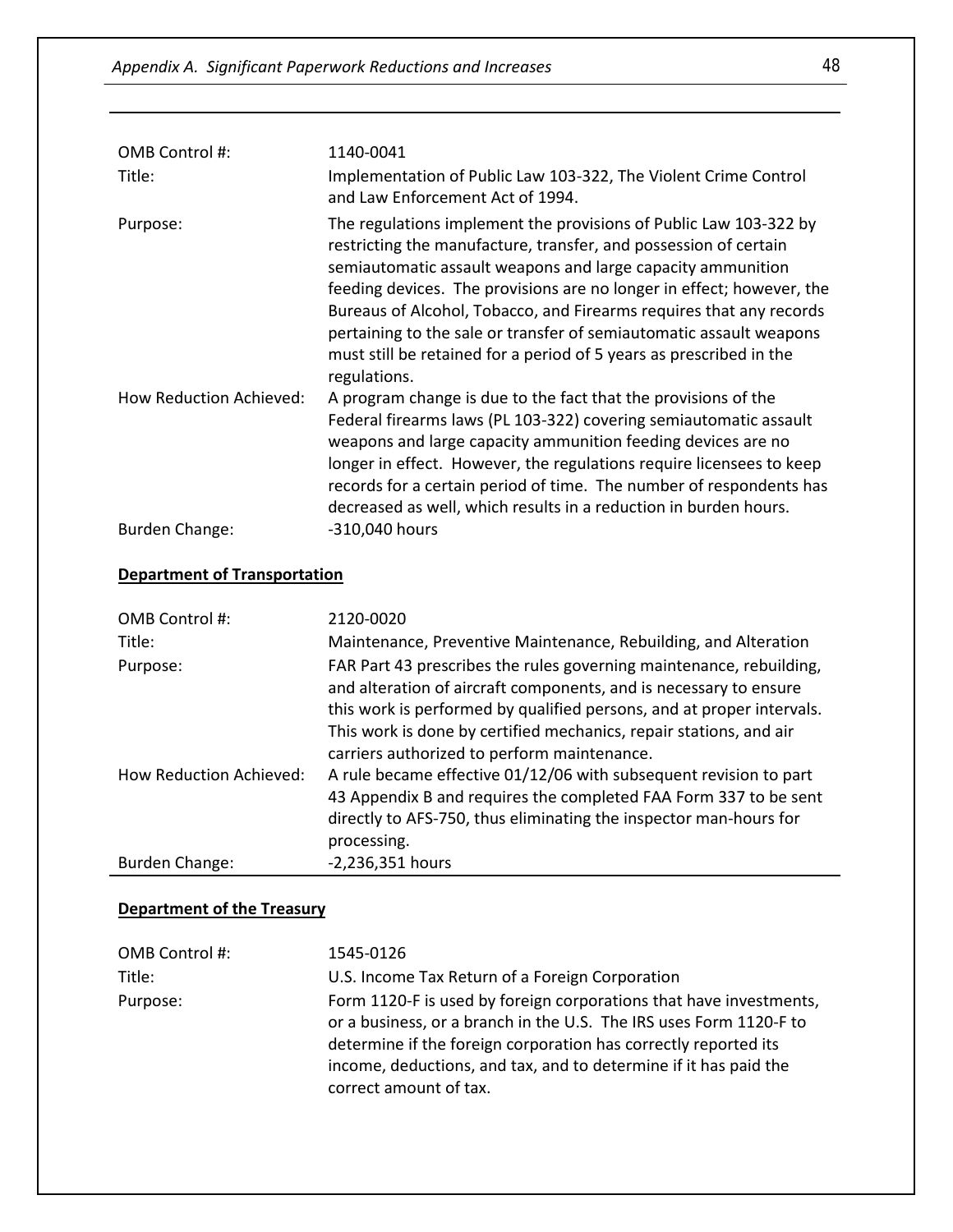| How Reduction Achieved: | Revisions made to forms regarding: credits allowed against the AMT;<br>extension of charitable deduction of food inventory; limits for<br>contributions of capital gain real property; termination of specific<br>features of the GO Zone; and termination of increased expensing for<br>reforestation expenses of small timber producers. |
|-------------------------|--------------------------------------------------------------------------------------------------------------------------------------------------------------------------------------------------------------------------------------------------------------------------------------------------------------------------------------------|
| <b>Burden Change:</b>   | -378,460 hours                                                                                                                                                                                                                                                                                                                             |
| OMB Control #:          | 1545-1551                                                                                                                                                                                                                                                                                                                                  |
| Title:                  | RP 97-36, RP 97-38, RP 97-39, RP 2002-9, and RP 2008-XX; Changes<br>in Methods of Accounting                                                                                                                                                                                                                                               |
| Purpose:                | The information collected in the four revenue procedures is required<br>in order for the IRS to determine whether the taxpayer is properly<br>requesting to change its method of accounting and the terms and<br>conditions of the change.                                                                                                 |
| How Reduction Achieved: | Rev. Proc. 2002-9, §§ 6.04 and 6.05, required certain taxpayers that<br>were before Appeals or a federal court to prepare and attach a<br>statement that the method of accounting being changed was not an<br>"issue under consideration" within the meaning of Rev. Proc. 2002-9.<br>Rev. Proc. 2008-XX has eliminated this requirement.  |
| <b>Burden Change:</b>   | -208,478 hours                                                                                                                                                                                                                                                                                                                             |
| OMB Control #:          | 1545-2008                                                                                                                                                                                                                                                                                                                                  |
| Title:                  | Nonconventional Source Fuel Credit                                                                                                                                                                                                                                                                                                         |
| Purpose:                | Form 8907 will be used to claim a credit from the production and<br>sale of fuel created from nonconventional sources. For tax years<br>ending after 12/31/05 fuel from coke or coke gas can qualify for the<br>credit, and the credit becomes part of the general business credit.                                                        |
| How Reduction Achieved: | The form is substantially changed because of the expiration of the<br>extension of the credit for gas produced from biomass, and liquid,<br>gaseous, or solid synthetic fuels produced from coal, when such fuels<br>were sold before January 1, 2008, per IRC 45K(f). Only coke and coke<br>gas remain as qualified fuels.                |
| <b>Burden Change:</b>   | -117,700 hours                                                                                                                                                                                                                                                                                                                             |

# **Nuclear Regulatory Commission**

| OMB Control #: | 3150-0010                                                                                                                                                                                                                                                                                                                                                                                                                                                                                                                                                                                            |
|----------------|------------------------------------------------------------------------------------------------------------------------------------------------------------------------------------------------------------------------------------------------------------------------------------------------------------------------------------------------------------------------------------------------------------------------------------------------------------------------------------------------------------------------------------------------------------------------------------------------------|
| Title:         | 10 CFR 35, Medical Use of Byproduct Material                                                                                                                                                                                                                                                                                                                                                                                                                                                                                                                                                         |
| Purpose:       | Part 35 contains NRC's requirements and provisions for the medical<br>use of byproduct material and for issuance of specific licenses<br>authorizing the medical use of this material. These requirements and<br>provisions provide for the radiation safety of workers, the general<br>public, patients, and human research subjects. The information in<br>the required reports and records is used by the NRC to ensure that<br>public health and safety is protected, and that the possession and<br>use of byproduct material is in compliance with the license and<br>regulatory requirements. |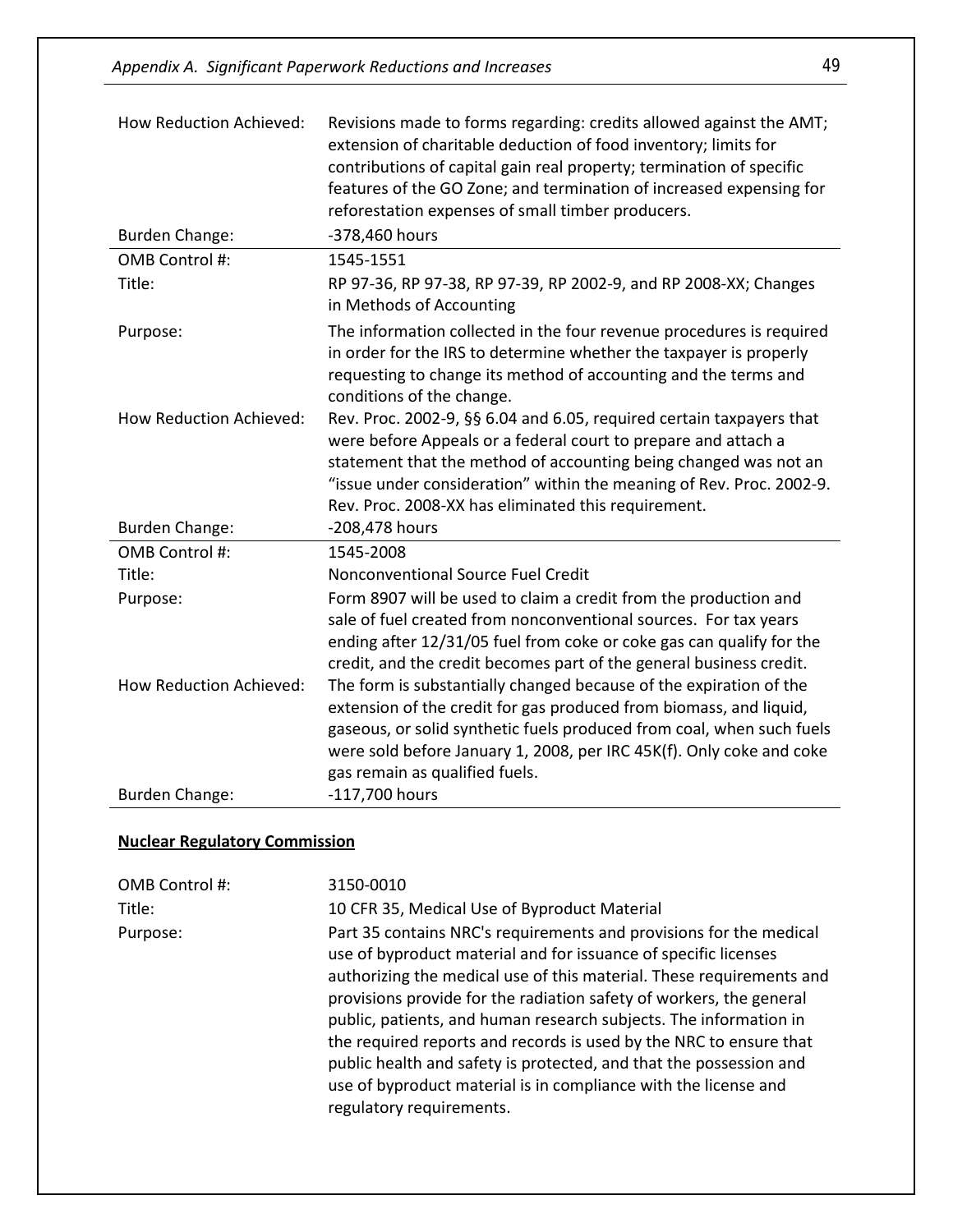Appendix A. Significant Paperwork Reductions and Increases 50

| How Reduction Achieved: | The burden reduction is attributable to two causes: (1) the loss of a<br>one-time burden associated with the submission of preceptor<br>statements in accordance with the amended 35.14(a); and (2) one-<br>time activities that specialty boards are required to undertake, in<br>order to become recognized by the NRC as entities capable of<br>certifying licensees' training to effectively carry out duties under Part<br>35. |
|-------------------------|-------------------------------------------------------------------------------------------------------------------------------------------------------------------------------------------------------------------------------------------------------------------------------------------------------------------------------------------------------------------------------------------------------------------------------------|
| Burden Change:          | $-125,453$ hours                                                                                                                                                                                                                                                                                                                                                                                                                    |

# *Burden Reduction from Changing Forms*

#### **Department of Housing and Urban Development**

| OMB Control #:                 | 2502-0204                                                                                                                                                                                                                                                                                                                                                                                                                                                                                                                                                                                                                                                                                 |
|--------------------------------|-------------------------------------------------------------------------------------------------------------------------------------------------------------------------------------------------------------------------------------------------------------------------------------------------------------------------------------------------------------------------------------------------------------------------------------------------------------------------------------------------------------------------------------------------------------------------------------------------------------------------------------------------------------------------------------------|
| Title:                         | Owner's Certification with HUD Tenant Eligibility and Rent<br>Procedures                                                                                                                                                                                                                                                                                                                                                                                                                                                                                                                                                                                                                  |
| Purpose:                       | The information is compiled for an annual report to Congress on<br>tenant income and rent determinations.                                                                                                                                                                                                                                                                                                                                                                                                                                                                                                                                                                                 |
| <b>How Reduction Achieved:</b> | (1) There will be a two minute reduction in collections for the HUD-<br>50059 Full Certification [(613,827 transactions x 2 minutes)/60<br>minutes = 20,461 hours]. The adjustment is due to a reduction in the<br>amount of information collected.<br>(2) A 48 minute reduction in collections will be realized through use<br>of the HUD-50059-A Partial Certification [(689,112 transactions x 48<br>minutes)/60 minutes = 551,291 hours]. Information collected for<br>Owner's Certification of Compliance with HUD's Tenant Eligibility<br>and Rent Procedures - Partial Certification (HUD-50059-A) separates<br>and collects information only pertinent to Partial Certifications. |
| <b>Burden Change:</b>          | -571,752 hours                                                                                                                                                                                                                                                                                                                                                                                                                                                                                                                                                                                                                                                                            |
| OMB Control #:                 | 1545-0123                                                                                                                                                                                                                                                                                                                                                                                                                                                                                                                                                                                                                                                                                 |
| Title:                         | Form 1120, U.S. Corp. Income Tax Return, Schedule D, Capital Gains<br>and Losses, Schedule H, Section 280H Limitations for a Personal<br>Service Corporation (PSC), Schedule N, Foreign Operations of U.S.<br>Corporations.                                                                                                                                                                                                                                                                                                                                                                                                                                                               |
| Purpose:                       |                                                                                                                                                                                                                                                                                                                                                                                                                                                                                                                                                                                                                                                                                           |
|                                | Schedule O (Form 1120), Consent Plan and Apportionment Schedule<br>for a Controlled Group, was developed to carry out the provisions<br>reflected in the revisions to the regulations under sections 1561 and<br>1563 and includes the information formerly reported on Schedule J<br>of Form 1120, or the applicable tax computation schedule, and the<br>previously required attachment.                                                                                                                                                                                                                                                                                                |
| How Reduction Achieved:        | Changes were made to the form and schedules to reduce<br>redundancy and corrections to previous burden computations.                                                                                                                                                                                                                                                                                                                                                                                                                                                                                                                                                                      |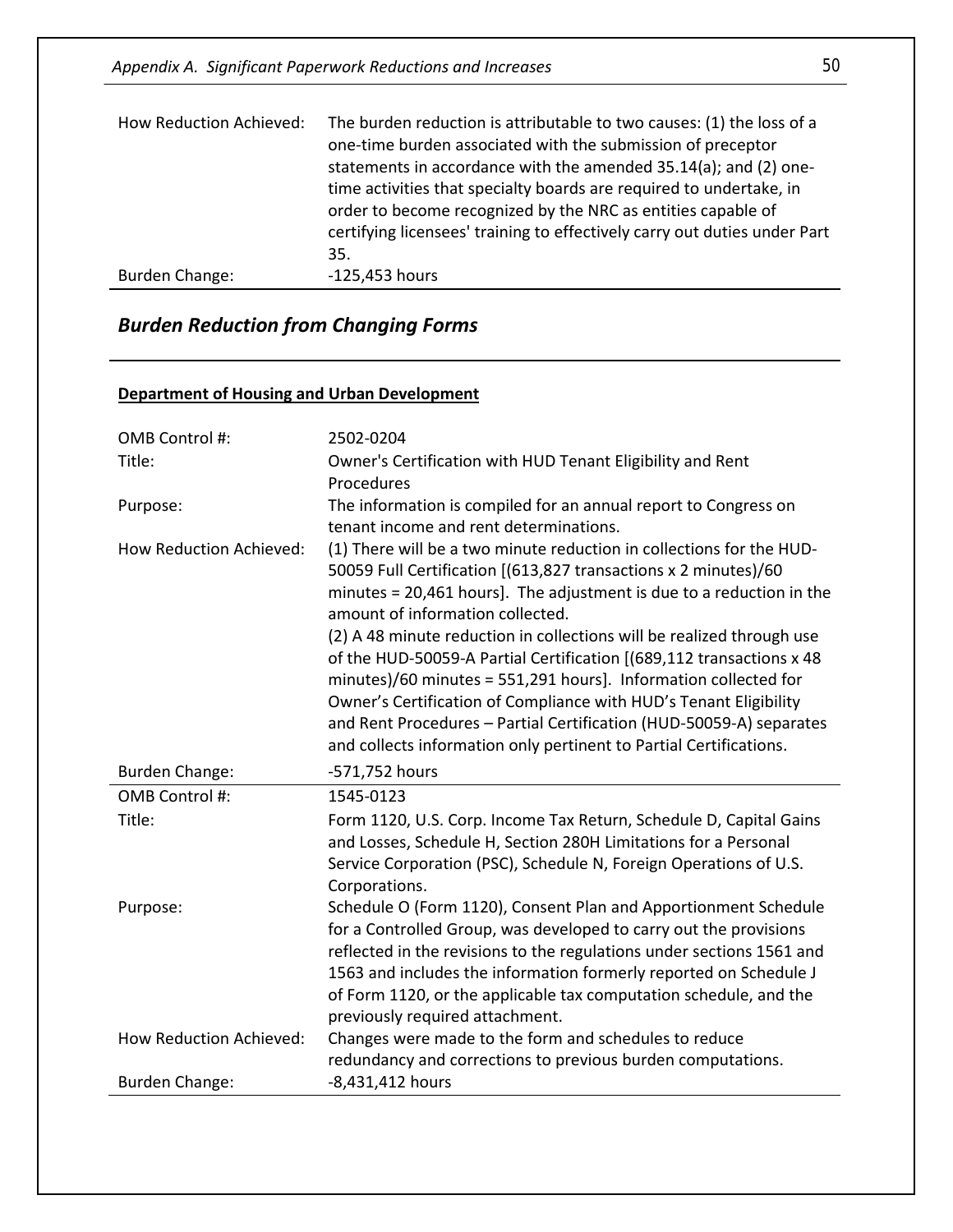| OMB Control #:                 | 1545-0162                                                                        |
|--------------------------------|----------------------------------------------------------------------------------|
| Title:                         | Credit for Federal Tax Paid on Fuels                                             |
| Purpose:                       | Internal Revenue Code section 34 allows a credit for Federal excise              |
|                                | tax for certain fuel uses. This form is used to determine the amount             |
|                                | of the income tax credit. The data is used to verify the validity of the         |
|                                | claim for the type of nontaxable or exempt use.                                  |
| <b>How Reduction Achieved:</b> | The form was changed and three lines and the data relating to these              |
|                                | lines were deleted.                                                              |
| <b>Burden Change:</b>          | -5,458,565 hours                                                                 |
| OMB Control #:                 | 1545-0895                                                                        |
| Title:                         | <b>General Business Credit</b>                                                   |
| Purpose:                       | IRC section 38 permits taxpayers to reduce their income tax liability            |
|                                | by the amount of their general business credit, which is an                      |
|                                | aggregation of their investment credit, jobs credit, alcohol fuel                |
|                                | credit, research credit, low-income housing credit, disabled access              |
|                                | credit, enhanced oil recovery credit, etc. Form 3800 is used to                  |
|                                | determine the correct credit.                                                    |
| <b>How Reduction Achieved:</b> | PL 110-28, sec. 8214, waives the Alternative Minimum Tax limitation              |
|                                | for the work opportunity credit and the credit for employer Social               |
|                                | Security and Medicare taxes paid on certain employee tips, so these              |
|                                | two credits were removed and the Line 1 elements (except for Lines               |
|                                | 1a and 1w) are renamed accordingly.                                              |
|                                | In addition to the renaming, the last four elements- $u$ , $v$ , $w$ , and $x -$ |
|                                | have been rearranged to comply with the ordering in IRC sec. 38.                 |
| <b>Burden Change:</b>          | -653,926 hours                                                                   |

# *Burden Reduction from Using Information Technology*

# **Department of Transportation**

| OMB Control #:<br>Title: | 2137-0596<br>National Pipeline Mapping Program                                                                                                                                                                                                                                                                                                                                                                    |
|--------------------------|-------------------------------------------------------------------------------------------------------------------------------------------------------------------------------------------------------------------------------------------------------------------------------------------------------------------------------------------------------------------------------------------------------------------|
| Purpose:                 | The operator of a pipeline facility (except distribution lines and<br>gathering lines) provides information to the Pipeline and Hazardous<br>Safety Administration (PHMSA) on the characteristics of their<br>pipeline system. The Information collection informs annual<br>mapping information updates for each mile of pipeline.                                                                                |
| How Reduction Achieved:  | Operators were required in the initial information collection to<br>provide detailed maps of their pipeline systems. This required<br>extensive efforts on their part. The Operators are now required to<br>update the information on the maps annually. Because the national<br>pipeline transportation system is generally static and does not<br>experience substantial changes from year to year, information |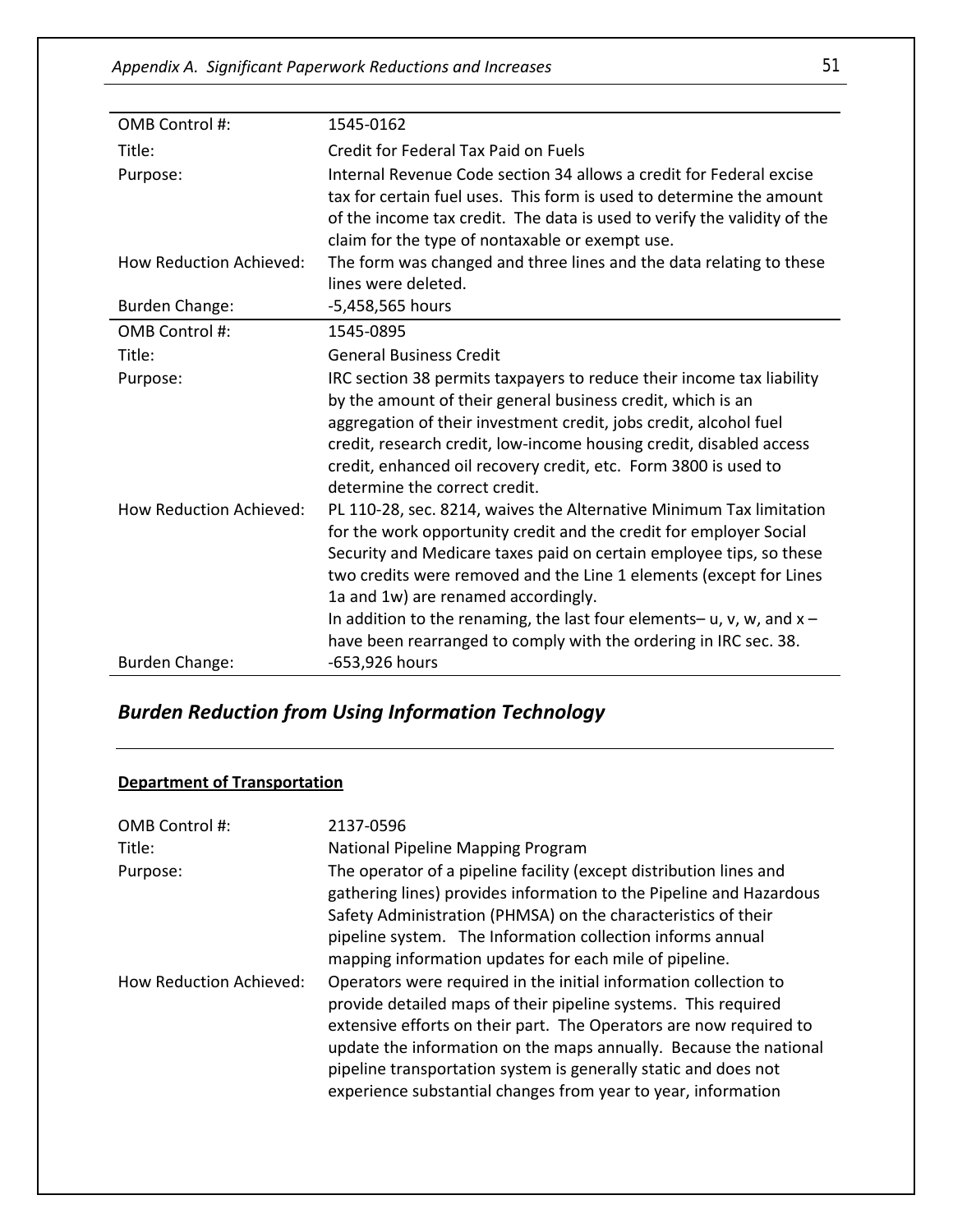updates represent considerable reduction in annual burden.

Burden Change: -140,800 hours

# *Burden Reduction from Miscellaneous Actions*

#### **Department of Education**

| OMB Control #:                 | 1845-0053                                                                                                                                                                                                                                                                                                                                                                                                                                                                                                                                                                                                                                                                                                                                                |
|--------------------------------|----------------------------------------------------------------------------------------------------------------------------------------------------------------------------------------------------------------------------------------------------------------------------------------------------------------------------------------------------------------------------------------------------------------------------------------------------------------------------------------------------------------------------------------------------------------------------------------------------------------------------------------------------------------------------------------------------------------------------------------------------------|
| Title:                         | Federal Direct Consolidation Loan Program Application Documents                                                                                                                                                                                                                                                                                                                                                                                                                                                                                                                                                                                                                                                                                          |
| Purpose:                       | These forms are the means by which an applicant applies for and<br>promises to repay a Direct Consolidation Loan, and a loan holder<br>verifies that a loan is eligible for consolidation.                                                                                                                                                                                                                                                                                                                                                                                                                                                                                                                                                               |
| <b>How Reduction Achieved:</b> | The decrease in hours is due to Higher Education Reconciliation Act<br>(HERA) changing the Higher Education Act that limited eligibility for<br>consolidation loans. As a result, the number of the Direct                                                                                                                                                                                                                                                                                                                                                                                                                                                                                                                                               |
|                                | Consolidation loans that are made is expected to decrease.                                                                                                                                                                                                                                                                                                                                                                                                                                                                                                                                                                                                                                                                                               |
| <b>Burden Change:</b>          | -357,851 hours                                                                                                                                                                                                                                                                                                                                                                                                                                                                                                                                                                                                                                                                                                                                           |
| OMB Control #:                 | 1875-0240                                                                                                                                                                                                                                                                                                                                                                                                                                                                                                                                                                                                                                                                                                                                                |
| Title:                         | Annual Mandatory Collection of Elementary and Secondary                                                                                                                                                                                                                                                                                                                                                                                                                                                                                                                                                                                                                                                                                                  |
|                                | <b>Education Data for EDFacts</b>                                                                                                                                                                                                                                                                                                                                                                                                                                                                                                                                                                                                                                                                                                                        |
| Purpose:                       | EDFacts is in the implementation phase of a multiple year effort to<br>consolidate the collection of education information about States,<br>Districts, and Schools in a way that improves data quality and<br>reduces paperwork burden for all of the national education partners.<br>To minimize the burden on the data providers, EDEN seeks the<br>transfer of the proposed data as soon as it has been processed for<br>State, District, and School use. These data will then be stored in<br>EDFacts and accessed by federal education program managers and<br>analysts as needed to make program management decisions. This<br>process will eliminate redundant data collections while providing for<br>the timeliness of data submission and use. |
| <b>How Reduction Achieved:</b> | The difference in burden, a decrease of 462,000 hours, is a program<br>change resulting from removing the entire burden for the biennial<br>Civil Rights Data Collection (CRDC).                                                                                                                                                                                                                                                                                                                                                                                                                                                                                                                                                                         |
| <b>Burden Change:</b>          | -462,000 hours                                                                                                                                                                                                                                                                                                                                                                                                                                                                                                                                                                                                                                                                                                                                           |

#### **Department of Commerce**

| OMB Control #: | 1845-0053                                                                                                                          |
|----------------|------------------------------------------------------------------------------------------------------------------------------------|
| Title:         | Federal Direct Consolidation Loan Program Application Documents                                                                    |
| Purpose:       | These forms are the means by which an applicant applies for and<br>promises to repay a Direct Consolidation Loan and a loan holder |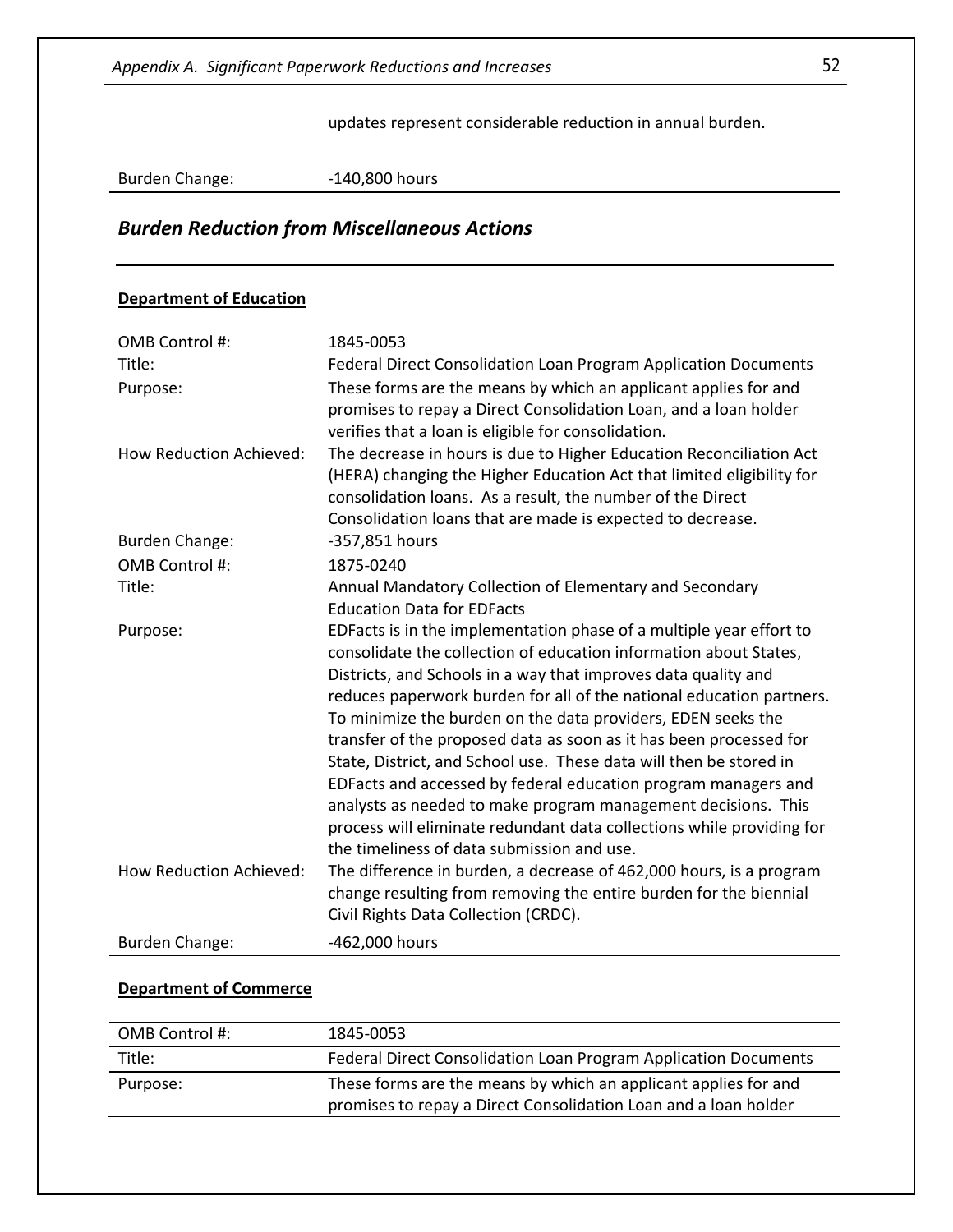verifies that a loan is eligible for consolidation.

| Burden Change: | -357,851 hours |
|----------------|----------------|
| OMB Control #: | 1845-0053      |

### **Department of Health and Human Services**

| OMB Control #:               | 0938-0989                                                                                                                                                                                                                                                                                                                                                                                                                                                                                                                                                                    |
|------------------------------|------------------------------------------------------------------------------------------------------------------------------------------------------------------------------------------------------------------------------------------------------------------------------------------------------------------------------------------------------------------------------------------------------------------------------------------------------------------------------------------------------------------------------------------------------------------------------|
| Title:                       | Individuals Authorized Access to the CMS Computer Services                                                                                                                                                                                                                                                                                                                                                                                                                                                                                                                   |
| Purpose:                     | The primary purpose of this system is to implement a unified<br>framework for managing user information and access rights, for<br>those individuals who apply for and are granted access across<br>multiple CMS systems and business contexts. Information in this<br>system will also be used to: (1) support regulatory and policy<br>functions performed within the Agency or by a contractor or<br>consultant; (2) support constituent requests made to a Congressional<br>representative; and (3) to support litigation involving the Agency<br>related to this system. |
| <b>Burden Change:</b>        | -14,332,000 hours                                                                                                                                                                                                                                                                                                                                                                                                                                                                                                                                                            |
| <b>Department of Justice</b> |                                                                                                                                                                                                                                                                                                                                                                                                                                                                                                                                                                              |
| OMB Control #:<br>Title:     | 1117-0010<br>U.S. Official Order Forms for Schedules I & II Controlled Substances<br>(Accountable Forms), Order Form Requisition                                                                                                                                                                                                                                                                                                                                                                                                                                             |
| Purpose:                     | DEA-222 is used to transfer or purchase Schedule I and II controlled<br>substances and data are needed to provide an audit of transfer and<br>purchase. DEA-222a Requisition Form is used to obtain the DEA-222<br>Order Form. Persons may also digitally sign and transmit orders for<br>controlled substances electronically, using a digital certificate.<br>Orders for Schedule I and II controlled substances are archived and<br>transmitted to DEA.                                                                                                                   |
| How Reduction Achieved:      | DEA is allowing, but not mandating, the use of electronic orders for<br>Schedule I and II controlled substances. The implementation of<br>electronic ordering is occurring more slowly than DEA projected<br>originally, but the number of transactions per electronic order is<br>significantly higher than the number of transactions per paper order.<br>As a result, the burden hours have declined.                                                                                                                                                                     |
| <b>Burden Change:</b>        | $-1,243,311$ hours                                                                                                                                                                                                                                                                                                                                                                                                                                                                                                                                                           |

#### **Department of the Treasury**

| OMB Control #: | 1545-0099                                                        |
|----------------|------------------------------------------------------------------|
| Title:         | U.S. Return of Partnership Income (Form 1065); Capital Gains and |
|                | Losses (Schedule D); and Partner's Share of Income, Credits,     |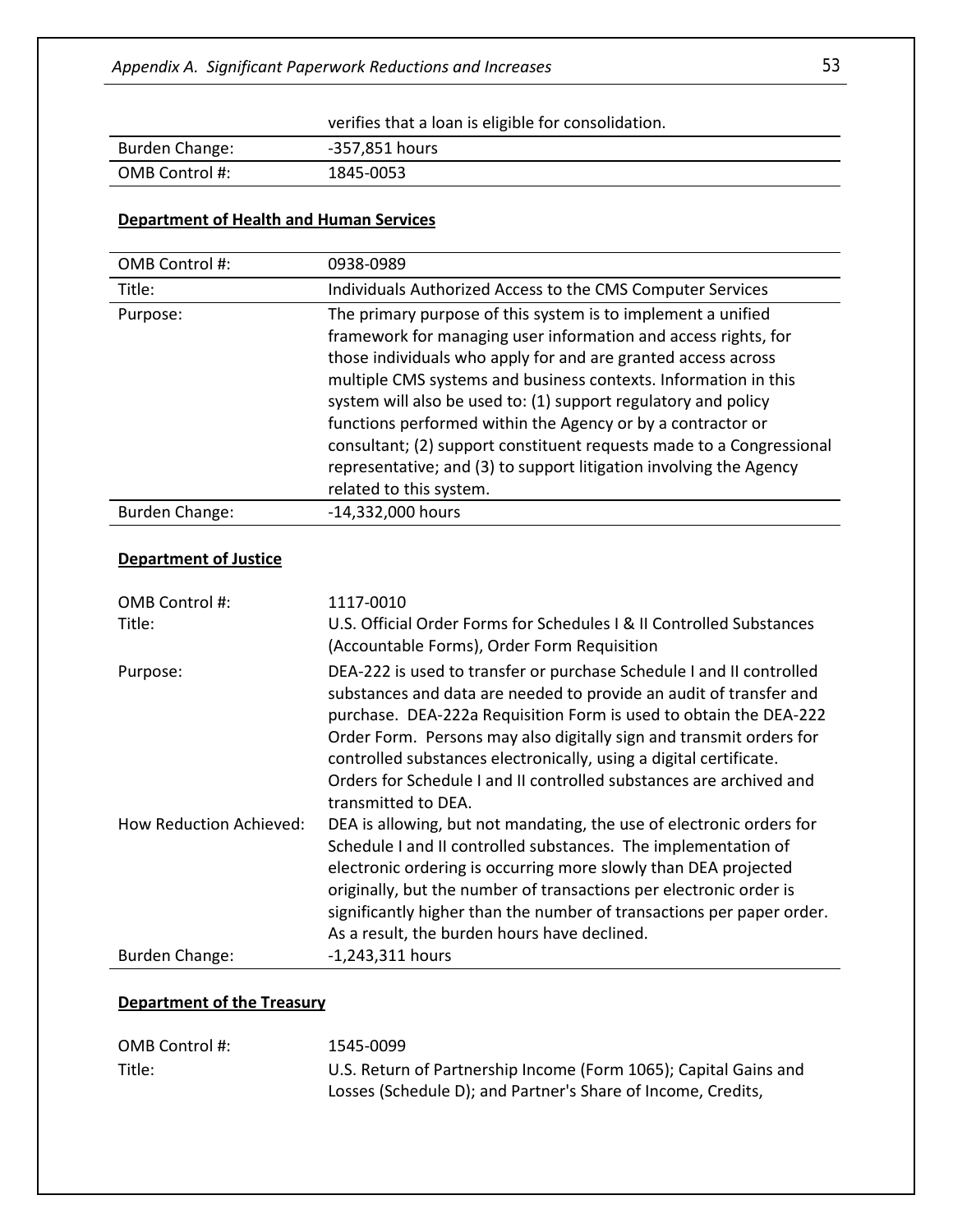|                                                  | Deductions, etc. (Schedule K-1)                                                                                                                                                                                                                                                                                                                                                                                                                                                          |
|--------------------------------------------------|------------------------------------------------------------------------------------------------------------------------------------------------------------------------------------------------------------------------------------------------------------------------------------------------------------------------------------------------------------------------------------------------------------------------------------------------------------------------------------------|
| Purpose:                                         | IRC section 6031 requires partnerships to file returns that show gross<br>income items, allowable deductions, partners' names, addresses,<br>and distribution shares, and other information. This information is<br>used to verify correct reporting of partnership items and for general<br>statistics.                                                                                                                                                                                 |
| How Reduction Achieved:                          | Burden increased due to the revision of Schedule M-3 (Form 1065)<br>IC. This revision resulted in an addition of 1 Form Attachment and 38<br>Code References. Burden decreased due to the revision of Form<br>1065 IC, removing Schedules B-1, B-2, and B-3. Also the Line Items<br>on Form 1065 were decreased by 23; 1 Form Attachment and 39<br>Code References were added. The increase and decrease of the two<br>ICs resulted in an overall decrease of -192,849,968 burden hours. |
| <b>Burden Change:</b>                            | -192,849,968 hours                                                                                                                                                                                                                                                                                                                                                                                                                                                                       |
| OMB Control #:                                   | 1545-0121                                                                                                                                                                                                                                                                                                                                                                                                                                                                                |
| Title:                                           | Foreign Tax Credit (Individual, Estate, or Trust)                                                                                                                                                                                                                                                                                                                                                                                                                                        |
| Purpose:                                         | Form 1116 is used by individuals (including nonresident aliens)<br>estates or trusts who paid foreign income taxes on U.S. taxable<br>income to compute the foreign tax credit. This information is used                                                                                                                                                                                                                                                                                 |
|                                                  | by the IRS to verify the foreign tax credit.                                                                                                                                                                                                                                                                                                                                                                                                                                             |
| How Reduction Achieved:<br><b>Burden Change:</b> | Three line items were removed from the form.<br>-291,200 hours                                                                                                                                                                                                                                                                                                                                                                                                                           |
| OMB Control #:                                   | 1545-0130                                                                                                                                                                                                                                                                                                                                                                                                                                                                                |
| Title:                                           | U.S. Income Tax Return for an S Corporation                                                                                                                                                                                                                                                                                                                                                                                                                                              |
| Purpose:                                         | Form 1120S, Schedule D (Form 1120S), Schedule K-1 (Form 1120S),<br>and Schedule M-3 (Form 1120S) are used by an S corporation to<br>figure its tax liability, and income and other tax-related information<br>to pass through to its shareholders. Schedule K-1 is used to report to<br>shareholders their share of the corporation's income, deductions,<br>credits, etc. IRS uses the information to determine the correct tax<br>for the S corporation and its shareholders.          |
| How Reduction Achieved:                          | The majority of changes to this form were made in response to Rev.<br>Proc. 2007-62 (which permits certain corporations an additional<br>method of relief for making late elections) and in response to<br>changes made to IRC code section 904(d) by section 404 of the<br>American Jobs Creation Act of 2004 (PL 108-357).                                                                                                                                                             |
| <b>Burden Change:</b>                            | -66,851,810 hours                                                                                                                                                                                                                                                                                                                                                                                                                                                                        |
| OMB Control #:                                   | 1545-1420                                                                                                                                                                                                                                                                                                                                                                                                                                                                                |
| Title:                                           | Claim for Refund of Excise Taxes                                                                                                                                                                                                                                                                                                                                                                                                                                                         |
| Purpose:                                         | IRC sections 6402, 6404, 6511 and sections 301.6402-2, 301.6404-1,<br>and 301.6404-3 of the regulations, allow for refunds of taxes (except<br>income taxes) or refund, abatement, or credit of interest, penalties,<br>and additions to tax in the event of errors or certain actions by IRS.<br>Form 8849 is used by taxpayers to claim refunds of excise taxes.                                                                                                                       |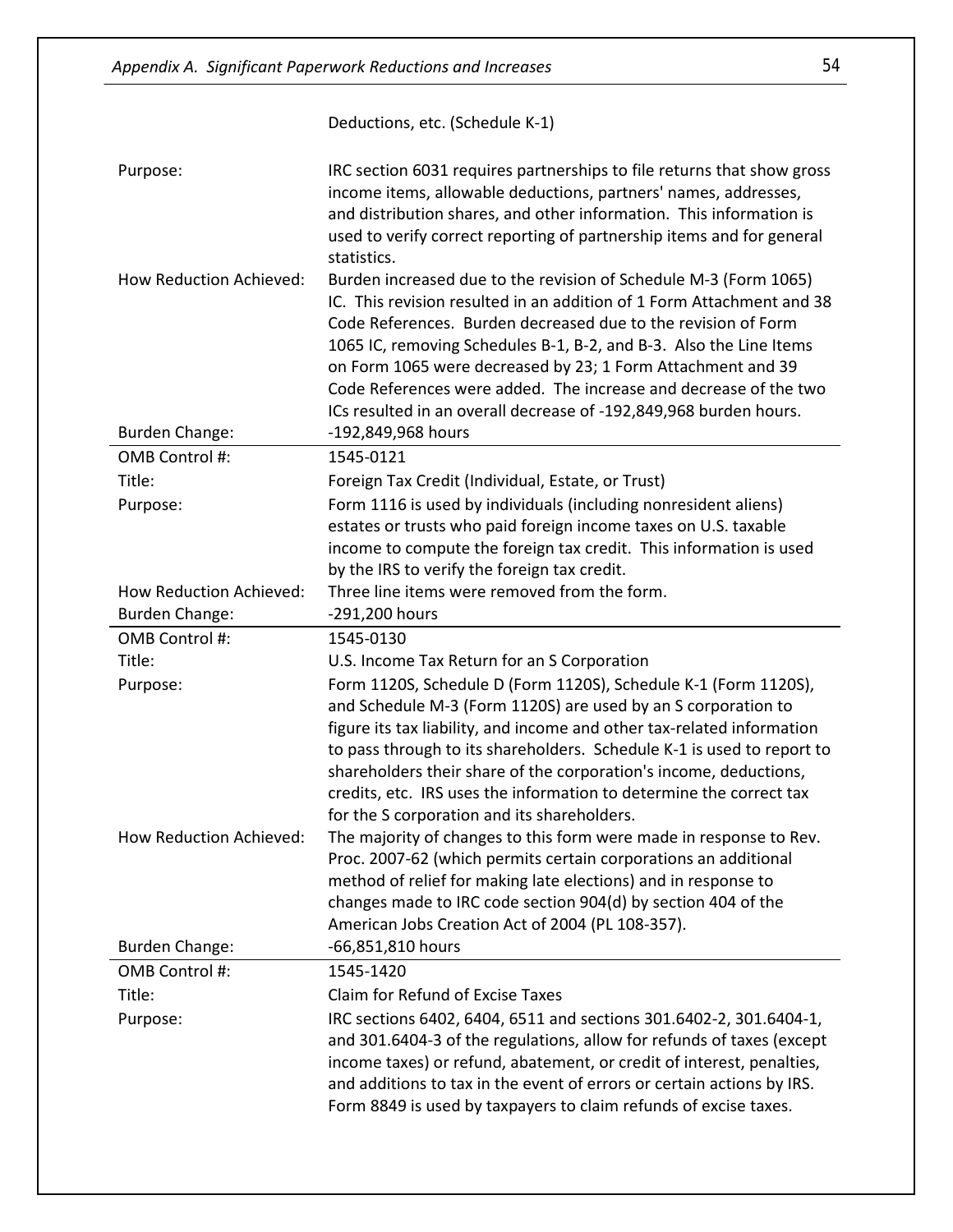| <b>How Reduction Achieved:</b> | Form 8849, Instructions and some of the Schedules were revised,<br>causing an addition of 6 code references and 4 line items. These<br>changes resulted in an overall decrease of burden hours to<br>3,032,610.                              |
|--------------------------------|----------------------------------------------------------------------------------------------------------------------------------------------------------------------------------------------------------------------------------------------|
| Burden Change:                 | -2,414,997 hours                                                                                                                                                                                                                             |
| OMB Control #:                 | 1545-1610                                                                                                                                                                                                                                    |
| Title:                         | Annual Return/Report of Employee Benefit Plan                                                                                                                                                                                                |
| Purpose:                       | Form 5500 is an annual information return filed by employee benefit<br>plans. The IRS uses this information to determine if the plan appears<br>to be operating properly as required under the law or whether the<br>plan should be audited. |
| <b>How Reduction Achieved:</b> | Burden has decreased by 1,524,786 hours as a result of a change in<br>burden methodology. The IRS has adapted the burden figured<br>provided by DOL to ensure consistency in burden computation.                                             |
| <b>Burden Change:</b>          | -1,524,786 hours                                                                                                                                                                                                                             |

### **Federal Communications Commission**

| OMB Control #:                 | 3060-0741                                                           |
|--------------------------------|---------------------------------------------------------------------|
| Title:                         | Implementation of the Local Competition Provisions of the           |
|                                | Telecommunications Act of 1996, CC Docket No. 96-98, Second         |
|                                | Report and Order and Memorandum Opinion and Order; Second           |
| Purpose:                       | In the First Report and Order issued in CC Docket 99-273, the       |
|                                | Commission adopts several of its tentative conclusions. The         |
|                                | Commission concludes that local exchange carriers (LECs) must       |
|                                | provide competing directory assistance (DA) providers that qualify  |
|                                | under section 251 with nondiscriminatory access to the LEC's local  |
|                                | directory assistance databases, and must do so at nondiscriminatory |
|                                | and reasonable rates. The Commission determined that LECs are not   |
|                                | required to grant competing DA providers nondiscriminatory access   |
|                                | to non-local directory assistance databases.                        |
| <b>How Reduction Achieved:</b> | The total annual hourly burden has decreased from 228,030 hours to  |
|                                | 68,588 hours, which represents a decrease of 159,442 hours over     |
|                                | the Commission's estimate. These requirements are necessary to      |
|                                | implement the Telecommunications Act of 1996. The total annual      |
|                                | hourly burden changed for several reasons: (1) two of the           |
|                                | requirements have expired; (2) there have been changes in the       |
|                                | number of carriers over time; and respondents are now more likely   |
|                                | to be using advanced IT software, automation, and standardized      |
|                                | business practices to reduce the amount of time necessary to comply |
|                                | with these requirements. Also, the total annual cost has declined   |
|                                | from \$60,000 to zero. The Commission now believes that             |
|                                | respondents will use their                                          |
| <b>Burden Change:</b>          | -135,180 hours                                                      |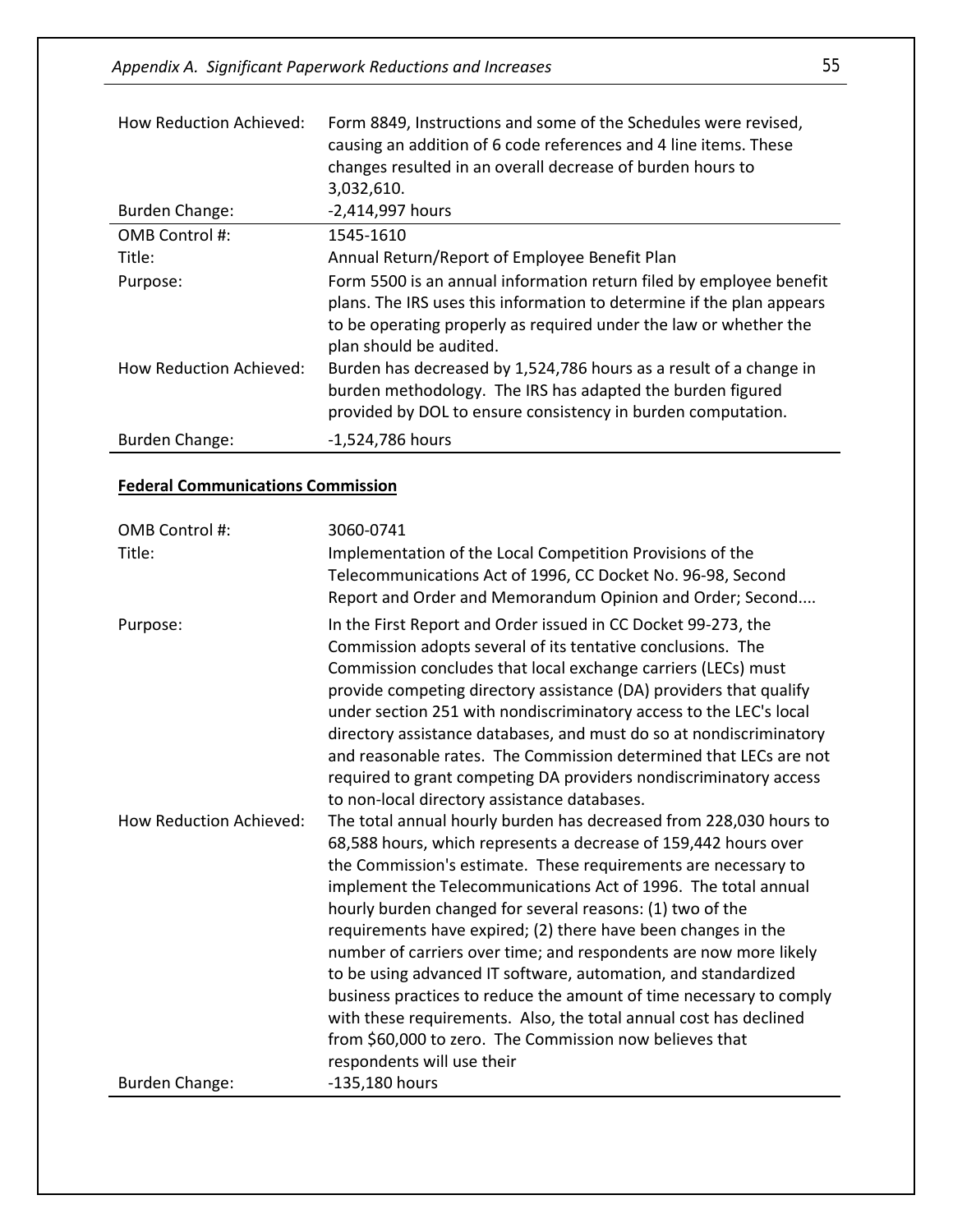#### **Grants.gov**

| OMB Control #:                 | 4040-0001                                                                                                                                                                                                                                                                                                                                                                                                                                            |
|--------------------------------|------------------------------------------------------------------------------------------------------------------------------------------------------------------------------------------------------------------------------------------------------------------------------------------------------------------------------------------------------------------------------------------------------------------------------------------------------|
| Title:                         | SF-424 Research & Related (R&R)                                                                                                                                                                                                                                                                                                                                                                                                                      |
| Purpose:                       | The SF-424 (R&R) is the government-wide data set for research grant<br>applications. Federal agencies and grant applicants use the standard<br>data set and definitions for paper and electronic research grants<br>applications. The standard data set is the common Federal data set<br>for research grant applications, replacing numerous agency data sets<br>and reducing the administrative burden placed on the research<br>grants community. |
| <b>How Reduction Achieved:</b> | The proposed collection is a revised collection. The burden hours on<br>the proposed collection are based on agency estimates.                                                                                                                                                                                                                                                                                                                       |
| Burden Change:                 | -3,961,197 hours                                                                                                                                                                                                                                                                                                                                                                                                                                     |

#### **National Science Foundation**

| OMB Control #:                 | 3145-0058                                                            |
|--------------------------------|----------------------------------------------------------------------|
| Title:                         | National Science Foundation Proposal and Award Policies and          |
|                                | Procedures Guide                                                     |
| Purpose:                       | NSF receives more than 40,000 proposals annually for new or          |
|                                | renewal support for research in math/science/engineering education   |
|                                | projects and makes approximately 10,500 new awards. The              |
|                                | Foundation exercises its authority primarily by making merit-based   |
|                                | grants and cooperative agreements and providing other forms of       |
|                                | assistance to individual researchers and groups, in partnership with |
|                                | over 2800 colleges, universities and other institutions – public and |
|                                | private, state, local and federal - throughout the United States.    |
| <b>How Reduction Achieved:</b> | Rechecking the proposal review information provided a decrease in    |
|                                | hours.                                                               |
| Burden Change:                 | -675,000 hours                                                       |

#### **Small Business Administration**

| OMB Control #: | 3245-0016                                                                                                                                                                                                                                                                                                                                                                                               |
|----------------|---------------------------------------------------------------------------------------------------------------------------------------------------------------------------------------------------------------------------------------------------------------------------------------------------------------------------------------------------------------------------------------------------------|
| Title:         | <b>Applications for Business Loans</b>                                                                                                                                                                                                                                                                                                                                                                  |
| Purpose:       | The information collected through these forms is used to receive<br>essential information from the small business applicant and the<br>participating lender to determine eligibility and to properly evaluate<br>and consider the merits of each loan request based on such criteria<br>as character, capacity, credit, collateral, etc. for the purpose of<br>extending credit under the 7(a) program. |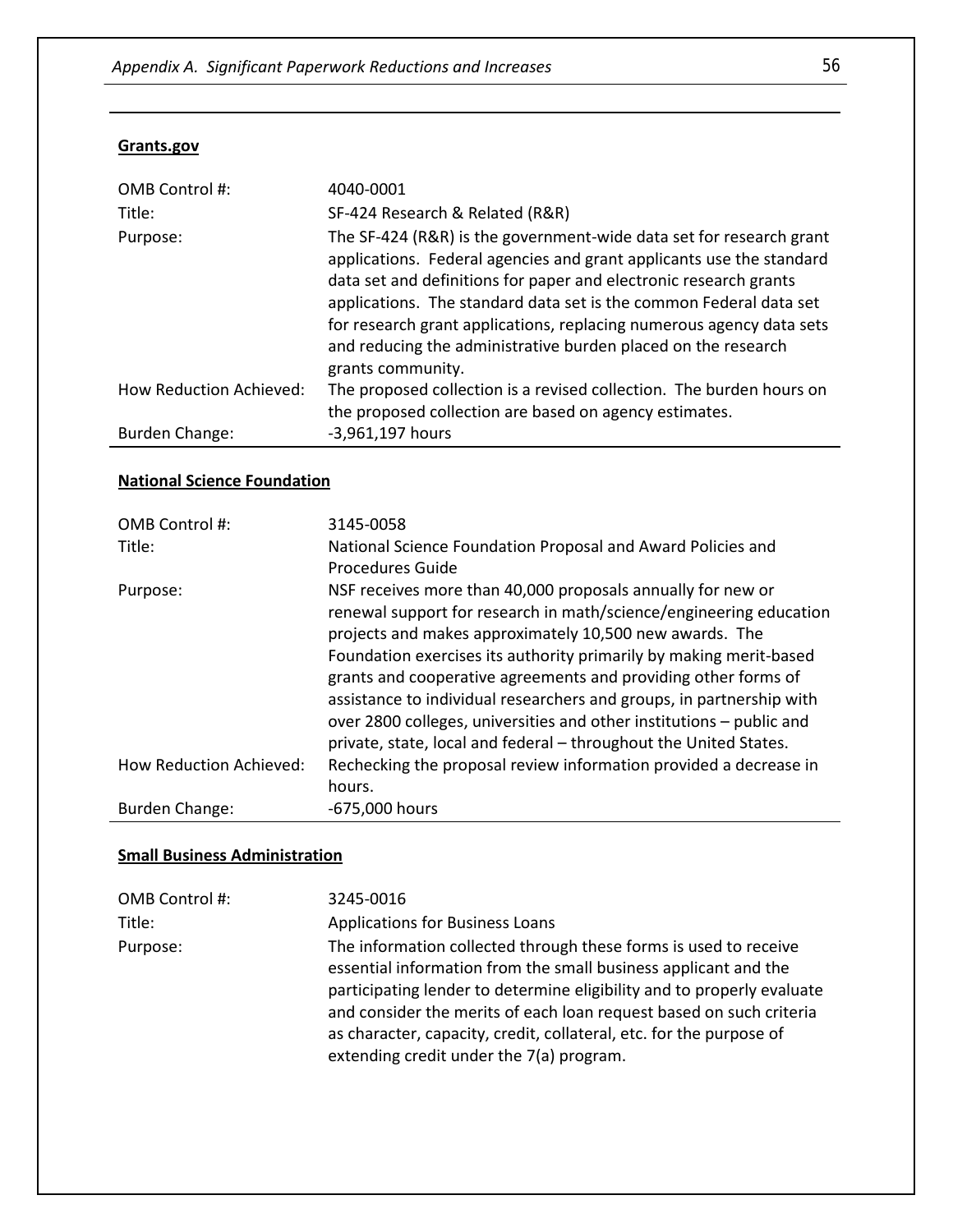| How Reduction Achieved: | Due to the sharp increase in the use of SBA Express and the      |
|-------------------------|------------------------------------------------------------------|
|                         | Community Express and Patriot Express Pilot Programs whose Forms |
|                         | require much more abbreviated information.                       |
| Burden Change:          | -224.950 hours                                                   |

#### **Social Security Administration**

| OMB Control #:                 | 0960-0643                                                                                                                                                                                                                                                                                                                                                                 |
|--------------------------------|---------------------------------------------------------------------------------------------------------------------------------------------------------------------------------------------------------------------------------------------------------------------------------------------------------------------------------------------------------------------------|
| Title:                         | Statement for Determining Continuing Eligibility for Supplemental<br>Security Income Payment--Adult/                                                                                                                                                                                                                                                                      |
| Purpose:                       | The SSA-3988 and SSA-3989 will be used to determine whether SSI<br>recipients meet all statutory and regulatory non-medical<br>requirements for SSI eligibility, and whether they are receiving the<br>correct payment amount.                                                                                                                                            |
| <b>How Reduction Achieved:</b> | The annual reporting burden has changed due to budget constraints.<br>The total number of annual redeterminations has been reduced<br>because of the reduction in funding. At one point, the agency<br>instituted a moratorium on redeterminations and determined that<br>60,000 cases would be a representative sample and could be<br>accomplished within SSA's budget. |
| <b>Burden Change:</b>          | -283,834 hours                                                                                                                                                                                                                                                                                                                                                            |

### **Department of Health and Human Services**

| OMB Control #:<br>Title:<br>Purpose:    | 0910-0032<br>New Animal Drug Application, 21 CFR Part 514<br>This clearance submission is a consolidation of information collection<br>activities associated with approval of new animal drugs.                                                                                                                                                                  |
|-----------------------------------------|------------------------------------------------------------------------------------------------------------------------------------------------------------------------------------------------------------------------------------------------------------------------------------------------------------------------------------------------------------------|
| How Reduction Achieved:                 | As a result of the ADUFA legislation, CVM recognized a decrease in<br>the number of animal drug sponsors (respondents). Also, CVM has<br>available better metrics with which to estimate paperwork. To<br>comply with this consolidation, CVM has significantly revised the<br>existing Form FDA 356 V which more closely follows the<br>administrative process. |
| <b>Burden Change:</b>                   | -310,437 hours<br>\$0                                                                                                                                                                                                                                                                                                                                            |
| <b>Statute Title and Public</b><br>Law: | $(21$ USC J - 11)                                                                                                                                                                                                                                                                                                                                                |
| OMB Control #:<br>Title:                | 0938-0846<br>Physicians' Referrals to Health Care Entitles With Which They Have<br>Financial Relationships and Supporting Regulations in 42 CFR,<br>Sections 411.352, 411.354,411.355,411.357 and 411.361                                                                                                                                                        |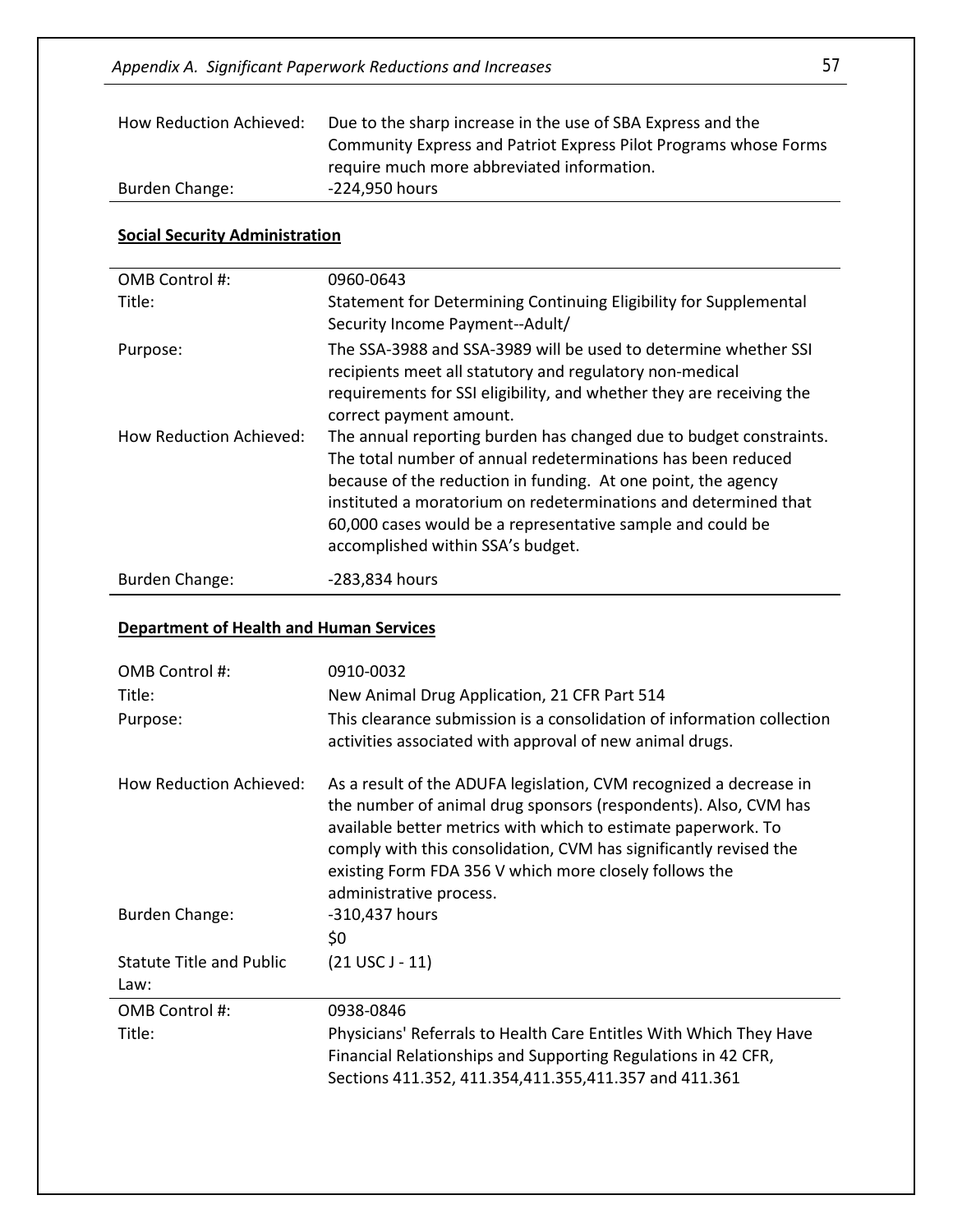| Purpose:                                | Provisions under section 1877 of the Social Security Act prohibit a<br>physician from referring a patient to an entity for a designated<br>health service for which Medicare might otherwise pay if the<br>physician or an immediate family member has a financial<br>relationship with the entity, unless an exception applies.<br>Respondents will be small businesses and other small entities, that<br>is, physicians, providers, and suppliers, who are asked to record and<br>maintain the information necessary to determine whether a<br>prohibited financial relationship exists only when information<br>changes. |
|-----------------------------------------|-----------------------------------------------------------------------------------------------------------------------------------------------------------------------------------------------------------------------------------------------------------------------------------------------------------------------------------------------------------------------------------------------------------------------------------------------------------------------------------------------------------------------------------------------------------------------------------------------------------------------------|
| How Reduction Achieved:                 | In general, the numbers of physicians and hospitals have increased<br>since the last information collection request); therefore, the<br>information collection burden has changed for some sections.                                                                                                                                                                                                                                                                                                                                                                                                                        |
| <b>Burden Change:</b>                   | -230,096 hours<br>\$0                                                                                                                                                                                                                                                                                                                                                                                                                                                                                                                                                                                                       |
| <b>Statute Title and Public</b><br>Law: | Prohibition of Certain Referrals (42 USC 1395)                                                                                                                                                                                                                                                                                                                                                                                                                                                                                                                                                                              |

# **Department of the Treasury**

| OMB Control #:                  | 1545-0146                                                                                                                                                                                                                                                                                                                                                                                                                                                                                                                    |
|---------------------------------|------------------------------------------------------------------------------------------------------------------------------------------------------------------------------------------------------------------------------------------------------------------------------------------------------------------------------------------------------------------------------------------------------------------------------------------------------------------------------------------------------------------------------|
| Title:                          | Election by a Small Business Corporation                                                                                                                                                                                                                                                                                                                                                                                                                                                                                     |
| Purpose:                        | Form 2553 is filed by a qualifying corporation to elect to be an S<br>corporation as defined in Code section 1361. The information<br>obtained is necessary to determine if the election should be<br>accepted by the IRS. When the election is accepted, the qualifying<br>corporation is classified as an S corporation and the corporation's<br>income is taxed to the shareholders of the corporation.                                                                                                                   |
| <b>How Reduction Achieved:</b>  | Beginning with tax years ending on or after December 31, 2007, a<br>taxpayer may be eligible to make a late S corporation election by<br>filing Form 2553 with Form 1120S, U.S. Income Tax Return for an S<br>Corporation. This option is explained in Rev. Proc 2007-62, (see page<br>786 of Internal Revenue Bulletin 2007-41). To support this new<br>Revenue Procedure and to facilitate the reporting and collection of<br>information contained on Form 2553, we have made several changes<br>to the text of the form. |
| <b>Burden Change:</b>           | -365,000 hours<br>\$0                                                                                                                                                                                                                                                                                                                                                                                                                                                                                                        |
| <b>Statute Title and Public</b> | S corporation defined(26 USC 1361(a)(1))                                                                                                                                                                                                                                                                                                                                                                                                                                                                                     |
| Law:                            |                                                                                                                                                                                                                                                                                                                                                                                                                                                                                                                              |
| OMB Control #:                  | 1545-1984                                                                                                                                                                                                                                                                                                                                                                                                                                                                                                                    |
| Title:                          | <b>Domestic Production Activities Deduction</b>                                                                                                                                                                                                                                                                                                                                                                                                                                                                              |
| Purpose:                        | Taxpayers will use the new Form 8903 and related instructions to<br>calculate the domestic production activities deduction.                                                                                                                                                                                                                                                                                                                                                                                                  |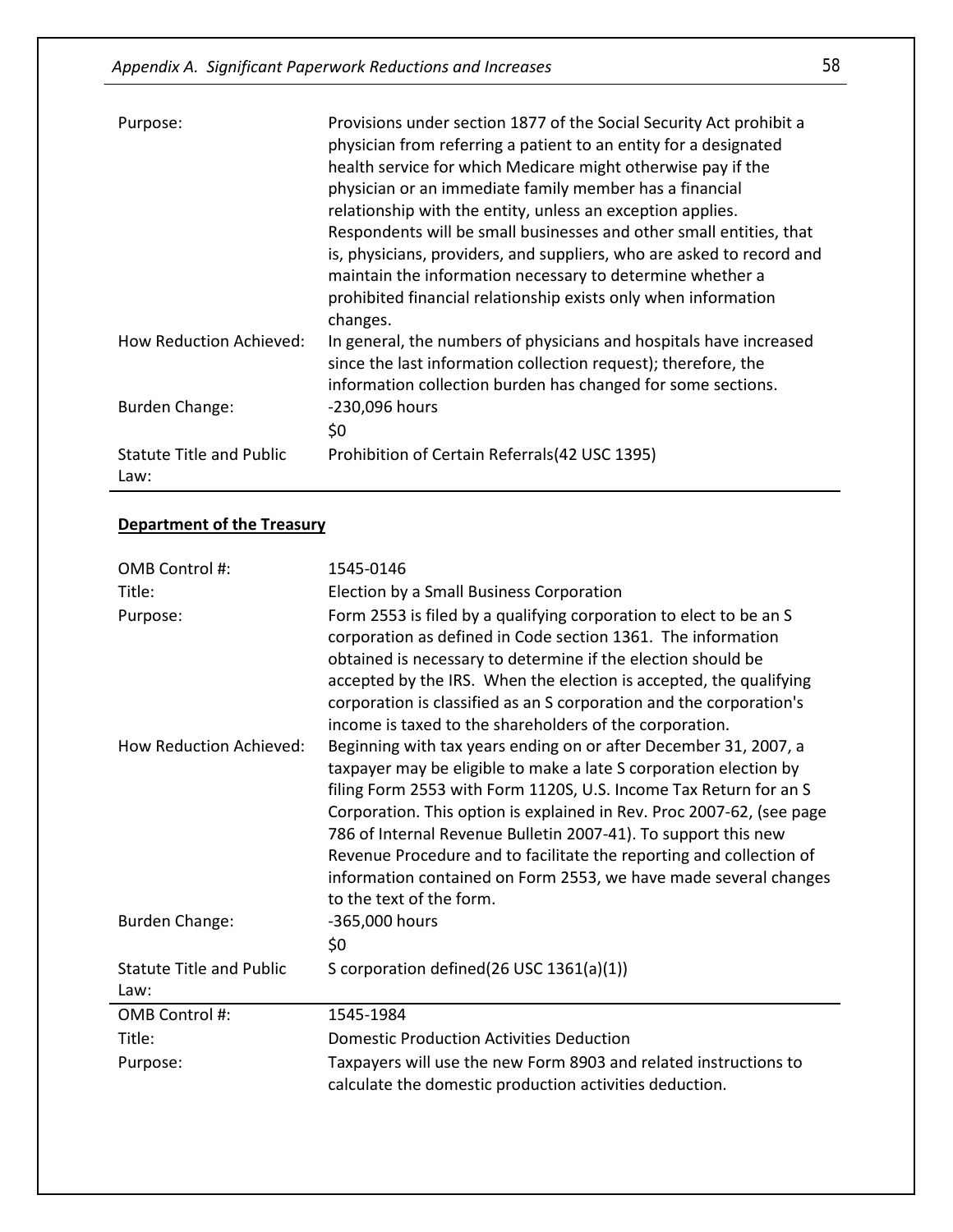*Appendix A. Significant Paperwork Reductions and Increases* 59

| How Reduction Achieved:          | Changes in the total burden hours are a result of changes to the<br>regulations relating to IRC 199. P.L. 108-357, American Jobs Creation<br>Act of 2004, section 102(a) required change to be made to the form<br>8903. |
|----------------------------------|--------------------------------------------------------------------------------------------------------------------------------------------------------------------------------------------------------------------------|
| Burden Change:                   | -2,262,000 hours<br>\$0                                                                                                                                                                                                  |
| Statute Title and Public<br>Law: | American Jobs Creation Act of 2004 (Pub. L. 108-357)                                                                                                                                                                     |

### **Department of Agriculture**

| OMB Control #:        | 0560-0237                                                                                                                                                                                                                                                                                                      |
|-----------------------|----------------------------------------------------------------------------------------------------------------------------------------------------------------------------------------------------------------------------------------------------------------------------------------------------------------|
| Title:                | Farm Loan Programs - Direct Loan Making                                                                                                                                                                                                                                                                        |
| Purpose:              | Information is used to determine applicant's eligibility for a direct<br>loan; ensure cash flow projections are based on actual production<br>history; ensure that loan is adequately secured; and obtain<br>assignments on income or sales proceeds to ensure timely<br>repayment of the loan.                |
| <b>Burden Change:</b> | 272,753 hours                                                                                                                                                                                                                                                                                                  |
| OMB Control #:        | 0560-0238                                                                                                                                                                                                                                                                                                      |
| Title:                | Farm Loan Programs - General Program Administration                                                                                                                                                                                                                                                            |
| Purpose:              | The collection is used to provide supervised credit as legislatively<br>mandated, ensure when loan funds are used for construction, work<br>is completed according to applicable state and local standards;<br>ensure loan repayment plan is developed using realistic data; and<br>develop a loan assessment. |
| <b>Burden Change:</b> | 287,188 hours                                                                                                                                                                                                                                                                                                  |

# **Department of Commerce**

| OMB Control #: | 0660-0026                                                                                                                                                                                                                                                                                                                                                                                                                                                                                                                                                                                             |
|----------------|-------------------------------------------------------------------------------------------------------------------------------------------------------------------------------------------------------------------------------------------------------------------------------------------------------------------------------------------------------------------------------------------------------------------------------------------------------------------------------------------------------------------------------------------------------------------------------------------------------|
| Title:         | Application for Digital-to-Analog Converter Box Coupons for<br>Consumers Using Post Office Boxes for Mail Receipt                                                                                                                                                                                                                                                                                                                                                                                                                                                                                     |
| Purpose:       | As directed by Congress, NTIA implemented a program to provide<br>consumers with continued over-the-air broadcast programming<br>using analog-only television sets. To achieve this, the use of digital-<br>to-analog converter boxes is required. NTIA began accepting<br>converter box applications on January 1, 2008. NTIA learned through<br>the coupon appeal system that many consumers had reasonable<br>explanations for using post office boxes for mail receipt.<br>A Notice of Proposed Rulemaking was developed to amend the<br>converter box coupon program to include these consumers. |
| Burden Change: | 113,333 hours                                                                                                                                                                                                                                                                                                                                                                                                                                                                                                                                                                                         |
| OMB Control #: | 0660-0027                                                                                                                                                                                                                                                                                                                                                                                                                                                                                                                                                                                             |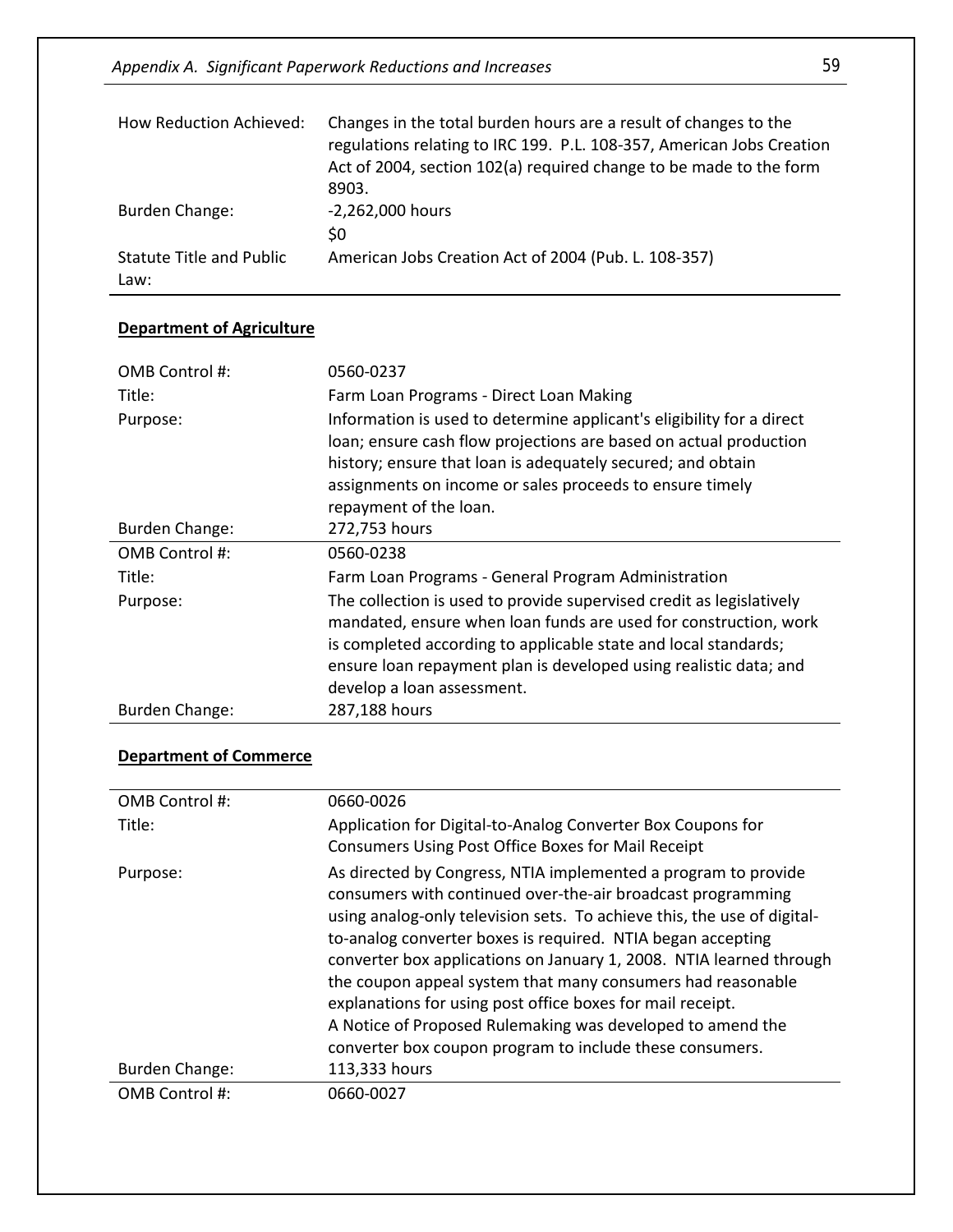| Title:                         | Application for Digital-to-Analog Converter Box Coupons for Nursing<br><b>Home Residents</b>                                                                                                                                                                                                                                                                                                                                                                                                                                                                                                                                                                           |
|--------------------------------|------------------------------------------------------------------------------------------------------------------------------------------------------------------------------------------------------------------------------------------------------------------------------------------------------------------------------------------------------------------------------------------------------------------------------------------------------------------------------------------------------------------------------------------------------------------------------------------------------------------------------------------------------------------------|
| Purpose:                       | As directed by Congress, NTIA implemented a program to provide<br>consumers with continued over-the-air broadcast programming<br>using analog-only television sets. To achieve this, the use of digital-<br>to-analog converter boxes is required. NTIA began accepting<br>converter box applications on January 1, 2008. NTIA received many<br>applications submitted by, or on behalf of, individuals living in<br>nursing homes. Nursing homes are not considered households as<br>defined in the current regulations and therefore the residents are<br>not eligible to receive coupons. A Notice of Proposed Rulemaking<br>was developed to resolve this problem. |
| <b>Burden Change:</b>          | 138,000 hours                                                                                                                                                                                                                                                                                                                                                                                                                                                                                                                                                                                                                                                          |
| <b>Department of Education</b> |                                                                                                                                                                                                                                                                                                                                                                                                                                                                                                                                                                                                                                                                        |

| OMB Control #:           | 1810-0662                                                                                                                                                                                                                                                                                                                                                                                                                                                                           |
|--------------------------|-------------------------------------------------------------------------------------------------------------------------------------------------------------------------------------------------------------------------------------------------------------------------------------------------------------------------------------------------------------------------------------------------------------------------------------------------------------------------------------|
| Title:                   | Migrant Education Program (MEP) Final Regulations                                                                                                                                                                                                                                                                                                                                                                                                                                   |
| Purpose:                 | New MEP regulations published in July 2008 established minimum                                                                                                                                                                                                                                                                                                                                                                                                                      |
|                          | requirements for State Education Agencies to prepare                                                                                                                                                                                                                                                                                                                                                                                                                                |
|                          | comprehensive needs assessments, plans for service delivery, and                                                                                                                                                                                                                                                                                                                                                                                                                    |
|                          | program evaluation.                                                                                                                                                                                                                                                                                                                                                                                                                                                                 |
| <b>Burden Change:</b>    | 511,173 hours                                                                                                                                                                                                                                                                                                                                                                                                                                                                       |
| OMB Control #:           | 1845-0019                                                                                                                                                                                                                                                                                                                                                                                                                                                                           |
| Title:                   | Federal Perkins Loan Program Regulations and General Provision<br>Regulations (JS)                                                                                                                                                                                                                                                                                                                                                                                                  |
| Purpose:                 | Institutions of higher education make Perkins loans. Information is<br>necessary in order to monitor a school's reimbursement to its                                                                                                                                                                                                                                                                                                                                                |
|                          | Perkins loan revolving fund, monitor how collection costs are                                                                                                                                                                                                                                                                                                                                                                                                                       |
|                          | charged to borrowers on rehabilitation loans and to monitor the                                                                                                                                                                                                                                                                                                                                                                                                                     |
|                          | assignment of defaulted Perkins loans to the Department.                                                                                                                                                                                                                                                                                                                                                                                                                            |
|                          |                                                                                                                                                                                                                                                                                                                                                                                                                                                                                     |
| <b>Burden Change:</b>    | 106,331 hours                                                                                                                                                                                                                                                                                                                                                                                                                                                                       |
| OMB Control #:           | 1845-0023                                                                                                                                                                                                                                                                                                                                                                                                                                                                           |
| Title:                   | <b>Federal Perkins Loan Program Regulations</b>                                                                                                                                                                                                                                                                                                                                                                                                                                     |
| Purpose:                 | Institutions of higher education make Perkins loans. Information is<br>necessary in order to monitor a school's reimbursement to its<br>Perkins loan revolving fund, monitor how collection costs are<br>charged to borrowers on rehabilitated loans and to monitor the<br>assignment of defaulted Perkins loans to the Department. This<br>revision is a request for approval of reporting and recordkeeping<br>requirements contained in the final regulations are related to the |
|                          | administrative requirements of the Perkins Loan Program.                                                                                                                                                                                                                                                                                                                                                                                                                            |
| <b>Burden Change:</b>    | 185,206 hours                                                                                                                                                                                                                                                                                                                                                                                                                                                                       |
| OMB Control #:<br>Title: | 1845-0081<br>Federal Family Educational Loans Program - Preferred Lenders                                                                                                                                                                                                                                                                                                                                                                                                           |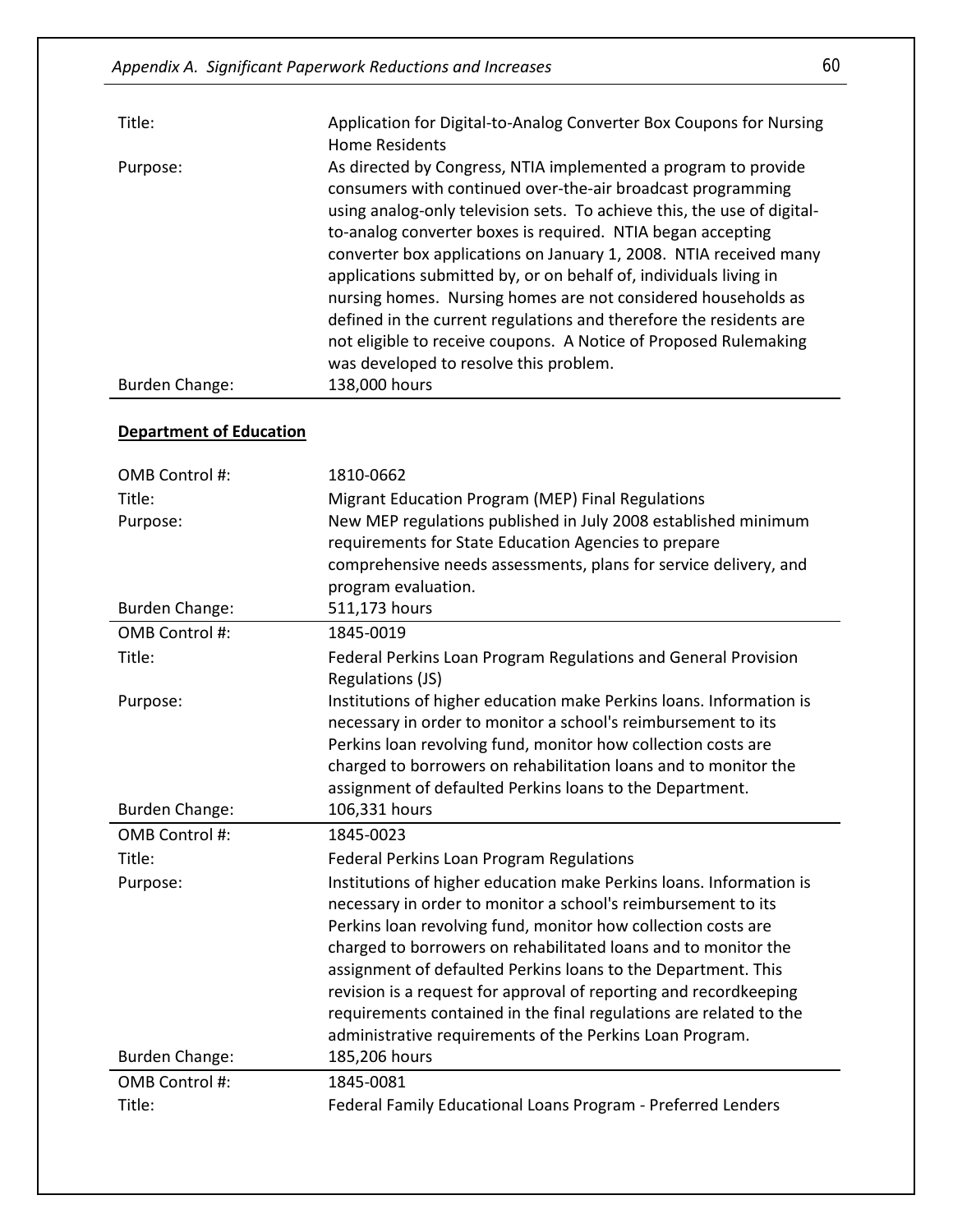| Purpose:              | Eligible and participating institutions of higher education may use<br>Preferred Lenders Lists for borrowers. Consistent with the<br>provisions of 34 CFR 682.212, the institution must provide borrowers<br>with information about comparative interest rate information and<br>the method and criteria used to select lenders for the list.                                                                                                                                                                                                                                                                                                                                                                        |
|-----------------------|----------------------------------------------------------------------------------------------------------------------------------------------------------------------------------------------------------------------------------------------------------------------------------------------------------------------------------------------------------------------------------------------------------------------------------------------------------------------------------------------------------------------------------------------------------------------------------------------------------------------------------------------------------------------------------------------------------------------|
| <b>Burden Change:</b> | 141,625 hours                                                                                                                                                                                                                                                                                                                                                                                                                                                                                                                                                                                                                                                                                                        |
| OMB Control #:        | 1845-0084                                                                                                                                                                                                                                                                                                                                                                                                                                                                                                                                                                                                                                                                                                            |
| Title:                | Teacher Education Assistance for College and Higher Education Grant<br><b>Eligibility Regulations (KM)</b>                                                                                                                                                                                                                                                                                                                                                                                                                                                                                                                                                                                                           |
| Purpose:              | Eligible and participating institutions of higher education who<br>participate in the TEACH Grant program operate the program<br>consistent with these regulations. Information is necessary to make<br>determinations regarding program compliance with the<br>implementing regulations. This request is for approval of reporting<br>and recordkeeping requirements contained in the attached<br>proposed regulations related to the TEACH Grant administrative<br>requirements for the Title IV, HEA programs. The information<br>collection requirements in these proposed regulations are necessary<br>to determine eligibility to receive program benefits and to prevent<br>fraud and abuse of program funds. |
| <b>Burden Change:</b> | 134,439 hours                                                                                                                                                                                                                                                                                                                                                                                                                                                                                                                                                                                                                                                                                                        |

# **Department of Health and Human Services**

| OMB Control #:<br>Title: | 0910-0610<br>CGMP for Blood and Blood Components; Notification of Consignees<br>and Transfusion Recipients Receiving Blood and Blood Components<br>at Increased Risk of Transmitting HCV Infection ('Lookback')                                                                                                                                                                                                                                                                                                                                         |
|--------------------------|---------------------------------------------------------------------------------------------------------------------------------------------------------------------------------------------------------------------------------------------------------------------------------------------------------------------------------------------------------------------------------------------------------------------------------------------------------------------------------------------------------------------------------------------------------|
| Purpose:                 | Provides important information to consignees and/or recipients of<br>prior collections of blood and blood components from a donor who<br>later returned to donate and tested reactive for antibody to HIV or<br>HCV. This makes it possible for consignees to quarantine such prior<br>collections that remain in inventory and that may be at increased risk<br>for transmitting HIV or HCV. It also provides the opportunity for<br>recipients of such prior collections to be informed of the need for<br>HIV or HCV testing and medical counseling. |
| <b>Burden Change:</b>    | 191,122 hours                                                                                                                                                                                                                                                                                                                                                                                                                                                                                                                                           |
| OMB Control #:           | 0938-0328                                                                                                                                                                                                                                                                                                                                                                                                                                                                                                                                               |
| Title:                   | Hospital Conditions of Participation (COP) and Supporting<br>Regulations in 42 CFR, Sections 482.12, 482.13, 482.21, 482.22,<br>482.27, 482.30, 482.41, 482.43, 482.45, 482.53                                                                                                                                                                                                                                                                                                                                                                          |
| Purpose:                 | We have updated the burden estimates associated with the current<br>hospital conditions of participation (CoPs) in this package. This<br>document represents the inclusion of all current and final hospital<br>CoPs currently effective.                                                                                                                                                                                                                                                                                                               |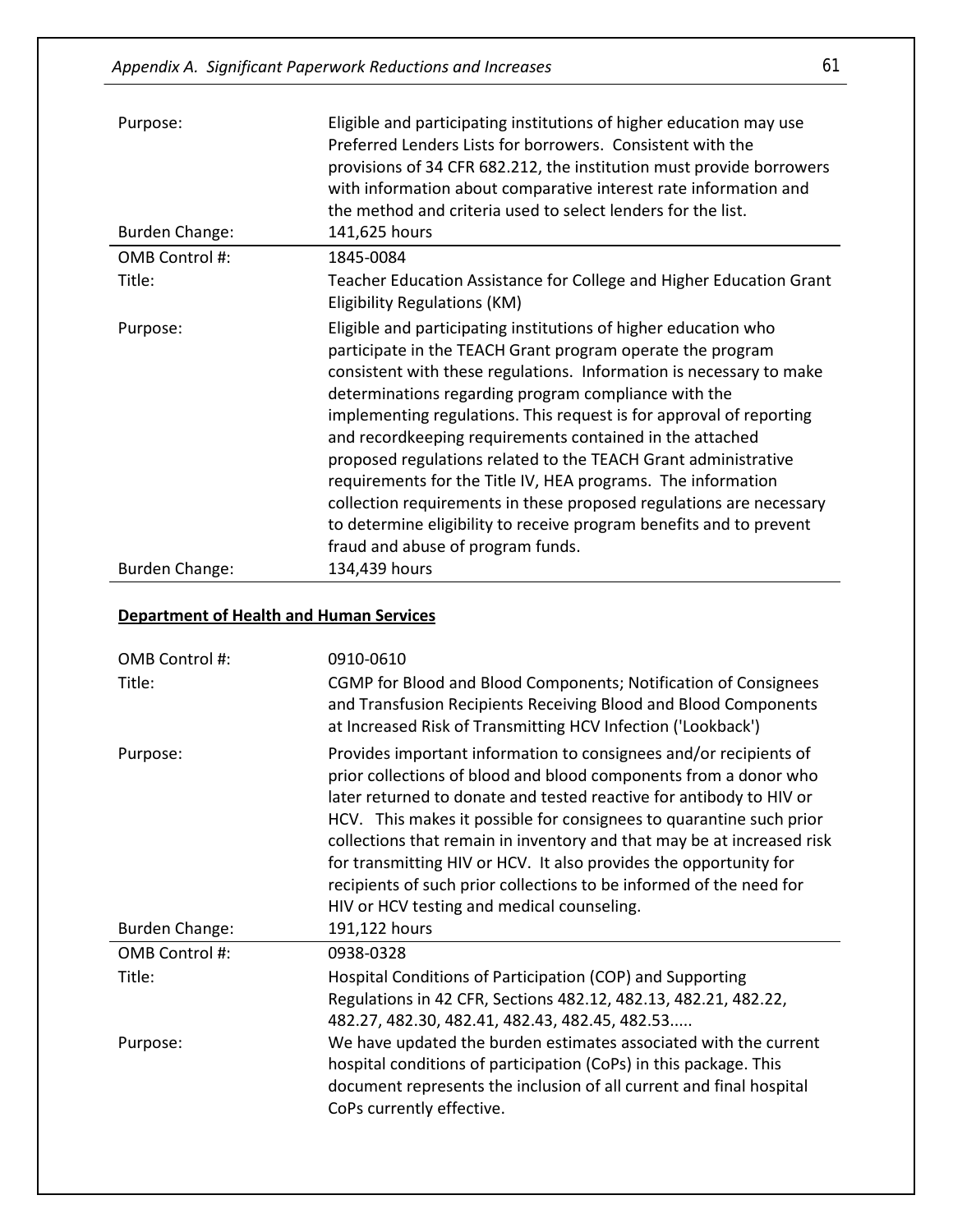| <b>Burden Change:</b> | 3,634,668 hours                                                                                                                                                                                                                                                                                                                                                                                                                                                                                                                                                                                                                                                                                                                                    |
|-----------------------|----------------------------------------------------------------------------------------------------------------------------------------------------------------------------------------------------------------------------------------------------------------------------------------------------------------------------------------------------------------------------------------------------------------------------------------------------------------------------------------------------------------------------------------------------------------------------------------------------------------------------------------------------------------------------------------------------------------------------------------------------|
| OMB Control #:        | 0938-1037                                                                                                                                                                                                                                                                                                                                                                                                                                                                                                                                                                                                                                                                                                                                          |
| Title:                | Data Collection for Administering the Medicare Continuity<br>Assessment Record and Evaluation (CARE) Instrument                                                                                                                                                                                                                                                                                                                                                                                                                                                                                                                                                                                                                                    |
| Purpose:              | The Medicare Continuity Assessment Record and Evaluation (CARE)<br>is a uniform patient assessment instrument designed to measure<br>differences in patient severity, resource utilization, and outcomes for<br>patients in acute and post-acute care settings. This tool will be used<br>to 1) standardize program information on Medicare beneficiaries'<br>acuity at discharge from acute hospitals, 2) document medical<br>severity, functional status and other factors related to outcomes and<br>resource utilization at admission, discharge, and interim times during<br>post acute treatment, and 3) understand the relationship between<br>severity of illness, functional status, social support factors, and<br>resource utilization. |
| <b>Burden Change:</b> | 179,341 hours                                                                                                                                                                                                                                                                                                                                                                                                                                                                                                                                                                                                                                                                                                                                      |
| OMB Control #:        | 0938-1049                                                                                                                                                                                                                                                                                                                                                                                                                                                                                                                                                                                                                                                                                                                                          |
| Title:                | <b>Emergency Ambulance Transports and Beneficiary Signature</b><br>Requirements in 42 CFR 424.36(b)                                                                                                                                                                                                                                                                                                                                                                                                                                                                                                                                                                                                                                                |
| Purpose:              | Because it is very difficult to obtain a beneficiary's signature (or the<br>signature of a person authorized to sign on behalf of the beneficiary)<br>on a claim when the beneficiary is being transported by ambulance<br>in emergency situations, we are proposing that, for emergency<br>ambulance transport services, an ambulance provider or supplier<br>may submit the claim without a beneficiary's signature, as long as<br>certain documentation requirements are met.                                                                                                                                                                                                                                                                   |
| <b>Burden Change:</b> | 541,667 hours                                                                                                                                                                                                                                                                                                                                                                                                                                                                                                                                                                                                                                                                                                                                      |

# **Department of Homeland Security**

| OMB Control #:        | 1652-0047                                                                                                                                                                                                                                                                                                                                                                                                                                                                                                                                                                        |
|-----------------------|----------------------------------------------------------------------------------------------------------------------------------------------------------------------------------------------------------------------------------------------------------------------------------------------------------------------------------------------------------------------------------------------------------------------------------------------------------------------------------------------------------------------------------------------------------------------------------|
| Title:                | <b>Transportation Worker Identification Credential</b>                                                                                                                                                                                                                                                                                                                                                                                                                                                                                                                           |
| Purpose:              | The data collected will be used for the application of individual<br>workers to retain a TWIC credential for security identification<br>purposes. The data will be collected and a Security Threat<br>Assessment will be conducted on the individual with outreach too<br>appropriate agency databases. When the individual is cleared they<br>will be provided a credential containing information for identification<br>verification at either maritime facilities or vessel locations. This has<br>been required by the MTSA Maritime Transportation Security Act of<br>2002. |
| <b>Burden Change:</b> | 1,018,277 hours                                                                                                                                                                                                                                                                                                                                                                                                                                                                                                                                                                  |
| OMB Control #:        | 1653-0038                                                                                                                                                                                                                                                                                                                                                                                                                                                                                                                                                                        |
| Title:                | The Student and Exchange Visitor Information System (SEVIS)                                                                                                                                                                                                                                                                                                                                                                                                                                                                                                                      |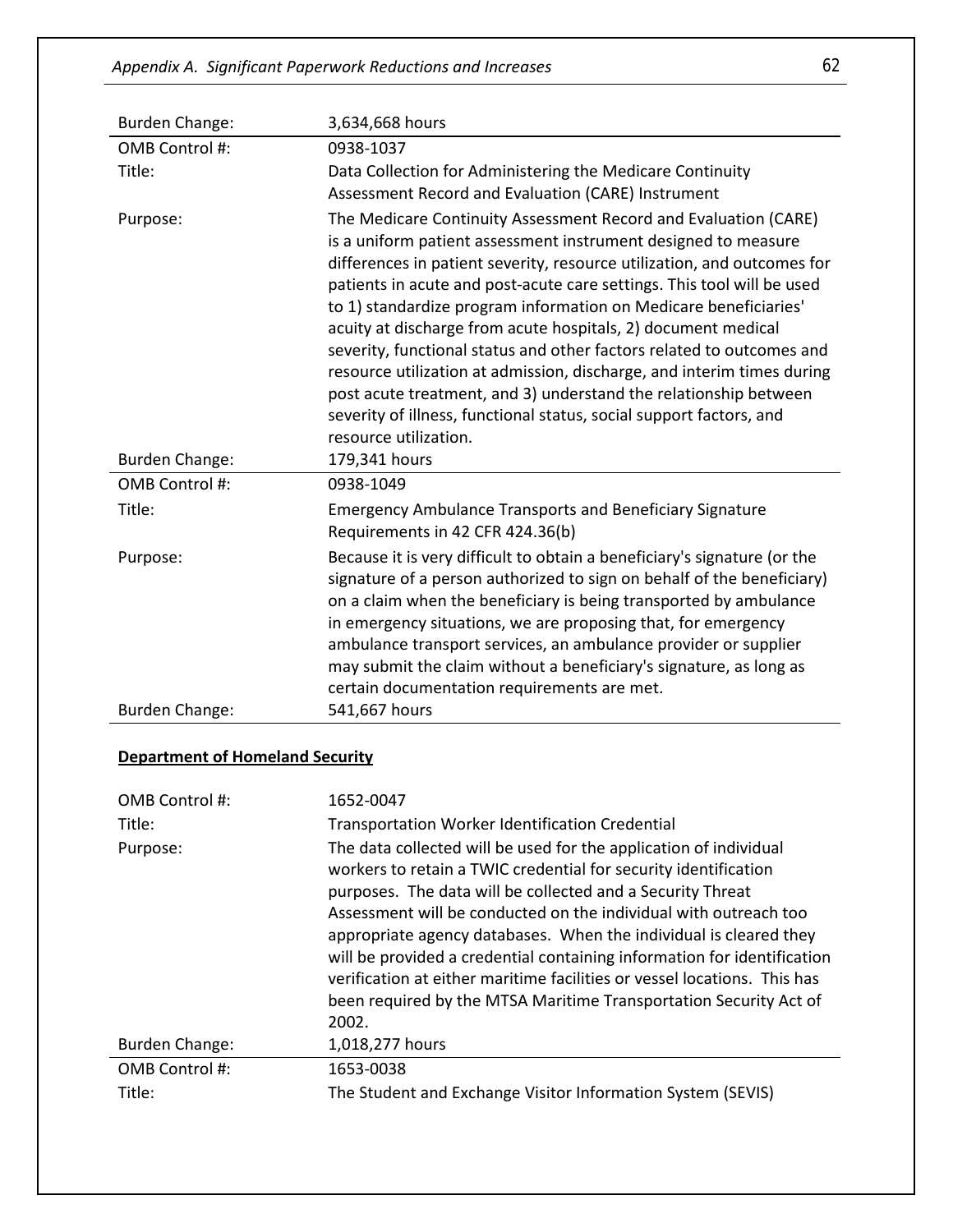| Purpose:              | SEVIS will be used by institutions and sponsors to provide<br>notifications, reports, updates and data required by regulations on    |
|-----------------------|--------------------------------------------------------------------------------------------------------------------------------------|
|                       | the institutions and program, as well as on student and exchange                                                                     |
|                       | visitors. Additionally, DHS and DOS will use SEVIS to adjudicate                                                                     |
|                       | benefits and services, track student and exchange visitor data, and to                                                               |
|                       | monitor institution and program sponsor compliance with current                                                                      |
|                       | regulations.                                                                                                                         |
| <b>Burden Change:</b> | 101,356 hours                                                                                                                        |
| OMB Control #:        | 1660-0025                                                                                                                            |
| Title:                | FEMA Emergency Preparedness and Response Directorate Grants                                                                          |
|                       | <b>Administration Forms</b>                                                                                                          |
| Purpose:              | This collection of information focuses on the standardization and                                                                    |
|                       | consistent use of standard and FEMA forms associated with                                                                            |
|                       | grantees' requests for disaster and non-disaster Federal assistance,                                                                 |
|                       | submission of financial and administrative reporting, and                                                                            |
|                       | recordkeeping. The use of the forms will minimize burden on the                                                                      |
|                       | respondents and enable FEMA to continue to improve in its grants                                                                     |
|                       | administration practices.                                                                                                            |
| <b>Burden Change:</b> | -352,017 hours                                                                                                                       |
| OMB Control #:        | 1660-0062                                                                                                                            |
| Title:                | State/Local/Tribal Hazard Mitigation Plans - Section 322 of the                                                                      |
| Purpose:              | Disaster Mitigation Act of 2000<br>The purpose of State Hazard Mitigation Plan requirements is to                                    |
|                       | support State administration of FEMA Mitigation grant programs,                                                                      |
|                       | and contemplate a significant State commitment to mitigation                                                                         |
|                       | activities, comprehensive State mitigation planning, and strong                                                                      |
|                       | program management. Implementation of plans, pre-identified,                                                                         |
|                       | cost-effective mitigation measures will streamline the disaster                                                                      |
|                       | recovery process. Mitigation Plans is the demonstration of the goals,                                                                |
|                       | priorities, to reduce risks from natural hazards.                                                                                    |
| <b>Burden Change:</b> | 197,120 hours                                                                                                                        |
| OMB Control #:        | 1670-0009                                                                                                                            |
| Title:                | DHS Chemical Security Awareness Training Program                                                                                     |
| Purpose:              | Department of Homeland Security (DHS) Chemical and Nuclear                                                                           |
|                       | Preparedness and Protection Division (CNPPD) is providing an                                                                         |
|                       | Internet on-line voluntary training program to improve security in                                                                   |
|                       | the chemical industry sector. Information is automatically collected                                                                 |
|                       | in a computer database as result of individuals engaging in the                                                                      |
|                       | training. Explicit reporting or record keeping is not required. The                                                                  |
|                       | training is designed for the general chemical facility employee. U.S.                                                                |
|                       | chemical industry direct employment is about 882,000 (2004 per                                                                       |
|                       | American Chemistry Council); approximately half of employees are                                                                     |
|                       | estimated as potential participants. Estimated duration of training is<br>30 to 60 minutes in first year, and less if individuals do |
| <b>Burden Change:</b> | 400,000 hours                                                                                                                        |
|                       |                                                                                                                                      |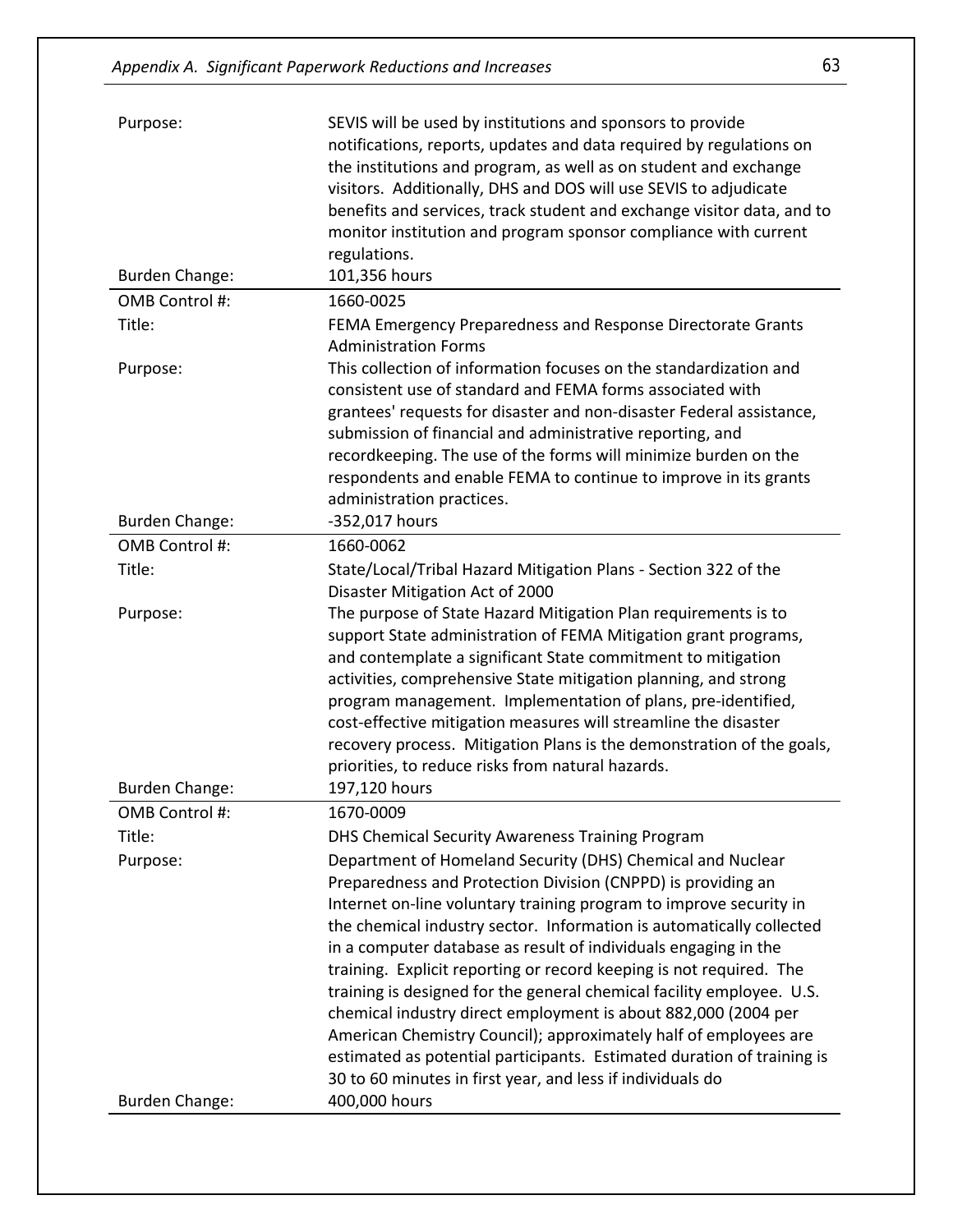| OMB Control #: | 1210-0132                                                               |
|----------------|-------------------------------------------------------------------------|
| Title:         | Default Investment Alternatives under Participant Directed Individual   |
|                | <b>Account Plans</b>                                                    |
| Purpose:       | Final regulation would create standards for fiduciary relief from       |
|                | liability for default investment by individual account pension plans of |
|                | account assets of participants and beneficiaries who fail to provide    |
|                | investment directions.                                                  |
| Burden Change: | 272,963 hours                                                           |

### **Department of Labor**

# **Department of Transportation**

| OMB Control #: | 2130-0035                                                                                                                                                                                                                                                                                                                                                                  |
|----------------|----------------------------------------------------------------------------------------------------------------------------------------------------------------------------------------------------------------------------------------------------------------------------------------------------------------------------------------------------------------------------|
| Title:         | <b>Railroad Operating Rules</b>                                                                                                                                                                                                                                                                                                                                            |
| Purpose:       | Each railroad is required to maintain one copy of its operating rules,<br>timetables, and timetable special instructions at each division and<br>system headquarters. Through these rules, FRA learns the condition<br>of operating rules and practices with respect to trains and<br>instructions provided by the railroads to their employees in<br>operating practices. |
| Burden Change: | 3,048,781 hours                                                                                                                                                                                                                                                                                                                                                            |

#### **Department of the Treasury**

| OMB Control #:        | 1545-0023                                                                                                                                                                                                                                                      |
|-----------------------|----------------------------------------------------------------------------------------------------------------------------------------------------------------------------------------------------------------------------------------------------------------|
| Title:                | Quarterly Federal Excise Tax Return                                                                                                                                                                                                                            |
| Purpose:              | The information supplied on Form 720 is used by IRS to determine<br>the correct tax liability. Additionally, the data is reported by the IRS<br>to Treasury so that funds may be transferred from the general<br>revenue funds to the appropriate trust funds. |
| Burden Change:        | 193,140 hours                                                                                                                                                                                                                                                  |
| OMB Control #:        | 1545-0143                                                                                                                                                                                                                                                      |
| Title:                | Heavy Highway Vehicle Use Tax Return                                                                                                                                                                                                                           |
| Purpose:              | Form 2290 is used to compute and report the tax imposed by section<br>4481 on the highway use of certain motor vehicles. The information<br>is used to determine whether the taxpayer has paid the correct<br>amount of tax.                                   |
| <b>Burden Change:</b> | 1,508,172 hours                                                                                                                                                                                                                                                |
| OMB Control #:        | 1545-0196                                                                                                                                                                                                                                                      |
| Title:                | Split-Interest Trust Information Return                                                                                                                                                                                                                        |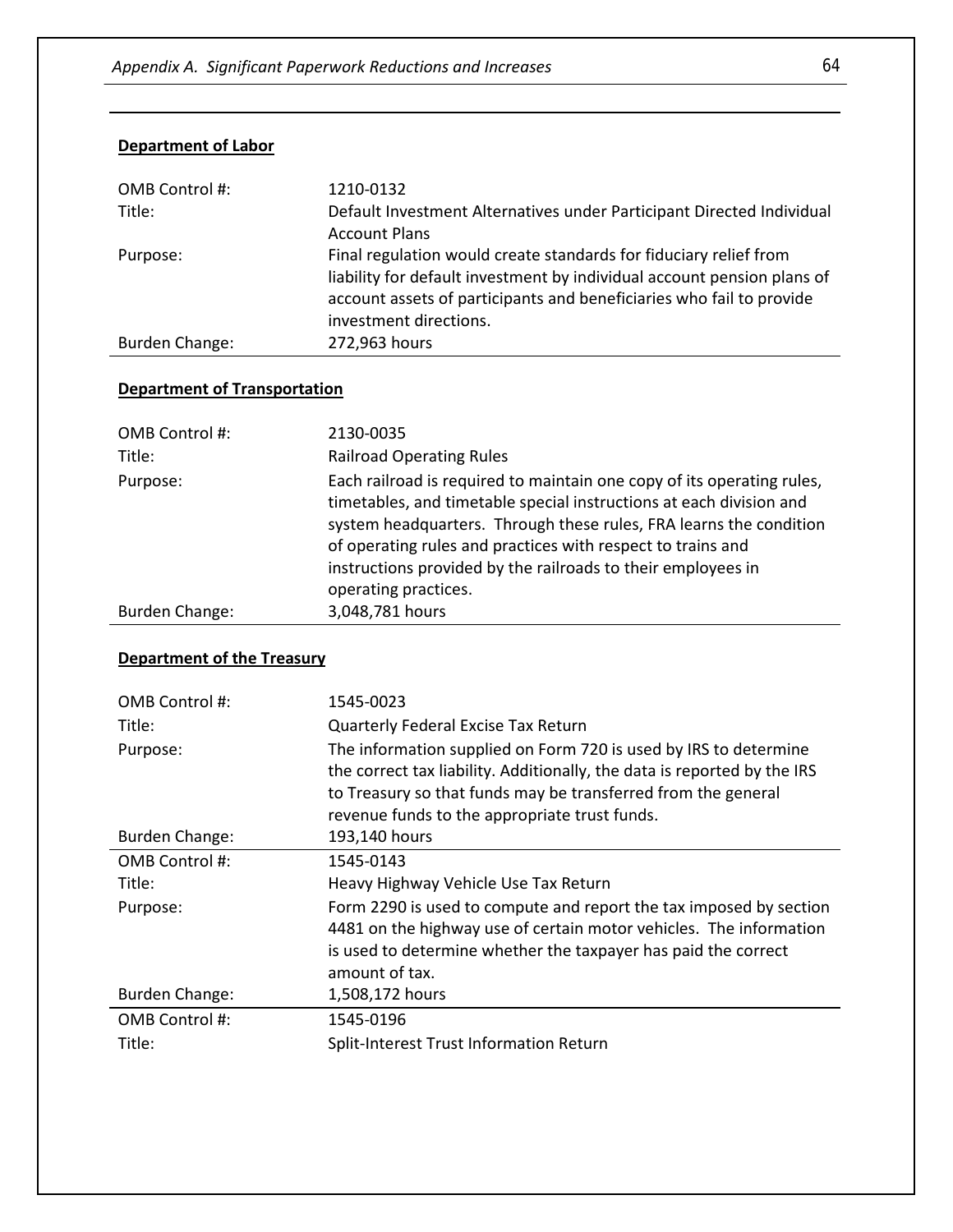| Purpose:                              | The data reported is used to verify that the beneficiaries of a<br>charitable remainder trust include the correct amounts in their tax<br>returns, and that the split-interest trust is not subject to private<br>foundation taxes.                                                                                                                                          |
|---------------------------------------|------------------------------------------------------------------------------------------------------------------------------------------------------------------------------------------------------------------------------------------------------------------------------------------------------------------------------------------------------------------------------|
| <b>Burden Change:</b>                 | 4,991,100 hours                                                                                                                                                                                                                                                                                                                                                              |
| OMB Control #:                        | 1557-0234                                                                                                                                                                                                                                                                                                                                                                    |
| Title:                                | Risk-Based Capital Standards: Advanced Capital Adequacy<br>Framework                                                                                                                                                                                                                                                                                                         |
| Purpose:                              | The proposed rule sets forth a new risk-based capital adequacy<br>framework that would require some banks and allow other<br>qualifying banks to use an internal ratings-based approach to<br>calculate regulatory credit risk capital requirements and advanced<br>measurement approaches to calculate regulatory operational risk<br>capital requirements.                 |
| <b>Burden Change:</b>                 | 809,640 hours                                                                                                                                                                                                                                                                                                                                                                |
| OMB Control #:                        | 1557-0239                                                                                                                                                                                                                                                                                                                                                                    |
| Title:                                | Advanced Capital Adequacy Framework Regulatory Reporting<br>Requirements                                                                                                                                                                                                                                                                                                     |
| Purpose:                              | These proposed new regulatory reporting requirements would apply<br>to banks that qualify for and adopt the Advanced Capital Adequacy<br>Framework to calculate their risk-based capital requirement or are in<br>the parallel run stage of qualifying to adopt this framework. The<br>proposal describes the scope of reporting and the proposed<br>reporting requirements. |
| <b>Burden Change:</b>                 | 130,000 hours                                                                                                                                                                                                                                                                                                                                                                |
| <b>Department of Veterans Affairs</b> |                                                                                                                                                                                                                                                                                                                                                                              |

| OMB Control #: | 2900-0091                                                                                                                                                                                                                                                                        |
|----------------|----------------------------------------------------------------------------------------------------------------------------------------------------------------------------------------------------------------------------------------------------------------------------------|
| Title:         | Application and Renewal for Health Benefits                                                                                                                                                                                                                                      |
| Purpose:       | Collects information to enroll for health care benefits, establishes<br>basic eligibility, identifies 3rd party health insurance coverage,<br>identifies prescription copayment, provides for income verification<br>and serves as a mechanism to make changes upon admission or |
|                | yearly financial updates.                                                                                                                                                                                                                                                        |
| Burden Change: | 105,685 hours                                                                                                                                                                                                                                                                    |

### **Environmental Protection Agency**

| OMB Control #: | 2060-0548                                                       |
|----------------|-----------------------------------------------------------------|
| Title:         | NESHAP for Stationary Reciprocating Internal Combustion Engines |
|                | (40 CFR part 63, subpart ZZZZ) (Final Rule)                     |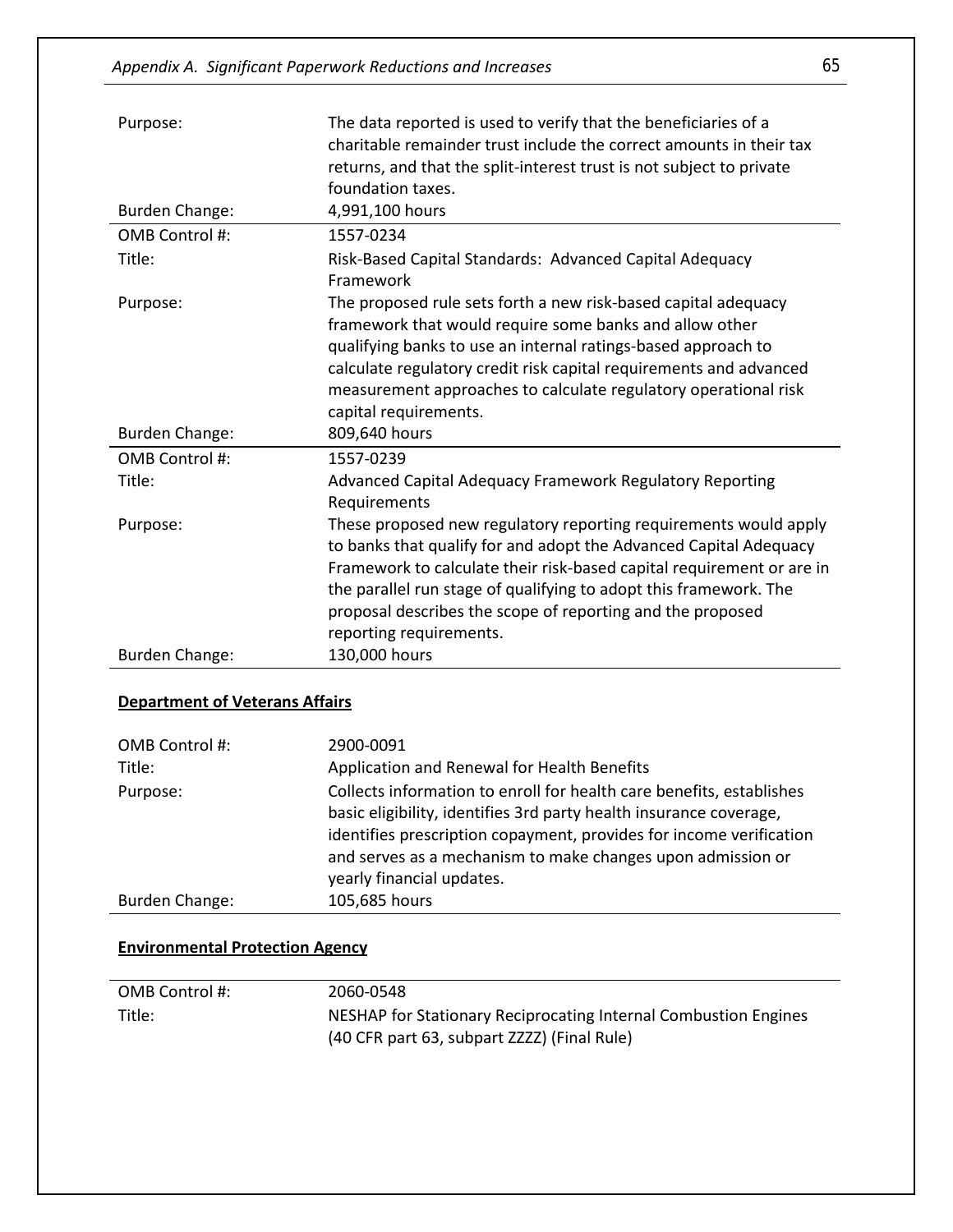| Purpose:              | The respondents to the information collection are owners or<br>operators of engines greater than 250 hp and less than or equal to<br>500 hp located at major sources that are subject to the proposed<br>revisions to the stationary reciprocating internal combustion engine<br>NESHAP. The information is requested by the agency to determine<br>compliance with the rule. The estimate of burden on this ICR has<br>been revised in order to account for additional sources that will be<br>affected as a result of a final rule that was promulgated on January<br>19, 2008. |
|-----------------------|-----------------------------------------------------------------------------------------------------------------------------------------------------------------------------------------------------------------------------------------------------------------------------------------------------------------------------------------------------------------------------------------------------------------------------------------------------------------------------------------------------------------------------------------------------------------------------------|
| <b>Burden Change:</b> | 100,471 hours                                                                                                                                                                                                                                                                                                                                                                                                                                                                                                                                                                     |
| OMB Control #:        | 2060-0607                                                                                                                                                                                                                                                                                                                                                                                                                                                                                                                                                                         |
| Title:                | NESHAP for Paint Stripping and Miscellaneous Surface Coating at<br>Area Sources (40 CFR 63) (Final Rule)                                                                                                                                                                                                                                                                                                                                                                                                                                                                          |
| Purpose:              | This rule establishes standards as part of EPAs Integrated Urban<br>Strategy to reduce cancer risk from area sources under section<br>112(k)(3)(C) of the CAA. This is a new rule, and affected sources will<br>have to comply with new recordkeeping and reporting requirements                                                                                                                                                                                                                                                                                                  |
| <b>Burden Change:</b> | 246,704 hours                                                                                                                                                                                                                                                                                                                                                                                                                                                                                                                                                                     |
| OMB Control #:        | 2060-0611                                                                                                                                                                                                                                                                                                                                                                                                                                                                                                                                                                         |
| Title:                | PM 2.5 NAAQS Implementation Rule (Final Rule)                                                                                                                                                                                                                                                                                                                                                                                                                                                                                                                                     |
| Purpose:              | Promulgation of the revised standard triggers a requirement for<br>states to prepare implementation plans for each nonattainment<br>area, including an evaluation of measures, an attainment<br>demonstration, and a plan for reasonable further progress (RFP).                                                                                                                                                                                                                                                                                                                  |
| <b>Burden Change:</b> | 210,000 hours                                                                                                                                                                                                                                                                                                                                                                                                                                                                                                                                                                     |
| OMB Control #:        | 2090-0030                                                                                                                                                                                                                                                                                                                                                                                                                                                                                                                                                                         |
| Title:                | Participation by Disadvantaged Business Enterprises in Procurement<br>under Environmental Protection Agency (EPA) Financial Assistance<br>Agreements (Final Rule)                                                                                                                                                                                                                                                                                                                                                                                                                 |
| Purpose:              | This information is collected as part of an effort to consolidate<br>existing provisions relating to EPA's Minority Business Enterprise<br>(MBE) and Women's Business Enterprise (WBE) program currently<br>found in 40 CFR Parts 30,31,35 and 40 into a new Part 33.                                                                                                                                                                                                                                                                                                             |
| <b>Burden Change:</b> | 331,250 hours                                                                                                                                                                                                                                                                                                                                                                                                                                                                                                                                                                     |
| DOD/GSA/NASA (FAR)    |                                                                                                                                                                                                                                                                                                                                                                                                                                                                                                                                                                                   |

#### OMB Control #: 9000-0094 Title: Debarment and Suspension. FAR Sections Affected: 9.1; 9.4; 52.209- 5; 52.212-3(h)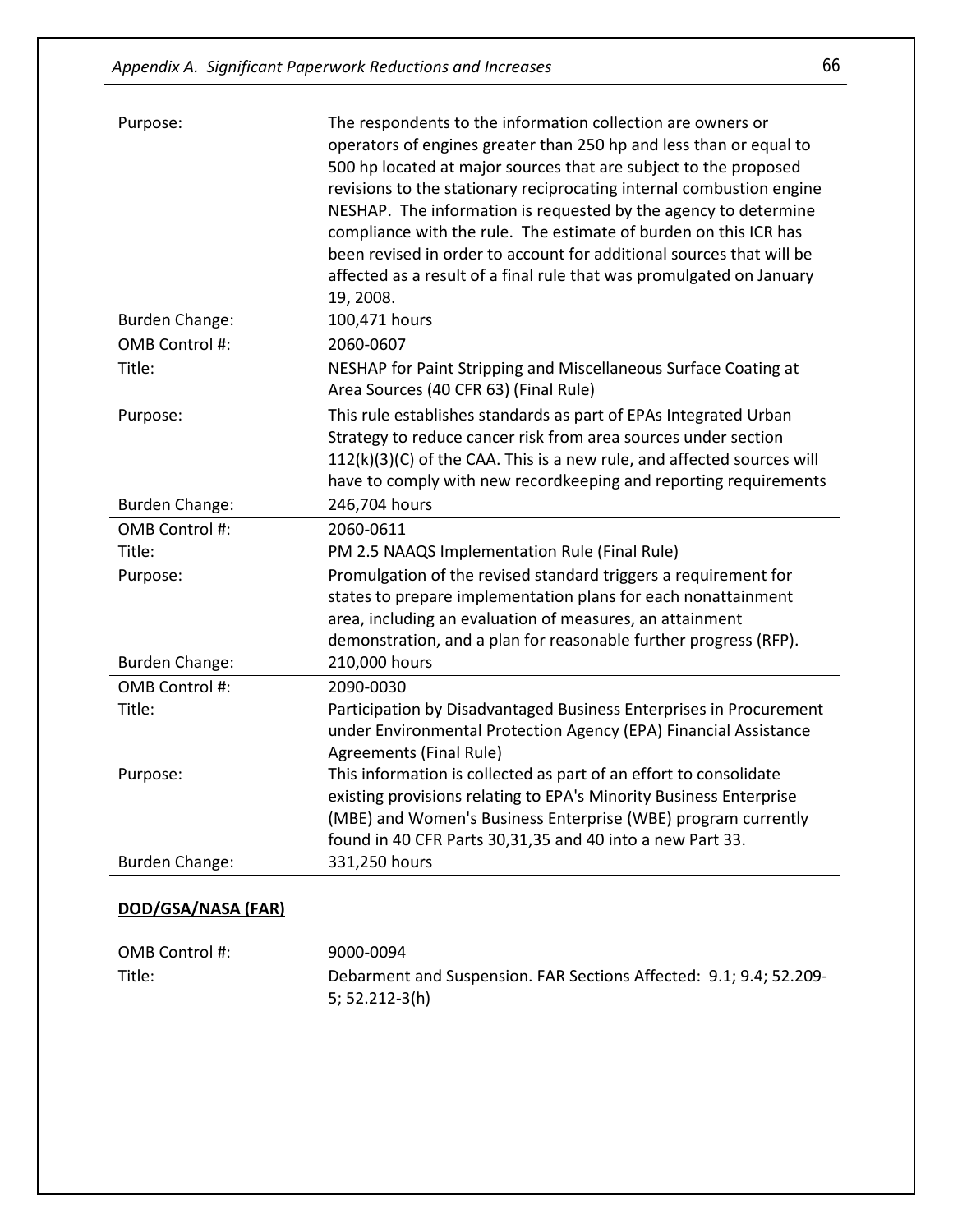| Purpose:       | The solicitation certification requires offerors for a requirement in<br>excess of \$100,000 to certify whether the firm or its principals were<br>currently suspended, debarred, proposed for debarment, indicted,<br>or within 3 years of the offer had been convicted of any felonies or<br>civil cases in which the United States brought the action arising from<br>any Federal tax labor, and employment environmental, antitrust, or<br>consumer protection laws. In addition, the offeror must advise the<br>contracting officer prior to subcontracting with a contractor<br>debarred, suspended, or proposed for debarment. |
|----------------|---------------------------------------------------------------------------------------------------------------------------------------------------------------------------------------------------------------------------------------------------------------------------------------------------------------------------------------------------------------------------------------------------------------------------------------------------------------------------------------------------------------------------------------------------------------------------------------------------------------------------------------|
| Burden Change: | 324,682 hours                                                                                                                                                                                                                                                                                                                                                                                                                                                                                                                                                                                                                         |

#### **Federal Communications Commission**

| OMB Control #:        | 3060-1111                                                                                                                                                                                                                                                                                                                                                                                                                                                                                                                                                                                                                                           |
|-----------------------|-----------------------------------------------------------------------------------------------------------------------------------------------------------------------------------------------------------------------------------------------------------------------------------------------------------------------------------------------------------------------------------------------------------------------------------------------------------------------------------------------------------------------------------------------------------------------------------------------------------------------------------------------------|
| Title:                | Sections 225 and 255, Interconnected Voice Over Internet Protocol<br>Services (VoIP)                                                                                                                                                                                                                                                                                                                                                                                                                                                                                                                                                                |
| Purpose:              | On June 15, 2007, the Commission released the Sections 225/255<br>VoIP Report and Order, FCC 07-110, WC Docket No. 04-36, WT<br>Docket No. 96-198, CG Docket No. 03-123 and CC Docket No. 92-105.<br>The Sections 225/255 VoIP Report and Order extends the disability<br>access requirements that currently apply to telecommunications<br>service providers and equipment manufacturers under section 255<br>of the Act and 47 CFR part 6 of the Commission's rules, to providers<br>of "interconnected voice over Internet Protocol (VoIP) services," and<br>to manufacturers of specially designed equipment used to provide<br>those services. |
| <b>Burden Change:</b> | 149,962 hours                                                                                                                                                                                                                                                                                                                                                                                                                                                                                                                                                                                                                                       |
| OMB Control #:        | 3060-1115                                                                                                                                                                                                                                                                                                                                                                                                                                                                                                                                                                                                                                           |
| Title:                | Sections 15.124, 27.20, 54.418, 73.674 and 76.1630, DTV Consumer<br>Education Initiative; FCC Form 388                                                                                                                                                                                                                                                                                                                                                                                                                                                                                                                                              |
| Purpose:              | The Commission adopted on February 19, 2008, a Report and Order,<br>In the Matter DTV Consumer Education Initiative, MB Docket 07-148,<br>FCC 08-56. The information collection requirements contained in<br>FCC 08-56 are necessary to ensure that the American public is<br>adequately prepared for the digital transition.                                                                                                                                                                                                                                                                                                                       |
| <b>Burden Change:</b> | 156,069 hours                                                                                                                                                                                                                                                                                                                                                                                                                                                                                                                                                                                                                                       |

#### **Federal Deposit Insurance Corporation**

| OMB Control #: | 3064-0162                             |
|----------------|---------------------------------------|
| Title:         | Large-Bank Deposit Insurance Programs |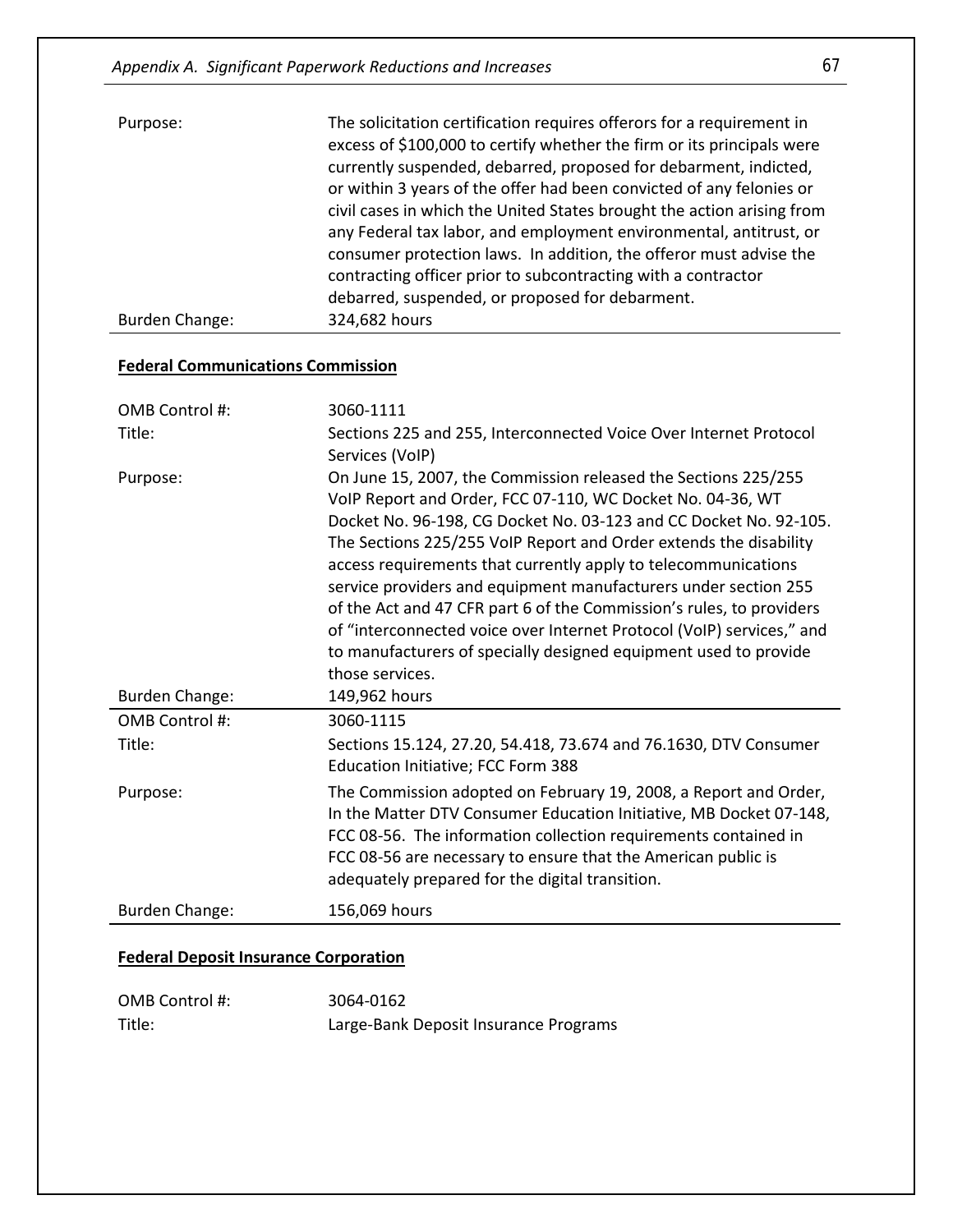| Purpose:       | The FDIC has adopted regulations intended to modernize the process<br>of determining the insurance status of each depositor in the event of<br>a depository institution failure. The regulations will enable<br>operations of a large insured depository institution to continue<br>functioning on the day following failure, support the FDIC's efforts to<br>fulfill its legal mandates regarding the resolution of failed insured<br>deposit institutions, and apply to the largest institutions only (\$2)<br>billion in domestic deposits or more). More specifically, the<br>regulations require the largest insured depository institutions to<br>adopt mechanisms that would, in the event of the institution's<br>failure, (1) provide the FDIC with standard deposit account and<br>customer information, and (2) allow the FDIC to place and release<br>holds on liability accounts, including deposits. |
|----------------|---------------------------------------------------------------------------------------------------------------------------------------------------------------------------------------------------------------------------------------------------------------------------------------------------------------------------------------------------------------------------------------------------------------------------------------------------------------------------------------------------------------------------------------------------------------------------------------------------------------------------------------------------------------------------------------------------------------------------------------------------------------------------------------------------------------------------------------------------------------------------------------------------------------------|
| Burden Change: | 248,915 hours                                                                                                                                                                                                                                                                                                                                                                                                                                                                                                                                                                                                                                                                                                                                                                                                                                                                                                       |

#### **Nuclear Regulatory Commission**

| OMB Control #:        | 3150-0146                                                                                                                                                                                                                                                                                                                                                                                                                                                                                                                                                                                                                                                                                                                                                                                                                                                                                                                                                                                                                                            |
|-----------------------|------------------------------------------------------------------------------------------------------------------------------------------------------------------------------------------------------------------------------------------------------------------------------------------------------------------------------------------------------------------------------------------------------------------------------------------------------------------------------------------------------------------------------------------------------------------------------------------------------------------------------------------------------------------------------------------------------------------------------------------------------------------------------------------------------------------------------------------------------------------------------------------------------------------------------------------------------------------------------------------------------------------------------------------------------|
| Title:                | 10 CFR 26, Fitness for Duty Program                                                                                                                                                                                                                                                                                                                                                                                                                                                                                                                                                                                                                                                                                                                                                                                                                                                                                                                                                                                                                  |
| Purpose:              | The complete revision to 10 CFR 26 contains NRC's requirements and<br>standards for the establishment, implementation, and maintenance<br>of FFD programs. The mandatory recordkeeping and reporting<br>requirements include provisions requiring licensees and other<br>entities to develop and maintain policies and procedures; retain<br>records of training, qualification and authorization of individuals;<br>retain records related to drug and alcohol collections and tests;<br>retain other records related to the collection, testing, and review<br>processes; report FFD program performance and significant<br>violations, program failures and testing errors; and retain records<br>related to employee assistance programs. Records and reports are<br>also required under the proposed new fatigue management<br>component of the FFD program. The NRC would use the reports to<br>assess the effectiveness of Fad programs for those subject to the<br>rule, and to ensure the provisions are implemented as the NRC<br>intends. |
| <b>Burden Change:</b> | 870,591 hours                                                                                                                                                                                                                                                                                                                                                                                                                                                                                                                                                                                                                                                                                                                                                                                                                                                                                                                                                                                                                                        |

#### **Securities and Exchange Commission**

| OMB Control #: | 3235-0070                                                                                                                                                 |
|----------------|-----------------------------------------------------------------------------------------------------------------------------------------------------------|
| Title:         | Exchange Act Form 10-Q                                                                                                                                    |
| Purpose:       | Form 10-Q is filed by issuers of securities to satisfy their quarterly<br>reporting obligations pursuant to Sections 13 and 15(d) of the<br>Exchange Act. |
| Burden Change: | 1,647,005 hours                                                                                                                                           |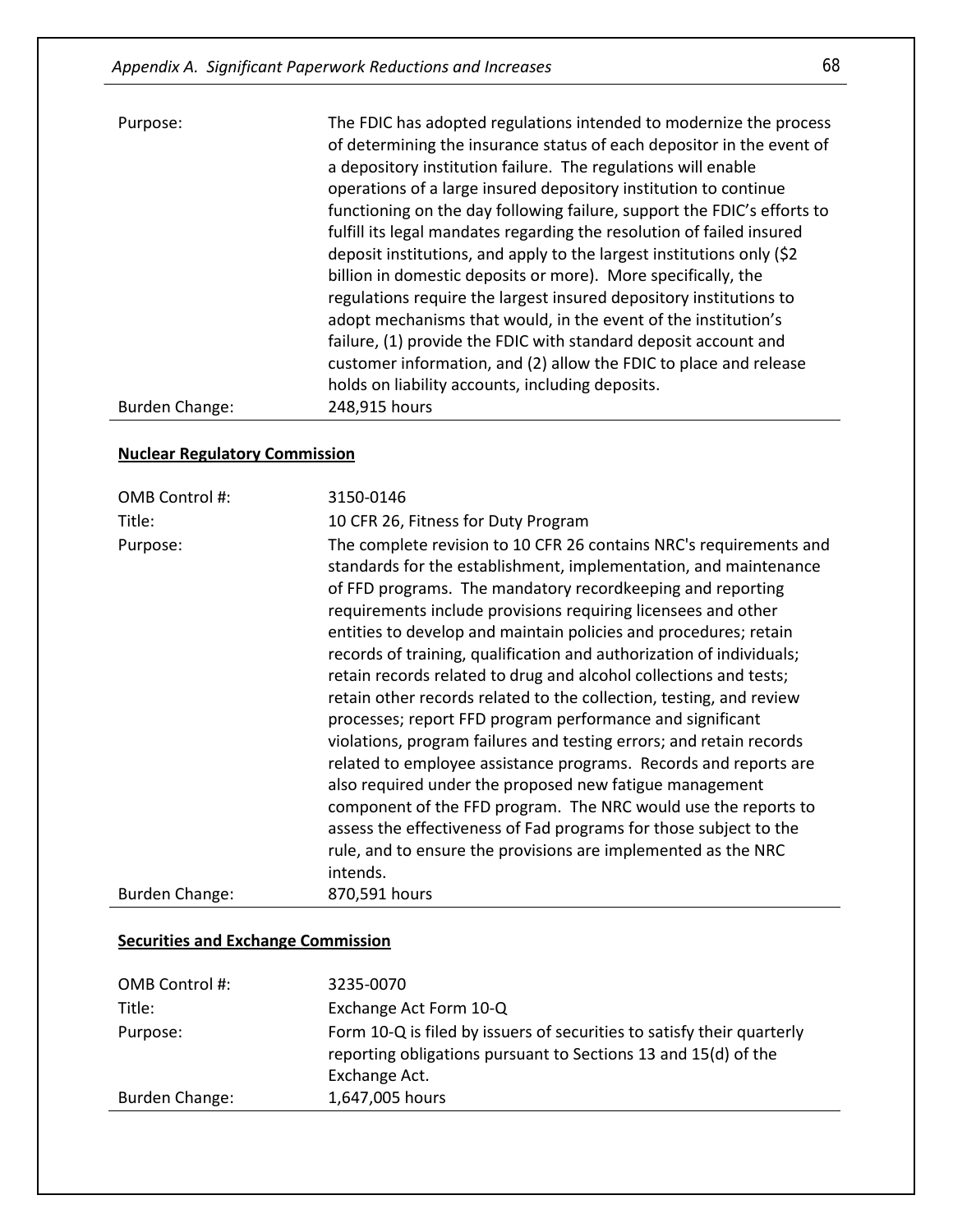| OMB Control #: | 3235-0630                                                                                                                                                                                                                                                                                                                                                                                                                                                                                                                                                                                                                                                                                                                                                                                                             |
|----------------|-----------------------------------------------------------------------------------------------------------------------------------------------------------------------------------------------------------------------------------------------------------------------------------------------------------------------------------------------------------------------------------------------------------------------------------------------------------------------------------------------------------------------------------------------------------------------------------------------------------------------------------------------------------------------------------------------------------------------------------------------------------------------------------------------------------------------|
| Title:         | Temporary rule for principal trades with certain advisory clients, rule<br>$206(3)-3T$                                                                                                                                                                                                                                                                                                                                                                                                                                                                                                                                                                                                                                                                                                                                |
| Purpose:       | Temporary rule 206(3)-3T provides investment advisers who are<br>registered with the Commission as broker-dealers relief by<br>establishing an optional, alternative means for them to meet the<br>requirements of section 206(3) of the Advisers Act when they act in a<br>principal capacity in transactions with certain of their advisory<br>clients. The Commission also adopted temporary rule 206(3)-3T to<br>enable fee-based brokerage customers to make an informed choice<br>between fee-based advisory accounts and commission-based<br>brokerage accounts, while continuing to have access to certain<br>securities held in the principal accounts of certain advisory firms.<br>The temporary rule, and its attendant paperwork burdens, will<br>expire and no longer be effective on December 31, 2009 |
| Burden Change: | 494,440 hours                                                                                                                                                                                                                                                                                                                                                                                                                                                                                                                                                                                                                                                                                                                                                                                                         |

#### **Social Security Administration**

| OMB Control #:<br>Title: | 0960-0769<br>Conducting Personal Conferences When Waiver of Recovery of a                                                                                                                                                                    |
|--------------------------|----------------------------------------------------------------------------------------------------------------------------------------------------------------------------------------------------------------------------------------------|
|                          | Title II or Title XVI Overpayment Cannot be Approved                                                                                                                                                                                         |
| Purpose:                 | This ICR is for final rules which expand the available modalities for<br>personal conferences when title II or title XVI Social Security<br>beneficiaries wish to contest a denial of their request for a waiver of<br>overpayment recovery. |
| Burden Change:           | 187,500 hours                                                                                                                                                                                                                                |

# *Burden Increases from Miscellaneous Actions*

#### **Department of Agriculture**

| OMB Control #: | 0560-0260                                                           |
|----------------|---------------------------------------------------------------------|
| Title:         | <b>Measurement Service Record</b>                                   |
| Purpose:       | The collection of information from producers is required to enable  |
|                | the Farm Service Agency to perform the measurement services for     |
|                | the producers.                                                      |
| Burden Change: | 168,750 hours                                                       |
| OMB Control #: | 0584-0535                                                           |
| Title:         | MyPyramid Tracker Information Collection for Registration, Login, & |
|                | Food Intake and Physical Activity Assessment                        |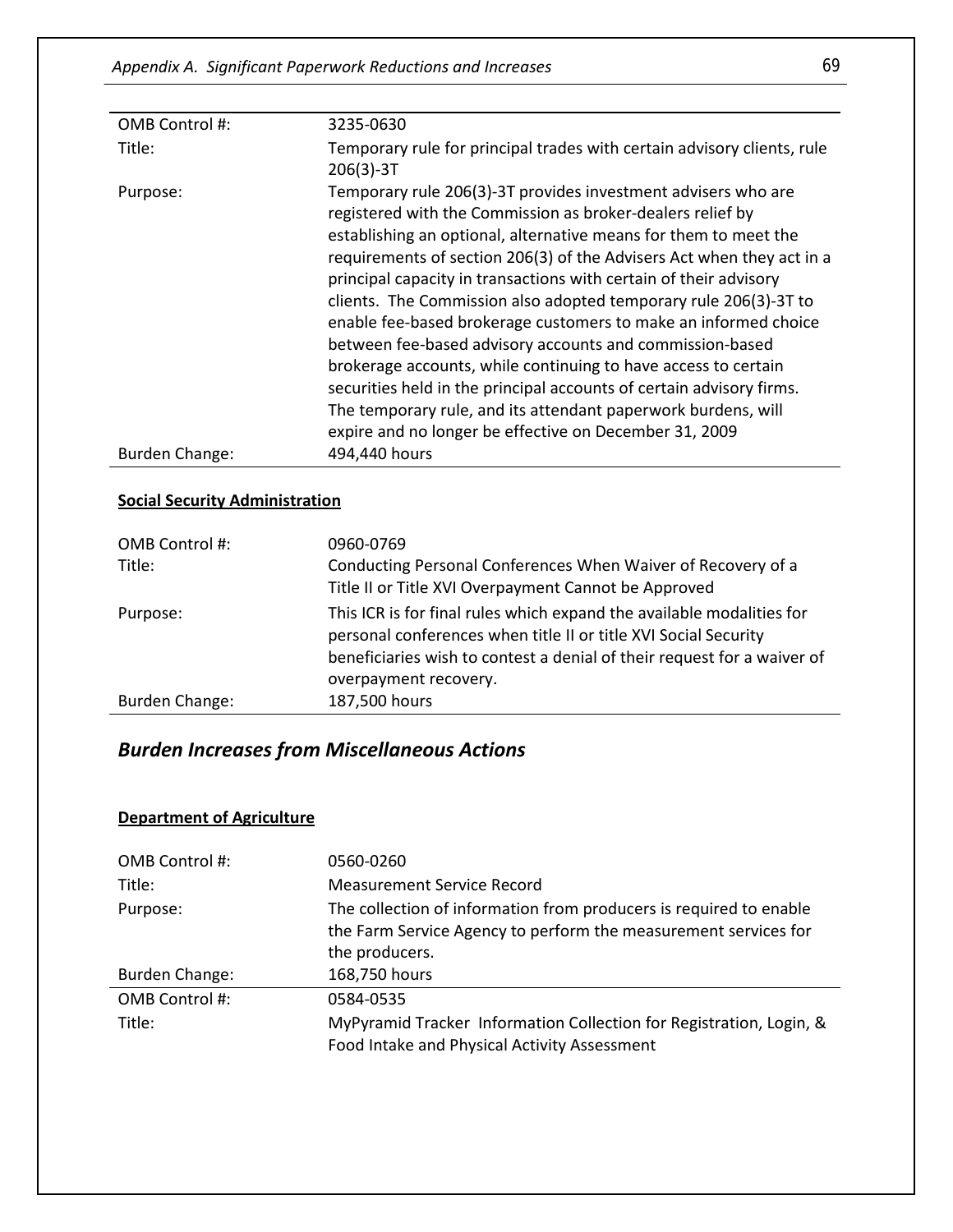| Purpose:       | Information collection is necessary to obtain food consumption &        |
|----------------|-------------------------------------------------------------------------|
|                | physical activity data input from individuals in the public in order to |
|                | use the MyPyramid Tracker Internet-based food & physical activity       |
|                | assessment tool.                                                        |
| Burden Change: | 1,695,832 hours                                                         |

#### **Department of Health and Human Services**

| OMB Control #:          | 0938-0328                                                                                                                                                                                                                                                                                                                                                                                                                                                                             |
|-------------------------|---------------------------------------------------------------------------------------------------------------------------------------------------------------------------------------------------------------------------------------------------------------------------------------------------------------------------------------------------------------------------------------------------------------------------------------------------------------------------------------|
| Title:                  | Hospital Conditions of Participation (CoP) and Supporting<br>Regulations                                                                                                                                                                                                                                                                                                                                                                                                              |
| Purpose:                | This package reflects the paperwork burden for a total of 4,991<br>respondents (i.e., 4,890 hospitals and 101 critical access hospitals<br>(CAHs) which include 81 CAHs that have psychiatric distinct part<br>units (DPUs) and 20 CAHs that have rehabilitation DPUs).                                                                                                                                                                                                               |
| How Reduction Achieved: | This information collection package serves to update the burden<br>estimates associated with the current hospital conditions of<br>participation (CoPs) in this package. We have determined that the<br>current CAH burden is overestimated in the hospital PRA package<br>because all the burden and costs were assigned equally to both CAHs<br>and hospitals. Additionally, there are fewer accredited and non-<br>accredited hospitals since the last submission of this package. |
| Burden Change:          | 3,634,668 hours                                                                                                                                                                                                                                                                                                                                                                                                                                                                       |

#### **Department of Commerce**

| OMB Control #:        | 0607-0139                                                                                                                                                                                                       |
|-----------------------|-----------------------------------------------------------------------------------------------------------------------------------------------------------------------------------------------------------------|
| Title:                | <b>Census Employment Inquiry</b>                                                                                                                                                                                |
| Purpose:              | The BC-170A, BC-170B and the BC-170D are used to collect                                                                                                                                                        |
|                       | information such as personal data and work experience from job<br>applicants. The completed form will be used to determine the best                                                                             |
|                       | qualified applicants to fill census jobs.                                                                                                                                                                       |
| <b>Burden Change:</b> | 241,500 hours                                                                                                                                                                                                   |
| OMB Control #:        | 0607-0943                                                                                                                                                                                                       |
| Title:                | 2007 Survey of Business Owners and Self-Employed Persons (SBO)                                                                                                                                                  |
| Purpose:              | The Census Bureau plans to conduct the 2007 Survey of Business                                                                                                                                                  |
|                       | Owners and Self-Employed Persons (SBO). In the SBO, businesses are                                                                                                                                              |
|                       | asked several questions about their business as well as several                                                                                                                                                 |
|                       | questions about the gender, Hispanic or Latino origin, and race of                                                                                                                                              |
|                       | the principal owner(s). This survey provides the only comprehensive,<br>regularly collected source of information on selected economic and<br>demographic characteristics for businesses and business owners by |
|                       | gender, Hispanic or Latino origin, and race. The survey is conducted                                                                                                                                            |
|                       | as part of the Economic Census program which is required by law to                                                                                                                                              |
|                       | be taken every 5 years under Title 13 of the United States Code,                                                                                                                                                |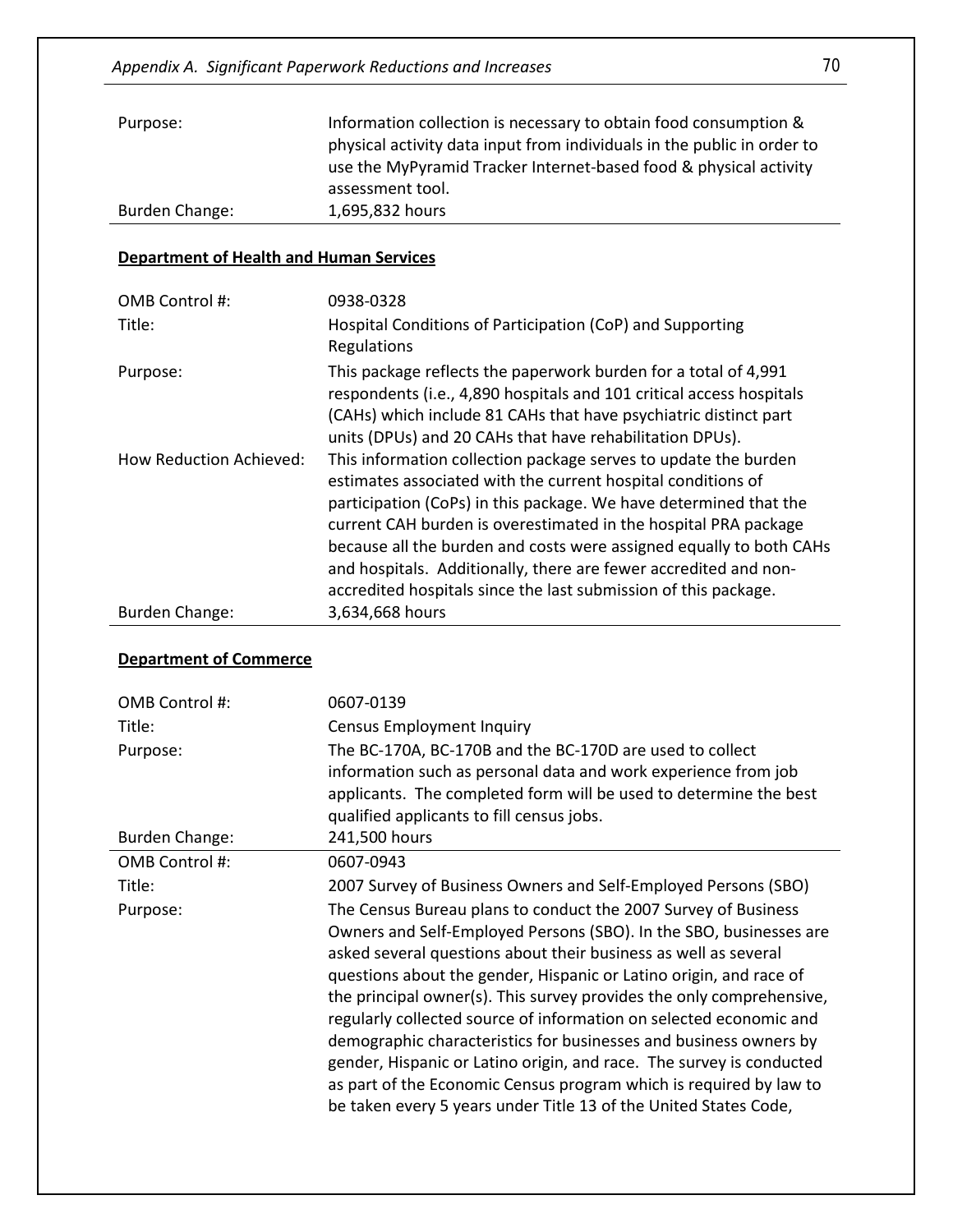|                                   | Sections 131, 193, and 224.                                                                                                                                                                                                                                                                                                                                                                                                                                                                                                                                                                                                                                                                                                                                                                                                                                                                                                            |
|-----------------------------------|----------------------------------------------------------------------------------------------------------------------------------------------------------------------------------------------------------------------------------------------------------------------------------------------------------------------------------------------------------------------------------------------------------------------------------------------------------------------------------------------------------------------------------------------------------------------------------------------------------------------------------------------------------------------------------------------------------------------------------------------------------------------------------------------------------------------------------------------------------------------------------------------------------------------------------------|
| <b>Burden Change:</b>             | 240,000 hours                                                                                                                                                                                                                                                                                                                                                                                                                                                                                                                                                                                                                                                                                                                                                                                                                                                                                                                          |
| OMB Control #:                    | 0608-0042                                                                                                                                                                                                                                                                                                                                                                                                                                                                                                                                                                                                                                                                                                                                                                                                                                                                                                                              |
| Title:                            | Benchmark Survey of Foreign Direct Investment in the United States<br>$-2007$                                                                                                                                                                                                                                                                                                                                                                                                                                                                                                                                                                                                                                                                                                                                                                                                                                                          |
| Purpose:<br><b>Burden Change:</b> | The Benchmark Survey of Foreign Direct Investment in the United<br>States obtains universe data on the financial and operating<br>characteristics of U.S. affiliates of foreign companies, and on<br>positions and transactions between U.S. affiliates and their foreign<br>parent groups. These data are needed to measure the size and<br>economic significance of foreign direct investment in the United<br>States, to measure changes in such investment, and to assess its<br>impact on the U.S. economy.<br>209,650 hours                                                                                                                                                                                                                                                                                                                                                                                                      |
| OMB Control #:                    | 1845-0008                                                                                                                                                                                                                                                                                                                                                                                                                                                                                                                                                                                                                                                                                                                                                                                                                                                                                                                              |
| Title:                            | <b>Student Aid Report (SAR)</b>                                                                                                                                                                                                                                                                                                                                                                                                                                                                                                                                                                                                                                                                                                                                                                                                                                                                                                        |
| Purpose:                          | The SAR is used to notify FAFSA applicants of their eligibility to<br>receive federal student aid under the student financial assistance<br>programs authorized under the Title IV of the Higher Education Act<br>of 1965, as amended, and provide an opportunity for applicants to<br>correct or update the information they provided on their FAFSA.                                                                                                                                                                                                                                                                                                                                                                                                                                                                                                                                                                                 |
| <b>Burden Change:</b>             | 280,417 hours                                                                                                                                                                                                                                                                                                                                                                                                                                                                                                                                                                                                                                                                                                                                                                                                                                                                                                                          |
| OMB Control #:                    | 1850-0790                                                                                                                                                                                                                                                                                                                                                                                                                                                                                                                                                                                                                                                                                                                                                                                                                                                                                                                              |
| Title:                            | National Assessment of Educational Progress 2008-2010 System                                                                                                                                                                                                                                                                                                                                                                                                                                                                                                                                                                                                                                                                                                                                                                                                                                                                           |
| Purpose:                          | Clearance<br>The National Assessment of Educational Progress (NAEP) is a<br>federally authorized survey of student achievement at grades 4, 8,<br>and 12 in various subject areas, such as mathematics, reading,<br>writing, science, U.S. history, civics, economics, and the arts. This is a<br>Generic Systems Clearance for which a three-year clearance is<br>requested for background materials of students, teachers and<br>schools.<br>There is an increase to the burden hours (and respondents) for the<br>NAEP. The nature of the NAEP is that burden alternates from a<br>relatively low burden one year to one that is substantial because<br>states and some urban districts are included every two years,<br>resulting in an increase in burden for the waves in the 2009<br>collection year. In addition, the 2008-10 NAEP includes for the first<br>time burden estimates for E-filing and the High School Transcript |
| <b>Burden Change:</b>             | Study.<br>195,618 hours                                                                                                                                                                                                                                                                                                                                                                                                                                                                                                                                                                                                                                                                                                                                                                                                                                                                                                                |
| OMB Control #:                    | 1875-0245                                                                                                                                                                                                                                                                                                                                                                                                                                                                                                                                                                                                                                                                                                                                                                                                                                                                                                                              |
| Title:                            | Department of Education Guidance on the Collection and Reporting<br>of Racial and Ethnic Data about Students, Teachers, and Education                                                                                                                                                                                                                                                                                                                                                                                                                                                                                                                                                                                                                                                                                                                                                                                                  |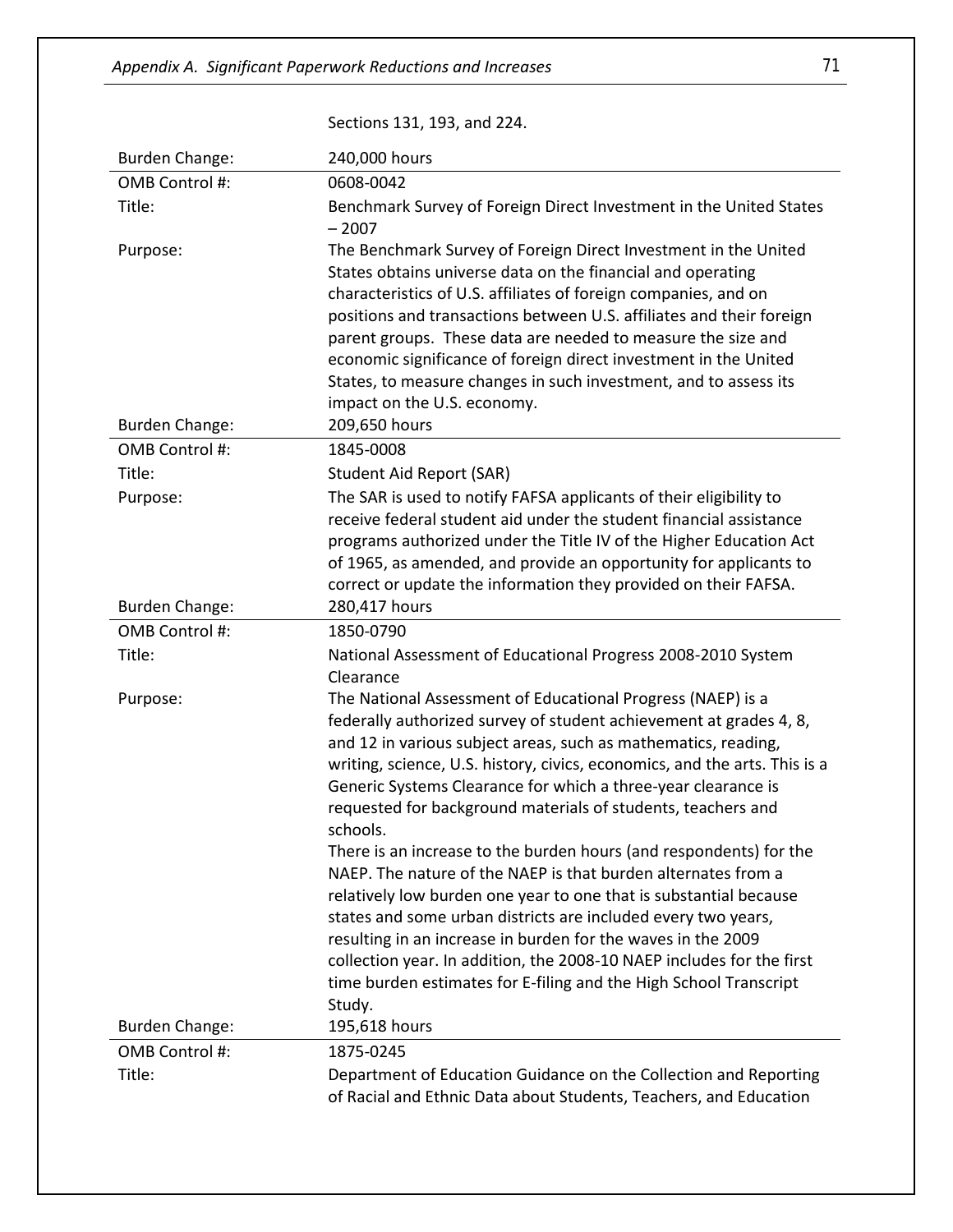Staff

| The Department of Education has published final guidance that<br>provides for the collection and reporting of racial and ethnic data on<br>students, teachers, and education staff. These changes are<br>necessary in order to implement the Office of Management and<br>Budget's 1997 Standards for Maintaining, Collecting, and Presenting<br>Federal Data on Race and Ethnicity. The final guidance applies to the<br>collection of individual-level data and to the reporting of aggregate<br>racial and ethnic data to the Department by educational institutions<br>and others recipients of grants and contracts. |
|--------------------------------------------------------------------------------------------------------------------------------------------------------------------------------------------------------------------------------------------------------------------------------------------------------------------------------------------------------------------------------------------------------------------------------------------------------------------------------------------------------------------------------------------------------------------------------------------------------------------------|
| 7,851,257 hours                                                                                                                                                                                                                                                                                                                                                                                                                                                                                                                                                                                                          |
|                                                                                                                                                                                                                                                                                                                                                                                                                                                                                                                                                                                                                          |

## **Department of Health and Human Services**

| OMB Control #:        | 0910-0626                                                                                                                                                                                                                                                                                                                                                                                                                                                                                                                    |
|-----------------------|------------------------------------------------------------------------------------------------------------------------------------------------------------------------------------------------------------------------------------------------------------------------------------------------------------------------------------------------------------------------------------------------------------------------------------------------------------------------------------------------------------------------------|
| Title:                | Substantiation for Dietary Supplement Claims Made Under Section<br>403(r)(6) of the Federal Food, Drug, and Cosmetic Act                                                                                                                                                                                                                                                                                                                                                                                                     |
| Purpose:              | Section 403(r)(6) of the Federal Food, Drug, and Cosmetic Act (the<br>act) (21 U.S.C. 343(r)(6)) requires that a manufacturer of a dietary<br>supplement making a nutritional deficiency, structure/function, or<br>general well-being claim have substantiation that the claim is<br>truthful and not misleading.                                                                                                                                                                                                           |
| <b>Burden Change:</b> | 189,428 hours                                                                                                                                                                                                                                                                                                                                                                                                                                                                                                                |
| OMB Control #:        | 0920-0666                                                                                                                                                                                                                                                                                                                                                                                                                                                                                                                    |
| Title:                | The National Healthcare Safety Network (NHSN)                                                                                                                                                                                                                                                                                                                                                                                                                                                                                |
| Purpose:              | The NHSN is a knowledge system for accumulating, exchanging and<br>integrating relevant information and resources among private and<br>public stakeholders to support local and national efforts to protect<br>patients and healthcare personnel by promoting healthcare safety.<br>Specifically, the data will be used to determine the magnitude of<br>various healthcare-associated adverse events and trends in the rates<br>of these events among patients and healthcare personnel with<br>similar risks or exposures. |
| <b>Burden Change:</b> | 1,212,498 hours                                                                                                                                                                                                                                                                                                                                                                                                                                                                                                              |
| OMB Control #:        | 0925-0001                                                                                                                                                                                                                                                                                                                                                                                                                                                                                                                    |
| Title:                | Research and Research Training Grant Applications and Related                                                                                                                                                                                                                                                                                                                                                                                                                                                                |
|                       | Forms                                                                                                                                                                                                                                                                                                                                                                                                                                                                                                                        |
| Purpose:              | PHS and 2590 are used to apply for research grants, Research Career<br>Awards (RCA), Kirschstein-National Research Service Awards and<br>SBIR/STTR Awards.                                                                                                                                                                                                                                                                                                                                                                   |
| <b>Burden Change:</b> | 3,988,694 hours                                                                                                                                                                                                                                                                                                                                                                                                                                                                                                              |
| OMB Control #:        | 0925-0586                                                                                                                                                                                                                                                                                                                                                                                                                                                                                                                    |
| Title:                | Information Program on Clinical Trials: Maintaining a Registry and                                                                                                                                                                                                                                                                                                                                                                                                                                                           |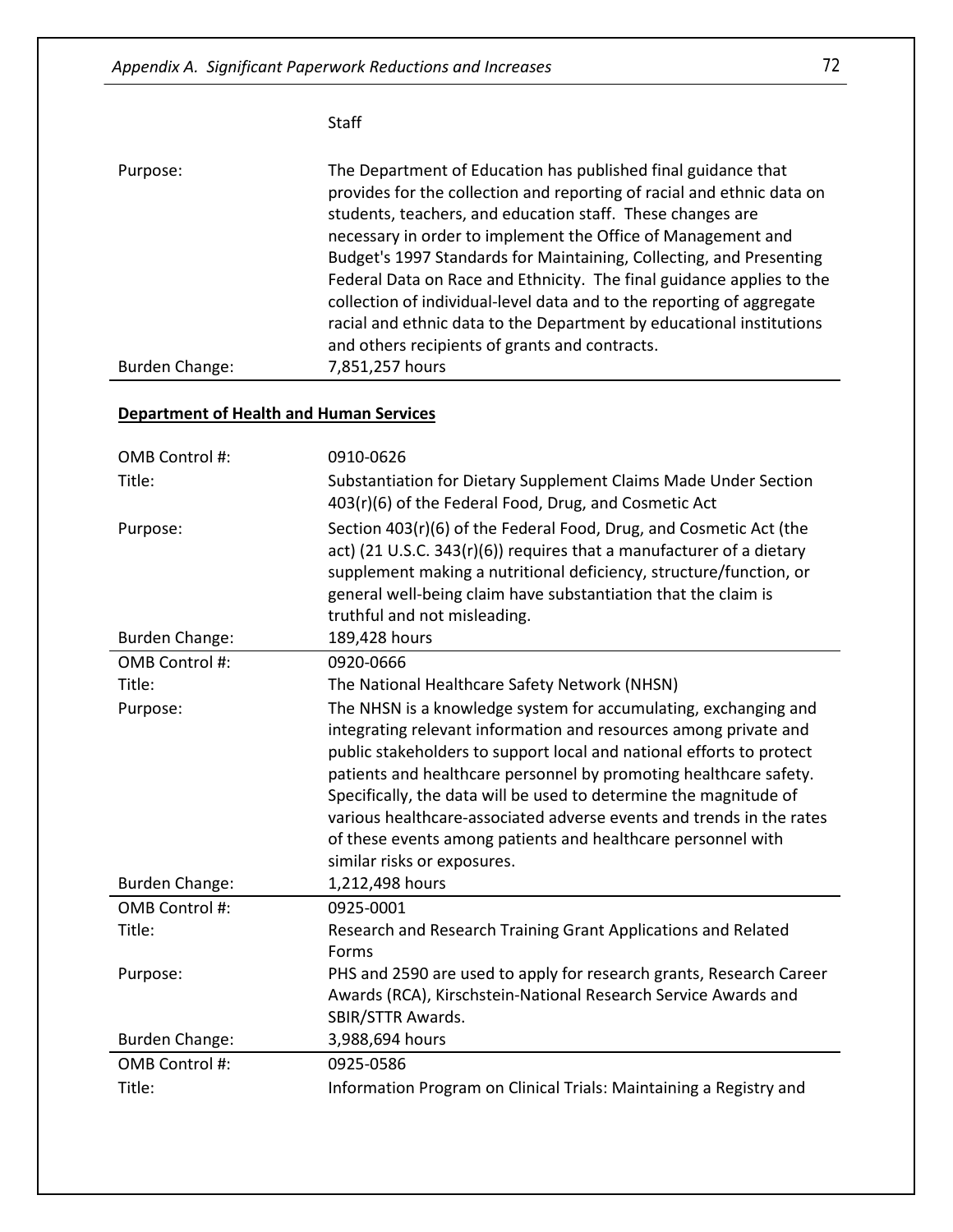|                       | Results Databank (NLM)                                                                                                                    |
|-----------------------|-------------------------------------------------------------------------------------------------------------------------------------------|
| Purpose:              | The purpose of the clinical trials registry data bank is to enhance                                                                       |
|                       | patient enrollment and provide a mechanism to track the progress of                                                                       |
|                       | clinical trials. The registry will provide basic information about the                                                                    |
|                       | trials, their implementation, and how to enroll.                                                                                          |
| <b>Burden Change:</b> | 103,440 hours                                                                                                                             |
| OMB Control #:        | 0938-0365                                                                                                                                 |
| Title:                | Home Health Medicare Conditions of Participation (CoP) Information                                                                        |
|                       | Collection Requirements as outlined in Regulations -- 42 CFR 484.10,<br>484.12, 484.14, 484.16,                                           |
| Purpose:              | 42 CFR 484 outlines Home Health Agency Medicare CoP to ensure                                                                             |
|                       | HHAs meet the Federal patient health and safety regulations.                                                                              |
| <b>Burden Change:</b> | 193,592 hours                                                                                                                             |
| OMB Control #:        | 0938-0907                                                                                                                                 |
| Title:                | Hospital Wage Index Occupational Mix Survey and Supporting<br>Regulations in 42 CFR, Section 412.64                                       |
| Purpose:              | Section 304 of the Medicare, Medicaid, and SCHIP Benefits                                                                                 |
|                       | Improvement and Protection Act of 2000 requires CMS to collect                                                                            |
|                       | wage data on hospital employees by occupational category, at least                                                                        |
|                       | once every 3 years, in order to construct an occupational mix                                                                             |
|                       | adjustment to the wage index. In response to industry comments                                                                            |
|                       | suggesting ways to improve the occupational mix survey, CMS has<br>revised the survey for the next data collection period, 2007/2008, to  |
|                       | be used in calculating the FY 2010 wage index.                                                                                            |
| <b>Burden Change:</b> | 512,000 hours                                                                                                                             |
| OMB Control #:        | 0938-0992                                                                                                                                 |
| Title:                | Medicare Part D Reporting Requirements under 42 CFR section                                                                               |
|                       | 423.505                                                                                                                                   |
| Purpose:              | MMA provides CMS the statutory authority to require all Part D                                                                            |
|                       | Sponsors (MA-PDs and PDPs) to report data related to their                                                                                |
|                       | operational costs, services, and fiscal soundness. These data will be                                                                     |
|                       | analyzed for oversight and monitoring purposes, as well as                                                                                |
|                       | potentially initiating other groups within the agency to perform<br>functions such as fraud/waste/abuse investigations, audit activities, |
|                       | and compliance.                                                                                                                           |
| <b>Burden Change:</b> | 163,368 hours                                                                                                                             |
| OMB Control #:        | 0970-0154                                                                                                                                 |
| Title:                | Order to Withhold Income for Child Support and Notice of an Order                                                                         |
|                       | to Withhold Income for Child Support                                                                                                      |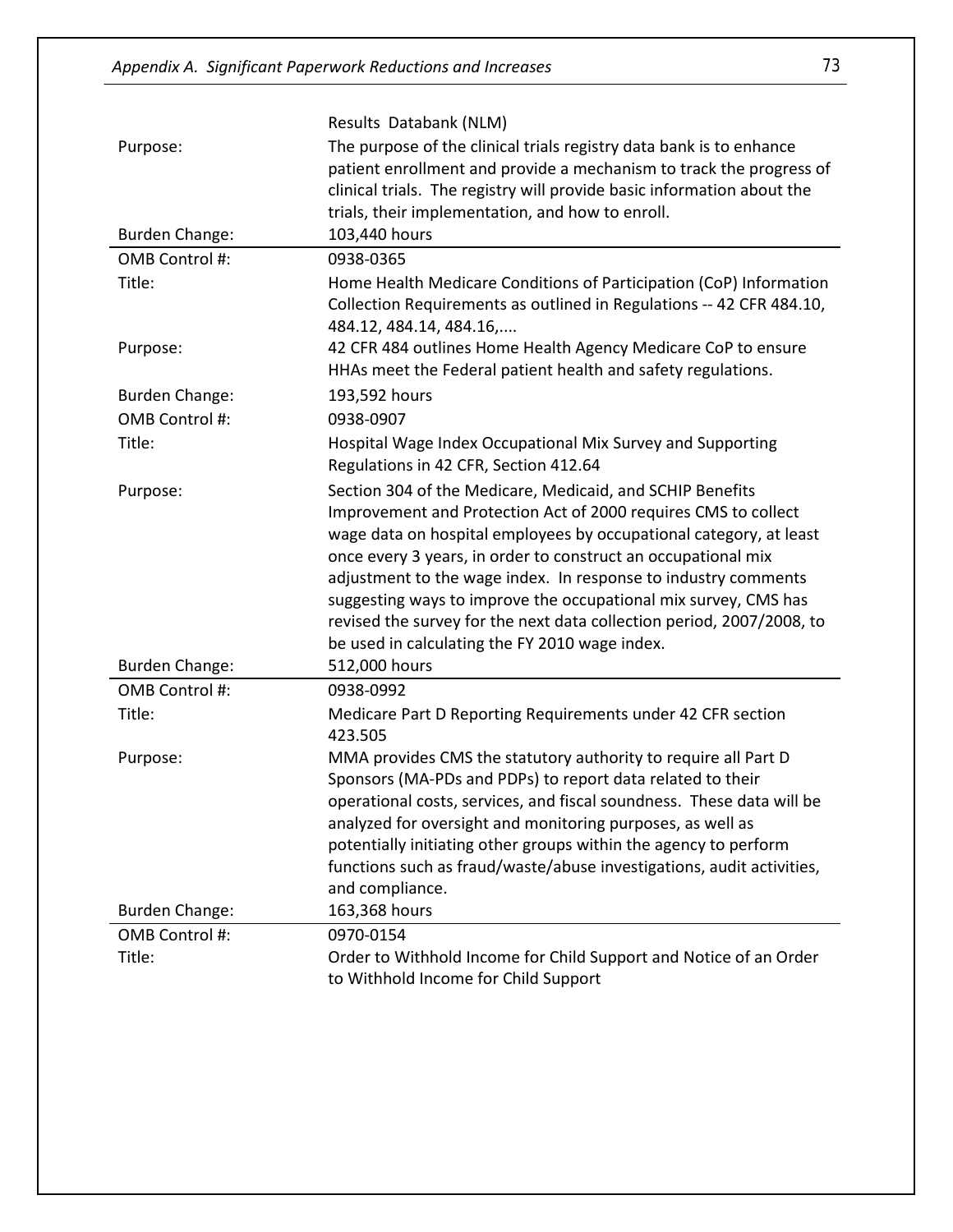| Purpose:                       | The Personal Responsibility and Work Opportunity Reconciliation Act<br>(PRWORA) of 1996, Section 324, requires the Federal Office of Child<br>Support Enforcement (OCSE) to develop a standardized form to<br>collect child support payments from an obligor's employer. The<br>form, which promotes standardization and is used for title IV-D and<br>non-IV-D cases that require income withholding, expires 5/31/2007,<br>and the Administration for Children and Families is taking this<br>opportunity to revise the form and its instructions. |
|--------------------------------|------------------------------------------------------------------------------------------------------------------------------------------------------------------------------------------------------------------------------------------------------------------------------------------------------------------------------------------------------------------------------------------------------------------------------------------------------------------------------------------------------------------------------------------------------|
| <b>Burden Change:</b>          | 200,695 hours                                                                                                                                                                                                                                                                                                                                                                                                                                                                                                                                        |
| OMB Control #:                 | 0925-0001                                                                                                                                                                                                                                                                                                                                                                                                                                                                                                                                            |
| Title:                         | Research and Research Training Grant Applications and Related<br>Forms                                                                                                                                                                                                                                                                                                                                                                                                                                                                               |
| Purpose:                       | PHS and 2590 are used to apply for research grants, Research Career<br>Awards (RCA), Kirschstein-National Research Service Awards and<br><b>SBIR/STTR Awards.</b>                                                                                                                                                                                                                                                                                                                                                                                    |
| <b>How Reduction Achieved:</b> | The difference listed in the OMB 83-I Form Item 13 for burden totals,<br>is an increase of 42,820. This is attributable to the significant<br>increase in number of applications received and the number of<br>applications funded, and respondent count adjustments.                                                                                                                                                                                                                                                                                |
| <b>Burden Change:</b>          | 3,988,694 hours                                                                                                                                                                                                                                                                                                                                                                                                                                                                                                                                      |

#### **Department of Homeland Security**

| OMB Control #:        | 1615-0013                                                                                                                                                                                                                                                                                                                                                                                                                       |
|-----------------------|---------------------------------------------------------------------------------------------------------------------------------------------------------------------------------------------------------------------------------------------------------------------------------------------------------------------------------------------------------------------------------------------------------------------------------|
| Title:                | <b>Application for Travel Document</b>                                                                                                                                                                                                                                                                                                                                                                                          |
| Purpose:              | This application is used by permanent residents or conditional<br>residents, refugees or asylees, and aliens aboard seeking to apply for<br>a travel document to lawfully reenter the United States or to be<br>paroled for humanitarian purposes into the United States.                                                                                                                                                       |
| <b>Burden Change:</b> | 164,104 hours                                                                                                                                                                                                                                                                                                                                                                                                                   |
| OMB Control #:        | 1651-0111                                                                                                                                                                                                                                                                                                                                                                                                                       |
| Title:                | Arrival and Departure Record                                                                                                                                                                                                                                                                                                                                                                                                    |
| Purpose:              | These forms are part of the manifest requirements imposed by the<br>Immigration and Nationality Act and are required upon arrival of any<br>person arriving in the United States from any place outside the<br>United States. CBP is proposing to add 4 data elements to these<br>forms. In addition, CBP is developing a website called the Electronic<br>System for Travel Authorization (ESTA) that will automate the I-94W. |
| <b>Burden Change:</b> | 7,034,242 hours                                                                                                                                                                                                                                                                                                                                                                                                                 |

#### **Department of Housing and Urban Development**

| OMB Control #: | 2502-0568                                |
|----------------|------------------------------------------|
| Title:         | <b>HUD Multifamily Energy Assessment</b> |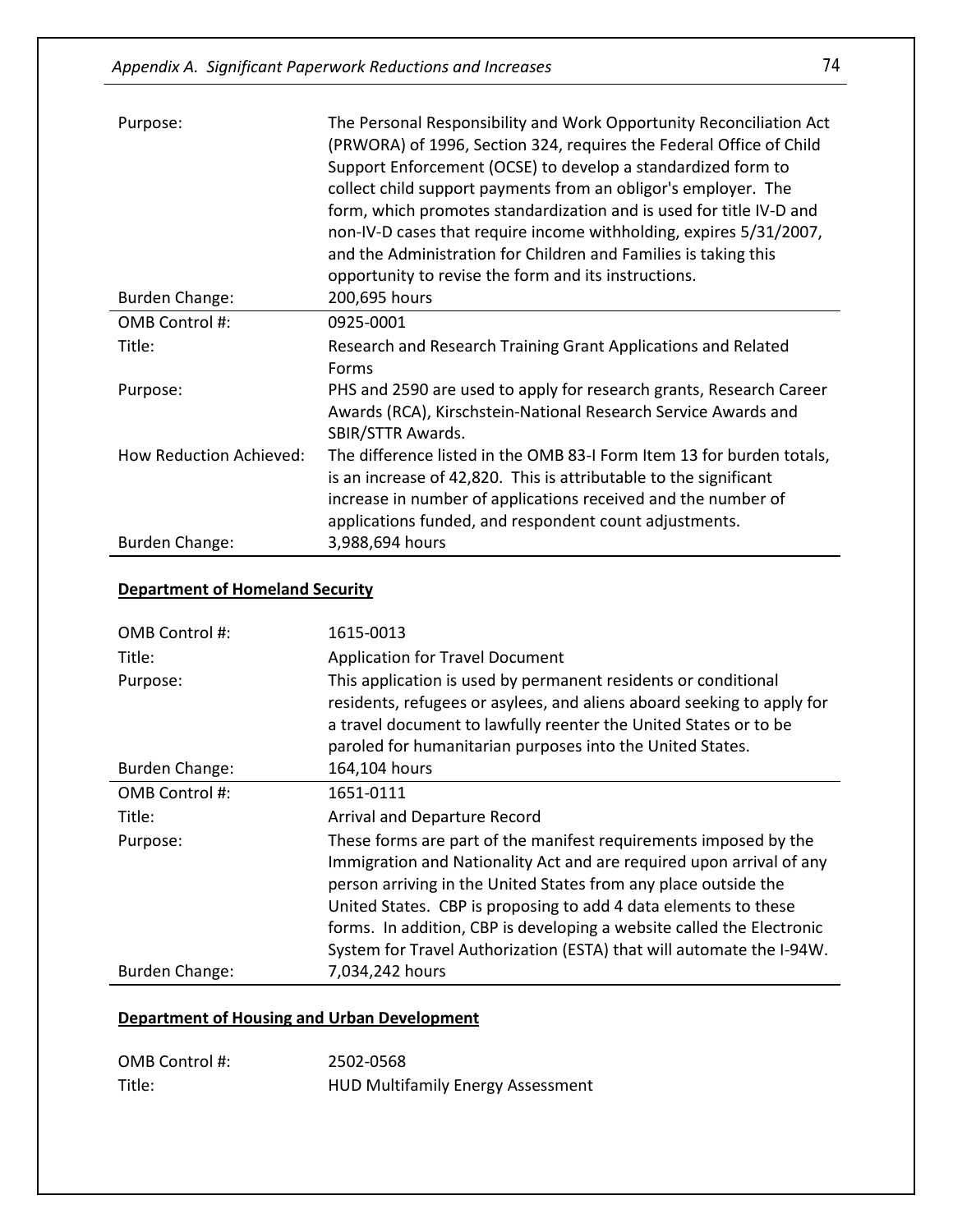| Purpose:                     | This information is used to ensure that owners assess energy needs<br>in an effort to reduce project operating costs and utility expenses<br>through cost-effective energy conservation and efficiency measures.<br>HUD used the information in monitoring the Department's energy<br>strategy and for inclusion in the Department's biannual reporting<br>requirements to Congress as required by Section 154 of the Energy<br>Policy Act of 2005. |
|------------------------------|-----------------------------------------------------------------------------------------------------------------------------------------------------------------------------------------------------------------------------------------------------------------------------------------------------------------------------------------------------------------------------------------------------------------------------------------------------|
| <b>Burden Change:</b>        | 218,070 hours                                                                                                                                                                                                                                                                                                                                                                                                                                       |
| OMB Control #:               | 2577-0252                                                                                                                                                                                                                                                                                                                                                                                                                                           |
| Title:                       | Disaster Housing Assistance program (DHAP)                                                                                                                                                                                                                                                                                                                                                                                                          |
| Purpose:                     | Information will be collected for the Disaster Housing Assistance<br>Program (DHAP). This action involves all activities related to DHAP<br>from execution of the grant agreement to case management.                                                                                                                                                                                                                                               |
| <b>Burden Change:</b>        | 341,425 hours                                                                                                                                                                                                                                                                                                                                                                                                                                       |
| <b>Department of Justice</b> |                                                                                                                                                                                                                                                                                                                                                                                                                                                     |
| OMB Control #:               | 1121-0243                                                                                                                                                                                                                                                                                                                                                                                                                                           |
|                              |                                                                                                                                                                                                                                                                                                                                                                                                                                                     |

| OMB Control #: | 1121-0243                                                             |
|----------------|-----------------------------------------------------------------------|
| Title:         | <b>Grants Management System OnLine Application</b>                    |
| Purpose:       | GMS is used to implement the statutory requirements of the Grant      |
|                | Management System (GMS) Online Application; Grant Adjustment          |
|                | Notice (GAN); Progress and Financial Reports of applications, awards, |
|                | and closeouts.                                                        |
| Burden Change: | 121,238 hours                                                         |

#### **Department of Labor**

| OMB Control #:             | 1205-0371                                                              |
|----------------------------|------------------------------------------------------------------------|
| Title:                     | Work Opportunity Tax Credit (WOTC) and Welfare-to-Work (WtW)           |
|                            | <b>Tax Credit</b>                                                      |
| Purpose:                   | Tax Credit Program Administration. Data and information provided       |
|                            | by the states on these forms are used for program planning,            |
|                            | evaluation of Program performance and outcomes through states'         |
|                            | quarterly report and for oversight/verification activities as mandated |
|                            | by the Omnibus Budget Reconciliation Act of 1990 (P.L. 101-508)        |
|                            | Section 11405(c), which extended indefinitely the \$5 million set-     |
|                            | aside for testing whether individuals certified as members of WOTC     |
|                            | targeted groups are eligible for certification (including use of       |
|                            | statistical sampling techniques). As long as there is a WOTC           |
|                            | appropriation, this requirement continues in                           |
| Burden Change:             | 432,957 hours                                                          |
| <b>Department of State</b> |                                                                        |
| OMB Control #:             | 1405-0182                                                              |
| Title:                     | Non Immigrant Visa Electronic Application                              |
|                            |                                                                        |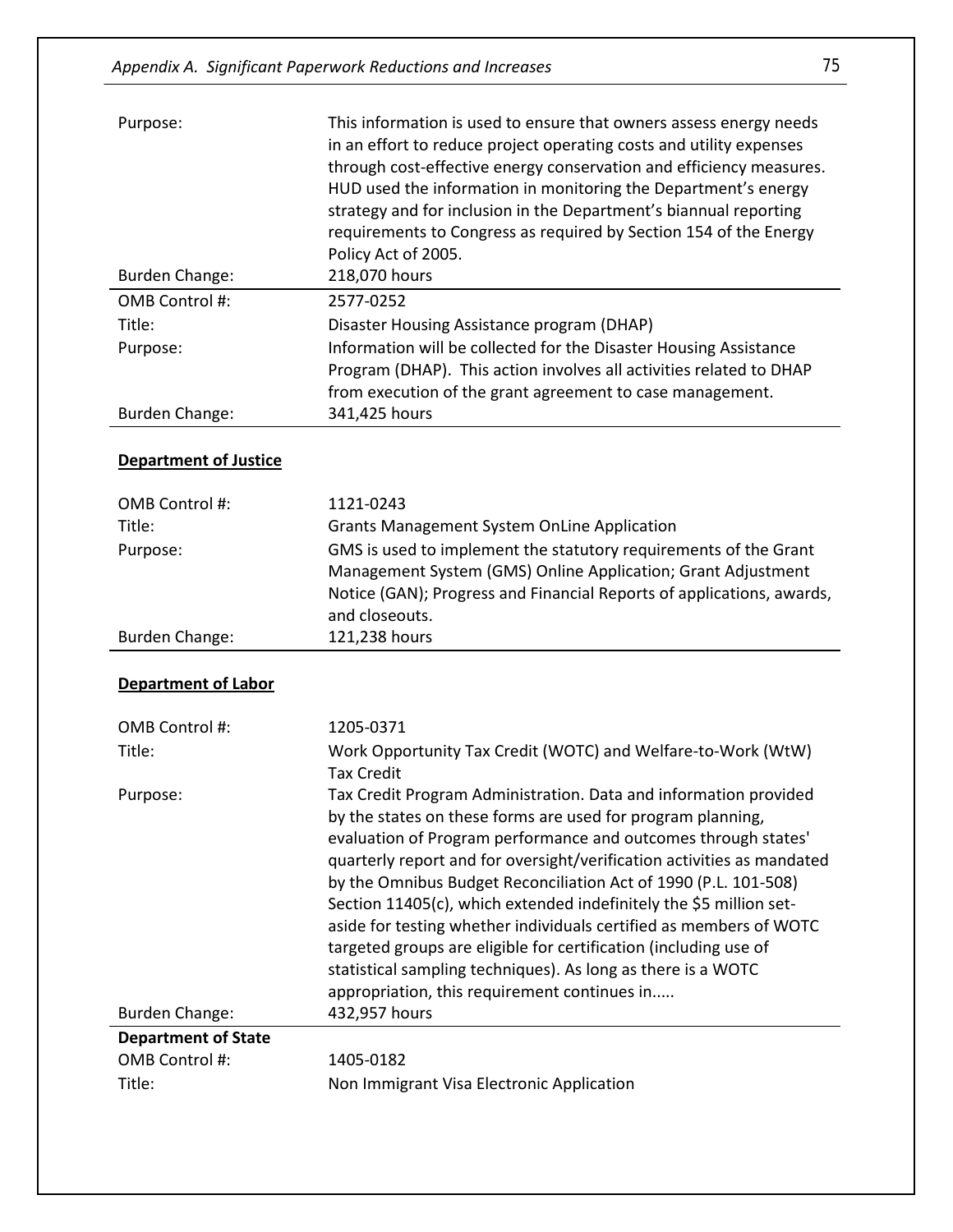| Purpose:       | The Nonimmigrant Visa Electronic Application will be used to collect<br>biographical and other information from all individuals seeking<br>nonimmigrant visas. The consular officer uses the information<br>collected to determine the applicant's eligibility for a visa. |
|----------------|----------------------------------------------------------------------------------------------------------------------------------------------------------------------------------------------------------------------------------------------------------------------------|
| Burden Change: | 12,500,000 hours                                                                                                                                                                                                                                                           |

#### **Department of Transportation**

| OMB Control #:<br>Title:<br>Purpose:<br><b>Burden Change:</b> | 2120-0710<br>Reduction of Fuel Tank Flammability on Transport Category Airplanes<br>This action is part of the FAA's Fuel Tank Flammability Safety<br>rulemaking. The rulemaking requires the manufacturers to provide a<br>report to the FAA every six months for up to 5 years after the<br>flammability reduction system is incorporated into the fleet. The<br>safety benefits of the flammability reduction system is highly<br>dependent upon the reliability of the system. Therefore the data<br>collection is needed to assure system performance meets that<br>predicted at the time of certification. There is no requirement for<br>the operators to provide data to the FAA. Manufactures will arrange<br>for data collection from the operators through business agreements<br>and their normal data sharing processes. This proposal would<br>require that a program to preclude the existence of Widespread<br>Fatigue Damage (WFD) be incorporated in the FAA-approved<br>maintenance or inspection program of each operator of transport<br>category airplanes with a maximum gross takeoff weight greater<br>than 75,000 pounds.<br>155,133 hours |
|---------------------------------------------------------------|----------------------------------------------------------------------------------------------------------------------------------------------------------------------------------------------------------------------------------------------------------------------------------------------------------------------------------------------------------------------------------------------------------------------------------------------------------------------------------------------------------------------------------------------------------------------------------------------------------------------------------------------------------------------------------------------------------------------------------------------------------------------------------------------------------------------------------------------------------------------------------------------------------------------------------------------------------------------------------------------------------------------------------------------------------------------------------------------------------------------------------------------------------------------|
| OMB Control #:                                                | 2125-0501                                                                                                                                                                                                                                                                                                                                                                                                                                                                                                                                                                                                                                                                                                                                                                                                                                                                                                                                                                                                                                                                                                                                                            |
| Title:                                                        | Highway Bridge and National Bridge Inspection Programs (National<br><b>Bridge Inspection Standards)</b>                                                                                                                                                                                                                                                                                                                                                                                                                                                                                                                                                                                                                                                                                                                                                                                                                                                                                                                                                                                                                                                              |
| Purpose:                                                      | This information collection contains information in relation to the<br>National Bridge Inventory, physical condition of highway bridges on<br>public roads, & apportioning of Federal funds to the States for bridge<br>projects.                                                                                                                                                                                                                                                                                                                                                                                                                                                                                                                                                                                                                                                                                                                                                                                                                                                                                                                                    |
| <b>Burden Change:</b>                                         | 1,754,280 hours                                                                                                                                                                                                                                                                                                                                                                                                                                                                                                                                                                                                                                                                                                                                                                                                                                                                                                                                                                                                                                                                                                                                                      |

## **Department of the Treasury**

| OMB Control #: | 1545-0074                                                                                                                                                                                                          |
|----------------|--------------------------------------------------------------------------------------------------------------------------------------------------------------------------------------------------------------------|
| Title:         | U.S. Individual Income Tax Return                                                                                                                                                                                  |
| Purpose:       | These forms and schedules are used by individuals to report their<br>income tax liability. IRS uses the data collected on these forms and<br>their schedules to compute tax liability and determine that the items |
|                | claimed are properly allowable. This information is also used for                                                                                                                                                  |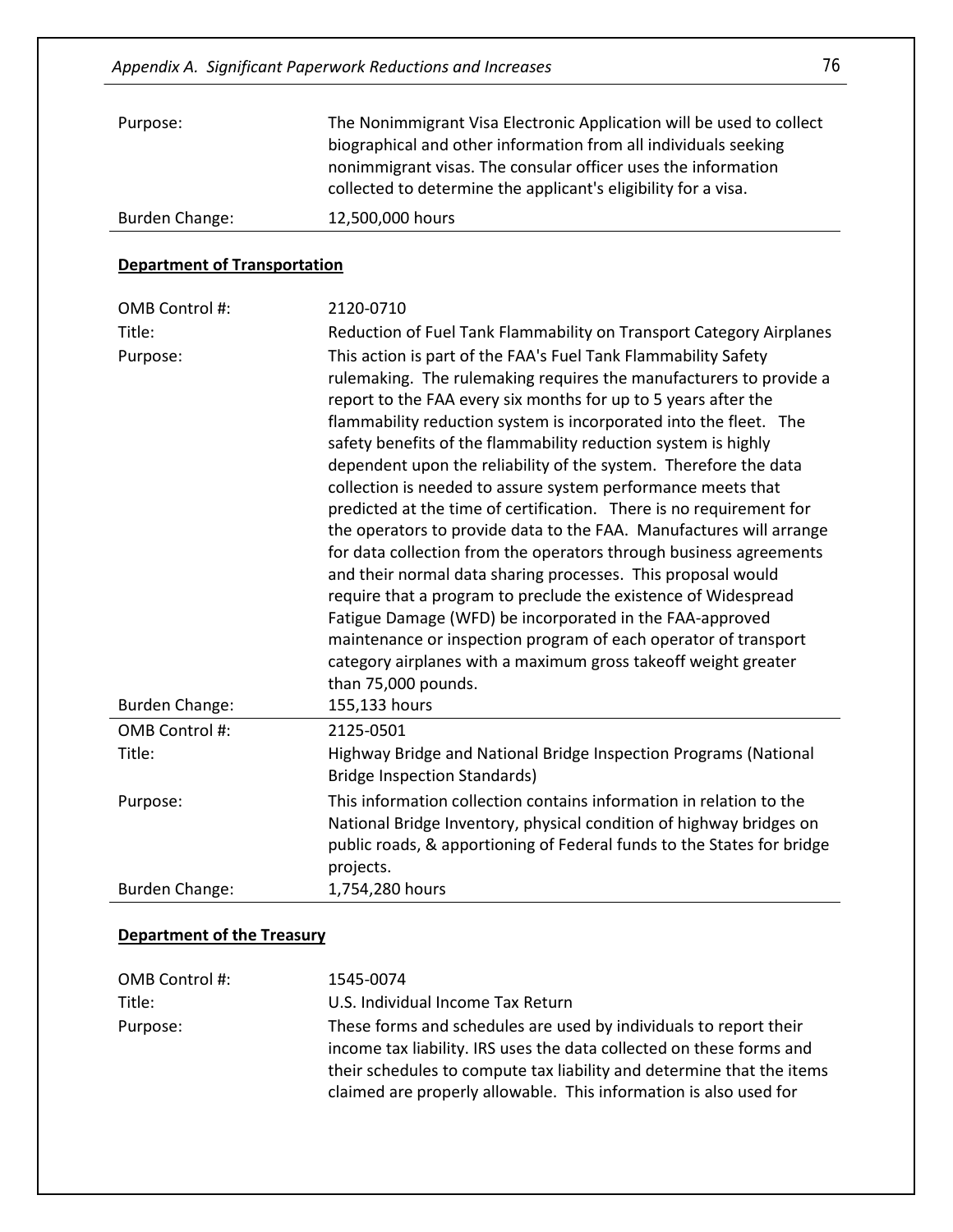|                                   | general statistical purposes.                                                                                                                                                                                                                                                                                                                                                                                                                                                                                                                                                                                                                                                                                                                                                                                                                                                                                                                                                    |
|-----------------------------------|----------------------------------------------------------------------------------------------------------------------------------------------------------------------------------------------------------------------------------------------------------------------------------------------------------------------------------------------------------------------------------------------------------------------------------------------------------------------------------------------------------------------------------------------------------------------------------------------------------------------------------------------------------------------------------------------------------------------------------------------------------------------------------------------------------------------------------------------------------------------------------------------------------------------------------------------------------------------------------|
| How Reduction Achieved:           | The major drivers of burden change due to new legislation are the<br>Alternative Minimum Tax patch, elimination of the additional filing<br>volume attributable to the Telephone Excise Tax Refund, the<br>presence of additional filing volume attributable to the Economic<br>Stimulus Package, and expiration of the Katrina-relief provisions.<br>The major drivers of burden change due to IRS action result from<br>changes in recordkeeping requirements for cash charitable<br>contributions and the introduction of Form 8917 for Tuition and Fees<br>Deduction. The major drivers of the burden change due to the<br>adjustment are population growth, macroeconomic growth,<br>inflation, a technical change in calibrating the relative shares of<br>taxpayers by preparation method, a technical change in the growth<br>factors for out-of-pocket costs for software and paid professional<br>fees, and updating the tax return micro data file used by the model. |
| <b>Burden Change:</b>             | 375,235,891 hours                                                                                                                                                                                                                                                                                                                                                                                                                                                                                                                                                                                                                                                                                                                                                                                                                                                                                                                                                                |
| OMB Control #:                    | 1545-0047                                                                                                                                                                                                                                                                                                                                                                                                                                                                                                                                                                                                                                                                                                                                                                                                                                                                                                                                                                        |
| Title:                            | Return of Organization Exempt From Income Tax Under Section<br>501(c), 527, or 4947(a)(1) of the Internal Revenue Code (except Black<br>Lung Benefit Trust or private foundation)                                                                                                                                                                                                                                                                                                                                                                                                                                                                                                                                                                                                                                                                                                                                                                                                |
| Purpose:                          | Form 990 is needed to determine that IRC section 501(a) tax-exempt<br>organizations fulfill the operating conditions within the limitations of<br>their tax exemption.                                                                                                                                                                                                                                                                                                                                                                                                                                                                                                                                                                                                                                                                                                                                                                                                           |
| <b>Burden Change:</b>             | 593,046 hours                                                                                                                                                                                                                                                                                                                                                                                                                                                                                                                                                                                                                                                                                                                                                                                                                                                                                                                                                                    |
| OMB Control #:<br>Title:          | 1545-0074<br>U.S. Individual Income Tax Return                                                                                                                                                                                                                                                                                                                                                                                                                                                                                                                                                                                                                                                                                                                                                                                                                                                                                                                                   |
| Purpose:                          | These forms and schedules are used by individuals to report their<br>income tax liability. IRS uses the data collected on these forms and<br>their schedules to compute tax liability and to determine if the items<br>claimed are properly allowable. This information is also used for<br>general statistical purposes.                                                                                                                                                                                                                                                                                                                                                                                                                                                                                                                                                                                                                                                        |
| <b>Burden Change:</b>             | 375,235,891 hours                                                                                                                                                                                                                                                                                                                                                                                                                                                                                                                                                                                                                                                                                                                                                                                                                                                                                                                                                                |
| OMB Control #:<br>Title:          | 1545-0092<br>U.S. Income Tax Return for Estates and Trusts                                                                                                                                                                                                                                                                                                                                                                                                                                                                                                                                                                                                                                                                                                                                                                                                                                                                                                                       |
| Purpose:<br><b>Burden Change:</b> | IRC section 6012 requires that an annual income tax return be filed<br>for estates and trusts. Data is used to determine if estates, trusts,<br>and beneficiaries filed proper returns and paid the correct tax. IRC<br>section 59 requires the fiduciary to re-compute the distributable net<br>income on a minimum tax basis.<br>31,852,201 hours                                                                                                                                                                                                                                                                                                                                                                                                                                                                                                                                                                                                                              |
| OMB Control #:                    | 1545-0099                                                                                                                                                                                                                                                                                                                                                                                                                                                                                                                                                                                                                                                                                                                                                                                                                                                                                                                                                                        |
| Title:                            | U.S. Return of Partnership Income (Form 1065); Capital Gains and<br>Losses (Schedule D); and Partner's Share of Income, Credits,<br>Deductions, etc. (Schedule K-1)                                                                                                                                                                                                                                                                                                                                                                                                                                                                                                                                                                                                                                                                                                                                                                                                              |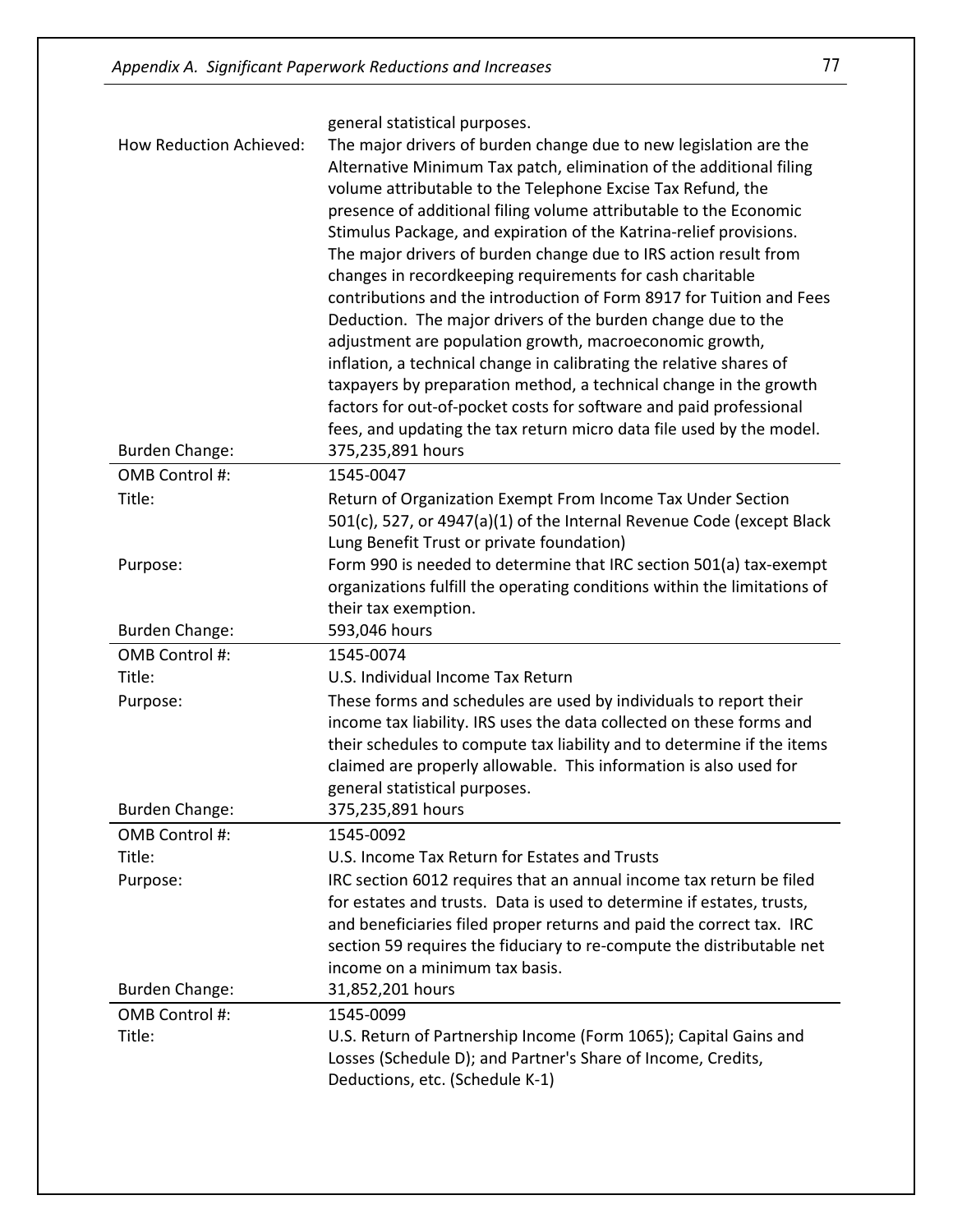| Purpose:              | IRC section 6031 requires partnerships to file returns that show gross<br>income items, allowable deductions, partners' names, addresses,<br>and distribution shares, and other information. This information is                                                                                                                                                                                                                                                                |
|-----------------------|---------------------------------------------------------------------------------------------------------------------------------------------------------------------------------------------------------------------------------------------------------------------------------------------------------------------------------------------------------------------------------------------------------------------------------------------------------------------------------|
|                       | used to verify correct reporting of partnership items and for general                                                                                                                                                                                                                                                                                                                                                                                                           |
|                       | statistics.                                                                                                                                                                                                                                                                                                                                                                                                                                                                     |
| <b>Burden Change:</b> | -192,849,968 hours                                                                                                                                                                                                                                                                                                                                                                                                                                                              |
| OMB Control #:        | 1545-0112                                                                                                                                                                                                                                                                                                                                                                                                                                                                       |
| Title:                | Interest Income                                                                                                                                                                                                                                                                                                                                                                                                                                                                 |
| Purpose:              | This form is used for reporting interest income paid, as required by<br>sections 6049 and 6041 of the Internal Revenue Code. It is used to<br>verify that payees are correctly reporting their income.                                                                                                                                                                                                                                                                          |
| <b>Burden Change:</b> | 8,243,930 hours                                                                                                                                                                                                                                                                                                                                                                                                                                                                 |
| OMB Control #:        | 1545-0123                                                                                                                                                                                                                                                                                                                                                                                                                                                                       |
| Title:                | Form 1120, U.S. Corp. Income Tax Return, Schedule D, Capital Gains<br>and Losses, Schedule H, Section 280H Limitations for a Personal<br>Service Corporation (PSC), Schedule N, Foreign Operations of U.S.<br>Corporations.                                                                                                                                                                                                                                                     |
| Purpose:              | Schedule O (Form 1120), Consent Plan and Apportionment Schedule<br>for a Controlled Group, was developed to carry out the provisions<br>reflected in the revisions to the regulations under sections 1561 and<br>1563 and includes the information formerly reported on Schedule J<br>of Form 1120, or the applicable tax computation schedule, and the<br>previously required attachment.                                                                                      |
|                       |                                                                                                                                                                                                                                                                                                                                                                                                                                                                                 |
| <b>Burden Change:</b> | -8,431,412 hours                                                                                                                                                                                                                                                                                                                                                                                                                                                                |
| OMB Control #:        | 1545-0130                                                                                                                                                                                                                                                                                                                                                                                                                                                                       |
| Title:                | U.S. Income Tax Return for an S Corporation                                                                                                                                                                                                                                                                                                                                                                                                                                     |
| Purpose:              | Form 1120S, Schedule D (Form 1120S), Schedule K-1 (Form 1120S),<br>and Schedule M-3 (Form 1120S) are used by an S corporation to<br>figure its tax liability, and income and other tax-related information<br>to pass through to its shareholders. Schedule K-1 is used to report to<br>shareholders their share of the corporation's income, deductions,<br>credits, etc. IRS uses the information to determine the correct tax<br>for the S corporation and its shareholders. |
| <b>Burden Change:</b> | -66,851,810 hours                                                                                                                                                                                                                                                                                                                                                                                                                                                               |
| OMB Control #:        | 1545-1414                                                                                                                                                                                                                                                                                                                                                                                                                                                                       |
| Title:                | Credit for Employer Social Security and Medicare Taxes Paid on<br><b>Certain Employee Tips</b>                                                                                                                                                                                                                                                                                                                                                                                  |
| Purpose:              | Employers in food or beverage establishments where tipping is<br>customary can claim an income tax credit for the amount of Social<br>Security and Medicare taxes paid (employer's share) on tips, other<br>than tips used to meet the minimum wage requirement.                                                                                                                                                                                                                |
| <b>Burden Change:</b> | 227,292 hours                                                                                                                                                                                                                                                                                                                                                                                                                                                                   |
| OMB Control #:        | 1545-1420<br>Claim for Refund of Excise Taxes                                                                                                                                                                                                                                                                                                                                                                                                                                   |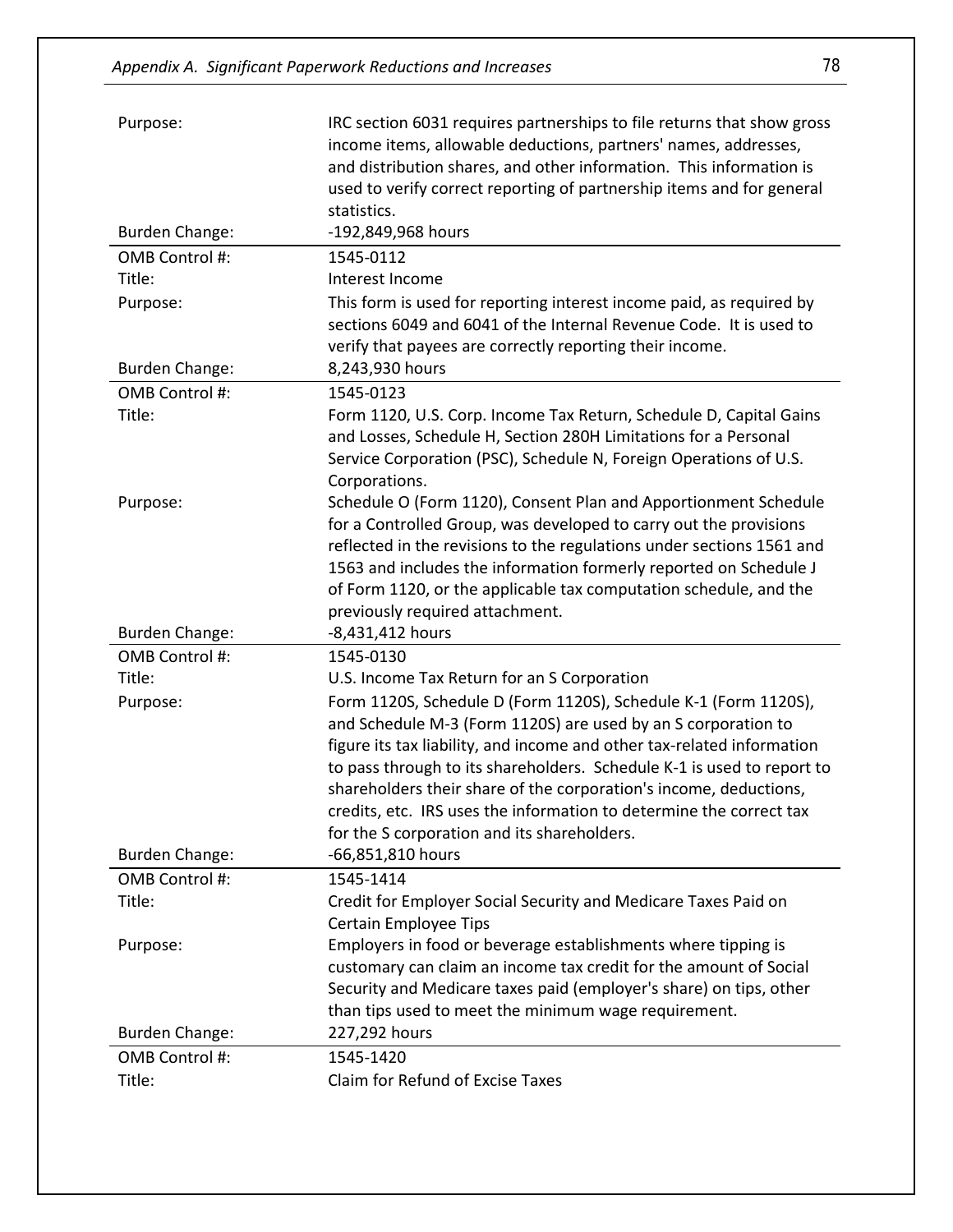| Purpose:                               | IRC sections 6402, 6404, 6511 and sections 301.6402-2, 301.6404-1,<br>and 301.6404-3 of the regulations, allow for refunds of taxes (except<br>income taxes) or refund, abatement, or credit of interest, penalties,<br>and additions to tax in the event of errors or certain actions by IRS.<br>Form 8849 is used by taxpayers to claim refunds of excise taxes.                                                                                                                 |
|----------------------------------------|------------------------------------------------------------------------------------------------------------------------------------------------------------------------------------------------------------------------------------------------------------------------------------------------------------------------------------------------------------------------------------------------------------------------------------------------------------------------------------|
| <b>Burden Change:</b>                  | -2,414,997 hours                                                                                                                                                                                                                                                                                                                                                                                                                                                                   |
| OMB Control #:                         | 1545-2061                                                                                                                                                                                                                                                                                                                                                                                                                                                                          |
| Title:                                 | Supplemental Attachment to Schedule M-3                                                                                                                                                                                                                                                                                                                                                                                                                                            |
| Purpose:                               | The Form 8916-A is a detailed schedule that reconciles the amount<br>of the cost of goods sold, interest income and interest expense<br>reported on Schedule M-3 for the Form 1065, Form 1120, 1120-S,<br>1120-L, or 1120-PC.                                                                                                                                                                                                                                                      |
| <b>Burden Change:</b>                  | 1,592,760 hours                                                                                                                                                                                                                                                                                                                                                                                                                                                                    |
| OMB Control #:                         | 1545-2085                                                                                                                                                                                                                                                                                                                                                                                                                                                                          |
| Title:                                 | 990-N Electronic Notice (e-Postcard).                                                                                                                                                                                                                                                                                                                                                                                                                                              |
| Purpose:                               | Section 1223 of the Pension Protection Act of 2006 (PPA '06),<br>enacted on August 17, 2006, amended Internal Revenue Code (Code)<br>section 6033 by adding Code section 6033(i), which requires certain<br>tax-exempt organizations to file an annual electronic notice (Form<br>990-N) for tax years beginning after December 31, 2006. These<br>organizations are not required to file Form 990 (or Form 990-EZ)<br>because their gross receipts are normally \$25,000 or less. |
| <b>Burden Change:</b>                  | 128,700 hours                                                                                                                                                                                                                                                                                                                                                                                                                                                                      |
| <b>Environmental Protection Agency</b> |                                                                                                                                                                                                                                                                                                                                                                                                                                                                                    |

| OMB Control #: | 2080-0021                                                                                                                                                                                                                                                                                                                                                                                                                                                                                                                                                                                                                                                                                                                                                                                                                                                                                                                                                                                                                                                                                                            |
|----------------|----------------------------------------------------------------------------------------------------------------------------------------------------------------------------------------------------------------------------------------------------------------------------------------------------------------------------------------------------------------------------------------------------------------------------------------------------------------------------------------------------------------------------------------------------------------------------------------------------------------------------------------------------------------------------------------------------------------------------------------------------------------------------------------------------------------------------------------------------------------------------------------------------------------------------------------------------------------------------------------------------------------------------------------------------------------------------------------------------------------------|
| Title:         | Performance Evaluation Studies on Water and Wastewater<br>Laboratories (Renewal)                                                                                                                                                                                                                                                                                                                                                                                                                                                                                                                                                                                                                                                                                                                                                                                                                                                                                                                                                                                                                                     |
| Purpose:       | Discharge Monitoring Report-Quality Assurance (DMR-QA)<br>participation is mandatory for major and selected minor permit<br>holders under the Clean Water Act's National Pollution Discharge<br>Elimination System (NPDES), Section 308. The DMR-QA study is<br>designed to evaluate the entire process used by permittees to<br>routinely report monitoring results in Discharge Monitoring Reports<br>(DMRs). The study addresses the analytic ability of the laboratories<br>that perform chemical, microbiological and whole effluent toxicity<br>(WET) analyses required in the NPDES permits and the ability to<br>properly report these results in the DMRs. Under DMR-QA, the<br>permit holder is responsible for obtaining un-graded results of<br>analyses of test samples performed by in-house and/or contract<br>laboratories, and submitting these results to the appropriate federal<br>or state NPDES regulatory authority and the commercial proficiency<br>testing (PT) provider that supplies the test samples. Permit holders<br>are responsible for submitting corrective action reports to the |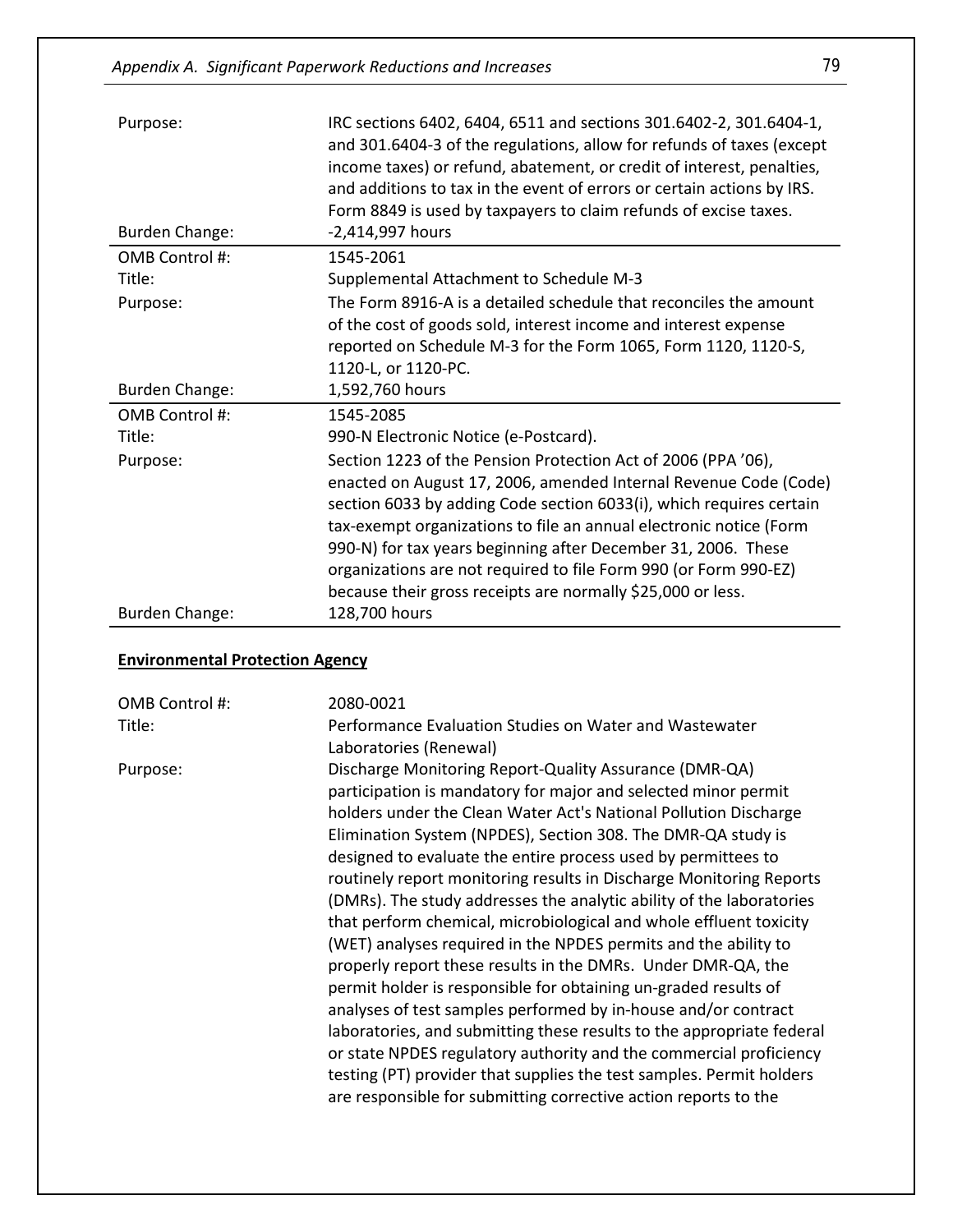|                                       | appropriate regulatory authority.                                                                                                                                                                                                                                                                                                                                                                                                                    |
|---------------------------------------|------------------------------------------------------------------------------------------------------------------------------------------------------------------------------------------------------------------------------------------------------------------------------------------------------------------------------------------------------------------------------------------------------------------------------------------------------|
| <b>Burden Change:</b>                 | -139,770 hours                                                                                                                                                                                                                                                                                                                                                                                                                                       |
|                                       |                                                                                                                                                                                                                                                                                                                                                                                                                                                      |
| Grants.gov                            |                                                                                                                                                                                                                                                                                                                                                                                                                                                      |
| OMB Control #:                        | 4040-0001                                                                                                                                                                                                                                                                                                                                                                                                                                            |
| Title:                                | SF-424 Research & Related (R&R)                                                                                                                                                                                                                                                                                                                                                                                                                      |
| Purpose:                              | The SF-424 (R&R) is the government-wide data set for research grant<br>applications. Federal agencies and grant applicants use the standard<br>data set and definitions for paper and electronic research grants<br>applications. The standard data set is the common Federal data set<br>for research grant applications, replacing numerous agency data sets<br>and reducing the administrative burden placed on the research<br>grants community. |
| <b>Burden Change:</b>                 | -3,961,197 hours                                                                                                                                                                                                                                                                                                                                                                                                                                     |
| <b>Small Business Administration</b>  |                                                                                                                                                                                                                                                                                                                                                                                                                                                      |
| OMB Control #:                        | 3245-0016                                                                                                                                                                                                                                                                                                                                                                                                                                            |
| Title:                                | <b>Applications for Business Loans</b>                                                                                                                                                                                                                                                                                                                                                                                                               |
| Purpose:                              | The information collected through these forms is used to receive<br>essential information from the small business applicant and the<br>participating lender to determine eligibility and to properly evaluate<br>and consider the merits of each loan request based on such criteria<br>as character, capacity, credit, collateral, etc. for the purpose of<br>extending credit under the 7(a) program.                                              |
| <b>Burden Change:</b>                 | -224,950 hours                                                                                                                                                                                                                                                                                                                                                                                                                                       |
| <b>Social Security Administration</b> |                                                                                                                                                                                                                                                                                                                                                                                                                                                      |
| OMB Control #:                        | 0960-0579                                                                                                                                                                                                                                                                                                                                                                                                                                            |
| Title:                                | Disability Report - Adult, 20 CFR 404.1512 and 416.912                                                                                                                                                                                                                                                                                                                                                                                               |
| Purpose:                              | The Disability Report-Adult collects medical and other evidence<br>which is used to determine whether an adult's impairment is                                                                                                                                                                                                                                                                                                                       |

|                         | writer is used to determine writerier an addit s impairment is<br>disabling, and consequently, if that adult is entitled to disability<br>payments from SSA. The information can be collected in an SSA field<br>office or through paper form an Internet version of the paper form,<br>and a new Internet version designed to be completed by |
|-------------------------|------------------------------------------------------------------------------------------------------------------------------------------------------------------------------------------------------------------------------------------------------------------------------------------------------------------------------------------------|
|                         | professional advocacy groups.                                                                                                                                                                                                                                                                                                                  |
| How Reduction Achieved: | The increase in the burden is due to several factors. One factor is                                                                                                                                                                                                                                                                            |
|                         | that SSA has been able to compile more accurate data since it                                                                                                                                                                                                                                                                                  |
|                         | prepared the previous collection. Other factors are increased use of                                                                                                                                                                                                                                                                           |
|                         | the EDCS 3368, i3368 and i3368-PRO, and the additional time it takes                                                                                                                                                                                                                                                                           |
|                         | respondents to use the i3368 and i3368-PRO over the time it takes                                                                                                                                                                                                                                                                              |
|                         | for use of the EDCS 3368 and paper SSA-3368.                                                                                                                                                                                                                                                                                                   |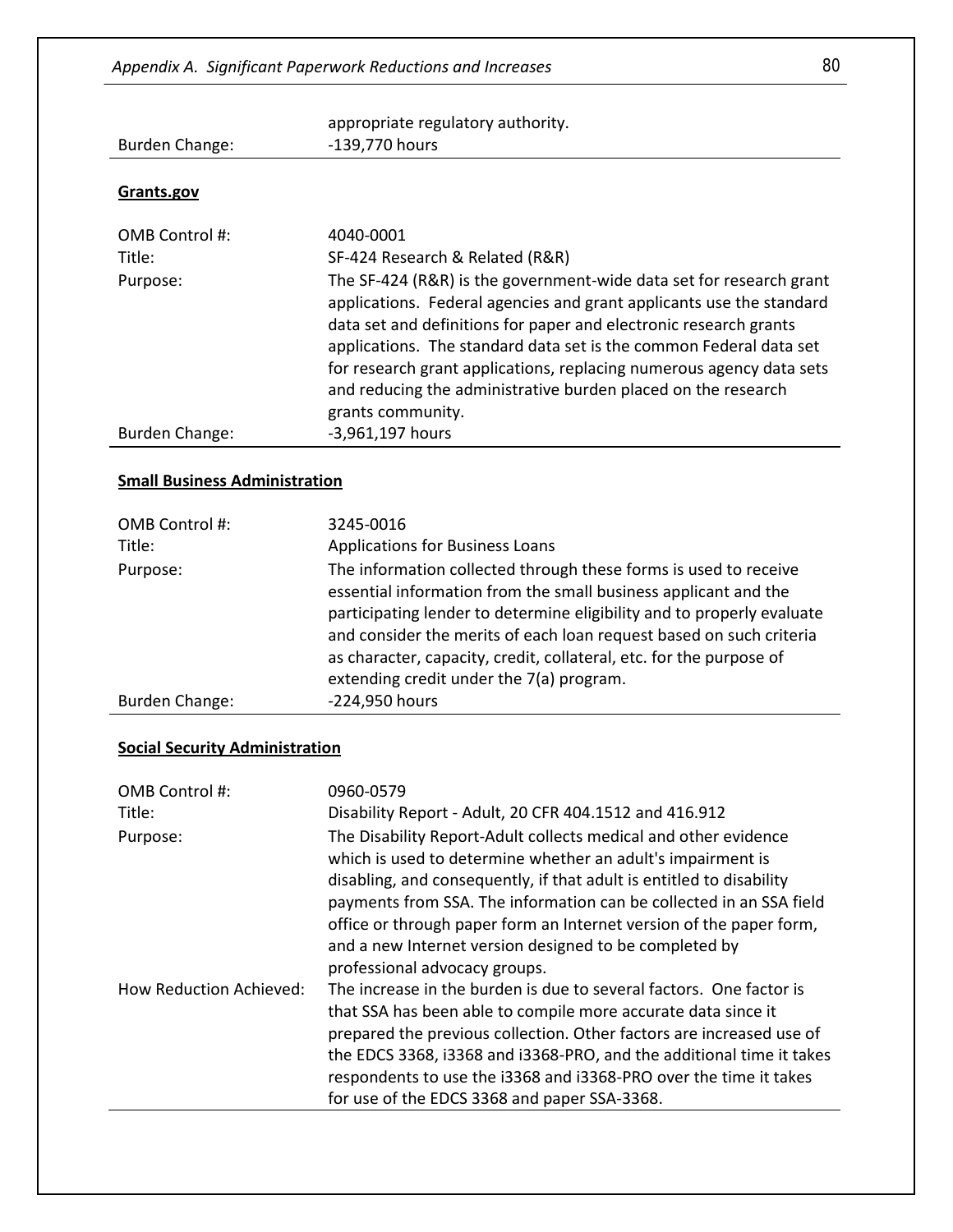| <b>Burden Change:</b> | 1,295,156 hours                                                                                                                                                                                                                                                                                                                                                                                                                                                                                                                                                                             |
|-----------------------|---------------------------------------------------------------------------------------------------------------------------------------------------------------------------------------------------------------------------------------------------------------------------------------------------------------------------------------------------------------------------------------------------------------------------------------------------------------------------------------------------------------------------------------------------------------------------------------------|
| Title:                | Disability Report - Adult, 20 CFR 404.1512 and 416.912                                                                                                                                                                                                                                                                                                                                                                                                                                                                                                                                      |
| Purpose:              | The Disability Report-Adult collects medical and other evidence<br>which is used to determine whether an adult's impairment is<br>disabling, and consequently, if that adult is entitled to Title II and/or<br>Title XVI disability payments from the Social Security Administration.<br>The information can be collected through the following ways: a<br>paper form, in an SSA field office, an Internet version, and a new<br>Internet version designed to be completed by professional advocacy<br>groups. The respondents are adult disability applicants or their<br>representatives. |
| <b>Burden Change:</b> | 1,295,156 hours                                                                                                                                                                                                                                                                                                                                                                                                                                                                                                                                                                             |
| OMB Control #:        | 0960-0760                                                                                                                                                                                                                                                                                                                                                                                                                                                                                                                                                                                   |
| Title:                | Consent-Based Social Security Number Verification Service (CBSV),<br>20 CFR 401.100                                                                                                                                                                                                                                                                                                                                                                                                                                                                                                         |
| Purpose:              | In response to multiple requests from the business community, SSA<br>has developed the Consent-Based SSN Number Verification Service<br>(CBSV). CBSV is a fee-for-service process which will allow SSA to<br>process high volumes of SSN verifications that companies need for<br>business purposes. Since this is not required by law but is being<br>provided as a service, businesses will incur the costs of CBSV. The<br>respondents are companies requesting SSN verifications from SSA as<br>part of their business process.                                                         |
| <b>Burden Change:</b> | 577,407 hours                                                                                                                                                                                                                                                                                                                                                                                                                                                                                                                                                                               |

## *Burden Increases from Statutory Requirements*

#### **Department of Commerce**

| OMB Control #: | 0660-0024                                                                                                                                                                                                                                                                                                                                                                                                                                                                                                                                                                                                                                                                                                                                                                                                                                                                                                                   |
|----------------|-----------------------------------------------------------------------------------------------------------------------------------------------------------------------------------------------------------------------------------------------------------------------------------------------------------------------------------------------------------------------------------------------------------------------------------------------------------------------------------------------------------------------------------------------------------------------------------------------------------------------------------------------------------------------------------------------------------------------------------------------------------------------------------------------------------------------------------------------------------------------------------------------------------------------------|
| Title:         | Application for the Digital-to-Analog Converter Box Coupon                                                                                                                                                                                                                                                                                                                                                                                                                                                                                                                                                                                                                                                                                                                                                                                                                                                                  |
| Purpose:       | The National Telecommunications and Information Administration<br>(NTIA) is required to create a program to provide coupons for<br>consumers to purchase digital-to-analog converter boxes. These<br>converter boxes are necessary for consumers who wish to continue<br>receiving broadcast programming over the air using analog-only<br>television sets after February 17, 2009 - - the date that television<br>stations are required by law to cease analog broadcasting. As part of<br>this program, eligible U.S. households may obtain a maximum of two<br>coupons of \$40 each to be applied towards the purchase of a digital-<br>to-analog converter box (es). Among other things, the Act states<br>that households may obtain coupons by making requests pursuant to<br>the regulations between January 1, 2008 and March 31, 2009. With<br>respect to the collection of information, the Final Rule adopted by |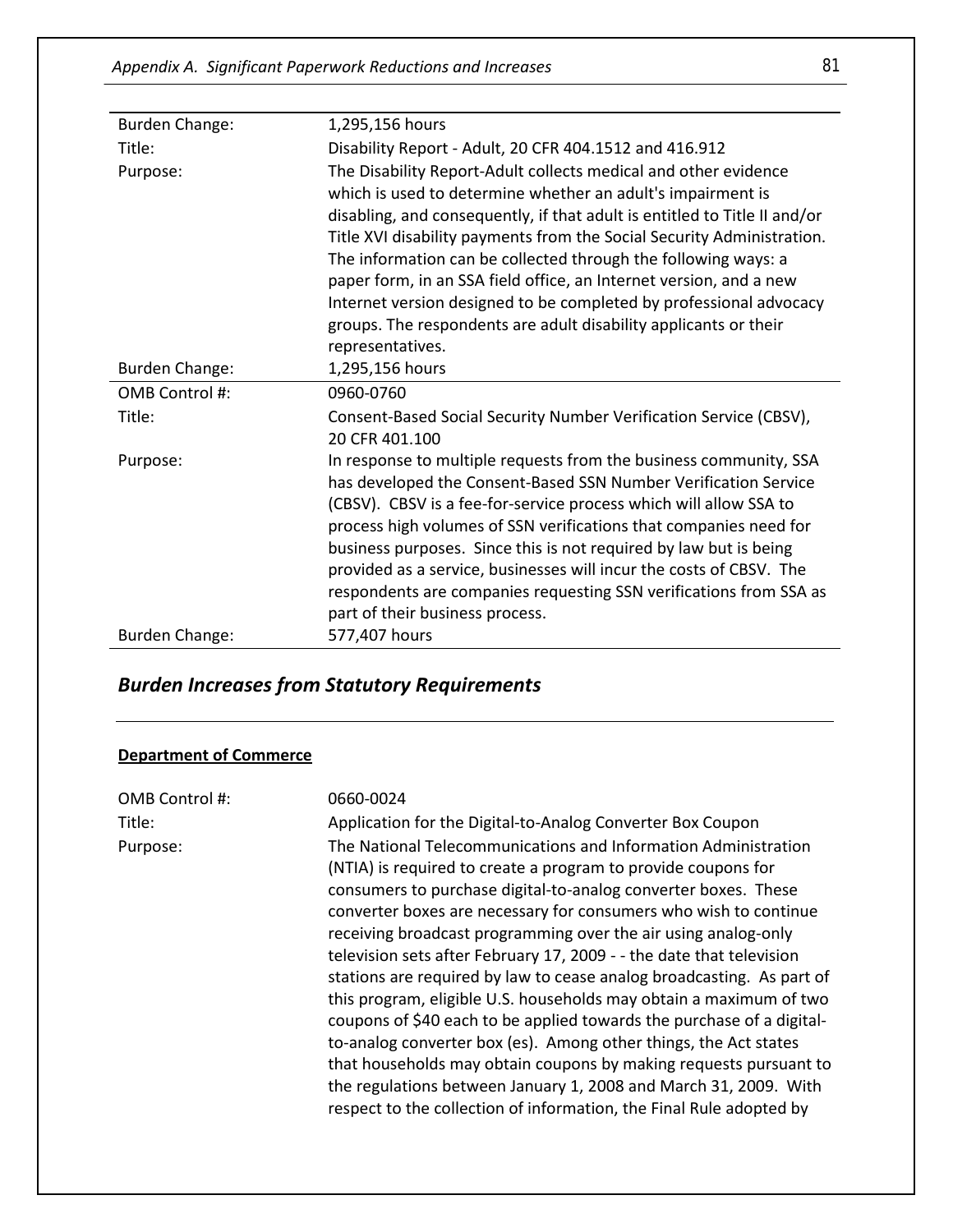|                                          | NTIA requires consumers to submit only that information necessary<br>for consumers to receive the coupons via the U.S. Postal service as |
|------------------------------------------|------------------------------------------------------------------------------------------------------------------------------------------|
|                                          | required by the Act. Specifically, the Final Rule requires consumers                                                                     |
|                                          | to submit the following as part of the application process: (1) name;<br>(2) address; (3) the number of coupons required; and (4) a      |
|                                          | certification as to whether they receive cable, satellite, or other paid<br>television service.                                          |
| Why Increase Occurred:<br>Burden Change: | This is a new information collection thus a program change.<br>27,500,000 hours                                                          |
| <b>Statute Title and Public</b><br>Law:  | Deficit Reduction Act of 2005(Pub. L. 190-171)                                                                                           |

#### **Department of Defense**

| OMB Control #:                   | 0704-0444                                                                                                                                                                                                                                                                                                                                                                                               |
|----------------------------------|---------------------------------------------------------------------------------------------------------------------------------------------------------------------------------------------------------------------------------------------------------------------------------------------------------------------------------------------------------------------------------------------------------|
| Title:                           | Mandatory Disclosures as Part of Limitations on Terms of Consumer<br>Credit Extended to Service Members and Dependents                                                                                                                                                                                                                                                                                  |
| Purpose:                         | 10 USC 987, paragraph (c)(1) requires new disclosures not currently<br>covered by the Truth in Lending Act (TILA). Specifically, the creditor<br>must disclose: the Military Annual Percentage Rate (MAPR)<br>applicable to the extension of consumer credit, and the total dollar<br>amount of all charges included in the MAPR. Additionally,<br>disclosures must be made both in writing and orally. |
| Why Increase Occurred:           | New Collection                                                                                                                                                                                                                                                                                                                                                                                          |
| <b>Burden Change:</b>            | 182,105 hours                                                                                                                                                                                                                                                                                                                                                                                           |
| Statute Title and Public<br>Law: | (10 USC 987)                                                                                                                                                                                                                                                                                                                                                                                            |

#### **Department of Health and Human Services**

| OMB Control #:                                           | 0925-0586                                                                                                                                                                                                                                                                                                           |
|----------------------------------------------------------|---------------------------------------------------------------------------------------------------------------------------------------------------------------------------------------------------------------------------------------------------------------------------------------------------------------------|
| Title:                                                   | Information Program on Clinical Trials: Maintaining a Registry and<br>Results Databank (NLM)                                                                                                                                                                                                                        |
| Purpose:                                                 | The purpose of the clinical trials registry data bank is to enhance<br>patient enrollment and provide a mechanism to track the progress of<br>clinical trials The registry will provide basic information about the<br>trials, their implementation, and how to enroll.                                             |
| Why Increase Occurred:                                   | The program changes reflected in this request respond to new<br>statutory requirements contained in Section 801 of Public Law 110-<br>85. The law expands the types of clinical trials that must be<br>registered in the registration data bank and increase the number of<br>data elements that must be submitted. |
| <b>Burden Change:</b><br><b>Statute Title and Public</b> | 153,335 hours<br>FDA Act of 2007(Pub. L. 110-85)                                                                                                                                                                                                                                                                    |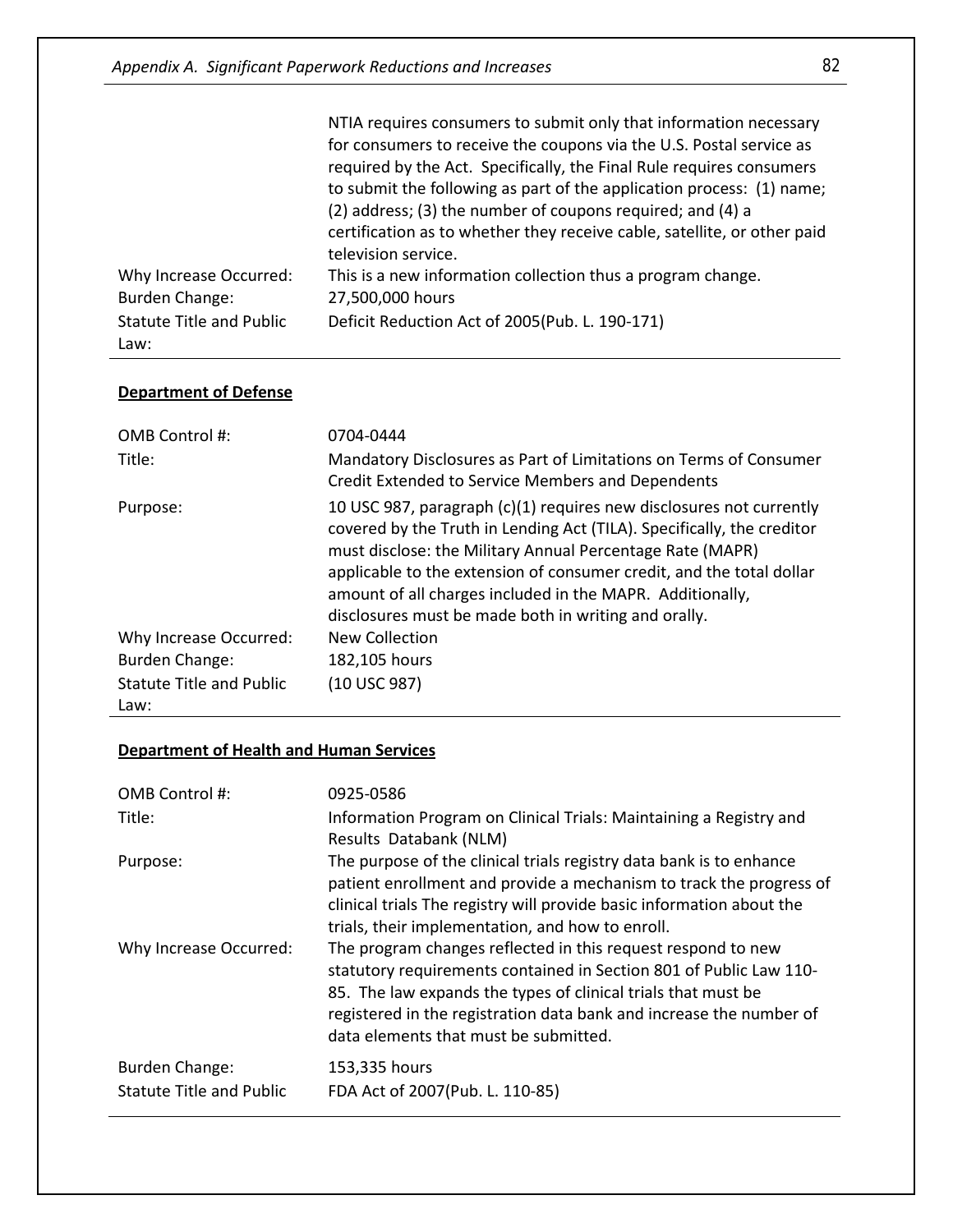Law:

| OMB Control #:                          | 0938-1034                                                                                                                                                                                                                                                                                                                                                                                                                                                             |
|-----------------------------------------|-----------------------------------------------------------------------------------------------------------------------------------------------------------------------------------------------------------------------------------------------------------------------------------------------------------------------------------------------------------------------------------------------------------------------------------------------------------------------|
| Title:                                  | Disclosures to Patients by Certain Hospitals and Critical Access<br>Hospitals and Supporting Regulations in 42 CFR 489.20                                                                                                                                                                                                                                                                                                                                             |
| Purpose:                                | Section 5006(a)(1) of the Deficit Reduction Act of 2005 (DRA),<br>enacted on February 8, 2006, requires the Secretary to develop a<br>'strategic and implementing plan' to address certain issues relating<br>to physician investment in 'specialty hospitals, ' and to submit this<br>plan to the Congress.                                                                                                                                                          |
| Why Increase Occurred:                  | New statute                                                                                                                                                                                                                                                                                                                                                                                                                                                           |
| <b>Burden Change:</b>                   | 839,599 hours                                                                                                                                                                                                                                                                                                                                                                                                                                                         |
| <b>Statute Title and Public</b><br>Law: | Deficit Reduction Act (Pub. L. 109-171)                                                                                                                                                                                                                                                                                                                                                                                                                               |
| OMB Control #:                          | 0970-0338                                                                                                                                                                                                                                                                                                                                                                                                                                                             |
| Title:                                  | <b>DRA TANF Final Rule</b>                                                                                                                                                                                                                                                                                                                                                                                                                                            |
| Purpose:                                | The Deficit Reduction Act of 2005 (DRA) reauthorized the Temporary<br>Assistance for Needy Families (TANF) program and imposed a new<br>data requirement that States prepare and submit data verification<br>procedures and replaced other data requirements with new versions<br>including: the TANF Data Report, the SSP-MOE Data Report, the<br>Caseload Reduction Documentation Process, and the Reasonable<br>Cause/Corrective Compliance Documentation Process. |
| Why Increase Occurred:                  | Burden increased because of the new regulation.                                                                                                                                                                                                                                                                                                                                                                                                                       |
| <b>Burden Change:</b>                   | 625,200 hours                                                                                                                                                                                                                                                                                                                                                                                                                                                         |
| <b>Statute Title and Public</b><br>Law: | Deficit Reduction Act(42 USC 601)                                                                                                                                                                                                                                                                                                                                                                                                                                     |

#### **Department of Homeland Security**

| OMB Control #:<br>Title: | 1651-0022<br><b>Entry Summary</b>                                                                                                                                                                                                                                                                                                                                                                                                                                                                      |
|--------------------------|--------------------------------------------------------------------------------------------------------------------------------------------------------------------------------------------------------------------------------------------------------------------------------------------------------------------------------------------------------------------------------------------------------------------------------------------------------------------------------------------------------|
| Purpose:                 | CBP Form 7501 is used by CBP as a record of the import transaction,<br>to collect proper duty, taxes, certifications and enforcement<br>endorsements, and to provide copies to Census for statistical<br>purposes. CBP is requesting an increase in the burden hours as a<br>result of the provisions of the Softwood Lumber Act of 2008, Title<br>VIII of the Tariff Act of 1930 which requires CBP to collect additional<br>information on its Entry Summary form with regard to softwood<br>lumber. |
| Why Increase Occurred:   | CBP is requesting an increase in the burden hours as a result of the<br>provisions of the Softwood Lumber Act of 2008, Title VIII of the Tariff<br>Act of 1930 which requires CBP to collect additional information on<br>its Entry Summary form with regard to softwood lumber.                                                                                                                                                                                                                       |
| Burden Change:           | 266,433 hours                                                                                                                                                                                                                                                                                                                                                                                                                                                                                          |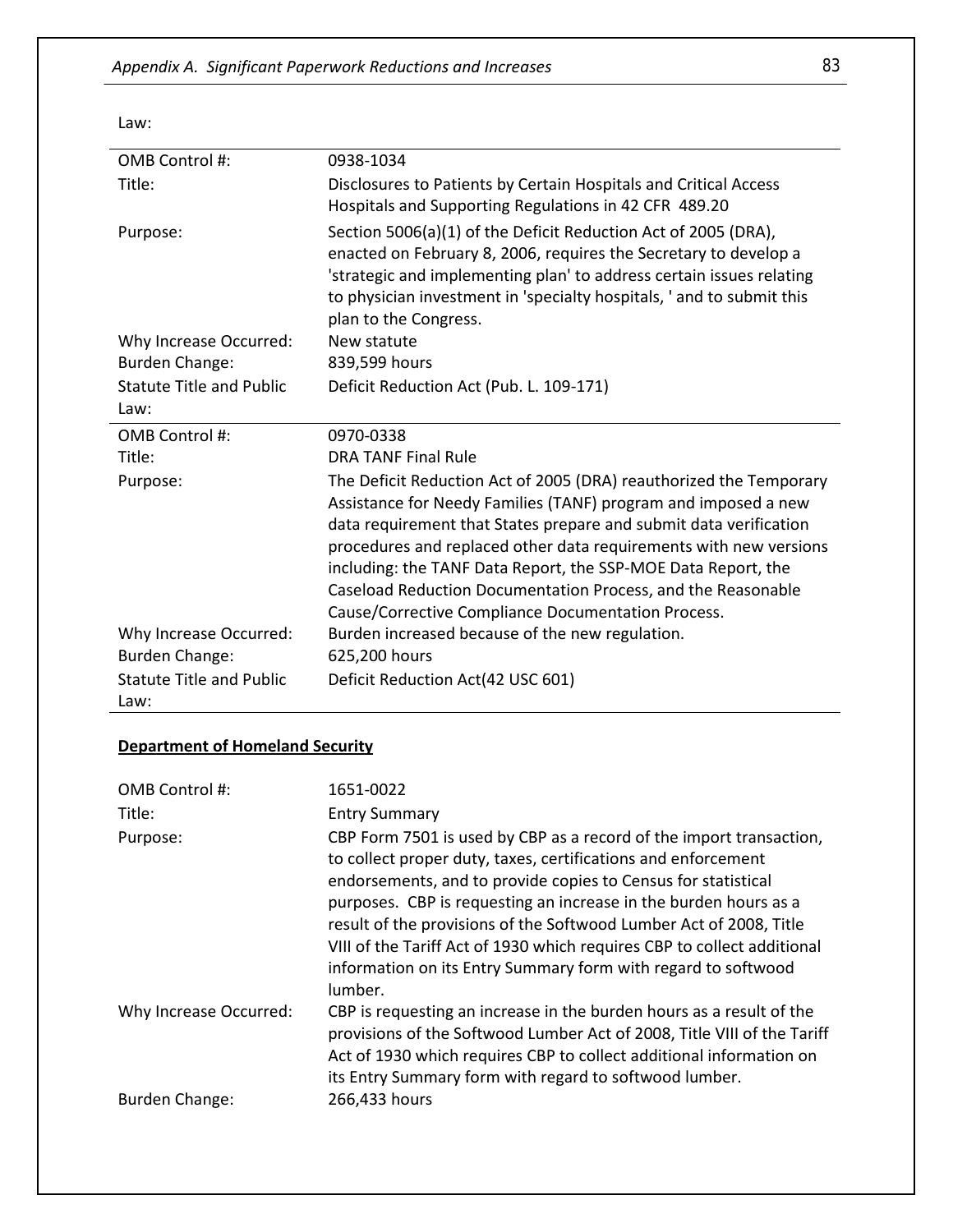*Appendix A. Significant Paperwork Reductions and Increases* 84

| Statute Title and Public<br>Law:        | Tariff Act of 1930, as amended by the Softwood Lumber Act of<br>2008(19 USC 804a)                                                                                                                    |
|-----------------------------------------|------------------------------------------------------------------------------------------------------------------------------------------------------------------------------------------------------|
| OMB Control #:                          | 1651-0088                                                                                                                                                                                            |
| Title:                                  | Passenger and Crew Manifest for Passenger Flights                                                                                                                                                    |
| Purpose:                                | A passenger and crew manifest must be transmitted to CBP for air<br>and sea carriers for each flight/voyage.                                                                                         |
| Why Increase Occurred:                  | The burden hours increased as a result of P.L. 107-173. It also<br>increased because CBP added passenger burden to the total.<br>Previously CBP had calculated only burden to the carriers/airlines. |
| Burden Change:                          | 358,652 hours                                                                                                                                                                                        |
| <b>Statute Title and Public</b><br>Law: | Intelligence Reform and Terrorism Prevention Act of 2004 (Pub. L.<br>$107-173$                                                                                                                       |

#### **Department of Housing and Urban Development**

| OMB Control #:                  | 2502-0059                                                                                                                                                                                                                                                                                                                                                                                     |
|---------------------------------|-----------------------------------------------------------------------------------------------------------------------------------------------------------------------------------------------------------------------------------------------------------------------------------------------------------------------------------------------------------------------------------------------|
| Title:                          | Informed Consumer Choice Notice and Application for FHA Insured<br>Mortgage                                                                                                                                                                                                                                                                                                                   |
| Purpose:                        | The addendum to the URLA and related documents are needed to<br>determine the eligibility of the borrower and proposed mortgage<br>transaction for FHA's insurance endorsement. Lenders seeking FHA's<br>insurance prepare these forms.                                                                                                                                                       |
| Why Increase Occurred:          | The recently approved Economic Stimulus Act will affect<br>endorsements of FHA-loans for 2 quarters of FY 2008 and one<br>quarter of FY 2009. The Economic Stimulus Act permits loan limits to<br>temporarily increase to a ceiling of \$729,750 (175% of the<br>conforming limit). HUD projects an increase of 340,000 in loans that<br>are over the current conforming limits of \$417,000. |
| <b>Burden Change:</b>           | 169,900 hours                                                                                                                                                                                                                                                                                                                                                                                 |
| <b>Statute Title and Public</b> | Economic Stimulus Act of 2008 (Pub. L. 110-185)                                                                                                                                                                                                                                                                                                                                               |
| Law:                            |                                                                                                                                                                                                                                                                                                                                                                                               |
| OMB Control #:                  | 2502-0578                                                                                                                                                                                                                                                                                                                                                                                     |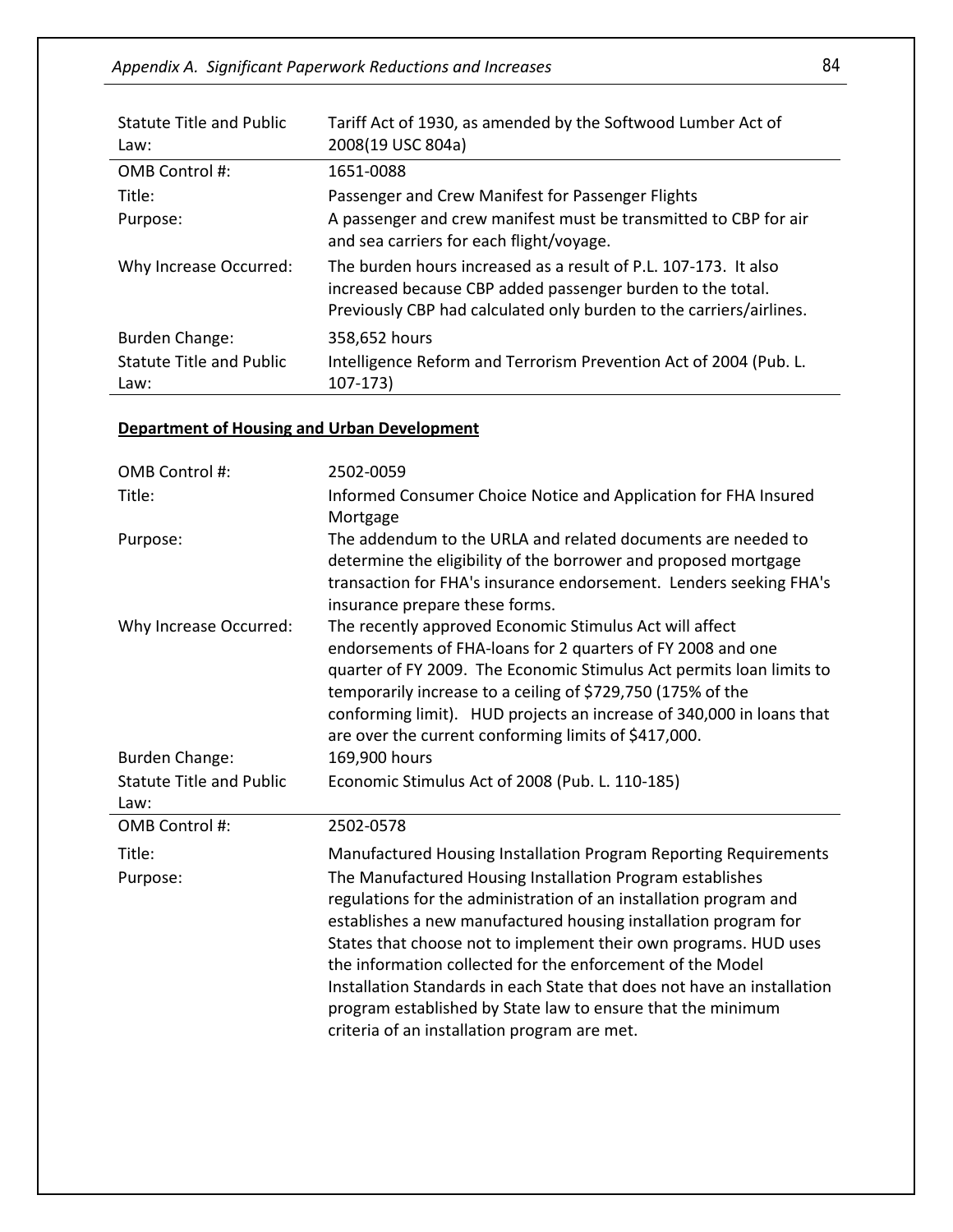*Appendix A. Significant Paperwork Reductions and Increases* 85

| Why Increase Occurred:          | This is a new collection to meet the statutory requirements created<br>by the Manufactured Housing Improvement Act of 2000, which<br>require HUD to develop and implement specific standards and<br>regulations for the installation of manufactured homes that<br>previously were left for State and Local authorities to implement |
|---------------------------------|--------------------------------------------------------------------------------------------------------------------------------------------------------------------------------------------------------------------------------------------------------------------------------------------------------------------------------------|
| Burden Change:                  | 162,936 hours                                                                                                                                                                                                                                                                                                                        |
| <b>Statute Title and Public</b> | National Manufactured Housing Construction and Safety Act of                                                                                                                                                                                                                                                                         |
| Law:                            | 2000(42 USC 5401-5426)                                                                                                                                                                                                                                                                                                               |

## **Department of Labor**

| OMB Control #:                          | 1210-0132                                                                                                                                                                                                                                      |
|-----------------------------------------|------------------------------------------------------------------------------------------------------------------------------------------------------------------------------------------------------------------------------------------------|
| Title:                                  | Default Investment Alternatives under Participant Directed Individual<br><b>Account Plans</b>                                                                                                                                                  |
| Purpose:                                | Final regulation would create standards for fiduciary relief from<br>liability for default investment by individual account pension plans of<br>account assets of participants and beneficiaries who fail to provide<br>investment directions. |
| Why Increase Occurred:                  | New information collection/third-party disclosure requirements.                                                                                                                                                                                |
| <b>Burden Change:</b>                   | 522,256 hours                                                                                                                                                                                                                                  |
| <b>Statute Title and Public</b><br>Law: | Pension Protection Act of 2006(Pub. L. 109-280)                                                                                                                                                                                                |

## **Department of Transportation**

| OMB Control #:                  | 2126-0025                                                             |
|---------------------------------|-----------------------------------------------------------------------|
| Title:                          | Transportation of Household Goods; Consumer Protection                |
| Purpose:                        | This revision is due to a non significant direct final rule entitled, |
|                                 | 'Amendments to Implement Certain Provisions of the Safe,              |
|                                 | Accountable, Flexible, Efficient Transportation Act: A Legacy for     |
|                                 | Users (SAFETEA-LU) under RIN 2126-AA96,' which would require          |
|                                 | household goods motor carriers to conduct a physical survey of the    |
|                                 | household goods to be transported and distribute a copy of FMCSA's    |
|                                 | two moving publications to shippers.                                  |
| Why Increase Occurred:          | This revision is due to a non-significant direct final rule entitled, |
|                                 | 'Amendments to Implement Certain Provisions of the safe,              |
|                                 | Accountable, Flexible, Efficient Transportation Act: A Legacy for     |
|                                 | Users (SAFETEA-LU),' which would require household goods motor        |
|                                 | carriers to conduct a physical survey of the household goods to be    |
|                                 | transported and distribute a copy of the FMCSA's two moving           |
|                                 | pamphlets to shippers. The number of annual responses was             |
|                                 | adjusted to reflect the correct 600,000 responses.                    |
| <b>Burden Change:</b>           | 182,700 hours                                                         |
| <b>Statute Title and Public</b> | Household goods carrier operations (49 USC 14104)                     |
| Law:                            |                                                                       |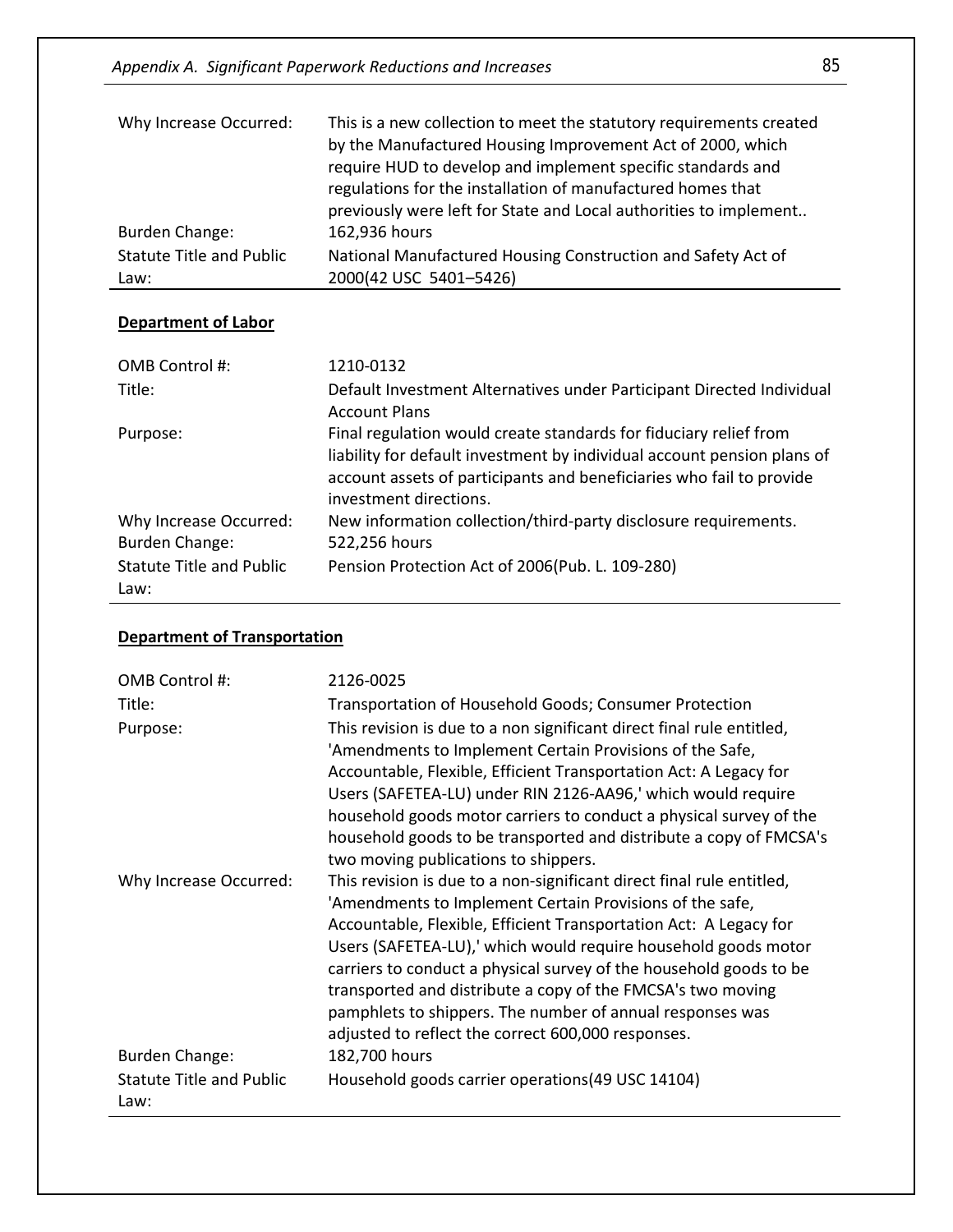| OMB Control #:                  | 2126-0025                                                             |
|---------------------------------|-----------------------------------------------------------------------|
| Title:                          | Transportation of Household Goods; Consumer Protection                |
| Purpose:                        | This revision is due to a non significant direct final rule entitled, |
|                                 | 'Amendments to Implement Certain Provisions of the Safe,              |
|                                 | Accountable, Flexible, Efficient Transportation Act: A Legacy for     |
|                                 | Users (SAFETEA-LU) under RIN 2126-AA96,' which would require          |
|                                 | household goods motor carriers to conduct a physical survey of the    |
|                                 | household goods to be transported and distribute a copy of FMCSA's    |
|                                 | two moving publications to shippers.                                  |
| Why Increase Occurred:          | This revision is due to a non-significant direct final rule entitled, |
|                                 | 'Amendments to Implement Certain Provisions of the safe,              |
|                                 | Accountable, Flexible, Efficient Transportation Act: A Legacy for     |
|                                 | Users (SAFETEA-LU),' which would require household goods motor        |
|                                 | carriers to conduct a physical survey of the household goods to be    |
|                                 | transported and distribute a copy of the FMCSA's two moving           |
|                                 | pamphlets to shippers. The number of annual responses was             |
|                                 | adjusted to reflect the correct 600,000 responses.                    |
| <b>Burden Change:</b>           | 182,700 hours                                                         |
| <b>Statute Title and Public</b> | Safe, Accountable, Flexible, Efficient Transportation Equity Act: A   |
| Law:                            | Legacy for Users (SAFETEA-LU)(Pub. L. 109-59)                         |

#### **Department of the Treasury**

| OMB Control #:                  | 1545-0023                                                                                                                                                                                                                                                          |
|---------------------------------|--------------------------------------------------------------------------------------------------------------------------------------------------------------------------------------------------------------------------------------------------------------------|
| Title:                          | Quarterly Federal Excise Tax Return                                                                                                                                                                                                                                |
| Purpose:                        | The information supplied on Form 720 is used by the IRS to<br>determine the correct tax liability. Additionally, the data is reported<br>by the IRS to Treasury so that funds may be transferred from the<br>general revenue funds to the appropriate trust funds. |
| Why Increase Occurred:          | The major changes shown in the 'Supplementary Documents'<br>resulted in a revision of Form 720 and its instructions. 6 code<br>references and 44 line items were added.                                                                                            |
| <b>Burden Change:</b>           | 584,779 hours                                                                                                                                                                                                                                                      |
| <b>Statute Title and Public</b> | Small Business and Work Opportunity Tax Act of 2007(Pub. L. 110-                                                                                                                                                                                                   |
|                                 |                                                                                                                                                                                                                                                                    |
| Law:                            | 28)                                                                                                                                                                                                                                                                |
| OMB Control #:                  | 1545-0023                                                                                                                                                                                                                                                          |
| Title:                          | Quarterly Federal Excise Tax Return                                                                                                                                                                                                                                |
| Purpose:                        | The information supplied on Form 720 is used by the IRS to<br>determine the correct tax liability. Additionally, the data is reported<br>by the IRS to Treasury so that funds may be transferred from the<br>general revenue funds to the appropriate trust funds. |
| Why Increase Occurred:          | The major changes shown in the 'Supplementary Documents'<br>resulted in a revision of Form 720 and its instructions. 6 code<br>references and 44 line items were added.                                                                                            |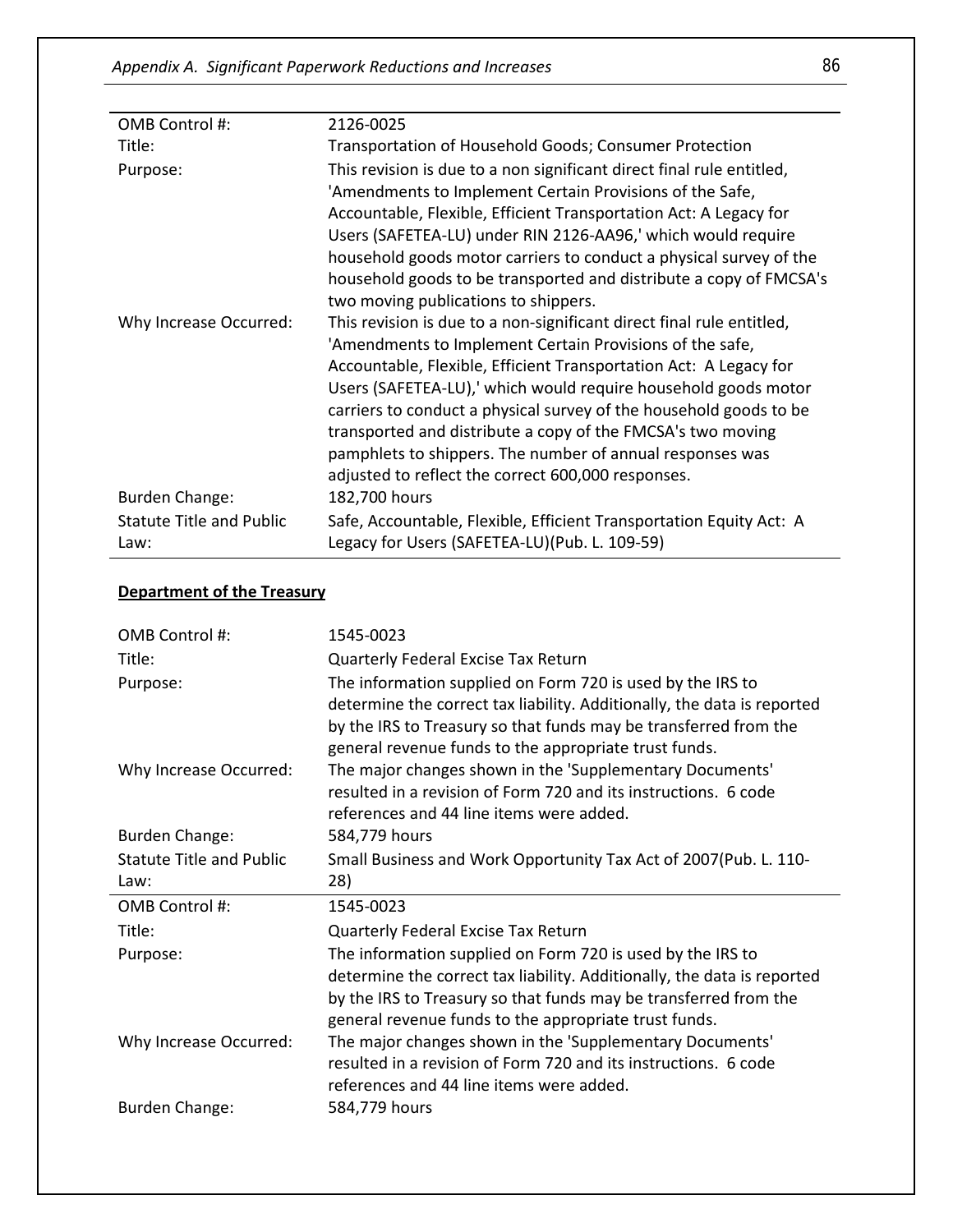| <b>Statute Title and Public</b><br>Law: | Tax Technical Corrections Act of 2007 (Pub. L. 110-172)                                                                                                                                                                                                                                                                                                              |
|-----------------------------------------|----------------------------------------------------------------------------------------------------------------------------------------------------------------------------------------------------------------------------------------------------------------------------------------------------------------------------------------------------------------------|
| OMB Control #:                          | 1545-0023                                                                                                                                                                                                                                                                                                                                                            |
| Title:                                  | Quarterly Federal Excise Tax Return                                                                                                                                                                                                                                                                                                                                  |
| Purpose:                                | The information supplied on Form 720 is used by the IRS to<br>determine the correct tax liability. Additionally, the data is reported<br>by the IRS to Treasury so that funds may be transferred from the<br>general revenue funds to the appropriate trust funds.                                                                                                   |
| Why Increase Occurred:                  | The major changes shown in the 'Supplementary Documents'<br>resulted in a revision of Form 720 and its instructions. 6 code<br>references and 44 line items were added.                                                                                                                                                                                              |
| <b>Burden Change:</b>                   | 584,779 hours                                                                                                                                                                                                                                                                                                                                                        |
| <b>Statute Title and Public</b><br>Law: | Airport and Airway Extension Act of 2008(Pub. L. 110-190)                                                                                                                                                                                                                                                                                                            |
| OMB Control #:                          | 1545-0074                                                                                                                                                                                                                                                                                                                                                            |
| Title:                                  | U.S. Individual Income Tax Return                                                                                                                                                                                                                                                                                                                                    |
| Purpose:                                | These forms and schedules are used by individuals to report their<br>income tax liability. IRS uses the data collected on these forms and<br>their schedules to compute tax liability and determine that the items<br>claimed are properly allowable. This information is also used for<br>general statistical purposes.                                             |
| Why Increase Occurred:                  | The major drivers of burden change due to new legislation are the<br>Alternative Minimum Tax patch, elimination of the additional filing<br>volume attributable to the Telephone Excise Tax Refund, the<br>presence of additional filing volume attributable to the Economic<br>Stimulus Package, and expiration of the Katrina-relief provisions.                   |
| <b>Burden Change:</b>                   | 101,079,259 hours<br>( \$212, 205, 255)                                                                                                                                                                                                                                                                                                                              |
| <b>Statute Title and Public</b><br>Law: | American Jobs Creation Act of 2004 (Pub. L. 108-357)                                                                                                                                                                                                                                                                                                                 |
| OMB Control #:                          | 1545-0126                                                                                                                                                                                                                                                                                                                                                            |
| Title:                                  | U.S. Income Tax Return of a Foreign Corporation                                                                                                                                                                                                                                                                                                                      |
| Purpose:                                | Form 1120-F is used by foreign corporations that have investments,<br>or a business, or a branch in the U.S. The IRS uses Form 1120-F to<br>determine if the foreign corporation has correctly reported its<br>income, deductions, and tax, and to determine if it has paid the                                                                                      |
| Why Increase Occurred:                  | correct amount of tax.<br>Revisions made to forms regarding: credits allowed against the AMT;<br>extension of charitable deduction of food inventory; limits for<br>contributions of capital gain real property; termination of specific<br>features of the GO Zone; and termination of increased expensing for<br>reforestation expenses of small timber producers. |
| <b>Burden Change:</b>                   | 3,206,982 hours                                                                                                                                                                                                                                                                                                                                                      |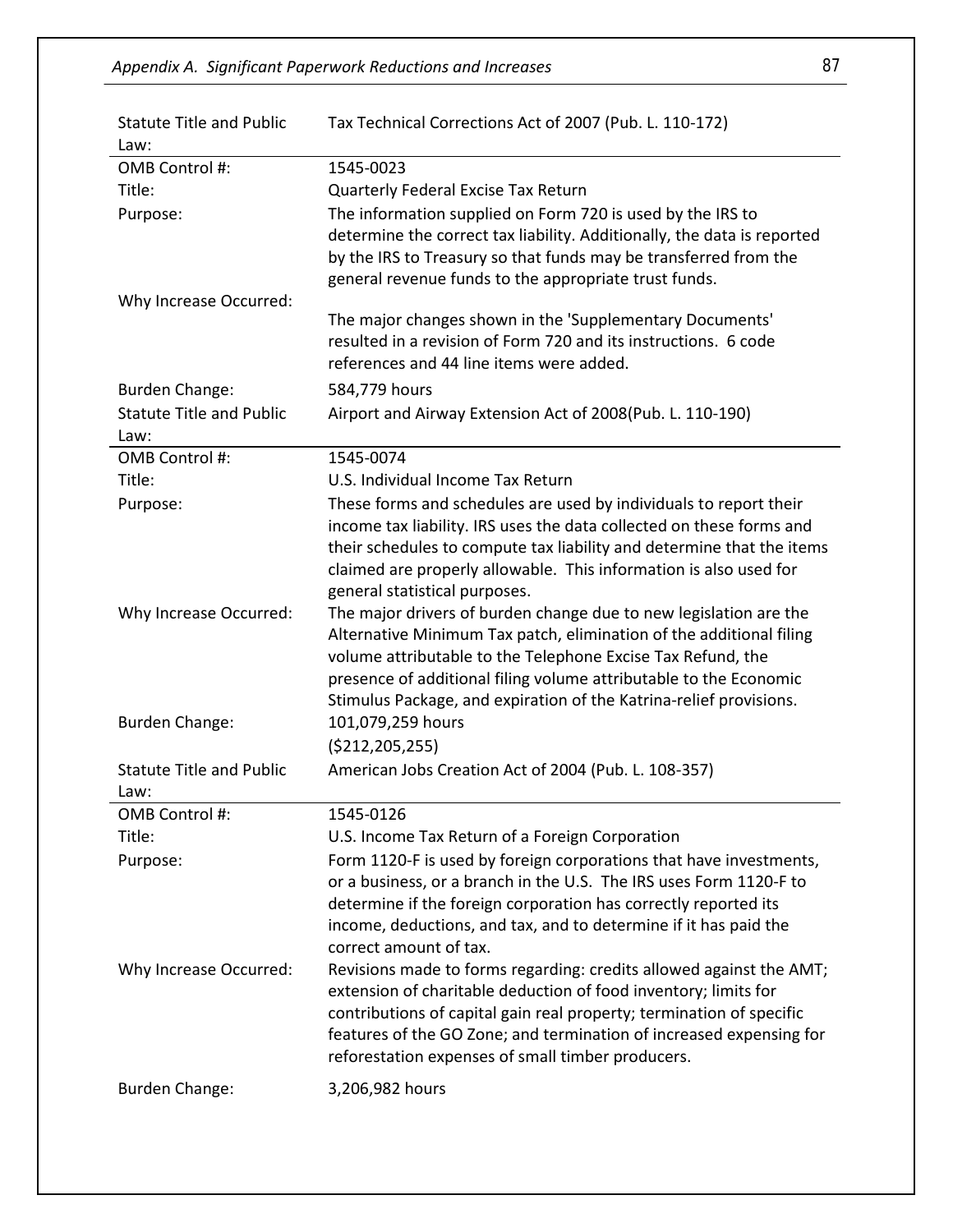|                                         | \$0                                                                                                                                                                                                                                                                                                                                        |
|-----------------------------------------|--------------------------------------------------------------------------------------------------------------------------------------------------------------------------------------------------------------------------------------------------------------------------------------------------------------------------------------------|
| <b>Statute Title and Public</b>         | U.S. Troop Readiness, Veterans' Care, Katrina Recovery, and Iraq                                                                                                                                                                                                                                                                           |
| Law:                                    | Accountability Appropriations Act (Pub. L. 110-28)                                                                                                                                                                                                                                                                                         |
| OMB Control #:                          | 1545-0126                                                                                                                                                                                                                                                                                                                                  |
| Title:                                  | U.S. Income Tax Return of a Foreign Corporation                                                                                                                                                                                                                                                                                            |
| Purpose:                                | Form 1120-F is used by foreign corporations that have investments,<br>or a business, or a branch in the U.S. The IRS uses Form 1120-F to<br>determine if the foreign corporation has correctly reported its<br>income, deductions, and tax, and to determine if it has paid the<br>correct amount of tax.                                  |
| Why Increase Occurred:                  | Revisions made to forms regarding: credits allowed against the AMT;<br>extension of charitable deduction of food inventory; limits for<br>contributions of capital gain real property; termination of specific<br>features of the GO Zone; and termination of increased expensing for<br>reforestation expenses of small timber producers. |
| <b>Burden Change:</b>                   | 3,206,982 hours                                                                                                                                                                                                                                                                                                                            |
| <b>Statute Title and Public</b><br>Law: | Tax Relief and Health Care Act of 2006 (Pub. L. 109-432)                                                                                                                                                                                                                                                                                   |
| OMB Control #:                          | 1545-0126                                                                                                                                                                                                                                                                                                                                  |
| Title:                                  | U.S. Income Tax Return of a Foreign Corporation                                                                                                                                                                                                                                                                                            |
| Purpose:                                | Form 1120-F is used by foreign corporations that have investments,<br>or a business, or a branch in the U.S. The IRS uses Form 1120-F to<br>determine if the foreign corporation has correctly reported its<br>income, deductions, and tax, and to determine if it has paid the<br>correct amount of tax.                                  |
| Why Increase Occurred:                  | Revisions made to forms regarding: credits allowed against the AMT;<br>extension of charitable deduction of food inventory; limits for<br>contributions of capital gain real property; termination of specific<br>features of the GO Zone; and termination of increased expensing for<br>reforestation expenses of small timber producers. |
| <b>Burden Change:</b>                   | 3,206,982 hours                                                                                                                                                                                                                                                                                                                            |
| <b>Statute Title and Public</b><br>Law: | Gulf Opportunity Zone Act of 2005(Pub. L. 109-135)                                                                                                                                                                                                                                                                                         |
| OMB Control #:                          | 1545-0126                                                                                                                                                                                                                                                                                                                                  |
| Title:                                  | U.S. Income Tax Return of a Foreign Corporation                                                                                                                                                                                                                                                                                            |
| Purpose:                                | Form 1120-F is used by foreign corporations that have investments,<br>or a business, or a branch in the U.S. The IRS uses Form 1120-F to<br>determine if the foreign corporation has correctly reported its<br>income, deductions, and tax, and to determine if it has paid the<br>correct amount of tax.                                  |
|                                         |                                                                                                                                                                                                                                                                                                                                            |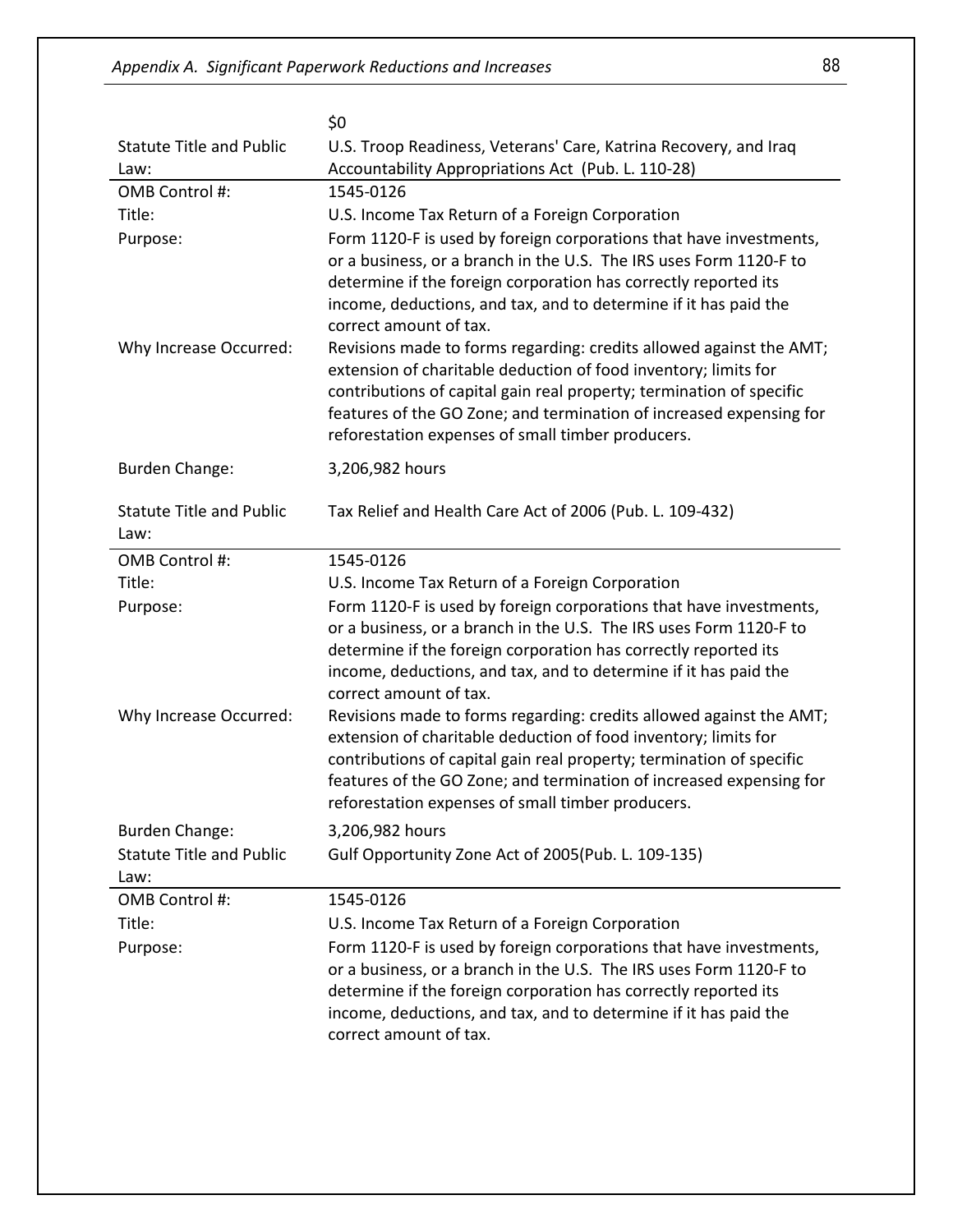| <b>Statute Title and Public</b><br>Pension Protection Act of 2006(Pub. L. 109-280)<br>Law:<br>OMB Control #:<br>1545-0126<br>Title:<br>U.S. Income Tax Return of a Foreign Corporation<br>Form 1120-F is used by foreign corporations that have investments,<br>Purpose:<br>or a business, or a branch in the U.S. The IRS uses Form 1120-F to<br>determine if the foreign corporation has correctly reported its<br>income, deductions, and tax, and to determine if it has paid the<br>correct amount of tax.<br>Revisions made to forms regarding: credits allowed against the AMT;<br>Why Increase Occurred:<br>extension of charitable deduction of food inventory; limits for<br>contributions of capital gain real property; termination of specific<br>features of the GO Zone; and termination of increased expensing for<br>reforestation expenses of small timber producers.<br><b>Burden Change:</b><br>3,206,982 hours<br><b>Statute Title and Public</b><br>Energy Tax Incentives Act of 2005(Pub. L. 109-58)<br>Law:<br>OMB Control #:<br>1545-0143<br>Title:<br>Heavy Highway Vehicle Use Tax Return<br>Form 2290 is used to compute and report the tax imposed by section<br>Purpose:<br>4481 on the highway use of certain motor vehicles. The information<br>is used to determine whether the taxpayer has paid the correct<br>amount of tax.<br>The major changes shown in the 'Supplementary Documents'<br>Why Increase Occurred:<br>resulted in a revision of Form 2290 and its instructions. A total of 18<br>line items were added to correct previous OMB calculations.<br>3,519,068 hours<br><b>Burden Change:</b><br><b>Statute Title and Public</b><br>Small Business and Work Opportunity Tax Act of 2007(Pub. L. 110-<br>28)<br>Law: | Why Increase Occurred:<br><b>Burden Change:</b> | Revisions made to forms regarding: credits allowed against the AMT;<br>extension of charitable deduction of food inventory; limits for<br>contributions of capital gain real property; termination of specific<br>features of the GO Zone; and termination of increased expensing for<br>reforestation expenses of small timber producers.<br>3,206,982 hours |
|--------------------------------------------------------------------------------------------------------------------------------------------------------------------------------------------------------------------------------------------------------------------------------------------------------------------------------------------------------------------------------------------------------------------------------------------------------------------------------------------------------------------------------------------------------------------------------------------------------------------------------------------------------------------------------------------------------------------------------------------------------------------------------------------------------------------------------------------------------------------------------------------------------------------------------------------------------------------------------------------------------------------------------------------------------------------------------------------------------------------------------------------------------------------------------------------------------------------------------------------------------------------------------------------------------------------------------------------------------------------------------------------------------------------------------------------------------------------------------------------------------------------------------------------------------------------------------------------------------------------------------------------------------------------------------------------------------------------------------------------------------------------|-------------------------------------------------|---------------------------------------------------------------------------------------------------------------------------------------------------------------------------------------------------------------------------------------------------------------------------------------------------------------------------------------------------------------|
|                                                                                                                                                                                                                                                                                                                                                                                                                                                                                                                                                                                                                                                                                                                                                                                                                                                                                                                                                                                                                                                                                                                                                                                                                                                                                                                                                                                                                                                                                                                                                                                                                                                                                                                                                                    |                                                 |                                                                                                                                                                                                                                                                                                                                                               |
|                                                                                                                                                                                                                                                                                                                                                                                                                                                                                                                                                                                                                                                                                                                                                                                                                                                                                                                                                                                                                                                                                                                                                                                                                                                                                                                                                                                                                                                                                                                                                                                                                                                                                                                                                                    |                                                 |                                                                                                                                                                                                                                                                                                                                                               |
|                                                                                                                                                                                                                                                                                                                                                                                                                                                                                                                                                                                                                                                                                                                                                                                                                                                                                                                                                                                                                                                                                                                                                                                                                                                                                                                                                                                                                                                                                                                                                                                                                                                                                                                                                                    |                                                 |                                                                                                                                                                                                                                                                                                                                                               |
|                                                                                                                                                                                                                                                                                                                                                                                                                                                                                                                                                                                                                                                                                                                                                                                                                                                                                                                                                                                                                                                                                                                                                                                                                                                                                                                                                                                                                                                                                                                                                                                                                                                                                                                                                                    |                                                 |                                                                                                                                                                                                                                                                                                                                                               |
|                                                                                                                                                                                                                                                                                                                                                                                                                                                                                                                                                                                                                                                                                                                                                                                                                                                                                                                                                                                                                                                                                                                                                                                                                                                                                                                                                                                                                                                                                                                                                                                                                                                                                                                                                                    |                                                 |                                                                                                                                                                                                                                                                                                                                                               |
|                                                                                                                                                                                                                                                                                                                                                                                                                                                                                                                                                                                                                                                                                                                                                                                                                                                                                                                                                                                                                                                                                                                                                                                                                                                                                                                                                                                                                                                                                                                                                                                                                                                                                                                                                                    |                                                 |                                                                                                                                                                                                                                                                                                                                                               |
|                                                                                                                                                                                                                                                                                                                                                                                                                                                                                                                                                                                                                                                                                                                                                                                                                                                                                                                                                                                                                                                                                                                                                                                                                                                                                                                                                                                                                                                                                                                                                                                                                                                                                                                                                                    |                                                 |                                                                                                                                                                                                                                                                                                                                                               |
|                                                                                                                                                                                                                                                                                                                                                                                                                                                                                                                                                                                                                                                                                                                                                                                                                                                                                                                                                                                                                                                                                                                                                                                                                                                                                                                                                                                                                                                                                                                                                                                                                                                                                                                                                                    |                                                 |                                                                                                                                                                                                                                                                                                                                                               |
|                                                                                                                                                                                                                                                                                                                                                                                                                                                                                                                                                                                                                                                                                                                                                                                                                                                                                                                                                                                                                                                                                                                                                                                                                                                                                                                                                                                                                                                                                                                                                                                                                                                                                                                                                                    |                                                 |                                                                                                                                                                                                                                                                                                                                                               |
|                                                                                                                                                                                                                                                                                                                                                                                                                                                                                                                                                                                                                                                                                                                                                                                                                                                                                                                                                                                                                                                                                                                                                                                                                                                                                                                                                                                                                                                                                                                                                                                                                                                                                                                                                                    |                                                 |                                                                                                                                                                                                                                                                                                                                                               |
|                                                                                                                                                                                                                                                                                                                                                                                                                                                                                                                                                                                                                                                                                                                                                                                                                                                                                                                                                                                                                                                                                                                                                                                                                                                                                                                                                                                                                                                                                                                                                                                                                                                                                                                                                                    |                                                 |                                                                                                                                                                                                                                                                                                                                                               |

#### **Federal Communications Commission**

| OMB Control #: | 3060-0715                                                        |
|----------------|------------------------------------------------------------------|
| Title:         | Telecommunications Carriers' Use of Customer Proprietary Network |
|                | Information (CPNI) and Other Customer Information, CC Docket No. |
|                | 96-115                                                           |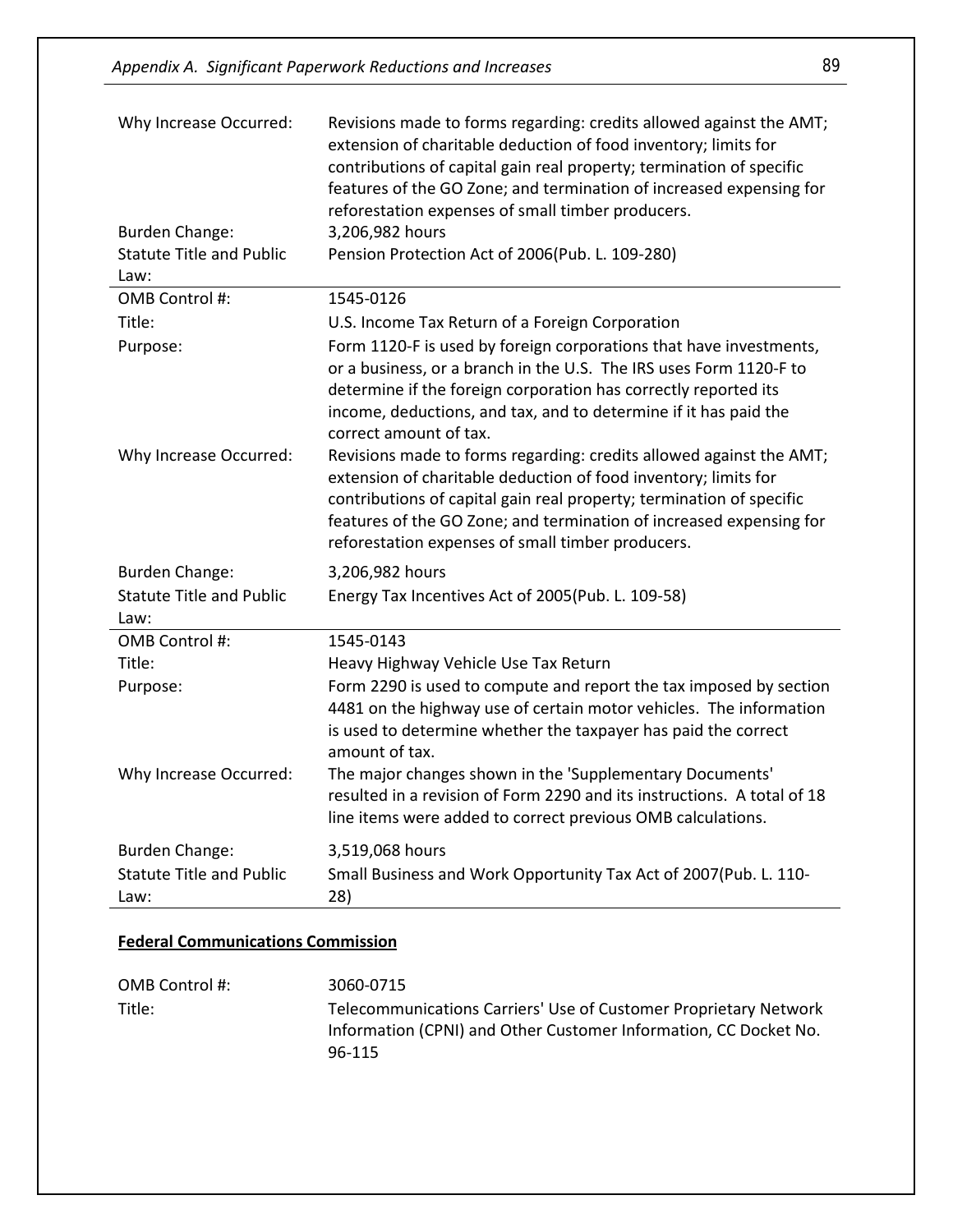| Purpose:<br>Why Increase Occurred:      | The FCC released a Report and Order and Further Notice of Proposed<br>Rulemaking, CC Doc. No. 96-115, WC Doc. No. 04-36, FCC 07-22, on<br>April 2, 2007, strengthening rules that protect customer proprietary<br>network information (CPNI), which is collected and held by providers<br>of communications services. Pursuant to 47 CFR Section 222, the<br>FCC adopted rules focused on efforts of communications service<br>providers to prevent 'pretexting.' The rules require providers to<br>adopt additional privacy safeguards to limit pretexters' ability to<br>obtain unauthorized access to personal customer information from<br>carriers. The rules also further the Telephone Records and Privacy<br>Protection Act of 2006 that helps to ensure that law enforcement<br>will have the tools necessary to investigate and enforce prohibitions<br>on illegal access to customer records.<br>The Commission attributes the reduction in the total annual hourly<br>burden to several factors. We have re-evaluated the amount of time<br>that it will take respondents to perform these information collection<br>and recordkeeping requirements. We now believe that respondents<br>have adopted information technology, office automation techniques,<br>and standardized business practices and routines to increase their<br>efficiency in most areas of their businesses functions, including<br>collection and protection of CPNI, and as a result we also believe that<br>the respondents have adopted similar information technology, office<br>automation techniques, and standardized business practices and<br>routines to reduce their hourly burden requirements, "in house"<br>costs, and annual costs that are required to collect the information. |
|-----------------------------------------|-----------------------------------------------------------------------------------------------------------------------------------------------------------------------------------------------------------------------------------------------------------------------------------------------------------------------------------------------------------------------------------------------------------------------------------------------------------------------------------------------------------------------------------------------------------------------------------------------------------------------------------------------------------------------------------------------------------------------------------------------------------------------------------------------------------------------------------------------------------------------------------------------------------------------------------------------------------------------------------------------------------------------------------------------------------------------------------------------------------------------------------------------------------------------------------------------------------------------------------------------------------------------------------------------------------------------------------------------------------------------------------------------------------------------------------------------------------------------------------------------------------------------------------------------------------------------------------------------------------------------------------------------------------------------------------------------------------------------------------------------------------------------------------|
| <b>Burden Change:</b>                   | 246,857 hours                                                                                                                                                                                                                                                                                                                                                                                                                                                                                                                                                                                                                                                                                                                                                                                                                                                                                                                                                                                                                                                                                                                                                                                                                                                                                                                                                                                                                                                                                                                                                                                                                                                                                                                                                                     |
| <b>Statute Title and Public</b><br>Law: | $(47$ USC 303 $(r)$ )                                                                                                                                                                                                                                                                                                                                                                                                                                                                                                                                                                                                                                                                                                                                                                                                                                                                                                                                                                                                                                                                                                                                                                                                                                                                                                                                                                                                                                                                                                                                                                                                                                                                                                                                                             |
| OMB Control #:                          | 3060-0715                                                                                                                                                                                                                                                                                                                                                                                                                                                                                                                                                                                                                                                                                                                                                                                                                                                                                                                                                                                                                                                                                                                                                                                                                                                                                                                                                                                                                                                                                                                                                                                                                                                                                                                                                                         |
| Title:                                  | Telecommunications Carriers' Use of Customer Proprietary Network<br>Information (CPNI) and Other Customer Information, CC Docket No.<br>96-115                                                                                                                                                                                                                                                                                                                                                                                                                                                                                                                                                                                                                                                                                                                                                                                                                                                                                                                                                                                                                                                                                                                                                                                                                                                                                                                                                                                                                                                                                                                                                                                                                                    |
| Purpose:                                | The FCC released a Report and Order and Further Notice of Proposed<br>Rulemaking, CC Doc. No. 96-115, WC Doc. No. 04-36, FCC 07-22, on<br>April 2, 2007, strengthening rules that protect customer proprietary<br>network information (CPNI), which is collected and held by providers<br>of communications services. Pursuant to 47 CFR Section 222, the<br>FCC adopted rules focused on efforts of communications service<br>providers to prevent 'pretexting.' The rules require providers to<br>adopt additional privacy safeguards to limit pretexters' ability to<br>obtain unauthorized access to personal customer information from<br>carriers. The rules also further the Telephone Records and Privacy<br>Protection Act of 2006 that helps to ensure that law enforcement<br>will have the tools necessary to investigate and enforce prohibitions<br>on illegal access to customer records.                                                                                                                                                                                                                                                                                                                                                                                                                                                                                                                                                                                                                                                                                                                                                                                                                                                                          |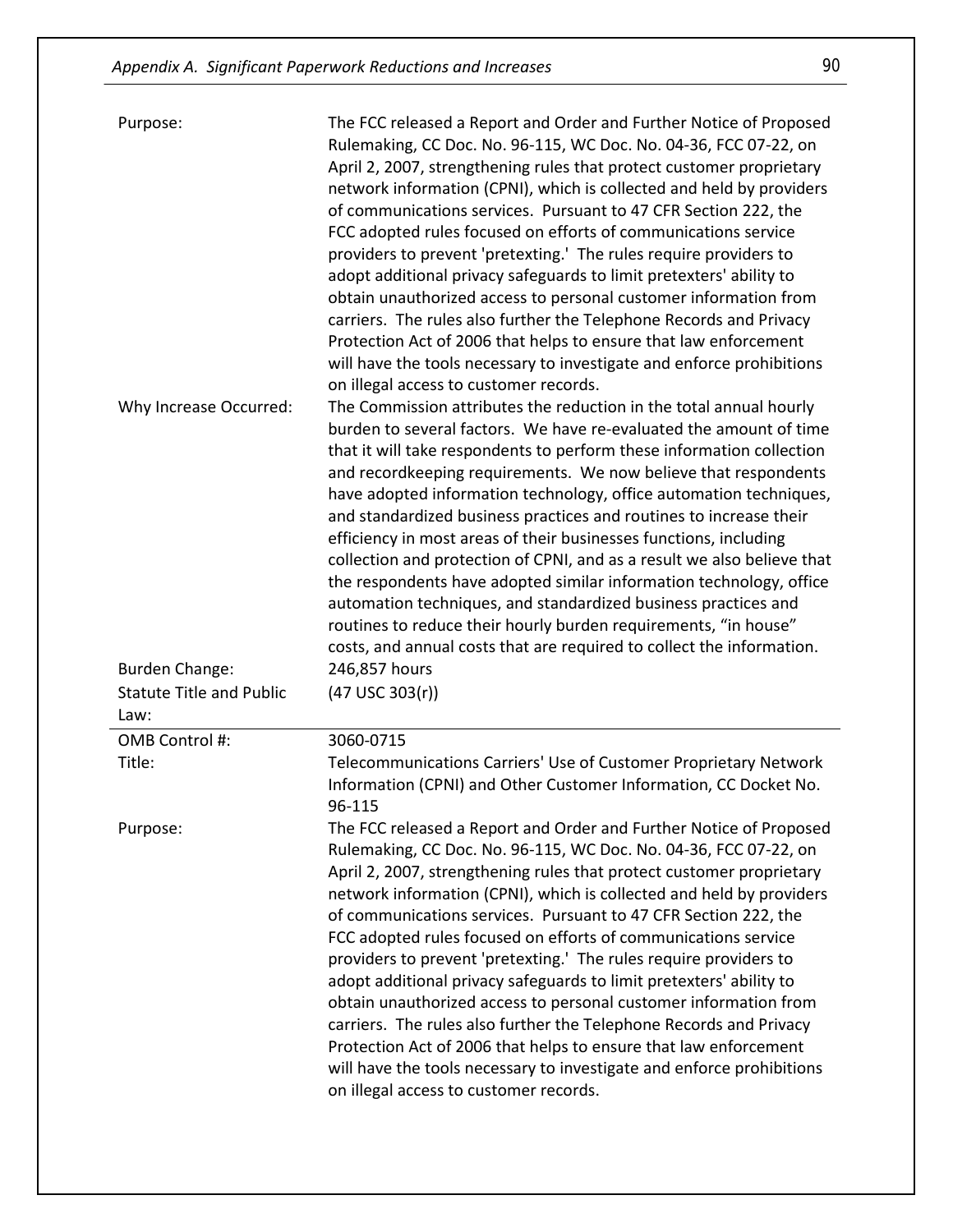| Why Increase Occurred:                  | The Commission attributes the reduction in the total annual hourly<br>burden to several factors. We have re-evaluated the amount of time<br>that it will take respondents to perform these information collection<br>and recordkeeping requirements. We now believe that respondents<br>have adopted information technology, office automation techniques,<br>and standardized business practices and routines to increase their<br>efficiency in most areas of their businesses functions, including<br>collection and protection of CPNI, and as a result we also believe that<br>the respondents have adopted similar information technology, office<br>automation techniques, and standardized business practices and<br>routines to reduce their hourly burden requirements, "in house"<br>costs, and annual costs that are required to collect the information.                                    |
|-----------------------------------------|----------------------------------------------------------------------------------------------------------------------------------------------------------------------------------------------------------------------------------------------------------------------------------------------------------------------------------------------------------------------------------------------------------------------------------------------------------------------------------------------------------------------------------------------------------------------------------------------------------------------------------------------------------------------------------------------------------------------------------------------------------------------------------------------------------------------------------------------------------------------------------------------------------|
| <b>Burden Change:</b>                   | 246,857 hours                                                                                                                                                                                                                                                                                                                                                                                                                                                                                                                                                                                                                                                                                                                                                                                                                                                                                            |
| <b>Statute Title and Public</b><br>Law: | (47 USC 222)                                                                                                                                                                                                                                                                                                                                                                                                                                                                                                                                                                                                                                                                                                                                                                                                                                                                                             |
| OMB Control #:                          | 3060-0715                                                                                                                                                                                                                                                                                                                                                                                                                                                                                                                                                                                                                                                                                                                                                                                                                                                                                                |
| Title:                                  | Telecommunications Carriers' Use of Customer Proprietary Network<br>Information (CPNI) and Other Customer Information, CC Docket No.<br>96-115                                                                                                                                                                                                                                                                                                                                                                                                                                                                                                                                                                                                                                                                                                                                                           |
| Purpose:                                | The FCC released a Report and Order and Further Notice of Proposed<br>Rulemaking, CC Doc. No. 96-115, WC Doc. No. 04-36, FCC 07-22, on<br>April 2, 2007, strengthening rules that protect customer proprietary<br>network information (CPNI), which is collected and held by providers<br>of communications services. Pursuant to 47 CFR Section 222, the<br>FCC adopted rules focused on efforts of communications service<br>providers to prevent 'pretexting.' The rules require providers to<br>adopt additional privacy safeguards to limit pretexters' ability to<br>obtain unauthorized access to personal customer information from<br>carriers. The rules also further the Telephone Records and Privacy<br>Protection Act of 2006 that helps to ensure that law enforcement<br>will have the tools necessary to investigate and enforce prohibitions<br>on illegal access to customer records. |
| Why Increase Occurred:                  | The Commission attributes the reduction in the total annual hourly<br>burden to several factors. We have re-evaluated the amount of time<br>that it will take respondents to perform these information collection<br>and recordkeeping requirements. We now believe that respondents<br>have adopted information technology, office automation techniques,<br>and standardized business practices and routines to increase their<br>efficiency in most areas of their businesses functions, including<br>collection and protection of CPNI, and as a result we also believe that<br>the respondents have adopted similar information technology, office<br>automation techniques, and standardized business practices and<br>routines to reduce their hourly burden requirements, "in house"<br>costs, and annual costs that are required to collect the information.                                    |
| <b>Burden Change:</b>                   | 246,857 hours                                                                                                                                                                                                                                                                                                                                                                                                                                                                                                                                                                                                                                                                                                                                                                                                                                                                                            |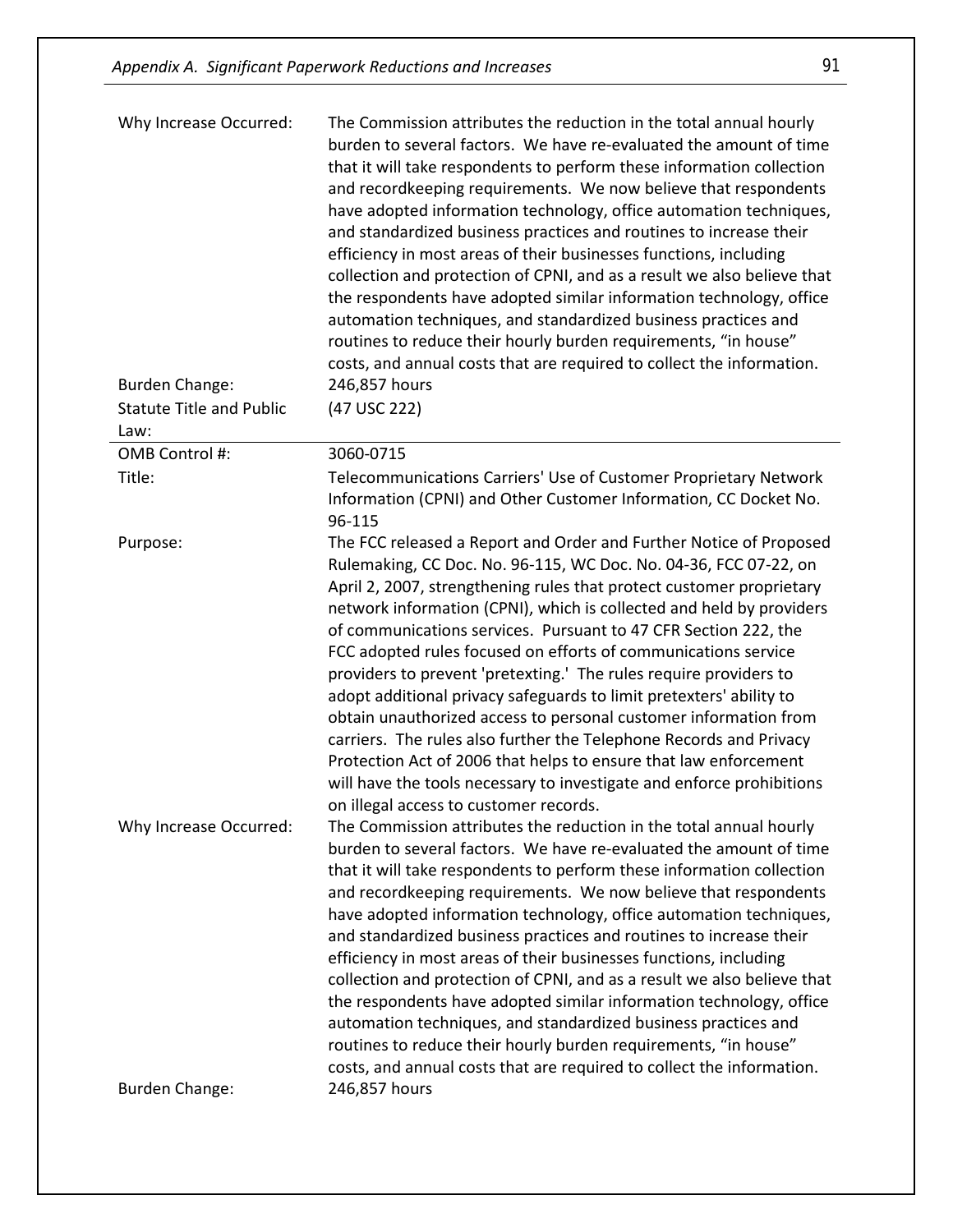| <b>Statute Title and Public</b><br>Law: | $(47$ USC 154(i) and 154(j))                                                                                                                                                                                                                                                                                                                                                                                                                                                                                                                                                                                                                                                                                                                                                                                                                                                                             |
|-----------------------------------------|----------------------------------------------------------------------------------------------------------------------------------------------------------------------------------------------------------------------------------------------------------------------------------------------------------------------------------------------------------------------------------------------------------------------------------------------------------------------------------------------------------------------------------------------------------------------------------------------------------------------------------------------------------------------------------------------------------------------------------------------------------------------------------------------------------------------------------------------------------------------------------------------------------|
| OMB Control #:                          | 3060-0715                                                                                                                                                                                                                                                                                                                                                                                                                                                                                                                                                                                                                                                                                                                                                                                                                                                                                                |
| Title:                                  | Telecommunications Carriers' Use of Customer Proprietary Network<br>Information (CPNI) and Other Customer Information, CC Docket No.<br>96-115                                                                                                                                                                                                                                                                                                                                                                                                                                                                                                                                                                                                                                                                                                                                                           |
| Purpose:                                | The FCC released a Report and Order and Further Notice of Proposed<br>Rulemaking, CC Doc. No. 96-115, WC Doc. No. 04-36, FCC 07-22, on<br>April 2, 2007, strengthening rules that protect customer proprietary<br>network information (CPNI), which is collected and held by providers<br>of communications services. Pursuant to 47 CFR Section 222, the<br>FCC adopted rules focused on efforts of communications service<br>providers to prevent 'pretexting.' The rules require providers to<br>adopt additional privacy safeguards to limit pretexters' ability to<br>obtain unauthorized access to personal customer information from<br>carriers. The rules also further the Telephone Records and Privacy<br>Protection Act of 2006 that helps to ensure that law enforcement<br>will have the tools necessary to investigate and enforce prohibitions<br>on illegal access to customer records. |
| Why Increase Occurred:                  | The Commission attributes the reduction in the total annual hourly<br>burden to several factors. We have re-evaluated the amount of time<br>that it will take respondents to perform these information collection<br>and recordkeeping requirements. We now believe that respondents<br>have adopted information technology, office automation techniques,<br>and standardized business practices and routines to increase their<br>efficiency in most areas of their businesses functions, including<br>collection and protection of CPNI, and as a result we also believe that<br>the respondents have adopted similar information technology, office<br>automation techniques, and standardized business practices and<br>routines to reduce their hourly burden requirements, "in house"<br>costs, and annual costs that are required to collect the information.                                    |
| <b>Burden Change:</b>                   | 246,857 hours                                                                                                                                                                                                                                                                                                                                                                                                                                                                                                                                                                                                                                                                                                                                                                                                                                                                                            |
| <b>Statute Title and Public</b><br>Law: | (47 USC 151)                                                                                                                                                                                                                                                                                                                                                                                                                                                                                                                                                                                                                                                                                                                                                                                                                                                                                             |

## **Federal Energy Regulatory Commission**

| OMB Control #: | 1902-0248                                                              |
|----------------|------------------------------------------------------------------------|
| Title:         | Mandatory Reliability Standards for Critical Infrastructure Protection |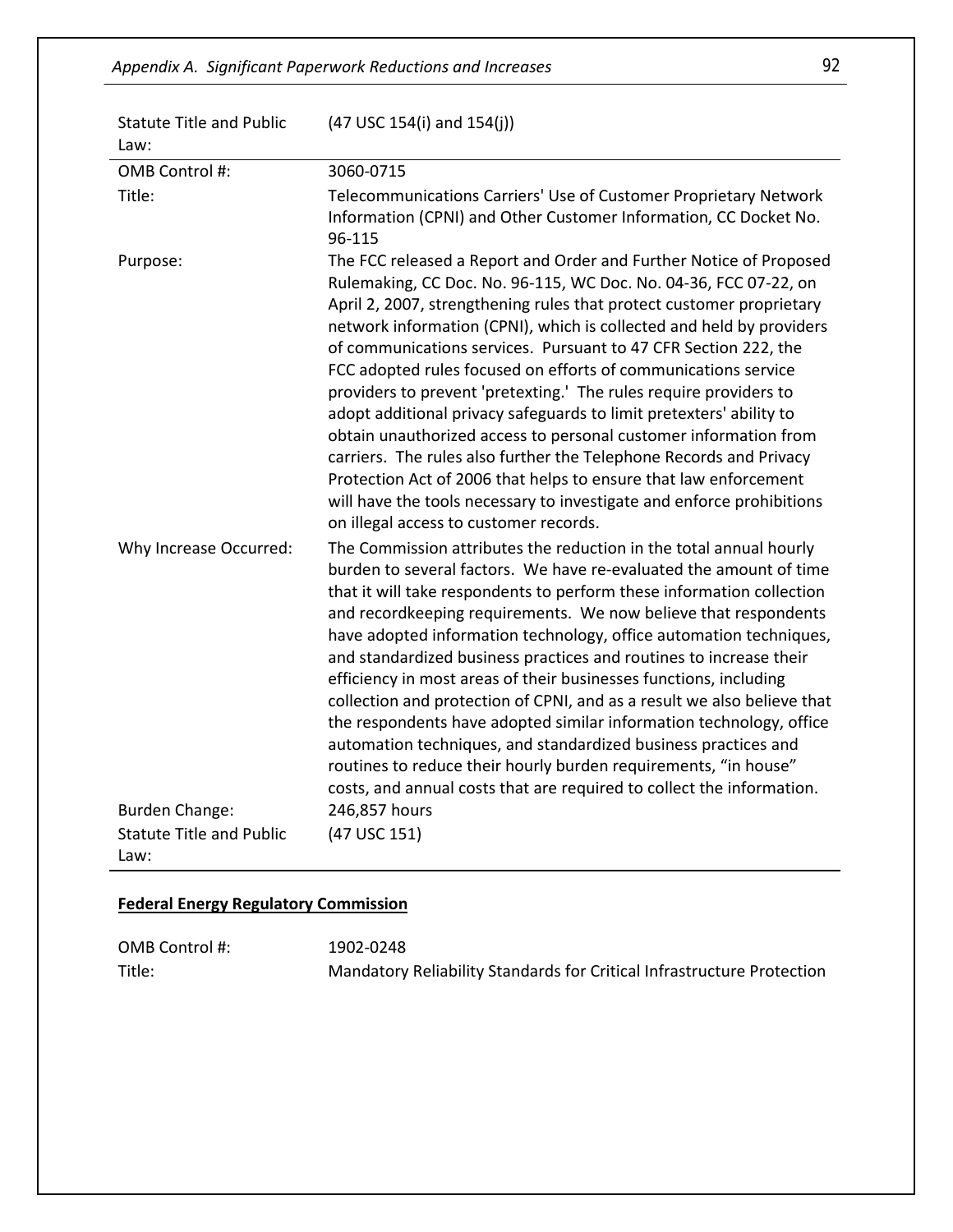| Purpose:                                | The Commission is approving eight Critical Infrastructure Protection<br>(CIP) Reliability Standards submitted to the Commission for approval<br>by the North American Electric Reliability Corporation (NERC). The<br>CIP Reliability Standards require certain users, owners, and operators<br>of the Bulk-Power System to comply with specific requirements to<br>safeguard critical cyber assets. In addition, in accordance with<br>section 215(d)(5) of the FPA, the Commission is directing NERC to<br>develop modifications to the CIP Reliability Standards to address<br>specific concerns identified by the Commission. Approval of these<br>standards will help protect the nation's Bulk-Power System against<br>potential disruptions from cyber attacks. FERC-725B is a new<br>information collection implementing standards that were previously<br>part of a voluntary program. |
|-----------------------------------------|-------------------------------------------------------------------------------------------------------------------------------------------------------------------------------------------------------------------------------------------------------------------------------------------------------------------------------------------------------------------------------------------------------------------------------------------------------------------------------------------------------------------------------------------------------------------------------------------------------------------------------------------------------------------------------------------------------------------------------------------------------------------------------------------------------------------------------------------------------------------------------------------------|
| Why Increase Occurred:                  | This is a new information collection requirement that implements<br>the provisions of the Electricity Modernization Act of 2005. The Act<br>created section 215 of the Federal Power Act which provides for a<br>system of mandatory reliability rules developed by the ERO,<br>established by the Commission, and enforced by the Commission,<br>subject to Commission review. As noted above, the information<br>collections proposed in this Final Rule are needed to protect the<br>electric industry's Bulk-Power System against malicious cyber attacks<br>that could threaten the reliability of the Bulk-Power System                                                                                                                                                                                                                                                                   |
| <b>Burden Change:</b>                   | 1,125,400 hours                                                                                                                                                                                                                                                                                                                                                                                                                                                                                                                                                                                                                                                                                                                                                                                                                                                                                 |
| <b>Statute Title and Public</b><br>Law: | Energy Policy Act of 2005 (Pub. L. 109-58)                                                                                                                                                                                                                                                                                                                                                                                                                                                                                                                                                                                                                                                                                                                                                                                                                                                      |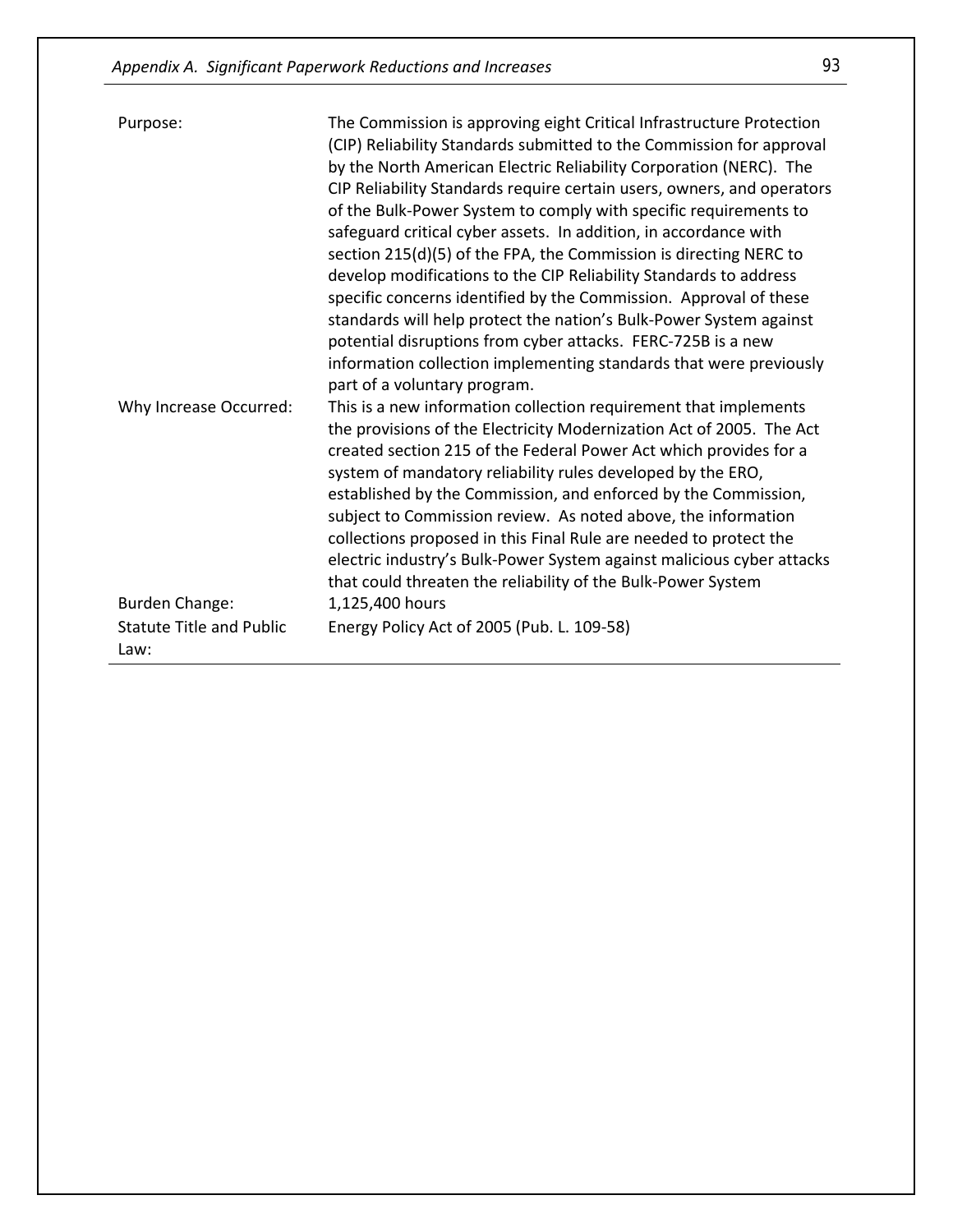# Appendix B. Paperwork Reduction Act Compliance

## **Violations in FY 2008 Due to Lapse of OMB Approval**

| OMB#                                  | <b>Title</b>                                          | <b>Expiration</b><br>Date | Reinstatement<br>Date |  |  |
|---------------------------------------|-------------------------------------------------------|---------------------------|-----------------------|--|--|
|                                       | <b>Department of Health and Human Services</b>        |                           |                       |  |  |
| 0938-0359                             | Medical Records Review Under PPS and Supporting       |                           |                       |  |  |
|                                       | Regulations at 42 CFR 412.40-412.52                   | 3/31/2008                 | 6/12/2008             |  |  |
|                                       | <b>Department of the Interior</b>                     |                           |                       |  |  |
| 1076-0084                             | 25 CFR 256 United States Department of the            |                           |                       |  |  |
|                                       | Interior, Bureau of Indian Affairs Housing            |                           |                       |  |  |
|                                       | <b>Improvement Program</b>                            | 11/30/2007                | 8/21/2008             |  |  |
| 1076-0153                             | Request for Certificate of Degree of Indian or Alaska |                           |                       |  |  |
|                                       | Native Blood (CDIB) 25 CFR 70                         | 11/30/2007                | 7/9/2008              |  |  |
| <b>Department of Justice</b>          |                                                       |                           |                       |  |  |
| 1117-0010                             | U.S. Official Order Forms for Schedules I & II        |                           |                       |  |  |
|                                       | Controlled Substances (Accountable Forms), Order      |                           |                       |  |  |
|                                       | Form Requisition                                      | 4/30/2008                 | 8/15/2008             |  |  |
| 1117-0031                             | Application for Registration Under Domestic           |                           |                       |  |  |
|                                       | Chemical Diversion Control Act of 1993 and            |                           |                       |  |  |
|                                       | Renewal Application for Registration under            |                           |                       |  |  |
|                                       | Domestic Chemical Diversion Control Act of 1993       | 2/29/2008                 | 6/24/2008             |  |  |
|                                       | <b>Department of Transportation</b>                   |                           |                       |  |  |
| 2125-0501                             | National Bridge Inspection Standards                  | 2/29/2008                 | 8/29/2008             |  |  |
| 2125-0525                             | <b>Emergency Relief Funding Applications</b>          | 2/29/2008                 | 8/29/2008             |  |  |
| 2126-0014                             | Transportation of Hazardous Materials, Highway        |                           |                       |  |  |
|                                       | Routing                                               | 11/30/2007                | 3/28/2008             |  |  |
| 2127-0045                             | 49 CFR 556, Exemption for Inconsequential Defect      |                           |                       |  |  |
|                                       | or Noncompliance                                      | 1/31/2008                 | 4/18/2008             |  |  |
| 2127-0616                             | Reporting of Information and Documents About          |                           |                       |  |  |
|                                       | <b>Potential Defects</b>                              | 2/29/2008                 | 8/29/2008             |  |  |
| 2138-0009                             | Report of Financial and Operating Statistics for      |                           |                       |  |  |
|                                       | <b>Small Aircraft Operators</b>                       | 5/31/2008                 | 9/29/2008             |  |  |
|                                       | <b>Agency for International Development</b>           |                           |                       |  |  |
| 0412-0035                             | AID Form 1550-2 Private Voluntary Organization        | 12/31/2007                | 8/19/2008             |  |  |
| <b>Federal Acquisition Regulation</b> |                                                       |                           |                       |  |  |
| 9000-0012                             | Termination Settlement Proposal Forms (SFs 1435       |                           |                       |  |  |
|                                       | through 1440) FAR Section Affected: Subpart 49.6      | 11/30/2007                | 1/31/2008             |  |  |
| 9000-0134                             | <b>Environmentally Sound Products - FAR Sections</b>  |                           |                       |  |  |
|                                       | Affected: 23.406; 52.223-4                            | 2/29/2008                 | 5/19/2008             |  |  |
|                                       | <b>General Services Administration</b>                |                           |                       |  |  |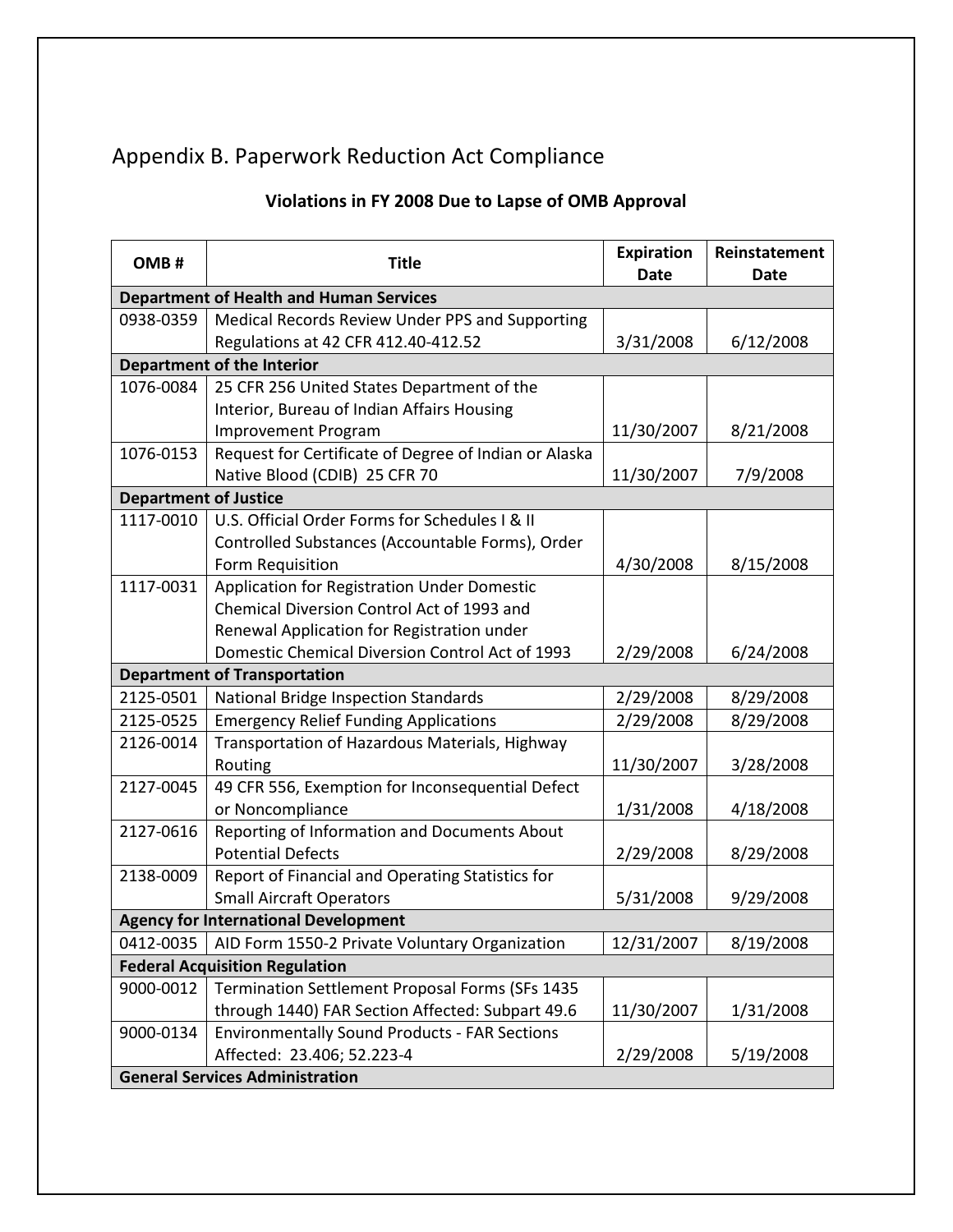|                                                      | 3090-0250   Zero Burden Information Collection Reports | 10/31/2007 | 11/20/2007 |  |
|------------------------------------------------------|--------------------------------------------------------|------------|------------|--|
| <b>Merit Systems Protection</b>                      |                                                        |            |            |  |
| 3124-0012                                            | <b>Customer Surveys</b>                                | 12/31/2007 | 7/1/2008   |  |
| <b>National Aeronautics and Space Administration</b> |                                                        |            |            |  |
| 2700-0009                                            | <b>AST - Technology Utilization</b>                    | 10/31/2007 | 12/27/2007 |  |
| <b>Overseas Private Investment Corporation</b>       |                                                        |            |            |  |
| 3420-0001                                            | Request for Registration for Political Risk            |            |            |  |
|                                                      | Investment Insurance                                   | 11/30/2007 | 1/22/2008  |  |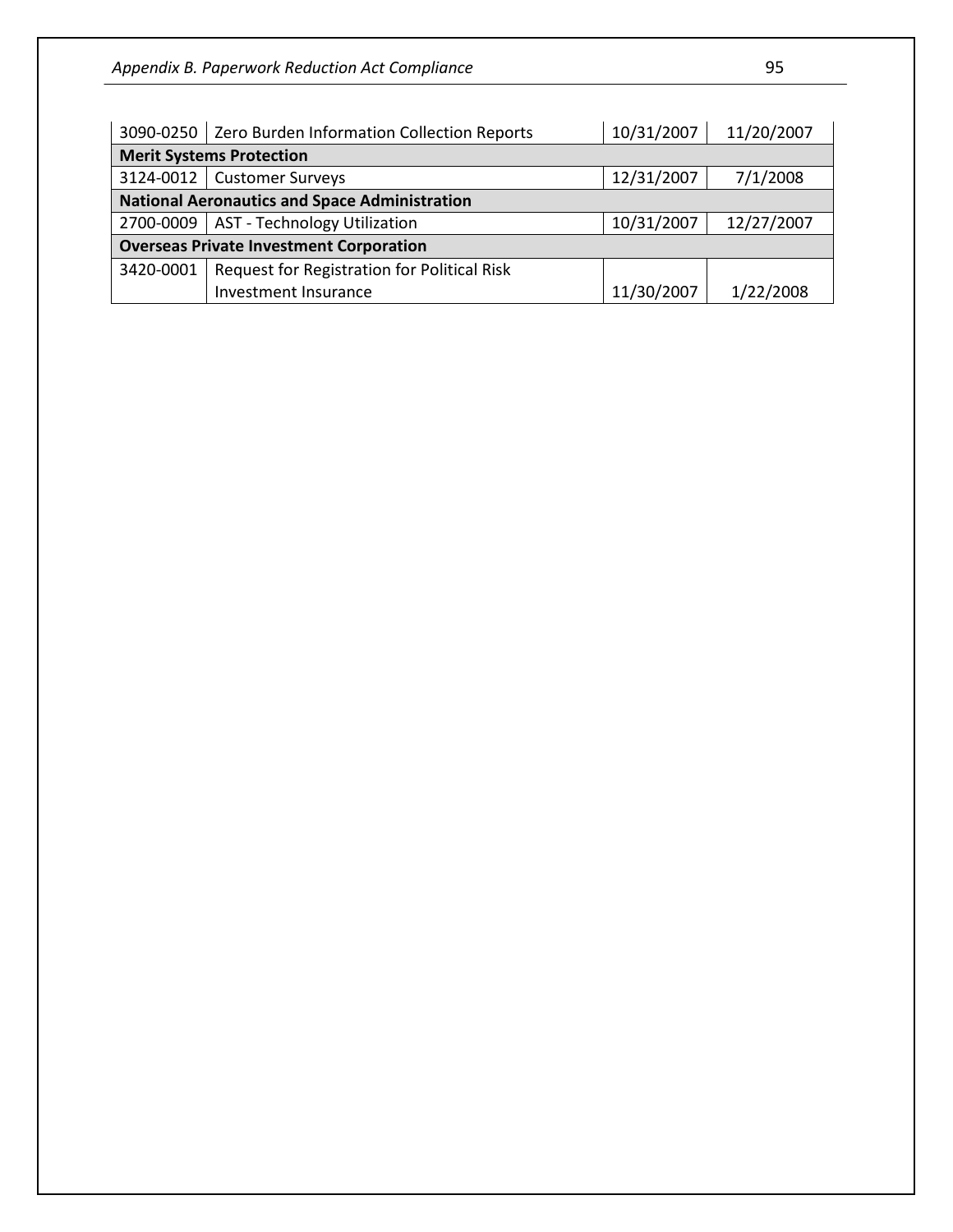## **Collections Formerly in Use Without OMB Approval But Have Since Been Approved**

| OMB#                                | <b>Title</b>                                                                                                                 | <b>OMB Approval Date</b> |  |  |  |
|-------------------------------------|------------------------------------------------------------------------------------------------------------------------------|--------------------------|--|--|--|
|                                     | <b>Department of Agriculture</b>                                                                                             |                          |  |  |  |
| 0560-0260                           | <b>Measurement Service Record</b>                                                                                            | 5/19/2008                |  |  |  |
| <b>Department of Defense</b>        |                                                                                                                              |                          |  |  |  |
| 0703-0054                           | United States Naval Academy Sponsor Application                                                                              | 11/1/2007                |  |  |  |
| 0704-0447                           | <b>Nuclear Test Personnel Review Forms</b>                                                                                   | 3/4/2008                 |  |  |  |
| <b>Department of Energy</b>         |                                                                                                                              |                          |  |  |  |
| 1910-5134                           | Loan Guarantee for Projects that Employ Innovative<br>Technologies                                                           | 3/11/2008                |  |  |  |
|                                     | <b>Department of Health and Human Services</b>                                                                               |                          |  |  |  |
| 0915-0311                           | Office for the Advancement of Tele-health Outcome<br>Measures                                                                | 10/23/2007               |  |  |  |
| 0915-0314                           | Nurse Faculty Loan Program (NFLP) Annual Operating<br>Report                                                                 | 12/5/2007                |  |  |  |
| 0938-1027                           | PACE State Plan Amendment Pre-print (CMS-10227)                                                                              | 11/30/2007               |  |  |  |
|                                     | <b>Department of Transportation</b>                                                                                          |                          |  |  |  |
| 2132-0565                           | 49 U.S.C. Secton 5317 - New Freedom Program                                                                                  | 8/29/2008                |  |  |  |
|                                     | <b>Department of the Treasury</b>                                                                                            |                          |  |  |  |
| 1513-0128                           | Records to support tax free and tax overpayment sales of<br>firearms and ammunition                                          | 4/29/2008                |  |  |  |
|                                     | <b>Department of Veterans Affairs</b>                                                                                        |                          |  |  |  |
| 2900-0706                           | Application for Reimbursement of National Test Fee                                                                           | 1/2/2008                 |  |  |  |
|                                     | <b>Securities and Exchange Commission</b>                                                                                    |                          |  |  |  |
| 3235-0633                           | Rule 0-4 under the Investment Advisers Act of 1940,<br><b>General Requirements of Papers and Applications</b>                | 12/20/2007               |  |  |  |
| 3235-0634                           | Rule 607 under Regulation E, Sales Material to Be Filed                                                                      | 12/20/2007               |  |  |  |
|                                     | <b>Social Security Administration</b>                                                                                        |                          |  |  |  |
| 0960-0754                           | Cost Reimbursable Research Request                                                                                           | 10/2/2007                |  |  |  |
| 0960-0759                           | Certificate of Election for Reduced Widow(er)'s Benefits                                                                     | 11/13/2007               |  |  |  |
| 0960-0761                           | Authorization to Release Medical Report to Physician                                                                         | 12/7/2007                |  |  |  |
| 0960-0766                           | Request for Proof(s) from Custodian of Records                                                                               | 1/10/2008                |  |  |  |
| 0960-0768                           | Protection and Advocacy for Beneficiaries of Social Security<br>(PABSS)                                                      | 2/28/2008                |  |  |  |
| 0960-0771                           | Sheltered Workshop Wage Reporting                                                                                            | 4/30/2008                |  |  |  |
| 0960-0772                           | Request for Medical Treatment in an SSA Employee Health<br>Facility: Patient Self-Administered or Staff Administered<br>Care | 7/1/2008                 |  |  |  |
| <b>Surface Transportation Board</b> |                                                                                                                              |                          |  |  |  |
| 2140-0015                           | Waybill Sample                                                                                                               | 12/17/2007               |  |  |  |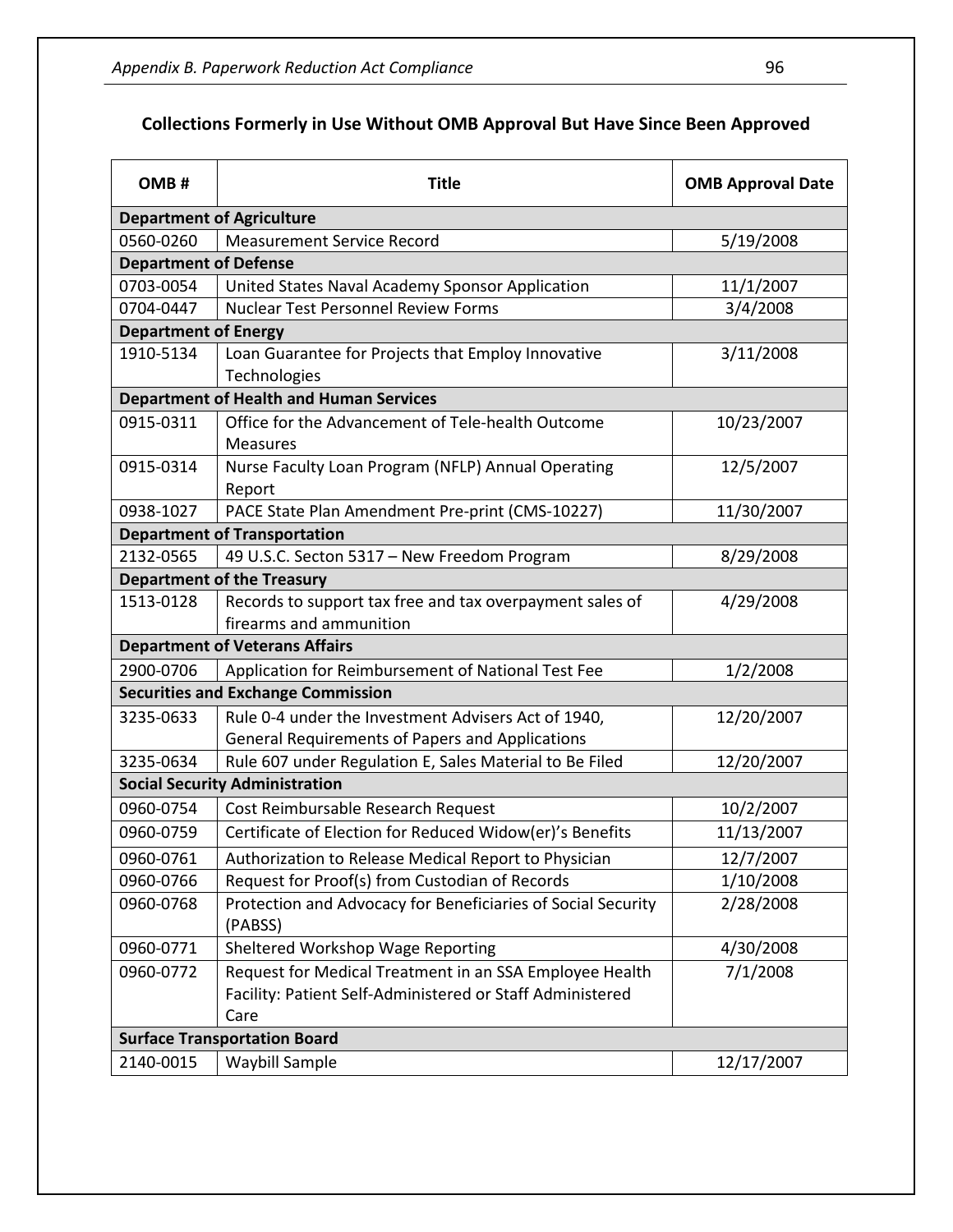| <b>Title</b>                           | <b>OMB</b>    | Date of         | How               | <b>Plan for Bringing into</b> |
|----------------------------------------|---------------|-----------------|-------------------|-------------------------------|
|                                        | <b>Number</b> | <b>Approval</b> | <b>Discovered</b> | Compliance                    |
| <b>Department of Homeland Security</b> |               |                 |                   |                               |
| <b>Trucking Security Program</b>       | None          | N/A             | Internal          | Plans to submit to            |
| (DHS/FEMA)                             |               |                 | Audit             | OMB during FY 2010            |
| <b>Transportation Security Grant</b>   | None          | N/A             | Internal          | Plans to submit to            |
| Program (DHS/FEMA)                     |               |                 | Audit             | OMB during FY 2010            |
| <b>Freight Rail Security Grant</b>     | None          | N/A             | Internal          | Plans to submit to            |
| Program (DHS/FEMA)                     |               |                 | Audit             | OMB during FY 2010            |
| Port Security Grant Program            | None          | N/A             | Internal          | Plans to submit to            |
| (DHS/FEMA)                             |               |                 | Audit             | OMB during FY 2010            |
| <b>Inter-City Bus Security Grant</b>   | None          | N/A             | Internal          | Plans to submit to            |
| Program (DHS/FEMA)                     |               |                 | Audit             | OMB during FY 2010            |
| <b>Buffer Zone Protection Program</b>  | None          | N/A             | Internal          | Plans to submit to            |
| (DHS/FEMA)                             |               |                 | Audit             | OMB during FY 2010            |
| <b>Emergency Operations Center</b>     | None          | N/A             | Internal          | Plans to submit to            |
| (DHS/FEMA)                             |               |                 | Audit             | OMB during FY 2010            |
| <b>Emergency Management</b>            | None          | N/A             | Internal          | Plans to submit to            |
| Performance Grant (DHS/FEMA)           |               |                 | Audit             | OMB during FY 2010            |
| <b>Operation StoneGarden</b>           | None          | N/A             | Internal          | Plans to submit to            |
| (DHS/FEMA)                             |               |                 | Audit             | OMB during FY 2010            |
| <b>Driver's License Security Grant</b> | None          | N/A             | Internal          | Plans to submit to            |
| Program (DHS/FEMA)                     |               |                 | Audit             | OMB during FY 2010            |
| <b>Non-Profit Security Grant</b>       | None          | N/A             | Internal          | Plans to submit to            |
| Program (DHS/FEMA)                     |               |                 | Audit             | OMB during FY 2010            |
| <b>State Homeland Security</b>         | None          | N/A             | Internal          | Plans to submit to            |
| Program-Tribal (DHS/FEMA)              |               |                 | Audit             | OMB during FY 2010            |
| Interoperable Emergency                | None          | N/A             | Internal          | Plans to submit to            |
| <b>Communications Grant Program</b>    |               |                 | Audit             | OMB during FY 2010            |
| (DHS/FEMA)                             |               |                 |                   |                               |
| <b>Homeland Security Grant</b>         | None          | N/A             | Internal          | Plans to submit to            |
| Program (DHS/FEMA)                     |               |                 | Audit             | OMB during FY 2010            |
| InfoPass System (DHS/USCIS)            | None          | N/A             | Internal          | Plans to submit to            |
|                                        |               |                 | Audit             | OMB during FY 2010            |

## **Collections Currently in Use Without OMB Approval**